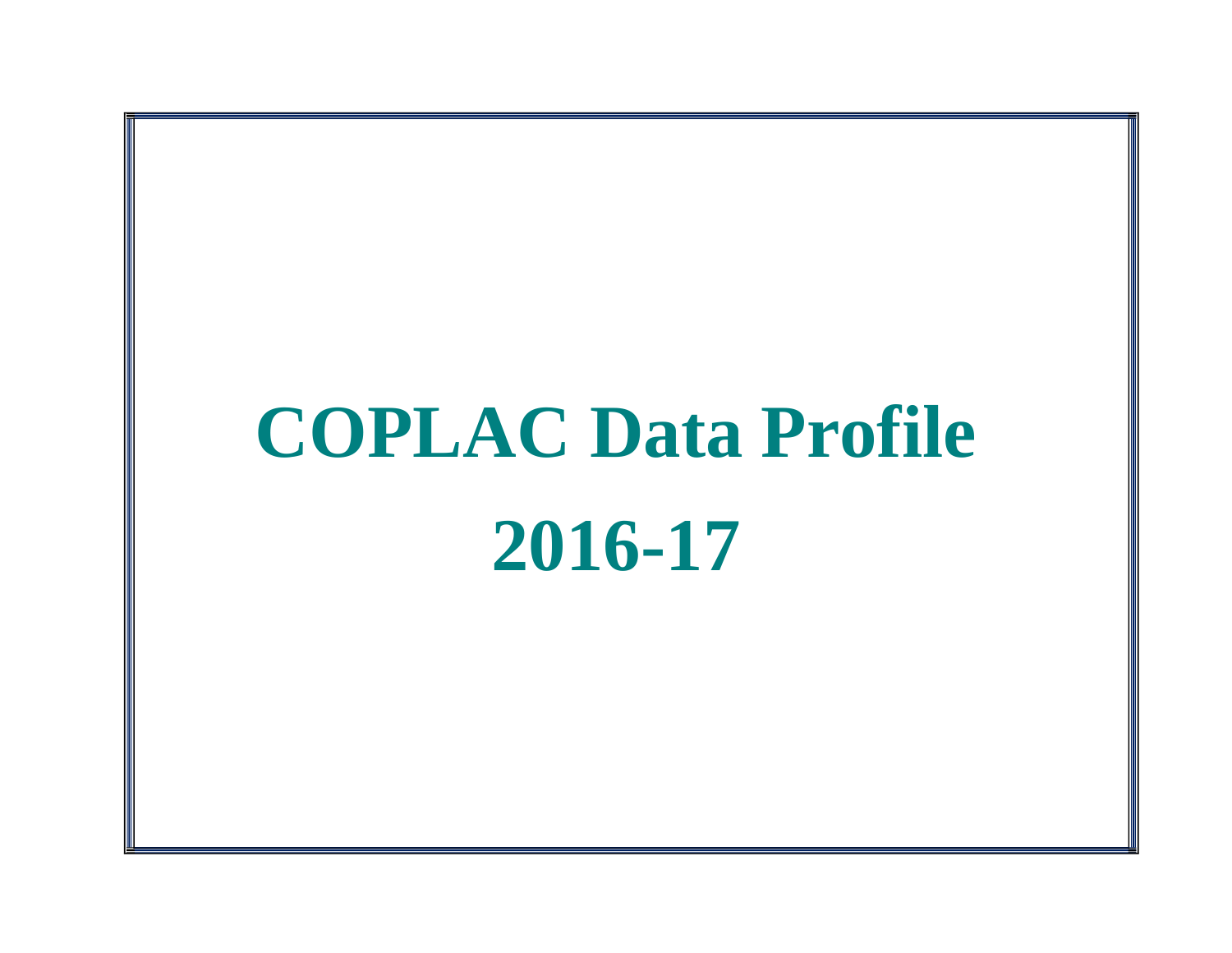## **TABLE OF CONTENTS**

| <b>Institutions</b>                         | <b>Pages</b> | <b>Institutions</b>                        | Pages     |
|---------------------------------------------|--------------|--------------------------------------------|-----------|
| <b>Eastern Connecticut State University</b> | $1 - 8$      | <b>UNC</b> Asheville                       | $25 - 32$ |
| <b>Evergreen State College</b>              | $1-8$        | University of Alberta - Augustana Campus   | $25 - 32$ |
| Fort Lewis College                          | $1 - 8$      | University of Illinois Springfield         | $25 - 32$ |
| Georgia College & State University          | $1-8$        | University of Maine at Farmington          | $25 - 32$ |
| <b>Henderson State University</b>           | $1 - 8$      | University of Mary Washington              | 25-32     |
| <b>Keene State College</b>                  | $1-8$        | University of Minnesota, Morris            | $25 - 32$ |
| Mansfield University of Pennsylvania        | $9-16$       | University of Montevallo                   | 33-40     |
| Mass. College of Liberal Arts               | $9-16$       | University of Science and Arts of Oklahoma | 33-40     |
| Midwestern State University                 | $9-16$       | University of South Carolina Aiken         | 33-40     |
| New College of Florida                      | $9-16$       | University of Virginia's College at Wise   | 33-40     |
| Ramapo College of New Jersey                | $9-16$       | University of Wisconsin Superior           | 33-40     |
| Shepherd University                         | $9-16$       |                                            |           |
| Sonoma State University                     | $17 - 24$    |                                            |           |
| Southern Oregon University                  | $17 - 24$    |                                            |           |
| Southern Utah University                    | $17 - 24$    |                                            |           |
| St. Mary's College of Maryland              | $17 - 24$    |                                            |           |
| <b>SUNY College at Geneseo</b>              | $17 - 24$    |                                            |           |
| <b>Truman State University</b>              | $17 - 24$    |                                            |           |

| <b>Institutions</b>                        | <b>Pages</b> |
|--------------------------------------------|--------------|
| <b>UNC</b> Asheville                       | $25 - 32$    |
| University of Alberta - Augustana Campus   | $25 - 32$    |
| University of Illinois Springfield         | $25 - 32$    |
| University of Maine at Farmington          | $25 - 32$    |
| University of Mary Washington              | $25 - 32$    |
| University of Minnesota, Morris            | $25 - 32$    |
| University of Montevallo                   | $33 - 40$    |
| University of Science and Arts of Oklahoma | $33 - 40$    |
| University of South Carolina Aiken         | $33 - 40$    |
| University of Virginia's College at Wise   | $33 - 40$    |
| University of Wisconsin Superior           | 33-40        |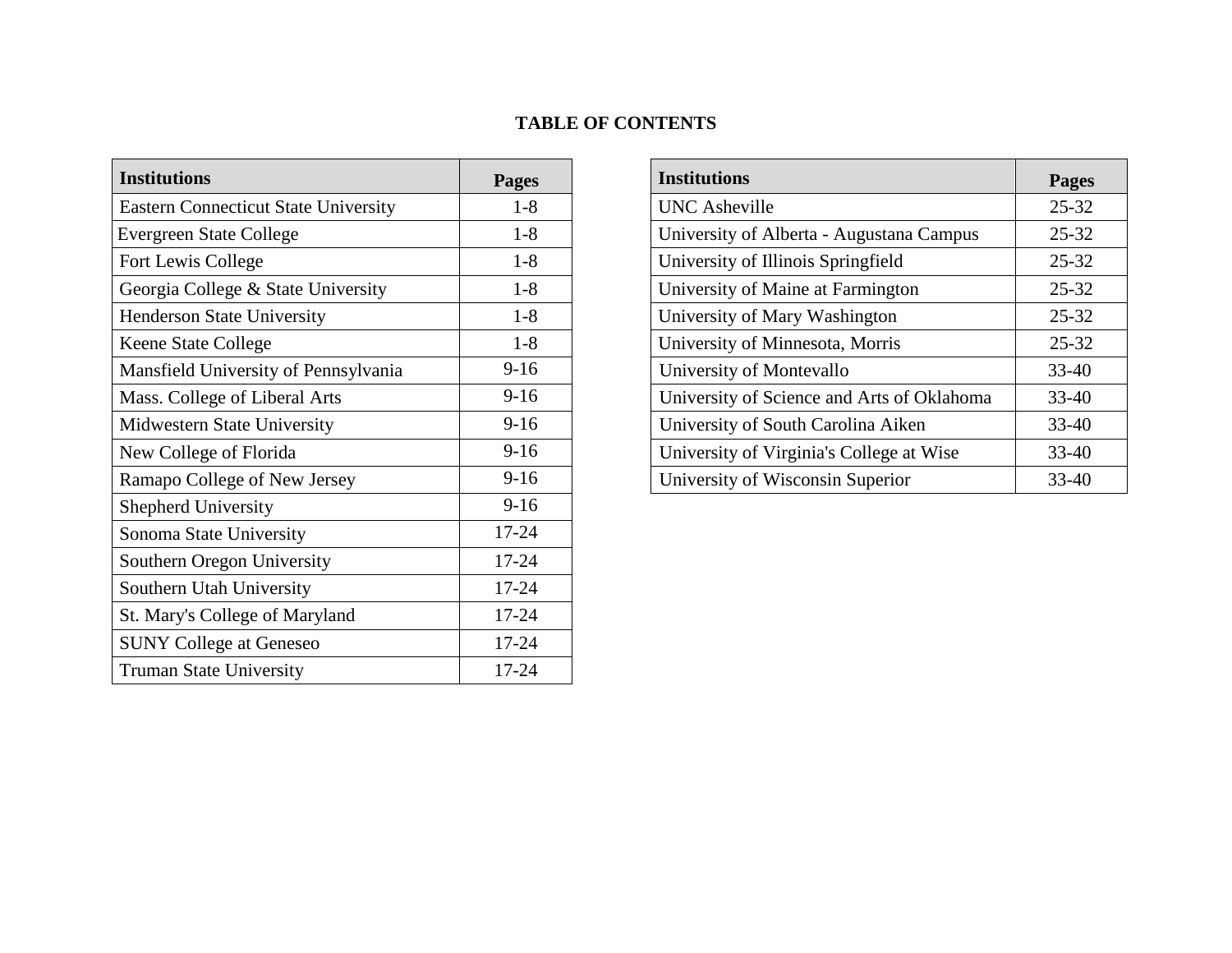## **Introduction**

The current edition of the COPLAC Data Profile has been compiled for distribution at the June 2017 COPLAC meeting in an effort to provide more current data for information based decision making.

There are fifteen sections to this report which covers many of the common aspects of comparison utilized by institutions. Additionally, there is a data dictionary that notes the source and timeframe of these data. Whenever possible, the intent has been to use routinely collected or reported data for consistency and efficiency.

This report was made possible through the hard work and patience of the Institutional Researchers at the COPLAC institutions. This is the fourth year of the revised data collection and the processes and metrics will be reviewed for continual improvement of the Data Profile.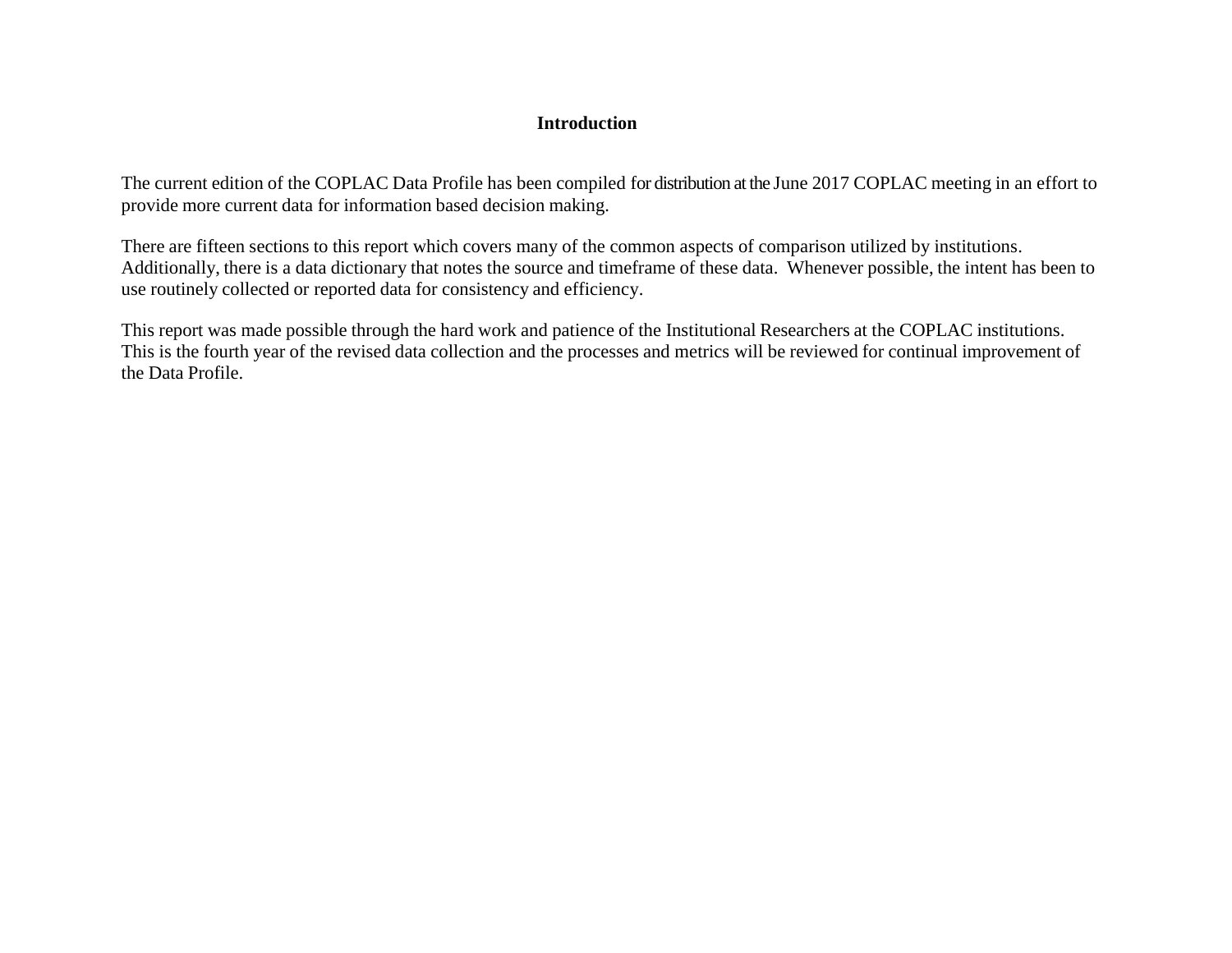| <b>Items</b>                                                        | <b>Time Period</b> | <b>COPLAC</b>   | <b>COPLAC</b>           | <b>Eastern</b>     | Evergreen      | <b>Fort Lewis</b> | Georgia         |                    | <b>Henderson Keene State</b> |
|---------------------------------------------------------------------|--------------------|-----------------|-------------------------|--------------------|----------------|-------------------|-----------------|--------------------|------------------------------|
|                                                                     |                    | <b>Mean</b>     | <b>Median</b>           | <b>Conn. State</b> | <b>State</b>   | <b>College</b>    | <b>College</b>  | <b>State Univ.</b> | <b>College</b>               |
|                                                                     |                    |                 |                         | Univ.              | <b>College</b> |                   |                 |                    |                              |
| <b>First Time First Year Applications</b>                           |                    |                 |                         |                    |                |                   |                 |                    |                              |
| 12. Number of first-time first year applications received           | FA 2016            | 3981.0          | 2613.5                  | 5863               | 1901           | $416\overline{4}$ | 3980            | 3388               | 5466                         |
| 13. Number of first-time first year admitted                        | FA 2016            | 2859.7          | 2044                    | 3395               | 1853           | 3836              | 3364            | 2106               | 4511                         |
| 14. Number of first-time first year males enrolled FT               | FA 2016            | 285.8           | 239                     | 396                | 227            | 382               | 493             | 328                | 450                          |
| 15. Number of first-time first year females enrolled FT             | FA 2016            | 435.9           | 386                     | 599                | 332            | 384               | 886             | 413                | 597                          |
| 16. Number of first-time first years enrolled PT                    | FA 2016            | 9.3             | 5 <sup>1</sup>          | 18                 | 13             | 10                | $\overline{2}$  | 6                  | $\mathbf{1}$                 |
| <b>Transfer Applications</b>                                        |                    |                 |                         |                    |                |                   |                 |                    |                              |
| 17. Number of transfer applications received                        | FA 2016            | 799             | 617                     | 812                | 1192           | 612               | 561             | 812                | 386                          |
| 18. Number of transfers admitted                                    | FA 2016            | 529             | 494                     | 667                | 1119           | 551               | 493             | 388                | 274                          |
| 19. Number of transfers enrolled                                    | FA 2016            | 308             | 286                     | 476                | 675            | 346               | 316             | 223                | 156                          |
| 20. Percent of first-time first year in top 10% of HS class         | FA 2016            | 20%             | 15%                     | 11%                | 5%             | 64%               |                 | 15%                | 5%                           |
| 21. Percent of total first-time first year (freshman) students who  | FA 2016            | 61%             | 70%                     | 57%                | 11%            | 72%               |                 | 90%                | 7%                           |
| submitted high school class rank                                    |                    |                 |                         |                    |                |                   |                 |                    |                              |
| <b>ACT Scores</b>                                                   |                    |                 |                         |                    |                |                   |                 |                    |                              |
| 22. Average ACT Composite                                           | FA 2016            | 23              | 23                      | 22                 | 23             | 22                | 24              | 22                 | 21                           |
| 23. 25th Percentile ACT Composite                                   | FA 2016            | $\overline{20}$ | 20                      | $\overline{20}$    | 20             | 19                | 22              | 19                 | 18                           |
| 24. 75th Percentile ACT Composite                                   | FA 2016            | 26              | $\overline{26}$         | 25                 | 26             | 24                | 26              | 25                 | 24                           |
| <b>SAT Scores</b>                                                   |                    |                 |                         |                    |                |                   |                 |                    |                              |
| 25. Average SAT Critical Reading                                    | FA 2016            | 531             | 520                     | 508                | 545            | 565               | 568             | 502                | 492                          |
| 26. 25th Percentile SAT Critical Reading                            | FA 2016            | 474             | 460                     | 480                | 480            | 470               | 520             | 430                | 440                          |
| 27. 75th Percentile SAT Critical Reading                            | FA 2016            | 589             | 580                     | 560                | 620            | 570               | 610             | 580                | 540                          |
| 28. Average SAT Math                                                | FA 2016            | 522             | 506                     | 502                | 495            | 545               | 560             | 514                | 487                          |
| 29. 25th Percentile SAT Math                                        | FA 2016            | 467             | 440                     | 470                | 440            | 460               | 510             | 440                | 440                          |
| 30. 75th Percentile SAT Math                                        | FA 2016            | 579             | 570                     | 560                | 560            | 570               | 610             | 590                | 530                          |
| 31. Average SAT Writing                                             | FA 2016            | 502             | 497                     | 502                | 415            |                   | 546             |                    | 478                          |
| 32. 25th Percentile SAT Writing                                     | FA 2016            | 450             | 440                     | 470                | 440            |                   | 500             |                    | 430                          |
| 33. 75th Percentile SAT Writing                                     | FA 2016            | 562             | 555                     | 560                | 570            |                   | 590             |                    | 530                          |
| First-time first year (freshman) demographics                       |                    |                 |                         |                    |                |                   |                 |                    |                              |
| 34. Number of first-time first year nonresident aliens              | FA 2016            | 16              | $\bf{8}$                | 6                  | 0              | 3                 | $\overline{7}$  | 8                  | $\overline{2}$               |
| 35. Number of first-time first year Hispanic                        | FA 2016            | 84              | 48                      | 131                | 69             | 98                | 90              | 26                 | 40                           |
| 36. Number of first-time first year Non-Hispanic Black or African   | FA 2016            | 51              | 39                      | $\overline{76}$    | 29             | 9                 | $\overline{71}$ | 210                | 13                           |
| American                                                            |                    |                 |                         |                    |                |                   |                 |                    |                              |
| 37. Number of first-time first year Non-Hispanic White              | FA 2016            | 514             | 388                     | 695                | 381            | 388               | 1134            | 474                | 920                          |
| 38. Number of first-time first year Non-Hispanic American Indian or | FA 2016            | 11              | $\overline{\mathbf{3}}$ | 6                  | 8              | 184               | $\overline{1}$  | $\overline{7}$     | $\overline{2}$               |
| Alaska Native                                                       |                    |                 |                         |                    |                |                   |                 |                    |                              |
| 39. Number of first-time first year Non-Hispanic Native Hawaiian or | FA 2016            | 3 <sup>1</sup>  | $\mathbf{0}$            | $\mathbf 0$        | $\mathbf 0$    | $\overline{7}$    | $\overline{1}$  | $\mathbf 0$        | $\mathbf{1}$                 |
| other Pacific Islander                                              |                    |                 |                         |                    |                |                   |                 |                    |                              |
| 40. Number of first-time first year Non-Hispanic Asian              | FA 2016            | 21              | 10                      | 22                 | 16             | $\mathbf 0$       | $\overline{23}$ | 3                  | 15                           |
| 41. Number of first-time first year Non-Hispanic two or more races  | FA 2016            | 32              | 24                      | 29                 | 54             | 76                | 47              | 18                 | 19                           |
|                                                                     |                    |                 |                         |                    |                |                   |                 |                    |                              |
| 42. Number of first-time first year Race and/or ethnicity unknown   | FA 2016            | 26              | 11                      | 48                 | 15             | $\overline{11}$   | $\overline{7}$  | $\mathbf{1}$       | $\overline{37}$              |
|                                                                     |                    |                 |                         |                    |                |                   |                 |                    |                              |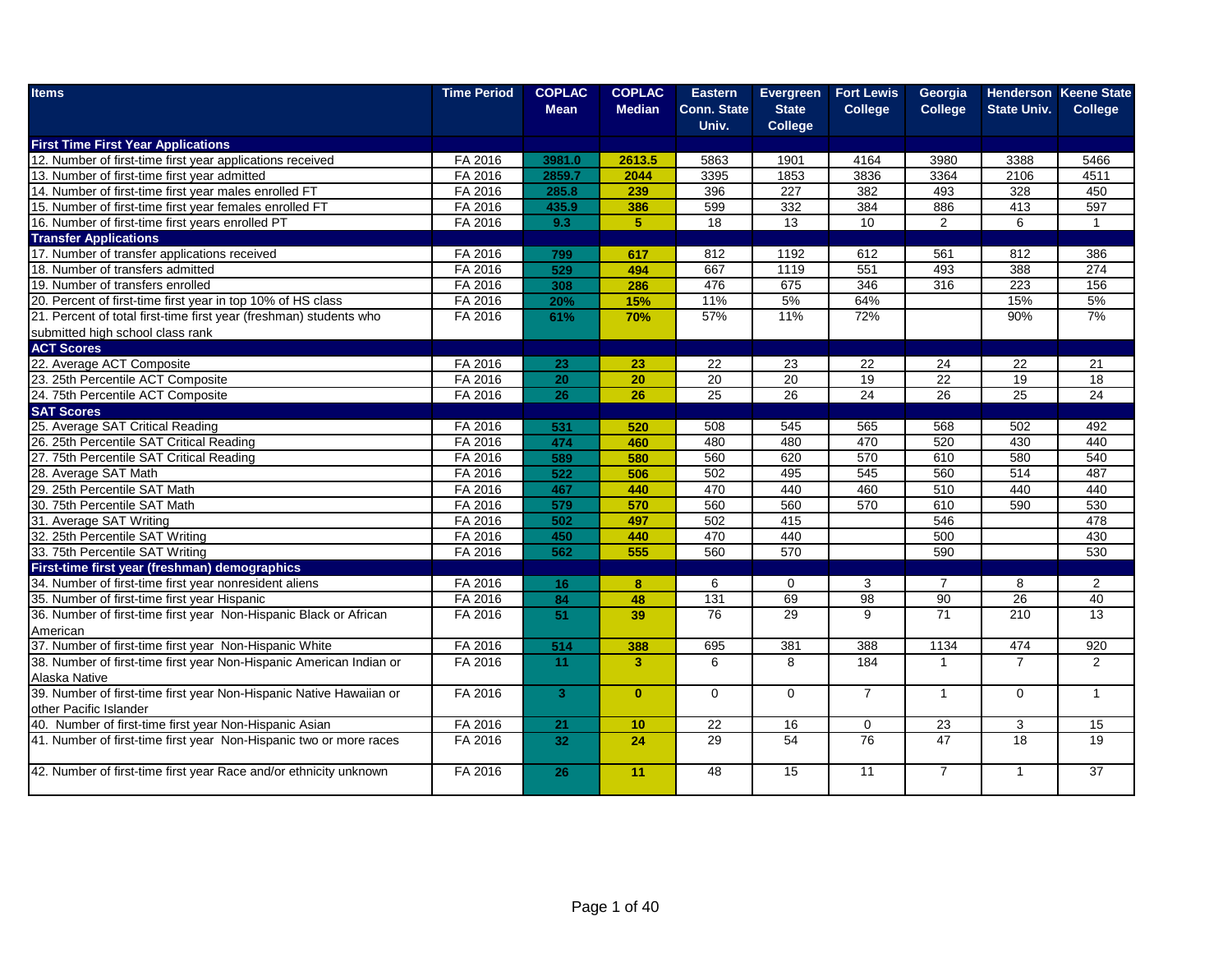| <b>Items</b>                                                                               | <b>Time Period</b> | <b>COPLAC</b><br><b>Mean</b> | <b>COPLAC</b><br><b>Median</b> | <b>Eastern</b><br><b>Conn. State</b><br>Univ. | Evergreen<br><b>State</b><br><b>College</b> | <b>Fort Lewis</b><br><b>College</b> | Georgia<br><b>College</b> | <b>State Univ.</b> | <b>Henderson Keene State</b><br>College |
|--------------------------------------------------------------------------------------------|--------------------|------------------------------|--------------------------------|-----------------------------------------------|---------------------------------------------|-------------------------------------|---------------------------|--------------------|-----------------------------------------|
| <b>Total Undergraduate Student Body Enrollment</b>                                         |                    |                              |                                |                                               |                                             |                                     |                           |                    |                                         |
| 43. Number of FT degree-seeking undergraduate students                                     | FA 2016            | 3061                         | 2804                           | 4818                                          | 3456                                        | 3146                                | 5519                      | 2790               | 3990                                    |
| 44. Number of FT non-degree undergraduate students                                         | FA 2016            | 30                           | 11                             | $\overline{1}$                                | 2                                           | 32                                  | $\overline{36}$           | $\overline{1}$     | 14                                      |
| 45. Number of PT degree-seeking undergraduate students                                     | FA 2016            | 347                          | 290                            | 527                                           | 276                                         | 312                                 | 404                       | 258                | 78                                      |
| 46. Number of PT non-degree undergraduate students                                         | FA 2016            | 236                          | 64                             | 352                                           | 53                                          | 66                                  | 88                        | 3                  | 83                                      |
| 47. Number of Undergraduate Females                                                        | FA 2016            | 2206                         | 2069                           | 2896                                          | 2138                                        | 1768                                | 3716                      | 1741               | 2278                                    |
| 48. Number of Undergraduate Males                                                          | FA 2016            | 1547                         | 1502                           | 2275                                          | 1649                                        | 1788                                | 2331                      | 1311               | 1887                                    |
| 49. Number of Undergraduate nonresident aliens                                             | FA 2016            | 117                          | 49                             | 46                                            | 26                                          | 33                                  | 60                        | 43                 | 3                                       |
| 50. Number of Undergraduates Hispanic                                                      | FA 2016            | 361                          | 154                            | 556                                           | 400                                         | 391                                 | 318                       | 131                | 145                                     |
| 51. Number of Undergraduates Non-Hispanic Black or African American                        | FA 2016            | 253                          | 190                            | 409                                           | 190                                         | $\overline{36}$                     | $\overline{325}$          | $\overline{715}$   | $\overline{51}$                         |
| 52. Number of Undergraduates Non-Hispanic White                                            | FA 2016            | 2652                         | 2514                           | 3427                                          | 2514                                        | 1779                                | 5046                      | 2016               | 3555                                    |
| 53. Number of Undergraduates Non-Hispanic American Indian or                               | FA 2016            | 58                           | 16                             | $\overline{20}$                               | $\overline{77}$                             | 906                                 | 10                        | $\overline{12}$    | 8                                       |
| Alaska Native                                                                              |                    |                              |                                |                                               |                                             |                                     |                           |                    |                                         |
| 54. Number of Undergraduates Non-Hispanic Native Hawaiian or other<br>Pacific Islander     | FA 2016            | 16                           | $\overline{3}$                 | $\overline{7}$                                | 12                                          | 5                                   | 3                         | 2                  | 3                                       |
| 55. Number of Undergraduates Non-Hispanic Asian                                            | FA 2016            | 100                          | 68                             | 157                                           | 109                                         | 21                                  | 95                        | 23                 | 58                                      |
| 56. Number of Undergraduates Non-Hispanic two or more races                                | FA 2016            | 146                          | 102                            | 151                                           | 297                                         | 268                                 | 173                       | 102                | 86                                      |
| 57. Number of Undergraduate Race and/or ethnicity unknown                                  | FA 2016            | 221                          | 104                            | 398                                           | 162                                         | 117                                 | 17                        | 8                  | 256                                     |
| 58. Percent Undergraduates out of State                                                    | FA 2016            | 17%                          | 12%                            | 6%                                            | 25%                                         | 51%                                 | 1%                        | 4%                 | 57%                                     |
| 59. Percent Undergraduates in State                                                        | FA 2016            | 83%                          | 88%                            | 94%                                           | 75%                                         | 52%                                 | 99%                       | 96%                | 43%                                     |
| 60. Percent of undergraduate students age 25 and older                                     | FA 2016            | 13%                          | 11%                            | 11%                                           | 32%                                         | 13%                                 | 2%                        | 13%                | 3%                                      |
| 61. Percent of undergraduates who live in college-owned, operated or<br>affiliated housing | FA 2016            | 43%                          | 43%                            | 52%                                           | 23%                                         | 39%                                 | 33%                       | 53%                | 53%                                     |
| <b>Graduate Students</b>                                                                   |                    |                              |                                |                                               |                                             |                                     |                           |                    |                                         |
| 62. Number of graduate students                                                            | FA 2016            | 367.3                        | 209                            | 191                                           | 302                                         | 6                                   | 868                       | 499                | 117                                     |
| <b>FTE Students and Faculty</b>                                                            |                    |                              |                                |                                               |                                             |                                     |                           |                    |                                         |
| 63. FTE Students                                                                           | FA 2016            | 3571                         | 3366                           | 4693                                          | 3568                                        | 3303                                | 6202                      | 3097               | 4126                                    |
| 64. FTE Faculty                                                                            | FA 2016            | 215                          | 200                            | 300                                           | 173                                         | 206                                 | 362                       | 195                | 270                                     |
| <b>Degrees Conferred</b>                                                                   |                    |                              |                                |                                               |                                             |                                     |                           |                    |                                         |
| 65. Number of associate or lower degrees conferred                                         | AY 2015-16         | 31.5                         | $\mathbf{0}$                   | $\overline{4}$                                |                                             | $\mathbf 0$                         |                           | 3                  | $\overline{1}$                          |
| 66. Number of baccalaureate degrees conferred                                              | AY 2015-16         | 750.4                        | 726                            | 1102                                          | 1019                                        | 744                                 | 1138                      | 505                | 924                                     |
| 67. Number of master's and higher degrees conferred                                        | AY 2015-16         | 143.0                        | 63                             | 50                                            | 141                                         | 22                                  | 460                       | 134                | 26                                      |
| 68. Number of baccalaureate degrees to females                                             | AY 2015-16         | 444.8                        | 409.5                          | 609                                           | 553                                         | 406                                 | 707                       | 312                | 532                                     |
| 69. Number of baccalaureate degrees to males                                               | AY 2015-16         | 306.9                        | 317                            | 493                                           | 466                                         | 338                                 | 431                       | 193                | 357                                     |
| 70. Number of baccalaureate degrees - nonresident aliens                                   | AY 2015-16         | 17.1                         | 8                              | 13                                            | 8                                           | 11                                  | 11                        | $\overline{7}$     |                                         |
| 71. Number of baccalaureate degrees - Hispanic                                             | AY 2015-16         | 57.4                         | 31                             | 81                                            | 78                                          | 74                                  | 52                        | $\overline{21}$    | 31                                      |
| 72. Number of baccalaureate degrees - Non-Hispanic Black or African                        | AY 2015-16         | 41.4                         | 37                             | 56                                            | 58                                          | 5                                   | 70                        | 95                 | 8                                       |
| American                                                                                   |                    |                              |                                |                                               |                                             |                                     |                           |                    |                                         |
| 73. Number of baccalaureate degrees - Non-Hispanic White                                   | AY 2015-16         | 554.9                        | 519                            | 856                                           | 663                                         | 442                                 | 957                       | 350                | 790                                     |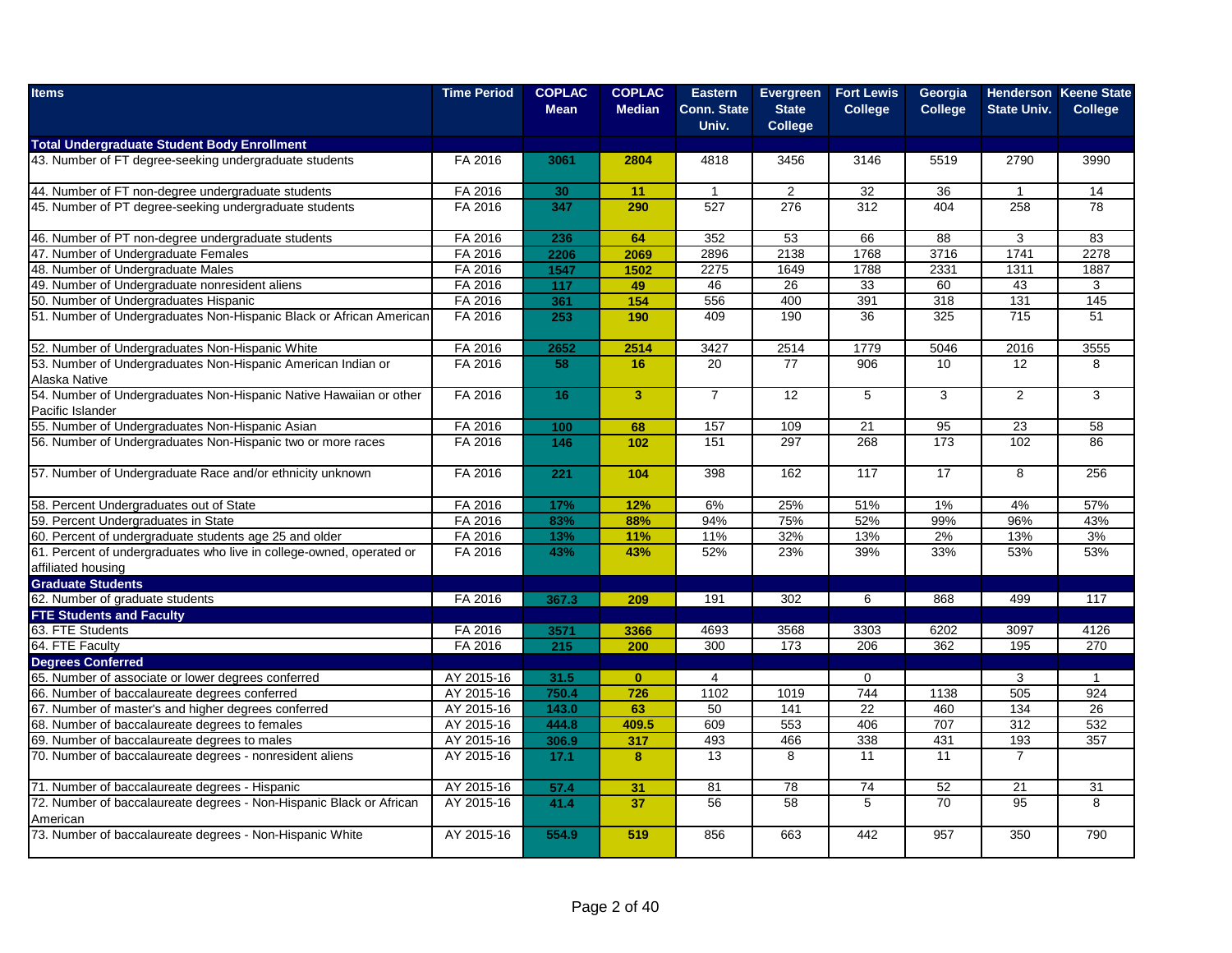| <b>Items</b>                                                                                                                                               | <b>Time Period</b>                                     | <b>COPLAC</b><br><b>Mean</b> | <b>COPLAC</b><br><b>Median</b> | <b>Eastern</b><br><b>Conn. State</b><br>Univ. | Evergreen<br><b>State</b><br>College | <b>Fort Lewis</b><br><b>College</b> | Georgia<br><b>College</b> | <b>State Univ.</b> | <b>Henderson Keene State</b><br><b>College</b> |
|------------------------------------------------------------------------------------------------------------------------------------------------------------|--------------------------------------------------------|------------------------------|--------------------------------|-----------------------------------------------|--------------------------------------|-------------------------------------|---------------------------|--------------------|------------------------------------------------|
| 74. Number of baccalaureate degrees- Non-Hispanic American Indian<br>or Alaska Native                                                                      | AY 2015-16                                             | 10.0                         | 3 <sup>2</sup>                 | $\overline{2}$                                | 19                                   | 142                                 | $\overline{4}$            | 3                  | $\mathbf{1}$                                   |
| 75. Number of baccalaureate degrees - Non-Hispanic Native Hawaiian<br>or other Pacific Islander                                                            | AY 2015-16                                             | 1.4                          | 0.5                            | $\mathbf{1}$                                  | 3                                    | $\mathbf{1}$                        | 3                         | $\Omega$           | $\Omega$                                       |
| 76. Number of baccalaureate degrees - Non-Hispanic Asian                                                                                                   | AY 2015-16                                             | 19.3                         | 12                             | 17                                            | 20                                   | 8                                   | $\overline{13}$           | 5                  | 11                                             |
| 77. Number of baccalaureate degrees - Non-Hispanic two or more<br>races                                                                                    | AY 2015-16                                             | 28.7                         | 17                             | 32                                            | 83                                   | 40                                  | 25                        | 24                 | 13                                             |
| 78. Number of baccalaureate degrees - Non-Hispanic unknown                                                                                                 | AY 2015-16                                             | 49.5                         | 23.5                           | 98                                            | 87                                   | 21                                  | 3                         | $\Omega$           | 70                                             |
| 79. Number of baccalaureate degrees - Humanities, Languages, and<br>Communication                                                                          | AY 2015-16                                             | 105.1                        | 90                             | 197                                           |                                      | 72                                  | 161                       | 39                 | 131                                            |
| 80. Number of baccalaureate degrees - Liberal Arts                                                                                                         | AY 2015-16                                             | 59.7                         | 12.5                           | 114                                           | 845                                  | 21                                  | $\overline{7}$            | 85                 | $\mathbf{1}$                                   |
| 81. Number of baccalaureate degrees - Mathematics, Natural and<br>Physical Sciences, Computer Science                                                      | AY 2015-16                                             | 121.0                        | 104                            | 150                                           | 174                                  | 105                                 | 172                       | 35                 | 72                                             |
| 82. Number of baccalaureate degrees - Multi/Interdisciplinary Studies                                                                                      | AY 2015-16                                             | 15.8                         | 6 <sup>1</sup>                 | $\mathbf 0$                                   |                                      | 9                                   | $\Omega$                  | $\Omega$           | $\overline{25}$                                |
| 83. Number of baccalaureate degrees - Social Sciences                                                                                                      | AY 2015-16                                             | 244.4                        | 199                            | 316                                           |                                      | 305                                 | 368                       | 151                | 266                                            |
| 84. Number of baccalaureate degrees - Visual and Performing Arts                                                                                           | AY 2015-16                                             | 43.2                         | 38                             | 52                                            |                                      | 61                                  | 41                        | 38                 | 92                                             |
| <b>Graduation Rates</b>                                                                                                                                    |                                                        |                              |                                |                                               |                                      |                                     |                           |                    |                                                |
| 85. GRS Revised Entering Cohort                                                                                                                            | FA 2010 entering<br>cohort                             | 708.9                        | 632.5                          | 912                                           | 612                                  | 831                                 | 1202                      | 797                | 1201                                           |
| 86. Number of students in GRS Revised cohort who completed the<br>program in four years or less                                                            | Graduated by<br>Summer 2014                            | 305.7                        | 221                            | 384                                           | 265                                  | 831                                 | 505                       | 136                | 642                                            |
| 87. Number of students in GRS Revised cohort who completed the<br>program in more than four years but in five years or less                                | Gradauted<br>between Summer<br>2014 and<br>Summer 2015 | 101.6                        | 86                             | $\overline{97}$                               | 62                                   | $\overline{203}$                    | 187                       | 101                | 99                                             |
| 88. Number of students in GRS Revised cohort who completed the<br>program in more than five years but in six years or less                                 | Graduated<br>between Summer<br>2015 and<br>Summer 2016 | 26.1                         | 17.5                           | 15                                            | 18                                   | 138                                 | 22                        | 30                 | 12                                             |
| 89. First time first year revised initial cohort for four year graduation rate                                                                             | Fall 2012 entering<br>cohort                           | 643.7                        | 539                            | 979                                           | 519                                  | 842                                 | 1304                      | 771                | 1180                                           |
| 90. Number of students in first time first year revised initial cohort for<br>four year graduation rate who completed the program in four years or<br>less | Graduated by<br>Summer 2016                            | 290.8                        | 216                            | 459                                           | 211                                  | 218                                 | 620                       | 166                | 597                                            |
| <b>Retention</b>                                                                                                                                           |                                                        |                              |                                |                                               |                                      |                                     |                           |                    |                                                |
| 91. First to second year retention rate for first time full time degree<br>seeking first year students (freshman)                                          | <b>Fall 2015</b><br>reenrolled in<br>Fall 2016         | 75%                          | 75%                            | 76%                                           | 69%                                  | 66%                                 | 85%                       | 60%                | 75%                                            |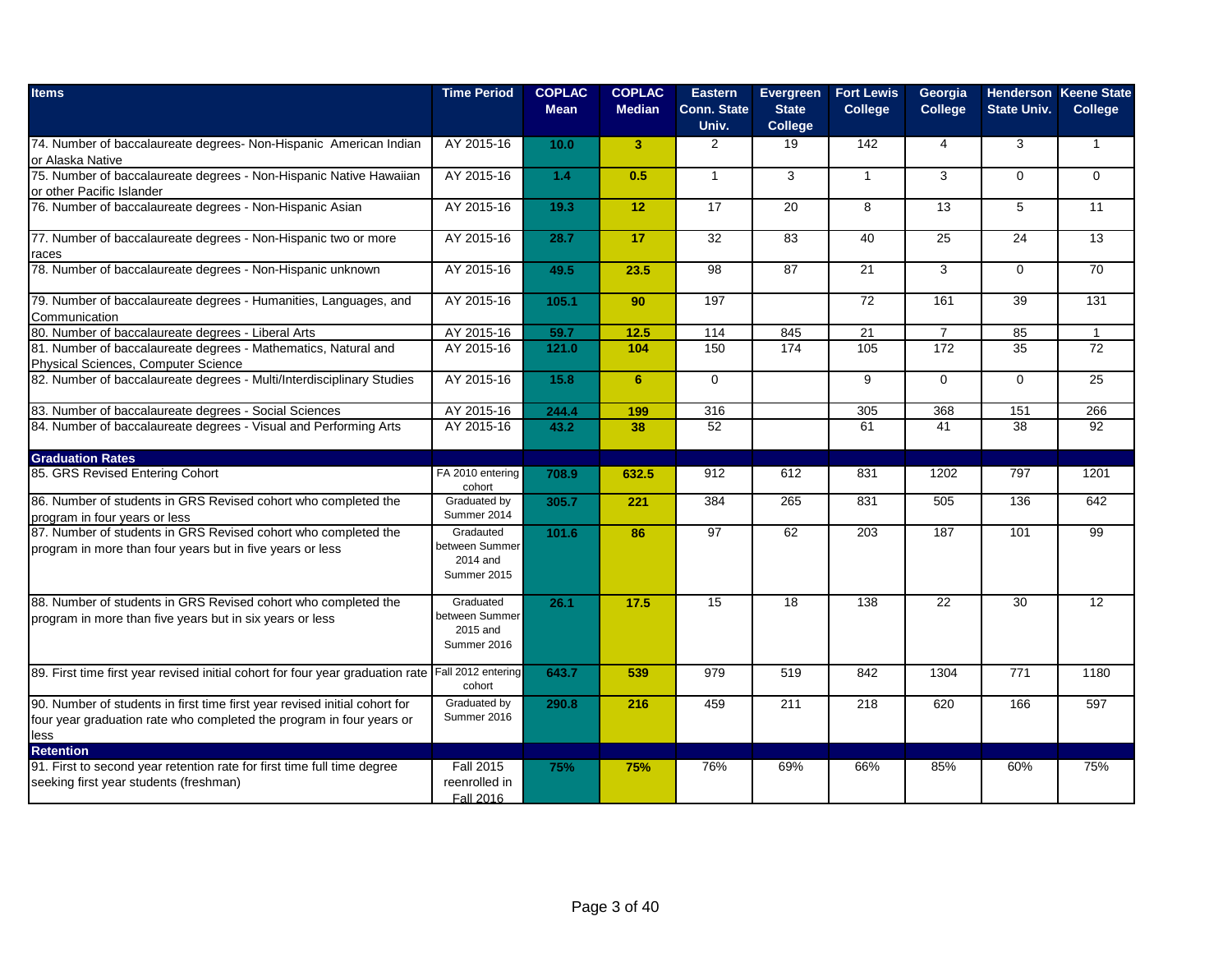| <b>Items</b>                                                                                               | <b>Time Period</b> | <b>COPLAC</b>   | <b>COPLAC</b>                | <b>Eastern</b>     | Evergreen      | <b>Fort Lewis</b>    | Georgia                  |                    | <b>Henderson Keene State</b> |
|------------------------------------------------------------------------------------------------------------|--------------------|-----------------|------------------------------|--------------------|----------------|----------------------|--------------------------|--------------------|------------------------------|
|                                                                                                            |                    | <b>Mean</b>     | <b>Median</b>                | <b>Conn. State</b> | <b>State</b>   | <b>College</b>       | <b>College</b>           | <b>State Univ.</b> | <b>College</b>               |
|                                                                                                            |                    |                 |                              | Univ.              | <b>College</b> |                      |                          |                    |                              |
| <b>Faculty &amp; Staff</b>                                                                                 |                    |                 | <b>Cnd Salary Cnd Salary</b> |                    |                |                      |                          |                    |                              |
|                                                                                                            |                    | <b>Excluded</b> | <b>Excluded</b>              |                    |                |                      |                          |                    |                              |
| 92. FT Faculty<br>93. PT Faculty                                                                           | FA 2016<br>FA 2016 | 180.4<br>122.5  | 170.5                        | 199<br>304         | 163<br>66      | 178<br>85            | 336                      | 174<br>63          | 206<br>191                   |
| 94. Faculty average salary - Professor                                                                     | 2016-17            | \$87,561        | 90.5<br>\$83,754             | \$101,984          | \$77,776       | \$86,987             | 85<br>\$88,259           | \$69,070           | \$101,400.0                  |
| 95. Faculty average salary - Associate Professor                                                           | 2016-17            | \$70,648        |                              | \$82,297           | \$72,328       | \$69,257             | \$70.114                 | \$57,670           | \$81,900.0                   |
| 96. Faculty average salary - Assistant Professor                                                           | 2016-17            | \$60,712        | \$70,033<br>\$59,593         | \$66,462           | \$61,592       | \$57,354             | \$61,056                 | \$56,869           | \$68,200.0                   |
| 97. Faculty average salary - Instructor                                                                    | 2016-17            | \$49,803        | \$49,912                     |                    |                | \$49,105             | \$4,700                  | \$43,008           | \$85,600.0                   |
| 98. Faculty average salary - All Ranks                                                                     | 2016-17            | \$69,948        | \$67.605                     | \$86,226           | \$72,070       | \$67,591             | \$74,328                 | \$58,185           |                              |
| 99. Faculty average compensation - Professor                                                               | 2016-17            | \$105,895       | \$111,550                    |                    | \$102,048      | \$113,094            | \$113,000                | \$82,902           | \$135,800.0                  |
|                                                                                                            |                    | \$86,785        | \$92,700                     |                    |                | \$90,043             |                          | \$69,509           | \$112,900.0                  |
| 100. Faculty average compensation - Associate Professor                                                    | 2016-17            | \$75,754        | \$79,883                     |                    | \$95,120       |                      | \$91,700<br>\$81,600     | \$69,137           | \$90,600.0                   |
| 101. Faculty average compensation - Assistant Professor<br>102. Faculty average compensation - Instructor  | 2016-17<br>2016-17 |                 |                              |                    | \$82,104       | \$74,568<br>\$63,843 |                          | \$51,891           |                              |
|                                                                                                            |                    | \$63,069        | \$65,687                     |                    |                | \$87,877             |                          | \$70,233           |                              |
| 103. Faculty average compensation - All Ranks                                                              | 2016-17            | \$86,503        | \$88,039                     |                    | \$94,964       |                      | \$90,100                 |                    | \$115,400.0                  |
| 104. FT Non-instructional Staff - Research Staff                                                           | FA 2016            | 0.1             | $\mathbf{0}$                 | 0                  | 0              | 0                    | 0                        | 0                  |                              |
| 105. FT Non-instructional Staff - Public Service Staff                                                     | FA 2016            | 0.4             | $\overline{\mathbf{0}}$      | $\overline{0}$     | $\mathbf 0$    | $\overline{0}$       | $\overline{0}$           | $\overline{7}$     |                              |
| 106. FT Non-instructional Staff - Archivists, Curators, & Museum                                           | FA 2016            | 0.8             | $\mathbf{0}$                 | 2                  | $\mathbf 0$    | 0                    | 3                        | $\mathbf{1}$       |                              |
| Technicians                                                                                                |                    |                 |                              |                    |                |                      |                          |                    |                              |
| 107. FT Non-instructional Staff - Librarians                                                               | FA 2016            | 5.5             | 5                            | 11                 | 13             | $\overline{7}$       | 3                        | $\overline{4}$     | $\overline{7}$               |
| 108. FT Non-instructional Staff - Library Technicians                                                      | FA 2016            | 4.6             | $\overline{4}$               | 11                 | $\overline{7}$ | 5                    | $\mathbf 0$              | $\mathbf 0$        | $\overline{4}$               |
| 109. FT Non-instructional Staff - Student & Academic Affairs & Other                                       | FA 2016            | 26.7            | 18                           | 52                 | 34             | 28                   | 57                       | $\Omega$           | 20                           |
| <b>Education Services Occupations</b>                                                                      |                    |                 |                              |                    |                |                      |                          |                    |                              |
| 110. FT Non-instructional Staff - Management Occupations                                                   | FA 2016            | 45.6            | 41.5                         | 31                 | 66             | 35                   | 148                      | 3                  | 69                           |
| 111. FT Non-instructional Staff - Business & Financial Operations                                          | FA 2016            | 37.1            | 29                           | 28                 | 47             | $\overline{26}$      | 31                       | 12                 | 34                           |
| Occupations                                                                                                |                    |                 |                              |                    |                |                      |                          |                    |                              |
| 112. FT Non-instructional Staff - Computer, Engineering, & Science                                         | FA 2016            | 25.6            | 24                           | 29                 | 65             | 35                   | 28                       | 11                 | 39                           |
| Occupations                                                                                                |                    |                 |                              |                    |                |                      |                          |                    |                              |
| 113. FT Non-instructional Staff - Community, Social Service, Legal,                                        | FA 2016            | 43.0            | 40.5                         | 37                 | 67             | 58                   | 33                       | 65                 | 28                           |
| Arts, Design, Entertainment, Sports, & Media Occupations                                                   |                    |                 |                              |                    |                |                      |                          |                    |                              |
|                                                                                                            |                    |                 |                              |                    |                |                      |                          |                    |                              |
| 114. FT Non-instructional Staff - Healthcare Practitioners & Technical                                     | FA 2016            | 4.6             | $\overline{3}$               | 4                  | 3              | $\overline{2}$       | 6                        | 5                  | $\mathbf{1}$                 |
| Occupations                                                                                                |                    |                 |                              |                    |                |                      |                          |                    |                              |
| 115. FT Non-instructional Staff - Service Occupations                                                      | FA 2016            | 53.6            | 48.5                         | 103                | 64             | 65                   | 103                      | 12                 | 11<br>$\overline{2}$         |
| 116. FT Non-instructional Staff - Sales & Related Occupations                                              | FA 2016            | 0.7             | $\mathbf{0}$                 | $\mathbf{1}$       | $\Omega$       | $\Omega$             | $\overline{\mathcal{L}}$ | $\Omega$           |                              |
| 117. FT Non-instructional Staff - Office Administrative Support                                            | FA 2016            |                 |                              | 51                 | 84             | 29                   | 127                      | 86                 | 78                           |
|                                                                                                            |                    | 69.6            | 57                           |                    |                |                      |                          |                    |                              |
| Occupations<br>118. FT Non-instructional Staff - National Resources, Construction, &                       | FA 2016            | 25.0            | 22                           | 33                 |                |                      |                          | $\Omega$           | 23                           |
|                                                                                                            |                    |                 |                              |                    | 27             | 13                   | 49                       |                    |                              |
| <b>Maintenance Occupations</b><br>119. FT Non-instructional Staff - Production, Transportation, & Material |                    |                 |                              | 2                  |                |                      |                          |                    |                              |
|                                                                                                            | FA 2016            | 2.6             | $\mathbf{0}$                 |                    | 3              | $\overline{1}$       | $\Omega$                 | $\Omega$           | 5                            |
| <b>Moving Occupations</b>                                                                                  |                    |                 |                              |                    |                |                      |                          |                    |                              |
| 120. PT Non-instructional Staff - Research Staff                                                           | FA 2016            | 0.1             | $\mathbf{0}$                 | $\mathbf 0$        | $\mathbf 0$    |                      | $\mathbf 0$              | $\mathbf 0$        |                              |
| 121. PT Non-instructional Staff - Public Service Staff                                                     | FA 2016            | 0.0             | $\mathbf{0}$                 | $\mathbf 0$        | 0              |                      | 0                        | $\Omega$           |                              |
| 122. PT Non-instructional Staff - Archivists, Curators, & Museum                                           | FA 2016            | 2.1             | $\mathbf{0}$                 | $\mathbf{1}$       | $\overline{2}$ |                      | $\Omega$                 | $\Omega$           |                              |
| Technicians                                                                                                |                    |                 |                              |                    |                |                      |                          |                    |                              |
| 123. PT Non-instructional Staff - Librarians                                                               | FA 2016            | 0.3             | $\mathbf{0}$                 | 0                  | $\mathbf 0$    | 3                    | $\mathbf 0$              | $\mathbf 0$        |                              |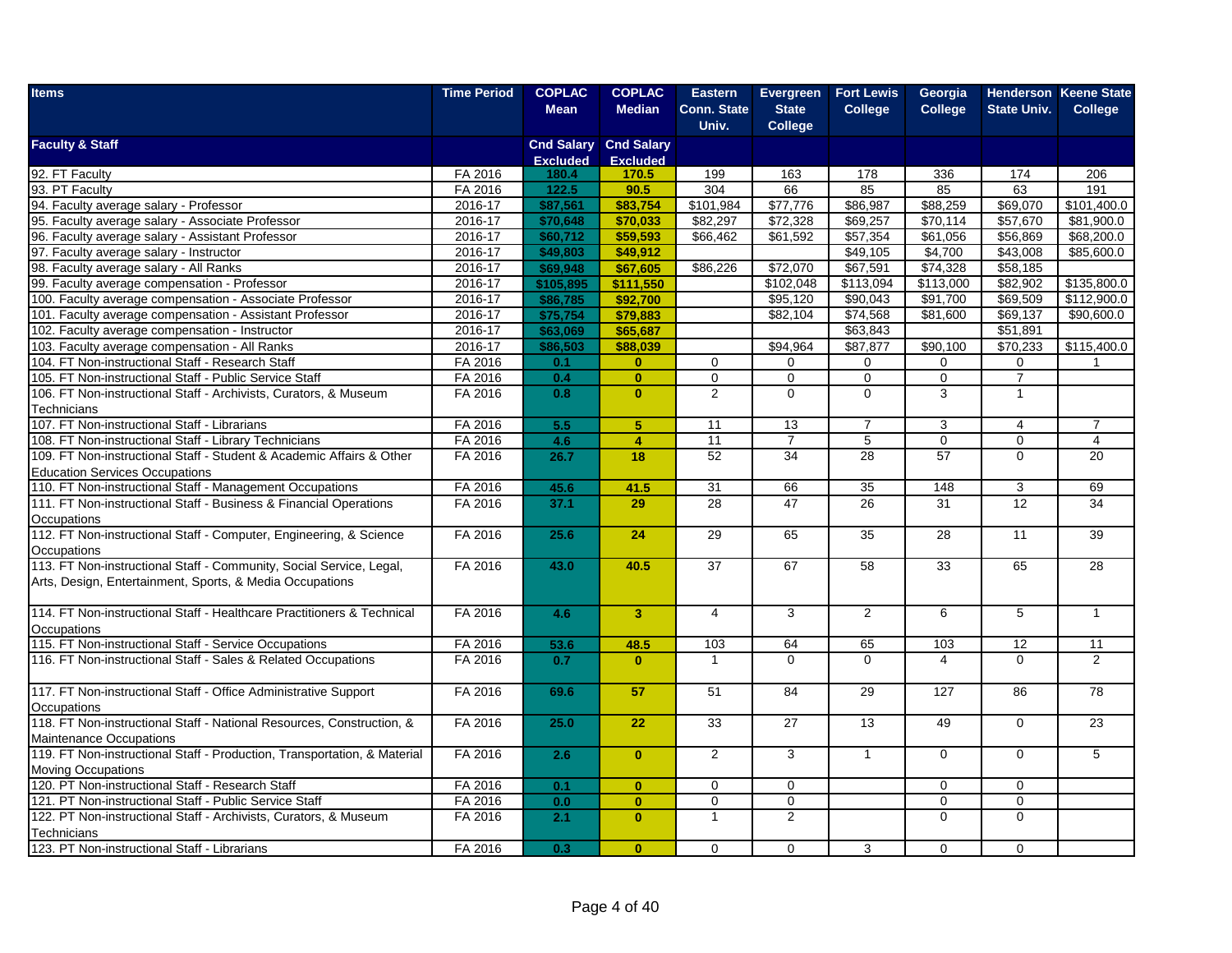| <b>Items</b>                                                                                                  | <b>Time Period</b> | <b>COPLAC</b><br><b>Mean</b> | <b>COPLAC</b><br><b>Median</b> | <b>Eastern</b><br><b>Conn. State</b><br>Univ.                                                          | Evergreen<br><b>State</b><br><b>College</b> | <b>Fort Lewis</b><br><b>College</b> | Georgia<br><b>College</b> | <b>State Univ.</b> | <b>Henderson Keene State</b><br><b>College</b> |
|---------------------------------------------------------------------------------------------------------------|--------------------|------------------------------|--------------------------------|--------------------------------------------------------------------------------------------------------|---------------------------------------------|-------------------------------------|---------------------------|--------------------|------------------------------------------------|
| 124. PT Non-instructional Staff - Library Technicians                                                         | FA 2016            | 1.3                          | $\mathbf{0}$                   | 10                                                                                                     | 2                                           | $\mathbf{1}$                        | 0                         | $\mathbf 0$        |                                                |
| 125. PT Non-instructional Staff - Student & Academic Affairs & Other<br><b>Education Services Occupations</b> | FA 2016            | 8.1                          | $\overline{\mathbf{3}}$        | 35                                                                                                     | $\overline{4}$                              | $\overline{12}$                     | $\overline{\mathbf{4}}$   | $\Omega$           | 18                                             |
| 126. PT Non-instructional Staff - Management Occupations                                                      | FA 2016            | 1.0                          | $\mathbf{0}$                   | $\mathbf 0$                                                                                            | $\overline{4}$                              | 2                                   | 2                         | $\mathbf 0$        | 3 <sup>1</sup>                                 |
| 127. PT Non-instructional Staff - Business & Financial Operations                                             | FA 2016            | 5.2                          | 1                              | $\overline{4}$                                                                                         | 6                                           | 4                                   | $\Omega$                  | $\overline{0}$     | 6                                              |
| Occupations                                                                                                   |                    |                              |                                |                                                                                                        |                                             |                                     |                           |                    |                                                |
| 128. PT Non-instructional Staff - Computer, Engineering, & Science<br>Occupations                             | FA 2016            | 2.9                          | $\overline{1}$                 | 11                                                                                                     | $\overline{7}$                              | $\mathbf{1}$                        | 6                         | $\mathbf{1}$       |                                                |
| 129. PT Non-instructional Staff - Community, Social Service, Legal,                                           | FA 2016            | 17.7                         | 16                             | 52                                                                                                     | 18                                          | 43                                  | $\mathbf 0$               | $\Omega$           | 42                                             |
| Arts, Design, Entertainment, Sports, & Media Occupations                                                      |                    |                              |                                |                                                                                                        |                                             |                                     |                           |                    |                                                |
| 130. PT Non-instructional Staff - Healthcare Practitioners & Technical                                        | FA 2016            | 2.7                          | $\blacktriangleleft$           | $\overline{2}$                                                                                         | 6                                           | $\mathbf{1}$                        | $\mathbf 0$               | $\Omega$           | $\overline{3}$                                 |
| Occupations                                                                                                   |                    |                              |                                |                                                                                                        |                                             |                                     |                           |                    |                                                |
| 131. PT Non-instructional Staff - Service Occupations                                                         | FA 2016            | 5.1                          | 2 <sup>1</sup>                 | 3                                                                                                      | 6                                           | 6                                   | 8                         | $\mathbf 0$        | $\overline{7}$                                 |
| 132. PT Non-instructional Staff - Sales & Related Occupations                                                 | FA 2016            | 0.2                          | $\mathbf{0}$                   | $\mathbf 0$                                                                                            | $\Omega$                                    | $\Omega$                            | $\Omega$                  | $\Omega$           |                                                |
| 133. PT Non-instructional Staff - Office Administrative Support                                               | FA 2016            | 12.9                         | 7.5                            | $\mathbf{1}$                                                                                           | 17                                          | 26                                  | 27                        | 8                  | 54                                             |
| Occupations                                                                                                   |                    |                              |                                |                                                                                                        |                                             |                                     |                           |                    |                                                |
| 134. PT Non-instructional Staff - National Resources, Construction, &                                         | FA 2016            | 1.0                          | $\mathbf{0}$                   | $\mathbf 0$                                                                                            | $\mathbf{1}$                                | 2                                   | 3                         | $\Omega$           | $\mathbf{1}$                                   |
| Maintenance Occupations                                                                                       |                    |                              |                                |                                                                                                        |                                             |                                     |                           |                    |                                                |
| 135. PT Non-instructional Staff - Production, Transportation, & Material                                      | FA 2016            | 0.4                          | $\overline{0}$                 | $\overline{5}$                                                                                         | $\mathbf{1}$                                | $\overline{0}$                      | $\mathbf 0$               | $\Omega$           |                                                |
| Moving Occupations                                                                                            |                    |                              |                                |                                                                                                        |                                             |                                     |                           |                    |                                                |
| <b>Financial</b>                                                                                              |                    |                              |                                |                                                                                                        |                                             |                                     |                           |                    |                                                |
| 136. Total market value of funds functioning as an endowment                                                  | FY2016             |                              |                                | \$25,446,389 \$22,539,305 \$13,507,512 \$13,414,788 \$7,967,770 \$34,897,583 \$15,863,779 \$29,896,335 |                                             |                                     |                           |                    |                                                |
| 137. In-state FT student undergraduate tuition                                                                | 2016-17            | \$7,288                      | \$6,813                        | \$5,216                                                                                                | \$6,534                                     | \$6,360                             | \$7,180                   | \$6,450            | \$10,968                                       |
| 138. Out-of state FT undergraduate tuition                                                                    | 2016-17            | \$18,106                     | \$17,998                       | \$16,882                                                                                               | \$23.007                                    | \$16.072                            | \$25.528                  | \$13,290           | \$19.352                                       |
| 139. In-state FT student undergraduate required fees                                                          | 2016-17            | \$2,684                      | \$1,974                        | \$5,284                                                                                                | \$864                                       | \$1,745                             | \$2,022                   | \$1,666            | \$2,645                                        |
| 140. Out-of state FT student undergraduate required fees                                                      | 2016-17            | \$2,800                      | \$2,015                        | \$6,479                                                                                                | \$864                                       | \$1.745                             | \$2.022                   | \$1.666            | \$2,645                                        |
| 141. Room charge (Double Occupancy)                                                                           | 2016-17            | \$6,087                      | \$6,215                        | \$7,172                                                                                                | \$6,195                                     | \$4,620                             | \$6,400                   | \$3,962            | \$6,882                                        |
| 142. Board Charge (Maximum plan)                                                                              | 2016-17            | \$3,925                      | \$3,900                        | \$5,347                                                                                                | \$3,165                                     | \$4,708                             | \$5,546                   | \$3,120            | \$3,508                                        |
| <b>Financial Aid</b>                                                                                          |                    |                              |                                |                                                                                                        |                                             |                                     |                           |                    |                                                |
| 143. Need Based: Scholarships/Grants- Federal                                                                 | 2015-2016<br>Final | \$5.628.736                  | \$5,306,230                    | \$6,926,807                                                                                            | \$7,890,680                                 | \$5,553,210                         | \$5,600,000               | \$7,861,132        | \$4,659,913                                    |
| 144. Need Based: Scholarships/ Grants- State                                                                  | 2015-2016<br>Final | \$2,960,598                  | \$2,041,125                    | \$934,215                                                                                              | \$7,635,610                                 | \$1,407,955                         | \$0                       | \$285,148          | \$259,445                                      |
| 145. Need Based: Scholarships/ Grants- Institutional                                                          | 2015-2016<br>Final | \$2,506,076                  | \$1,611,184                    | \$6,462,593                                                                                            | \$1,402,263                                 | \$4,018,804                         | \$0                       | \$0                | \$7,744,818                                    |
| 146. Need Based: Scholarships/ Grants- Scholarships/grants from                                               | 2015-2016          | \$375,500                    | \$214,644                      | \$544,157                                                                                              | \$191,896                                   | \$2,308,163                         | $\overline{50}$           | $\overline{50}$    | \$1,249,558                                    |
| <b>External Sources</b>                                                                                       | Final              |                              |                                |                                                                                                        |                                             |                                     |                           |                    |                                                |
| 147. Need Based: Self-Help: Student loans from all sources (excluding                                         | 2015-2016          | \$8,814,358                  | \$8,472,413                    |                                                                                                        | \$17,954,873 \$12,952,075                   | \$9,285,186                         | \$8,800,000               | \$6,110,891        | \$10,239,338                                   |
| parent loans)                                                                                                 | Final              |                              |                                |                                                                                                        |                                             |                                     |                           |                    |                                                |
| 148. Need Based: Self-Help: Federal Work Study                                                                | 2015-2016          | \$448,635                    | \$269,314                      | \$186,828                                                                                              | \$296,187                                   | \$269,314                           | \$200,000                 | \$264,029          | \$3,175,532                                    |
|                                                                                                               | Final              |                              |                                |                                                                                                        |                                             |                                     |                           |                    |                                                |
| 149. Need Based: Self-Help: State and other (e.g. institutional) work-                                        | 2015-2016          | \$115,290                    | \$0                            | $\overline{30}$                                                                                        | \$669,231                                   | \$465,288                           | $\overline{30}$           | $\overline{50}$    |                                                |
| study/employment                                                                                              | Final              |                              |                                |                                                                                                        |                                             |                                     |                           |                    |                                                |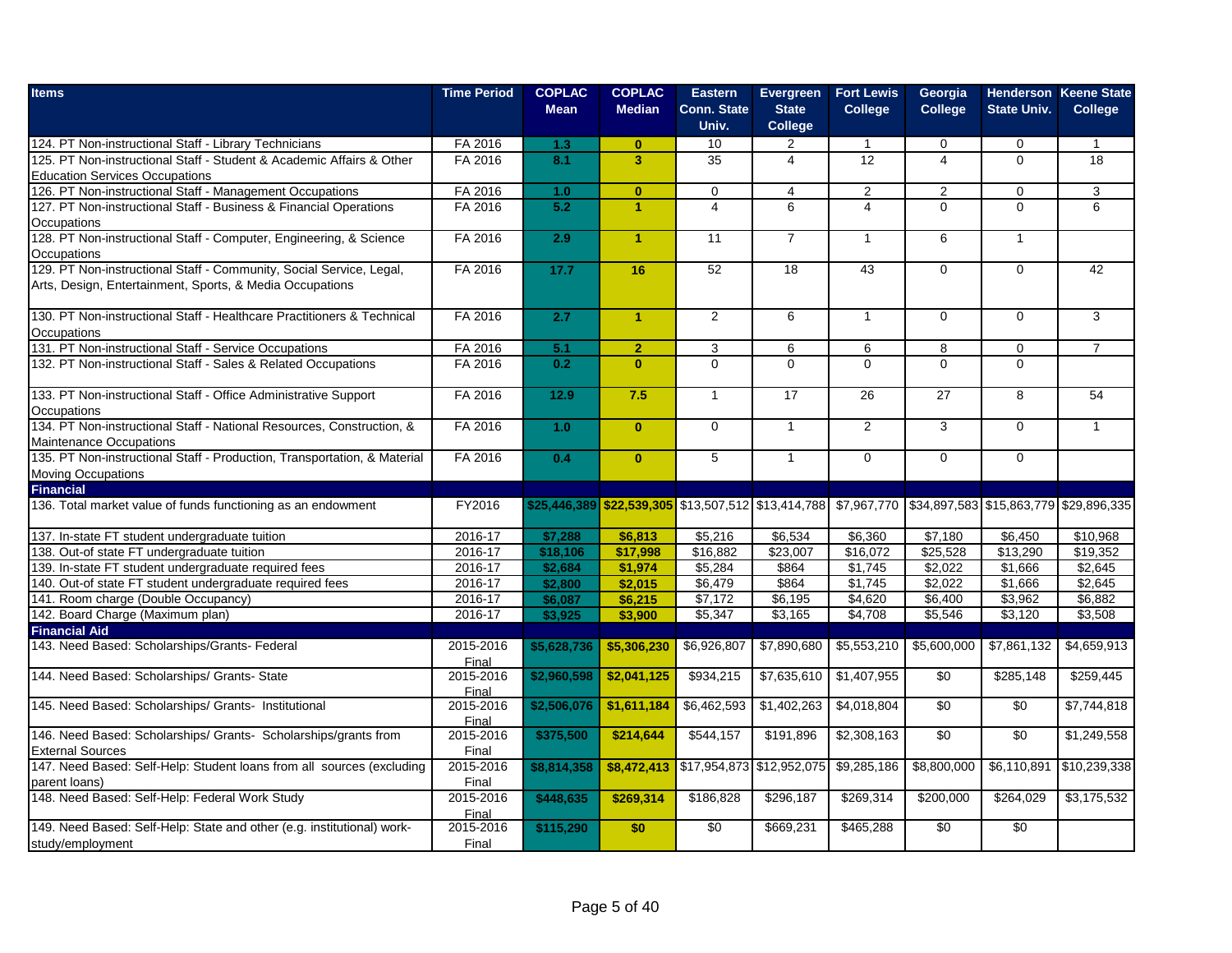| <b>Items</b>                                                                                                                          | <b>Time Period</b> | <b>COPLAC</b><br><b>Mean</b> | <b>COPLAC</b><br><b>Median</b> | <b>Eastern</b><br><b>Conn. State</b> | Evergreen<br><b>State</b> | <b>Fort Lewis</b><br><b>College</b> | Georgia<br><b>College</b>                               | <b>State Univ.</b> | <b>Henderson Keene State</b><br><b>College</b> |
|---------------------------------------------------------------------------------------------------------------------------------------|--------------------|------------------------------|--------------------------------|--------------------------------------|---------------------------|-------------------------------------|---------------------------------------------------------|--------------------|------------------------------------------------|
|                                                                                                                                       |                    |                              |                                | Univ.                                | <b>College</b>            |                                     |                                                         |                    |                                                |
| 150. Need Based: Other: Parent loans                                                                                                  | 2015-2016<br>Final | \$1,171,020                  | \$572,106                      | \$2,305,953                          | \$3,234,927               | \$2,317,722                         | \$0                                                     | \$0                |                                                |
| 151. Need Based: Other: Tuition Waivers                                                                                               | 2015-2016<br>Final | \$1,225,985                  | \$464,497                      | \$510,705                            | \$3,690,745               | \$0                                 | N <sub>R</sub>                                          | \$0                |                                                |
| 152. Need Based: Other: Athletic Awards                                                                                               | 2015-2016<br>Final | \$261,709                    | \$0                            | \$0                                  | \$183,726                 | \$833,493                           | \$0                                                     | \$0                |                                                |
| 153. Non-Need Based Aid: Scholarships/ Grants- Federal                                                                                | 2015-2016<br>Final | \$76,423                     | \$1,854                        | $\sqrt{50}$                          | \$0                       | $\overline{50}$                     | \$0                                                     | \$442,464          |                                                |
| 154. Non-Need Based Aid: Scholarships/ Grants- State                                                                                  | 2015-2016<br>Final | \$1,778,282                  | \$156,441                      | \$99,620                             | \$64,231                  | \$20,790                            | \$30,000,000                                            | \$4,248,288        |                                                |
| 155. Non-Need Based Aid: Scholarships/ Grants- Institutional                                                                          | 2015-2016<br>Final | \$2,992,118                  | \$1,337,851                    | \$1,677,946                          | \$65,938                  | \$2,535,432                         | \$1,200,000                                             | \$6,794,157        | \$6,940,820                                    |
| 156. Non-Need Based Aid: Scholarships/ Grants- Scholarships/grants<br>from external sources not awarded by the college                | 2015-2016<br>Final | \$541,281                    | \$441,755                      | \$283,550                            | \$48,314                  | \$647,769                           | \$800,000                                               | \$1,625,218        | \$597,212                                      |
|                                                                                                                                       |                    |                              |                                |                                      |                           |                                     |                                                         |                    |                                                |
| 157. Non-Need Based Aid: Self-Help- Student loans from all sources                                                                    | 2015-2016<br>Final | \$8,086,992                  | \$6,655,513                    | \$9,116,769                          | \$1,518,457               |                                     | \$8,584,243   \$22,000,000   \$6,460,314   \$24,399,215 |                    |                                                |
| 158. Non-Need Based Aid: Self-Help- Federal Work Study                                                                                | 2015-2016<br>Final | \$0                          | \$0                            | $\sqrt{50}$                          |                           | $\overline{50}$                     |                                                         | $\sqrt{60}$        |                                                |
| 159. Non-Need Based Aid: Self-Help- State and other work-<br>study/employment                                                         | 2015-2016<br>Final | \$394,290                    | \$24,327                       | $\sqrt{50}$                          | \$0                       | \$48,654                            | \$0                                                     | \$278,535          | \$879,472                                      |
| 160. Non-Need Based Aid: Other- Parent Loans                                                                                          | 2015-2016<br>Final | \$3,339,655                  | \$1,414,266                    | \$3,365,016                          | \$951,986                 | \$17,215,727                        | \$6,000,000                                             | \$1,049,942        | \$8,919,542                                    |
| 161. Non-Need Based Aid: Other- Tuition Waivers                                                                                       | 2015-2016<br>Final | \$1,540,725                  | \$914,868                      | \$266,828                            |                           | $$1,136,494$ \\$15,428,855          | <b>NR</b>                                               | \$0                |                                                |
| 162. Non-Need Based Aid: Other- Athletic Awards                                                                                       | 2015-2016<br>Final | \$594,892                    | \$474,764                      | \$0                                  | \$99,667                  | \$1,287,833                         | \$700,000                                               | \$1,606,022        |                                                |
| 163. FT Number of degree-seeking undergraduate students                                                                               | 2015-2016<br>Final | 3134                         | 3069                           | 4267                                 | 3582                      | 3531                                | 5547                                                    | 2747               | 4090                                           |
| 164. FT Number of degree-seeking undergraduate students awarded<br>any financial aid                                                  | 2015-2016<br>Final | 1853                         | 1854                           | 2631                                 | 2266                      | 2154                                | 2713                                                    | 2287               | 2647                                           |
| 165. FT Number of degree-seeking undergraduate students awarded<br>any need-based scholarship or grant aid                            | 2015-2016<br>Final | 1422                         | 1297                           | 2008                                 | 2087                      | 1901                                | 1121                                                    | 1816               | 1883                                           |
| 166. FT Number of degree-seeking undergraduate students awarded<br>any need-based self-help aid                                       | 2015-2016<br>Final | 1494                         | 1437                           | 2257                                 | 1746                      | 1543                                | 1814                                                    | 1437               | 2407                                           |
| 167. FT Number of degree-seeking undergraduate students awarded<br>any non-need based scholarship or grant aid                        | 2015-2016<br>Final | 625                          | 414                            | 872                                  | 31                        | 117                                 | 2149                                                    | 1725               | 1317                                           |
| 168. FT Number of degree-seeking undergraduate students awarded<br>any financial aid whose need was fully met                         | 2015-2016<br>Final | 364                          | 293                            | 299                                  | 150                       | 354                                 | 527                                                     | 238                | 293                                            |
| 169. The percentage of FT degree-seeking undergraduate students<br>need that was met of students who were awarded any need-based aid. | 2015-2016<br>Final | 68%                          | 65%                            | 61%                                  | 60%                       | 93%                                 | 58%                                                     | 53%                | 65%                                            |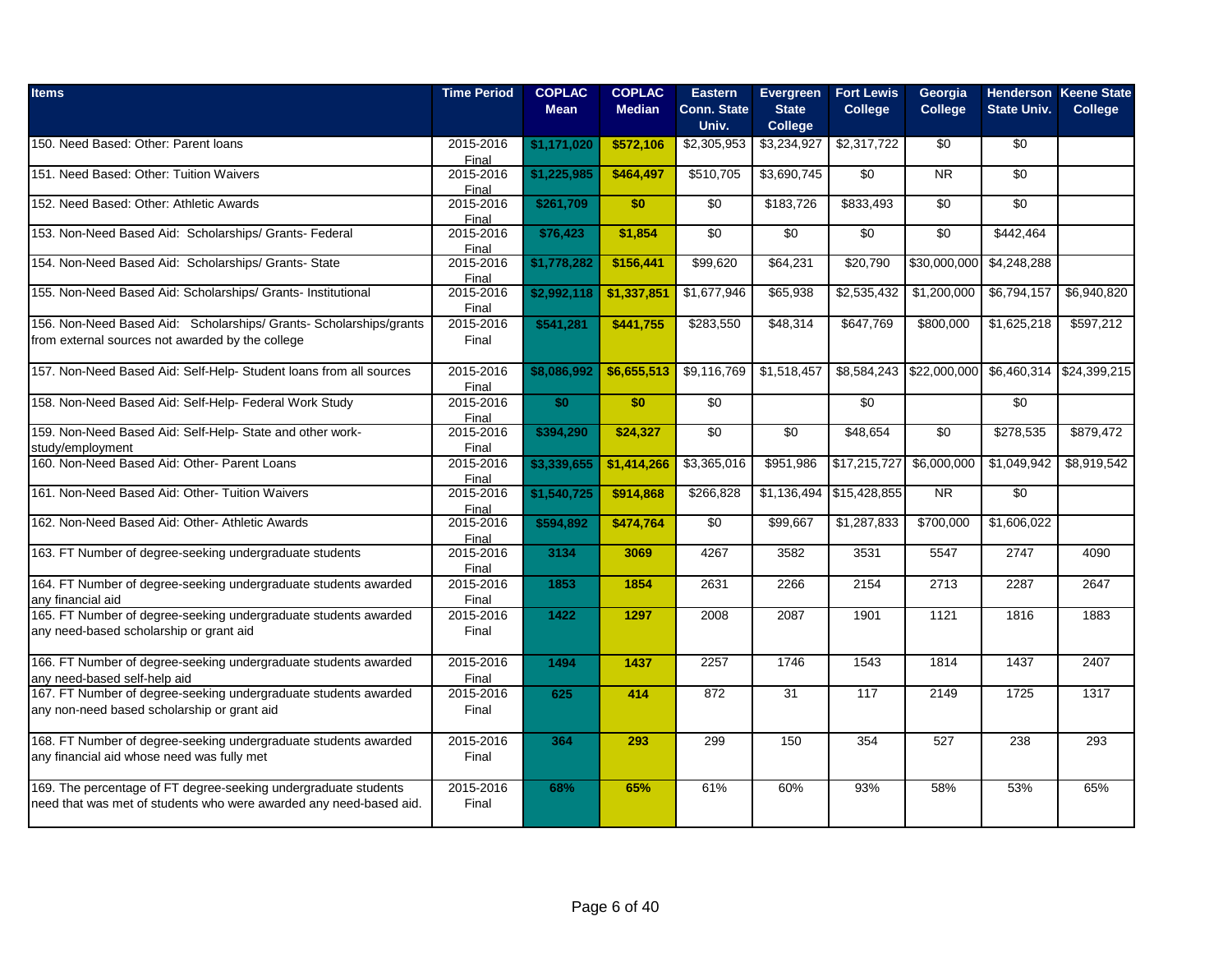| <b>Items</b>                                                                                                                                              | <b>Time Period</b> | <b>COPLAC</b><br><b>Mean</b> | <b>COPLAC</b><br><b>Median</b> | <b>Eastern</b><br><b>Conn. State</b><br>Univ. | Evergreen<br><b>State</b><br><b>College</b> | <b>Fort Lewis</b><br><b>College</b> | Georgia<br><b>College</b> | <b>State Univ.</b> | <b>Henderson Keene State</b><br><b>College</b> |
|-----------------------------------------------------------------------------------------------------------------------------------------------------------|--------------------|------------------------------|--------------------------------|-----------------------------------------------|---------------------------------------------|-------------------------------------|---------------------------|--------------------|------------------------------------------------|
| 170. The average financial aid package of FT degree-seeking<br>undergraduate students awarded any financial need.                                         | 2015-2016<br>Final | \$11,704                     | \$11,713                       | \$9,669                                       | \$12,646                                    | \$15,959                            | \$10,311                  | \$10,424           | \$12,285                                       |
| 171. The average need-based scholarship and grant award of FT<br>degree-seeking undergraduate students awarded any need-based<br>scholarship or grant aid | 2015-2016<br>Final | \$6,779                      | \$6,788                        | \$5,743                                       | \$9,826                                     | \$5,029                             | \$4,501                   | \$4,486            | \$7,227                                        |
| 172. The average need-based self-help award of FT degree-seeking<br>undergraduate students awarded any need-based self-help aid.                          | 2015-2016<br>Final | \$4,725                      | \$4,457                        | \$4,365                                       | \$4,581                                     | \$4,232                             | \$4,505                   | \$5,712            | \$5,517                                        |
| 173. The average need-based loan of FT Number of degree-seeking<br>undergraduate students awarded any need-based self-help aid                            | 2015-2016<br>Final | \$4,343                      | \$4,164                        | $\sqrt{$4,301}$                               | \$4,279                                     | \$4,113                             | \$4,455                   | \$3,835            | \$4,334                                        |
| 174. PT Number of degree-seeking undergraduate students                                                                                                   | 2015-2016<br>Final | 406.2                        | 314                            | 500                                           | 239                                         | 290                                 | 386                       | 349                | 96                                             |
| 175. PT Number of degree-seeking undergraduate students awarded<br>any financial aid                                                                      | 2015-2016<br>Final | 177.7                        | 142                            | 246                                           | 115                                         | 95                                  | 176                       | 172                | 35                                             |
| 176. PT Number of degree-seeking undergraduate students awarded<br>any need-based scholarship or grant aid                                                | 2015-2016<br>Final | 125.6                        | 99                             | 168                                           | 99                                          | 60                                  | 92                        | 115                | 24                                             |
| 177. PT Number of degree-seeking undergraduate students awarded<br>any need-based self-help aid                                                           | 2015-2016<br>Final | 137.5                        | 122                            | 198                                           | 87                                          | 51                                  | 122                       | 122                | 33                                             |
| 178. PT Number of degree-seeking undergraduate students awarded<br>any non-need based scholarship or grant aid                                            | 2015-2016<br>Final | 21.6                         | 14                             | $\overline{37}$                               | $\mathbf 0$                                 | $\overline{2}$                      | 77                        | 31                 | $\overline{2}$                                 |
| 179. PT Number of degree-seeking undergraduate students awarded<br>any financial aid whose need was fully met                                             | 2015-2016<br>Final | 32.5                         | 10                             | 17                                            | 2                                           | 6                                   | 13                        | 3                  | 3                                              |
| 180. The percentage of PT degree-seeking undergraduate students<br>need that was met of students who were awarded any need-based aid.                     | 2015-2016<br>Final | 51%                          | 50%                            | 51%                                           | 38%                                         | 68%                                 | 36%                       | 34%                | 49%                                            |
| 181. The average financial aid package of PT degree-seeking<br>undergraduate students awarded any financial need.                                         | 2015-2016<br>Final | \$7,302                      | \$7,104                        | \$6,802                                       | \$7,621                                     | \$9,198                             | \$7,182                   | \$6,722            | \$6,830                                        |
| 182. The average need-based scholarship and grant award of PT<br>degree-seeking undergraduate students awarded any need-based<br>scholarship or grant aid | 2015-2016<br>Final | \$3,830                      | \$3,647                        | \$4,400                                       | \$5,185                                     | \$3,031                             | \$3,317                   | \$3,671            | \$4,063                                        |
| 183. The average need-based self-help award of PT degree-seeking<br>undergraduate students awarded any need-based self-help aid.                          | 2015-2016<br>Final | \$4,404                      | \$4,056                        | \$4,258                                       | \$4,087                                     | \$3,477                             | \$4,305                   | \$3,835            | \$4,108                                        |
| 184. The average need-based loan of PT Number of degree-seeking<br>undergraduate students awarded any need-based self-help aid                            | 2015-2016<br>Final | \$4,158                      | \$3,881                        | \$4,244                                       | \$3,898                                     | \$3,455                             | \$4,305                   | \$3,794            | \$3,863                                        |
| 185. Number of FT degree-seeking students who had no financial need<br>and who were awarded institutional non-need-based scholarship or<br>grant aid      | 2015-2016<br>Final | 408.3                        | 295                            | 312                                           | 20                                          | 641                                 | 195                       | 268                | 589                                            |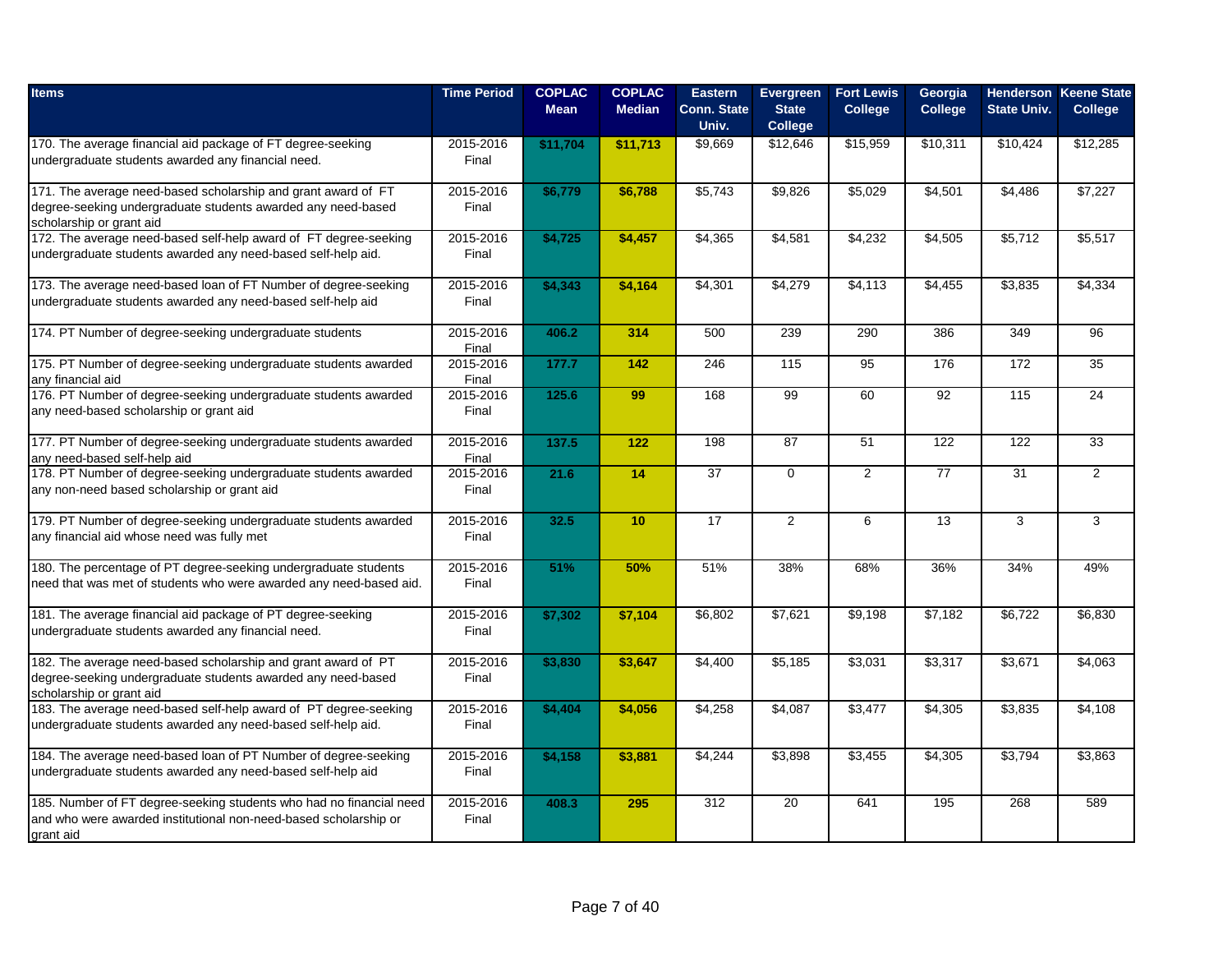| <b>Items</b>                                                                                                                                                                                                                                                                                                                       | <b>Time Period</b> | <b>COPLAC</b><br><b>Mean</b> | <b>COPLAC</b><br><b>Median</b> | <b>Eastern</b><br><b>Conn. State</b><br>Univ. | Evergreen<br><b>State</b><br><b>College</b> | <b>Fort Lewis</b><br><b>College</b> | Georgia<br><b>College</b> | <b>State Univ.</b> | <b>Henderson Keene State</b><br><b>College</b> |
|------------------------------------------------------------------------------------------------------------------------------------------------------------------------------------------------------------------------------------------------------------------------------------------------------------------------------------|--------------------|------------------------------|--------------------------------|-----------------------------------------------|---------------------------------------------|-------------------------------------|---------------------------|--------------------|------------------------------------------------|
| 186. Average dollar amount of institutional non-need-based scholarship<br>and grant aid awarded to FTdegree-seeking students who had no<br>financial need and who were awarded institutional non-need-based<br>scholarship or grant aid                                                                                            | 2015-2016<br>Final | \$4,175                      | \$3,062                        | \$3,726                                       | \$3,062                                     | \$4,476                             | $\overline{$}1,930$       | \$6,809            | \$3,548                                        |
| 187. Number of FT degree-seeking students who had no financial need<br>and who were awarded institutional non-need-based scholaship or grant<br>aid who were awarded an institutional non-need-based athletic<br>scholarship or grant                                                                                              | 2015-2016<br>Final | 85.3                         | 43                             | 0                                             | 22                                          | 274                                 | 68                        | 272                |                                                |
| 188. Average dollar amount of institutional non-need-based athletic<br>scholarship and grants awarded to FT degree-seeking students who<br>had no financial need and who were awarded institutional non-need-<br>based scholarship or grant aid who were awarded an institutional non-<br>need-based athletic scholarship or grant | 2015-2016<br>Final | \$4,110                      | \$4,128                        | $\overline{30}$                               | \$4,530                                     | \$7,742                             | \$3,846                   | \$6,551            |                                                |
| 189. Number of PT degree-seeking students who had no financial need<br>and who were awarded institutional non-need-based scholarship or<br>grant aid                                                                                                                                                                               | 2015-2016<br>Final | 12.5                         | 4.5                            | $\overline{2}$                                | $\mathbf 0$                                 | 14                                  | 4                         |                    | 5                                              |
| 190. Average dollar amount of institutional non-need-based scholarship<br>and grant aid awarded to PT degree-seeking students who had no<br>financial need and who were awarded institutional non-need-based<br>scholarship or grant aid                                                                                           | 2015-2016<br>Final | \$2,484                      | \$2,129                        | \$750                                         | \$0                                         | \$864                               | \$2,129                   | \$2,200            | \$4,593                                        |
| 191. Number of PT degree-seeking students who had no financial need<br>and who were awarded institutional non-need-based scholarship or<br>grant aid who were awarded an institutional non-need-based athletic<br>scholarship or grant                                                                                             | 2015-2016<br>Final | 1.0 <sub>1</sub>             | $\mathbf{0}$                   | $\Omega$                                      | $\Omega$                                    | 5                                   | $\Omega$                  | -1                 |                                                |
| 192. Average dollar amount of institutional non-need-based athletic<br>scholarship and grants awarded to PT degree-seeking students who<br>had no financial need and who were awarded institutional non-need-<br>based scholarship or grant aid who were awarded an institutional non-<br>need-based athletic scholarship or grant | 2015-2016<br>Final | \$1,740                      | \$0                            | $\sqrt{50}$                                   | $\overline{30}$                             | \$8,140                             | $\overline{50}$           | \$2,850            |                                                |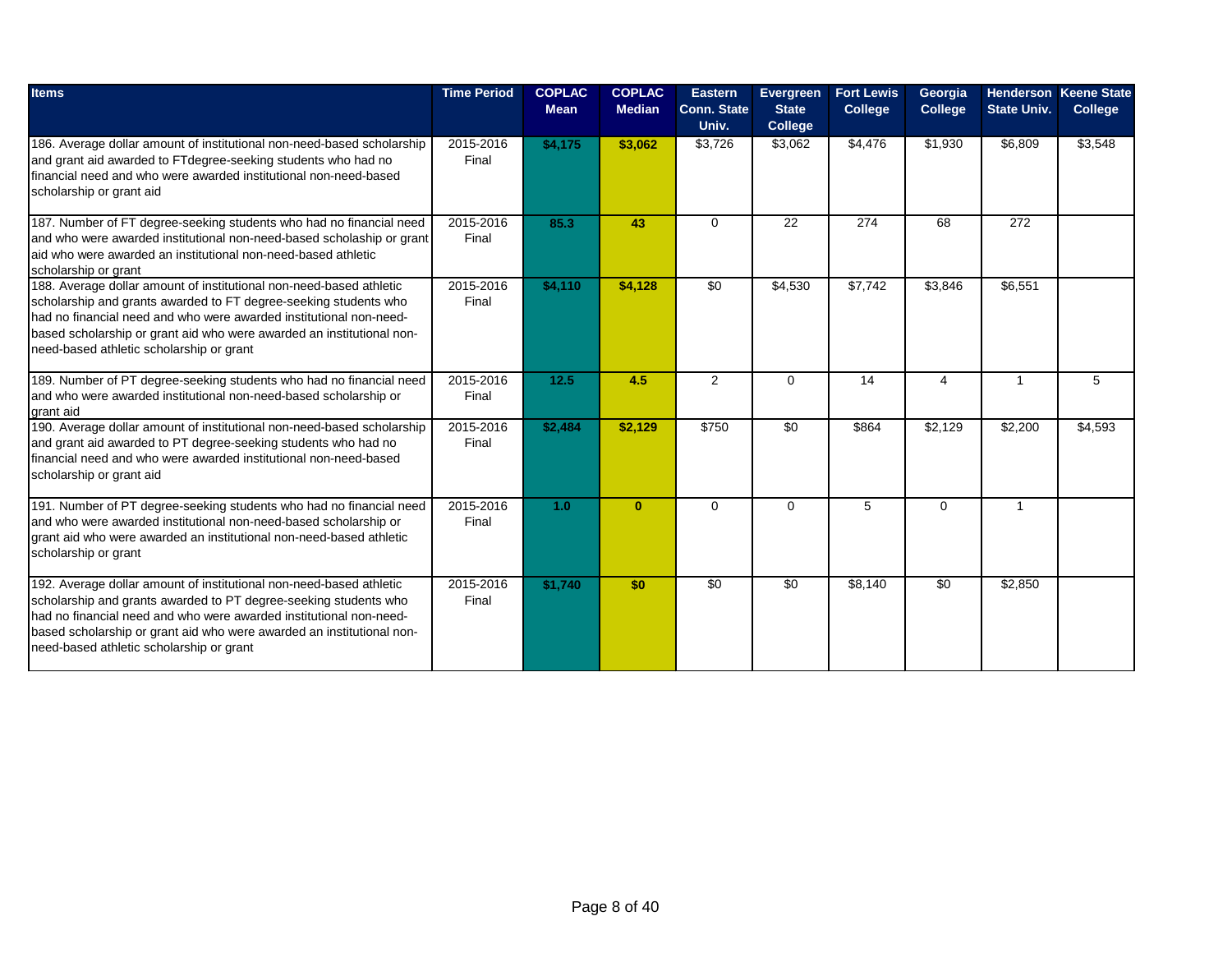| <b>Items</b>                                                        | <b>Time Period</b> | <b>COPLAC</b>  | <b>COPLAC</b>           | <b>Mansfield</b>  | Mass.                          | <b>Midwestern</b> | <b>New</b>        | Ramapo            | <b>Shepherd</b> |
|---------------------------------------------------------------------|--------------------|----------------|-------------------------|-------------------|--------------------------------|-------------------|-------------------|-------------------|-----------------|
|                                                                     |                    | <b>Mean</b>    | <b>Median</b>           | <b>University</b> | <b>College of</b>              | <b>State</b>      | <b>College of</b> | <b>College of</b> | Univ.           |
|                                                                     |                    |                |                         |                   | <b>Liberal Arts University</b> |                   | <b>Florida</b>    | <b>New Jersey</b> |                 |
| <b>First Time First Year Applications</b>                           |                    |                |                         |                   |                                |                   |                   |                   |                 |
| 12. Number of first-time first year applications received           | FA 2016            | 3981.0         | 2613.5                  | 1969              | 2,013                          | 2,461             | 1417              | 7172              | 1546            |
| 13. Number of first-time first year admitted                        | FA 2016            | 2859.7         | 2044                    | 449               | 1,552                          | 2,577             | 1010              | 3820              | 1421            |
| 14. Number of first-time first year males enrolled FT               | FA 2016            | 285.8          | 239                     | 166               | 122                            | 313               | 84                | 426               | 240             |
| 15. Number of first-time first year females enrolled FT             | FA 2016            | 435.9          | 386                     | 283               | 203                            | 421               | 147               | 505               | 319             |
| 16. Number of first-time first years enrolled PT                    | FA 2016            | 9.3            | $\overline{5}$          | $\overline{1}$    | 2                              | 6                 | <b>NA</b>         | $\mathbf 0$       | 5               |
| <b>Transfer Applications</b>                                        |                    |                |                         |                   |                                |                   |                   |                   |                 |
| 17. Number of transfer applications received                        | FA 2016            | 799            | 617                     | 543               | 239                            | 1204              | 113               | 1428              | 621             |
| 18. Number of transfers admitted                                    | FA 2016            | 529            | 494                     | 320               | 222                            | 1125              | 73                | 963               | 605             |
| 19. Number of transfers enrolled                                    | FA 2016            | 308            | 286                     | 148               | 130                            | 628               | 34                | 559               | 362             |
| 20. Percent of first-time first year in top 10% of HS class         | FA 2016            | 20%            | 15%                     | 8%                | 17%                            | 13%               | 36%               | 11%               |                 |
| 21. Percent of total first-time first year (freshman) students who  | FA 2016            | 61%            | 70%                     | 82%               | 10%                            | 84%               | 64%               | 27%               |                 |
| submitted high school class rank                                    |                    |                |                         |                   |                                |                   |                   |                   |                 |
| <b>ACT Scores</b>                                                   |                    |                |                         |                   |                                |                   |                   |                   |                 |
| 22. Average ACT Composite                                           | FA 2016            | 23             | 23                      |                   | 23                             | 21                | 28                | 22                | 22              |
| 23. 25th Percentile ACT Composite                                   | FA 2016            | 20             | $\overline{20}$         |                   | 20                             | 18                | 26                | 21                | 19              |
| 24. 75th Percentile ACT Composite                                   | FA 2016            | 26             | $\overline{26}$         |                   | 25                             | 23                | 31                | 26                | 24              |
| <b>SAT Scores</b>                                                   |                    |                |                         |                   |                                |                   |                   |                   |                 |
| 25. Average SAT Critical Reading                                    | FA 2016            | 531            | 520                     | 483               | 520                            | 475               | 649               | 541               | 501             |
| 26. 25th Percentile SAT Critical Reading                            | FA 2016            | 474            | 460                     | 430               | 450                            | 430               | 600               | 480               | 440             |
| 27. 75th Percentile SAT Critical Reading                            | FA 2016            | 589            | 580                     | 530               | 580                            | 540               | 700               | 590               | 550             |
| 28. Average SAT Math                                                | FA 2016            | 522            | 506                     | 481               | 500                            | 490               | 600               | 552               | 484             |
| 29. 25th Percentile SAT Math                                        | FA 2016            | 467            | 440                     | 430               | 440                            | 440               | 540               | 490               | 430             |
| 30. 75th Percentile SAT Math                                        | FA 2016            | 579            | 570                     | 530               | 550                            | 540               | 650               | 600               | 530             |
| 31. Average SAT Writing                                             | FA 2016            | 502            | 497                     | 450               | 500                            | 460               | 609               | 532               | N/A             |
| 32. 25th Percentile SAT Writing                                     | FA 2016            | 450            | 440                     | 390               | 440                            | 410               | 570               | 480               | N/A             |
| 33. 75th Percentile SAT Writing                                     | FA 2016            | 562            | 555                     | 510               | 550                            | 510               | 660               | 570               | N/A             |
| First-time first year (freshman) demographics                       |                    |                |                         |                   |                                |                   |                   |                   |                 |
| 34. Number of first-time first year nonresident aliens              | FA 2016            | 16             | 8                       | 2                 | 2                              | 11                | 5                 | 30                | $\mathbf{1}$    |
| 35. Number of first-time first year Hispanic                        | FA 2016            | 84             | 48                      | 15                | 29                             | 167               | 55                | $\overline{177}$  | 35              |
| 36. Number of first-time first year Non-Hispanic Black or African   | FA 2016            | 51             | 39                      | 60                | 36                             | $\overline{114}$  | 10                | 35                | $\overline{39}$ |
| American                                                            |                    |                |                         |                   |                                |                   |                   |                   |                 |
| 37. Number of first-time first year Non-Hispanic White              | FA 2016            | 514            | 388                     | 354               | 233                            | 379               | 143               | 591               | 457             |
| 38. Number of first-time first year Non-Hispanic American Indian or | FA 2016            | 11             | $\overline{\mathbf{3}}$ | $\Omega$          | $\overline{2}$                 | 8                 | $\Omega$          | $\overline{7}$    | $\overline{2}$  |
| Alaska Native                                                       |                    |                |                         |                   |                                |                   |                   |                   |                 |
| 39. Number of first-time first year Non-Hispanic Native Hawaiian or | FA 2016            | 3 <sup>1</sup> | $\mathbf{0}$            | $\mathbf{1}$      | $\mathbf 0$                    | 16                | 0                 | $\mathbf{0}$      | $\overline{0}$  |
| other Pacific Islander                                              |                    |                |                         |                   |                                |                   |                   |                   |                 |
| 40. Number of first-time first year Non-Hispanic Asian              | FA 2016            | 21             | 10                      | $\mathbf 0$       | 10                             | 2                 | 8                 | 76                | $\overline{7}$  |
| 41. Number of first-time first year Non-Hispanic two or more races  | FA 2016            | 32             | 24                      | $\overline{11}$   | 9                              | 43                | 4                 | 4                 | $\overline{15}$ |
|                                                                     |                    |                |                         |                   |                                |                   |                   |                   |                 |
| 42. Number of first-time first year Race and/or ethnicity unknown   | FA 2016            | 26             | 11                      | $\overline{7}$    | 6                              | $\Omega$          | 6                 | 11                | 8               |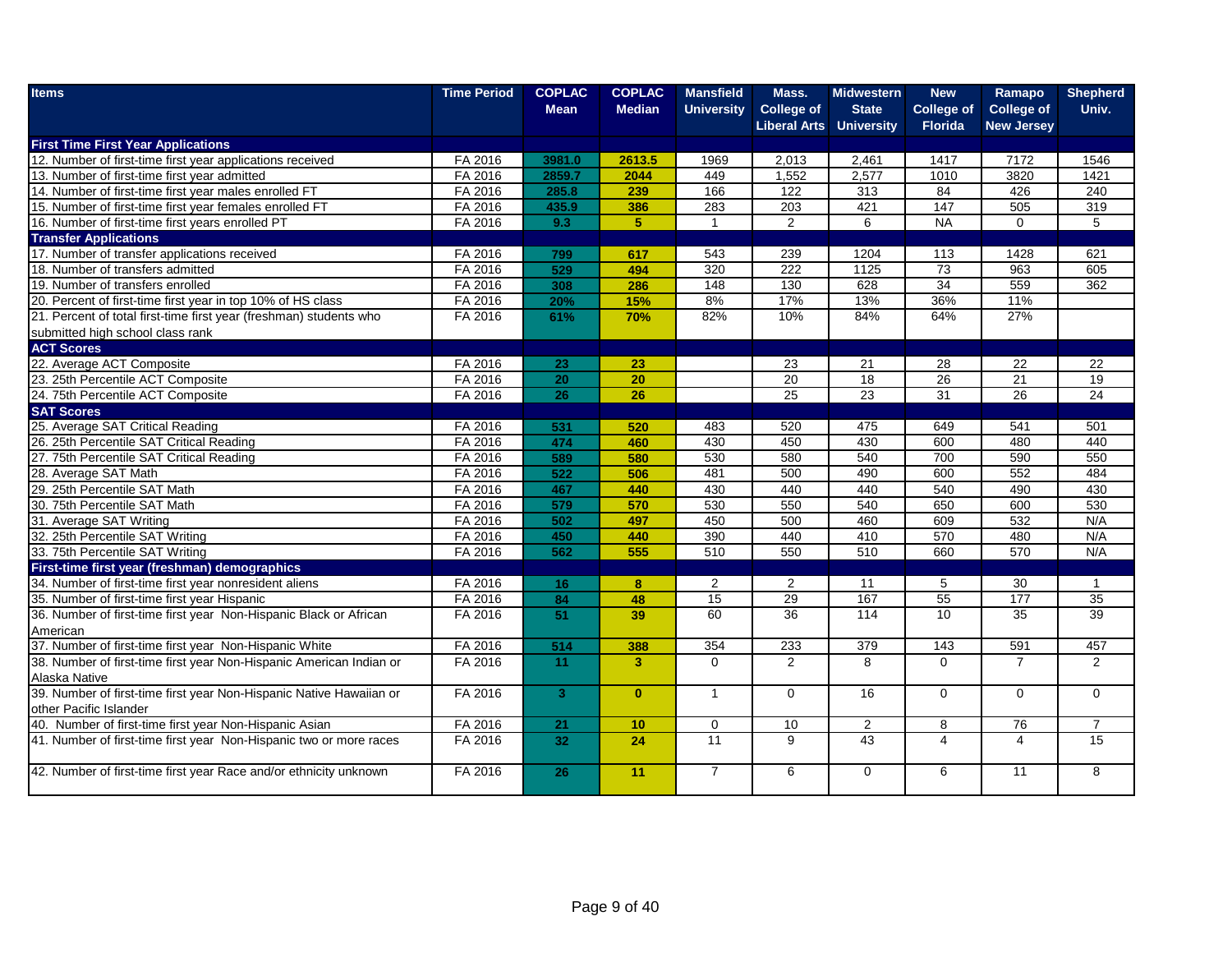| <b>Items</b>                                                                               | <b>Time Period</b> | <b>COPLAC</b><br><b>Mean</b> | <b>COPLAC</b><br><b>Median</b> | <b>Mansfield</b><br><b>University</b> | Mass.<br><b>College of</b> | <b>Midwestern</b><br><b>State</b> | <b>New</b><br><b>College of</b> | Ramapo<br><b>College of</b> | <b>Shepherd</b><br>Univ. |
|--------------------------------------------------------------------------------------------|--------------------|------------------------------|--------------------------------|---------------------------------------|----------------------------|-----------------------------------|---------------------------------|-----------------------------|--------------------------|
|                                                                                            |                    |                              |                                |                                       | <b>Liberal Arts</b>        | <b>University</b>                 | <b>Florida</b>                  | <b>New Jersey</b>           |                          |
| <b>Total Undergraduate Student Body Enrollment</b>                                         |                    |                              |                                |                                       |                            |                                   |                                 |                             |                          |
| 43. Number of FT degree-seeking undergraduate students                                     | FA 2016            | 3061                         | 2804                           | 1921                                  | 1255                       | 4122                              | 861                             | 4965                        | 2697                     |
| 44. Number of FT non-degree undergraduate students                                         | FA 2016            | 30                           | 11                             | 3                                     | $\Omega$                   | $\mathbf 0$                       | 0                               | 51                          | 3                        |
| 45. Number of PT degree-seeking undergraduate students                                     | FA 2016            | 347                          | 290                            | 131                                   | 153                        | 1197                              | $\Omega$                        | 480                         | 397                      |
| 46. Number of PT non-degree undergraduate students                                         | FA 2016            | 236                          | 64                             | 57                                    | 36                         | 12                                | $\Omega$                        | 266                         | 339                      |
| 47. Number of Undergraduate Females                                                        | FA 2016            | 2206                         | 2069                           | 1137                                  | 903                        | 3072                              | 532                             | 3171                        | 2000                     |
| 48. Number of Undergraduate Males                                                          | FA 2016            | 1547                         | 1502                           | 787                                   | 541                        | 2247                              | 329                             | 2591                        | 1436                     |
| 49. Number of Undergraduate nonresident aliens                                             | FA 2016            | 117                          | 49                             | 15                                    | $\overline{7}$             | 454                               | 17                              | 114                         | 12                       |
| 50. Number of Undergraduates Hispanic                                                      | FA 2016            | 361                          | 154                            | 72                                    | 105                        | 965                               | 154                             | 792                         | 120                      |
| 51. Number of Undergraduates Non-Hispanic Black or African American                        | FA 2016            | 253                          | 190                            | $\overline{204}$                      | 133                        | $\overline{752}$                  | $\overline{24}$                 | 289                         | 277                      |
| 52. Number of Undergraduates Non-Hispanic White                                            | FA 2016            | 2652                         | 2514                           | 1720                                  | 1055                       | 2706                              | 593                             | 3726                        | 2809                     |
| 53. Number of Undergraduates Non-Hispanic American Indian or                               | FA 2016            | 58                           | 16                             | 2                                     | $\overline{7}$             | $\overline{38}$                   | $\Omega$                        | 24                          | 23                       |
| Alaska Native                                                                              |                    |                              |                                |                                       |                            |                                   |                                 |                             |                          |
| 54. Number of Undergraduates Non-Hispanic Native Hawaiian or other                         | FA 2016            | 16                           | $\overline{3}$                 | 18                                    | $\Omega$                   | 156                               | $\Omega$                        | 10                          | $\overline{2}$           |
| Pacific Islander                                                                           |                    |                              |                                |                                       |                            |                                   |                                 |                             |                          |
| 55. Number of Undergraduates Non-Hispanic Asian                                            | FA 2016            | 100                          | 68                             | $\overline{1}$                        | 31                         | 13                                | 27                              | 409                         | 70                       |
| 56. Number of Undergraduates Non-Hispanic two or more races                                | FA 2016            | 146                          | 102                            | 46                                    | 33                         | 208                               | 31                              | 51                          | 67                       |
| 57. Number of Undergraduate Race and/or ethnicity unknown                                  | FA 2016            | 221                          | 104                            | 34                                    | 73                         | 27                                | 15                              | 347                         | 56                       |
| 58. Percent Undergraduates out of State                                                    | FA 2016            | 17%                          | 12%                            | 18%                                   | 26%                        | 8%                                | 15%                             | 5%                          | 35%                      |
| 59. Percent Undergraduates in State                                                        | FA 2016            | 83%                          | 88%                            | 82%                                   | 74%                        | 92%                               | 85%                             | 95%                         | 65%                      |
| 60. Percent of undergraduate students age 25 and older                                     | FA 2016            | 13%                          | 11%                            | 14%                                   | 13%                        | 27%                               | $1\%$                           | 11%                         | 18%                      |
| 61. Percent of undergraduates who live in college-owned, operated or<br>affiliated housing | FA 2016            | 43%                          | 43%                            | 49%                                   | 60%                        | 28%                               | 77%                             | 47%                         | 28%                      |
| <b>Graduate Students</b>                                                                   |                    |                              |                                |                                       |                            |                                   |                                 |                             |                          |
| 62. Number of graduate students                                                            | FA 2016            | 367.3                        | 209                            | 86                                    | 200                        | 745                               | 14                              | 472                         | 343                      |
| <b>FTE Students and Faculty</b>                                                            |                    |                              |                                |                                       |                            |                                   |                                 |                             |                          |
| 63. FTE Students                                                                           | FA 2016            | 3571                         | 3366                           | 1981                                  | 1343                       | 4905                              | 875                             | 5265                        | 3114                     |
| 64. FTE Faculty                                                                            | FA 2016            | 215                          | 200                            | 151                                   | 116                        | 274                               | 87                              | 311                         | 205                      |
| <b>Degrees Conferred</b>                                                                   |                    |                              |                                |                                       |                            |                                   |                                 |                             |                          |
| 65. Number of associate or lower degrees conferred                                         | AY 2015-16         | 31.5                         | $\mathbf{0}$                   | 38                                    | n/a                        | $\mathbf 0$                       | <b>NA</b>                       | $\mathbf 0$                 | $\mathbf 0$              |
| 66. Number of baccalaureate degrees conferred                                              | AY 2015-16         | 750.4                        | 726                            | 553                                   | 354                        | 1013                              | 170                             | 1288                        | 708                      |
| 67. Number of master's and higher degrees conferred                                        | AY 2015-16         | 143.0                        | 63                             | 63                                    | 35                         | 189                               | $\mathbf 0$                     | 135                         | 63                       |
| 68. Number of baccalaureate degrees to females                                             | AY 2015-16         | 444.8                        | 409.5                          | 402                                   | 210                        | 613                               | 105                             | 722                         | 437                      |
| 69. Number of baccalaureate degrees to males                                               | AY 2015-16         | 306.9                        | 317                            | 249                                   | 144                        | 380                               | 65                              | 566                         | 271                      |
| 70. Number of baccalaureate degrees - nonresident aliens                                   | AY 2015-16         | 17.1                         | 8                              | $\overline{7}$                        | $\mathbf 0$                | 91                                | 4                               | 9                           | 3                        |
| 71. Number of baccalaureate degrees - Hispanic                                             | AY 2015-16         | 57.4                         | 31                             | 13                                    | 21                         | 69                                | 32                              | 182                         | 19                       |
| 72. Number of baccalaureate degrees - Non-Hispanic Black or African                        | AY 2015-16         | 41.4                         | 37                             | 37                                    | 23                         | 125                               | 8                               | 60                          | 45                       |
| American                                                                                   |                    |                              |                                |                                       |                            |                                   |                                 |                             |                          |
| 73. Number of baccalaureate degrees - Non-Hispanic White                                   | AY 2015-16         | 554.9                        | 519                            | 457                                   | 264                        | 566                               | 114                             | 845                         | 600                      |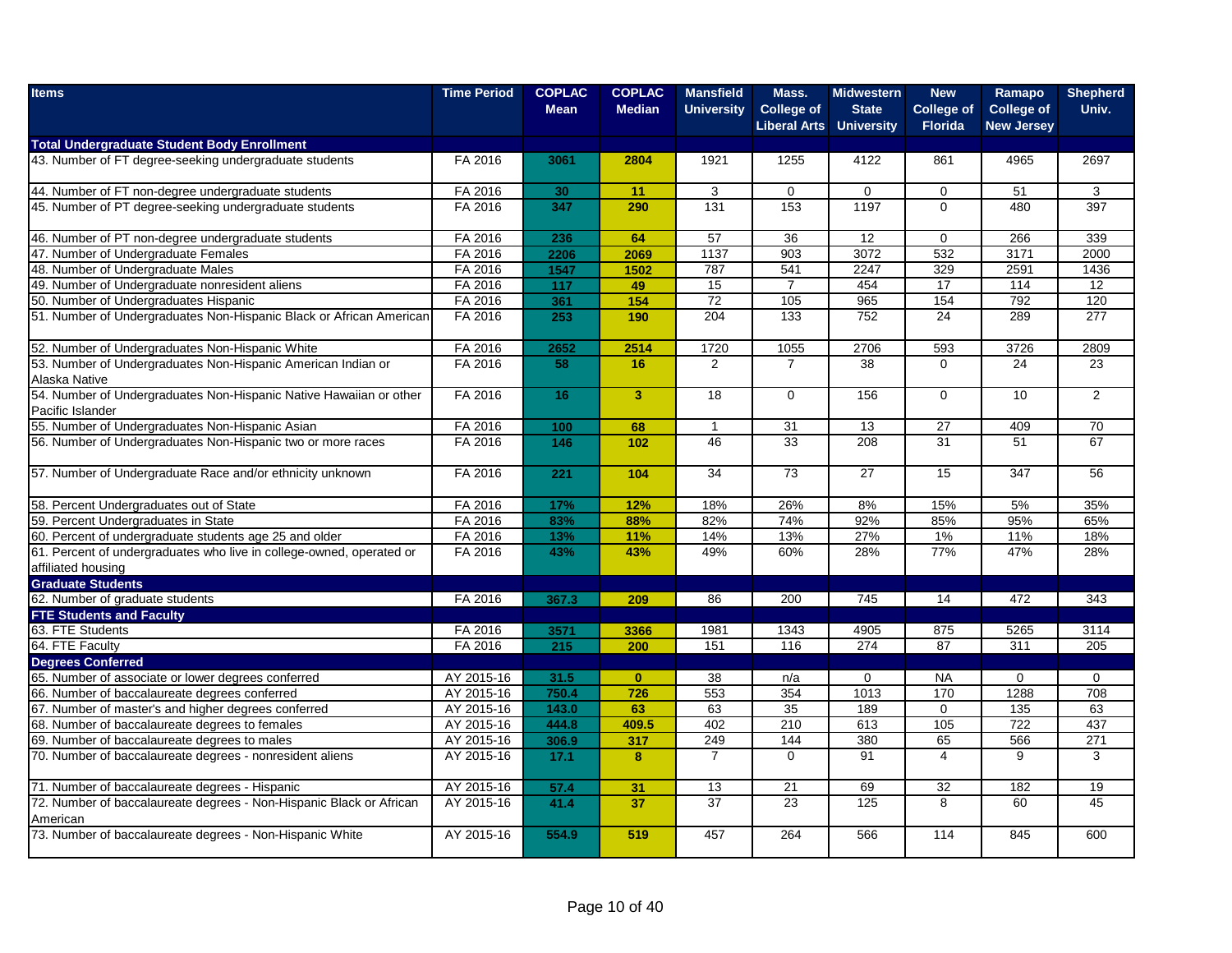| <b>Items</b>                                                                                                                                               | <b>Time Period</b>                                     | <b>COPLAC</b><br><b>Mean</b> | <b>COPLAC</b><br><b>Median</b> | <b>Mansfield</b><br><b>University</b> | Mass.<br><b>College of</b><br><b>Liberal Arts University</b> | <b>Midwestern</b><br><b>State</b> | <b>New</b><br><b>College of</b><br><b>Florida</b> | Ramapo<br><b>College of</b><br><b>New Jersey</b> | <b>Shepherd</b><br>Univ. |
|------------------------------------------------------------------------------------------------------------------------------------------------------------|--------------------------------------------------------|------------------------------|--------------------------------|---------------------------------------|--------------------------------------------------------------|-----------------------------------|---------------------------------------------------|--------------------------------------------------|--------------------------|
| 74. Number of baccalaureate degrees- Non-Hispanic American Indian<br>or Alaska Native                                                                      | AY 2015-16                                             | 10.0                         | 3 <sup>2</sup>                 | 5                                     | $\mathbf{1}$                                                 | $\overline{7}$                    | $\Omega$                                          | 5                                                | $\overline{2}$           |
| 75. Number of baccalaureate degrees - Non-Hispanic Native Hawaiian<br>or other Pacific Islander                                                            | AY 2015-16                                             | $1.4$                        | 0.5                            | $\mathbf 0$                           | $\Omega$                                                     | $\overline{4}$                    | $\Omega$                                          | 3                                                | $\overline{2}$           |
| 76. Number of baccalaureate degrees - Non-Hispanic Asian                                                                                                   | AY 2015-16                                             | 19.3                         | 12                             | $\overline{7}$                        | 9                                                            | 28                                | $\overline{4}$                                    | 82                                               | 12                       |
| 77. Number of baccalaureate degrees - Non-Hispanic two or more<br>races                                                                                    | AY 2015-16                                             | 28.7                         | 17                             | 10                                    | 15                                                           | 95                                | $\overline{4}$                                    | 18                                               | 8                        |
| 78. Number of baccalaureate degrees - Non-Hispanic unknown                                                                                                 | AY 2015-16                                             | 49.5                         | 23.5                           | 17                                    | 12                                                           | 28                                | $\overline{4}$                                    | 84                                               | 17                       |
| 79. Number of baccalaureate degrees - Humanities, Languages, and<br>Communication                                                                          | AY 2015-16                                             | 105.1                        | 90                             | 36                                    | 111                                                          | 41                                | 6                                                 | 217                                              | 79                       |
| 80. Number of baccalaureate degrees - Liberal Arts                                                                                                         | AY 2015-16                                             | 59.7                         | 12.5                           | $\overline{18}$                       | $\mathbf 0$                                                  | $\boldsymbol{2}$                  | 92                                                | 74                                               | 84                       |
| 81. Number of baccalaureate degrees - Mathematics, Natural and<br>Physical Sciences, Computer Science                                                      | AY 2015-16                                             | 121.0                        | 104                            | 78                                    | 63                                                           | 92                                | $\overline{5}$                                    | 191                                              | 107                      |
| 82. Number of baccalaureate degrees - Multi/Interdisciplinary Studies                                                                                      | AY 2015-16                                             | 15.8                         | 6                              | $\Omega$                              | 37                                                           | 110                               | 67                                                | 6                                                | $\Omega$                 |
| 83. Number of baccalaureate degrees - Social Sciences                                                                                                      | AY 2015-16                                             | 244.4                        | 199                            | 114                                   | 72                                                           | 199                               | $\mathbf 0$                                       | 501                                              | 163                      |
| 84. Number of baccalaureate degrees - Visual and Performing Arts                                                                                           | AY 2015-16                                             | 43.2                         | 38                             | 56                                    | $\overline{25}$                                              | 29                                | $\Omega$                                          | $\overline{75}$                                  | $\overline{37}$          |
| <b>Graduation Rates</b>                                                                                                                                    |                                                        |                              |                                |                                       |                                                              |                                   |                                                   |                                                  |                          |
| 85. GRS Revised Entering Cohort                                                                                                                            | FA 2010 entering<br>cohort                             | 708.9                        | 632.5                          | 491                                   | 351                                                          | 689                               | 183                                               | 893                                              | 759                      |
| 86. Number of students in GRS Revised cohort who completed the<br>program in four years or less                                                            | Graduated by<br>Summer 2014                            | 305.7                        | 221                            | 163                                   | 133                                                          | 139                               | $\overline{98}$                                   | 539                                              | 191                      |
| 87. Number of students in GRS Revised cohort who completed the<br>program in more than four years but in five years or less                                | Gradauted<br>between Summer<br>2014 and<br>Summer 2015 | 101.6                        | 86                             | 85                                    | 46                                                           | 108                               | 18                                                | 86                                               | 126                      |
| 88. Number of students in GRS Revised cohort who completed the<br>program in more than five years but in six years or less                                 | Graduated<br>between Summer<br>2015 and<br>Summer 2016 | 26.1                         | 17.5                           | 11                                    | 9                                                            | 56                                | $\mathbf 0$                                       | 29                                               | 34                       |
| 89. First time first year revised initial cohort for four year graduation rate                                                                             | Fall 2012 entering<br>cohort                           | 643.7                        | 539                            | 461                                   | 308                                                          | 630                               | 223                                               | 867                                              | 747                      |
| 90. Number of students in first time first year revised initial cohort for<br>four year graduation rate who completed the program in four years or<br>less | Graduated by<br>Summer 2016                            | 290.8                        | 216                            | 180                                   | 136                                                          | 132                               | 117                                               | 514                                              | 224                      |
| Retention<br>91. First to second year retention rate for first time full time degree<br>seeking first year students (freshman)                             | <b>Fall 2015</b><br>reenrolled in<br>Fall 2016         | 75%                          | 75%                            | 72%                                   | 79%                                                          | 70%                               | 84%                                               | 86%                                              | 60%                      |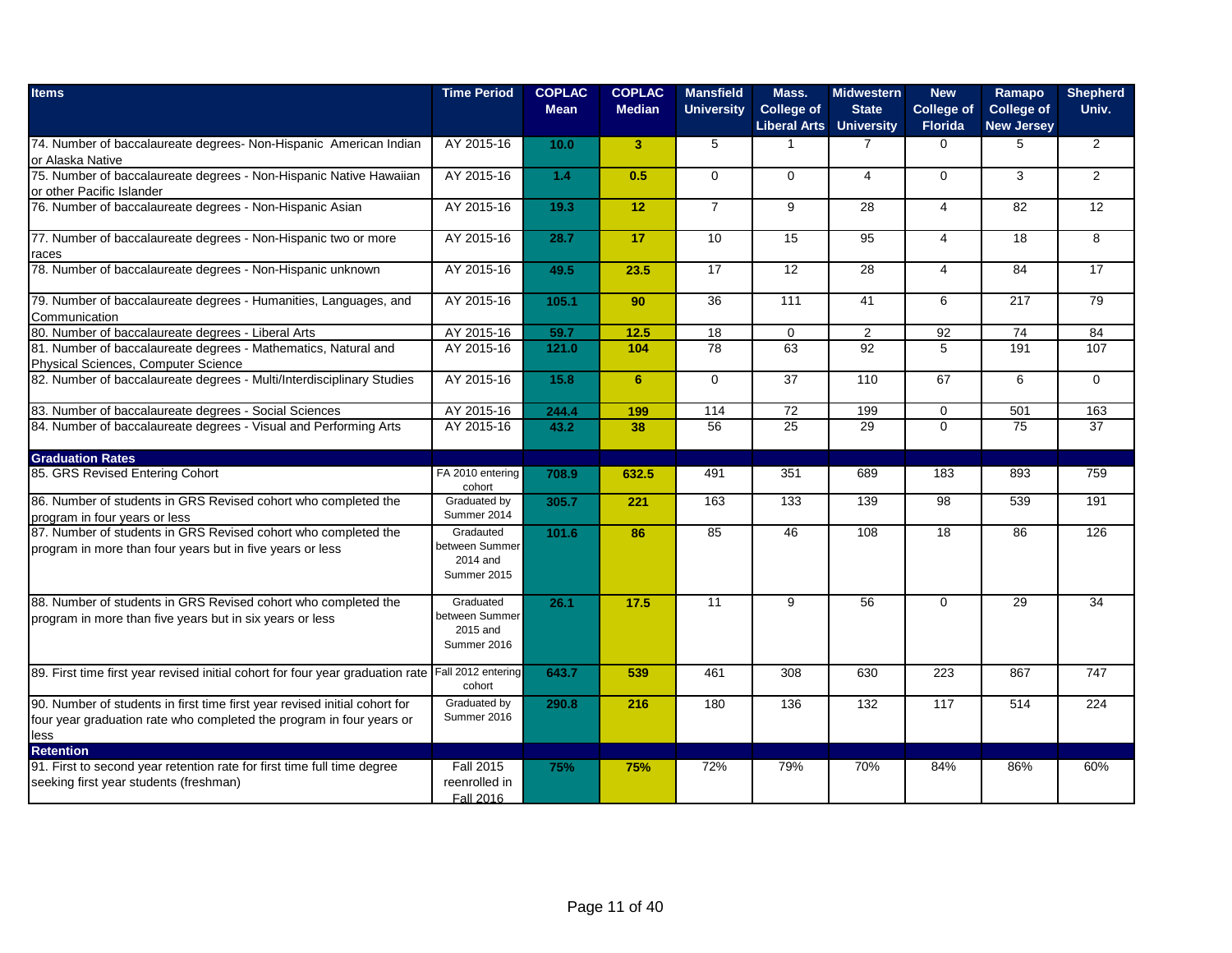| <b>Items</b>                                                             | <b>Time Period</b> | <b>COPLAC</b>   | <b>COPLAC</b>                | <b>Mansfield</b>  | Mass.               | <b>Midwestern</b> | <b>New</b>        | Ramapo            | <b>Shepherd</b> |
|--------------------------------------------------------------------------|--------------------|-----------------|------------------------------|-------------------|---------------------|-------------------|-------------------|-------------------|-----------------|
|                                                                          |                    | <b>Mean</b>     | <b>Median</b>                | <b>University</b> | <b>College of</b>   | <b>State</b>      | <b>College of</b> | <b>College of</b> | Univ.           |
|                                                                          |                    |                 |                              |                   | <b>Liberal Arts</b> | <b>University</b> | <b>Florida</b>    | <b>New Jersey</b> |                 |
| <b>Faculty &amp; Staff</b>                                               |                    |                 | <b>Cnd Salary Cnd Salary</b> |                   |                     |                   |                   |                   |                 |
|                                                                          |                    | <b>Excluded</b> | <b>Excluded</b>              |                   |                     |                   |                   |                   |                 |
| 92. FT Faculty                                                           | FA 2016            | 180.4           | 170.5                        | 109               | 91                  | 244               | 76                | 216               | 140             |
| 93. PT Faculty                                                           | FA 2016            | 122.5           | 90.5                         | 37                | 75                  | 96                | 32                | 285               | 210             |
| 94. Faculty average salary - Professor                                   | 2016-17            | \$87,561        | \$83,754                     |                   | \$103,974           |                   | \$88,554          | \$119,314         | \$76,500        |
| 95. Faculty average salary - Associate Professor                         | 2016-17            | \$70,648        | \$70,033                     |                   | \$72.471            |                   | \$70.619          | \$93,155          | \$63,300        |
| 96. Faculty average salary - Assistant Professor                         | 2016-17            | \$60,712        | \$59,593                     |                   | \$59,316            |                   | \$61,660          | \$79,719          | \$57,800        |
| 97. Faculty average salary - Instructor                                  | 2016-17            | \$49,803        | \$49,912                     |                   | \$52,004            |                   | \$44,956          | \$64,274          | \$49,100        |
| 98. Faculty average salary - All Ranks                                   | 2016-17            | \$69,948        | \$67,605                     |                   | \$80,991            |                   | \$74,649          | \$97,813          | \$63,200        |
| 99. Faculty average compensation - Professor                             | 2016-17            | \$105,895       | \$111,550                    |                   | n/a                 |                   | \$115,169         | \$171,991         | \$92,400        |
| 100. Faculty average compensation - Associate Professor                  | 2016-17            | \$86,785        | \$92,700                     |                   | n/a                 |                   | \$93,960          | \$134,283         | \$75,300        |
| 101. Faculty average compensation - Assistant Professor                  | 2016-17            | \$75,754        | \$79,883                     |                   | n/a                 |                   | \$82,923          | \$114,914         | \$69,700        |
| 102. Faculty average compensation - Instructor                           | 2016-17            | \$63,069        | \$65,687                     |                   | n/a                 |                   | \$68,016          | \$92,651          | \$60,400        |
| 103. Faculty average compensation - All Ranks                            | 2016-17            | \$86,503        | \$88,039                     |                   | n/a                 |                   | \$98,650          | \$140,998         | \$75,800        |
| 104. FT Non-instructional Staff - Research Staff                         | FA 2016            | 0.1             | $\mathbf{0}$                 | $\mathbf 0$       | $\mathbf 0$         | $\mathbf 0$       | 0                 | $\Omega$          | 0               |
| 105. FT Non-instructional Staff - Public Service Staff                   | FA 2016            | 0.4             | $\mathbf{0}$                 | $\overline{0}$    | $\overline{0}$      | $\overline{0}$    | $\overline{0}$    | $\overline{0}$    | $\mathbf{1}$    |
| 106. FT Non-instructional Staff - Archivists, Curators, & Museum         | FA 2016            | 0.8             | $\mathbf{0}$                 | $\mathbf 0$       | 3                   | $\mathbf{1}$      | $\mathbf 0$       | $\mathbf 0$       | 0               |
| Technicians                                                              |                    |                 |                              |                   |                     |                   |                   |                   |                 |
| 107. FT Non-instructional Staff - Librarians                             | FA 2016            | 5.5             | 5                            | 3                 | 2                   | 9                 | 5                 | 9                 | 10              |
| 108. FT Non-instructional Staff - Library Technicians                    | FA 2016            | 4.6             | $\overline{4}$               | $\overline{4}$    | $\overline{4}$      | $\mathbf 0$       | 6                 | 6                 | $\overline{0}$  |
| 109. FT Non-instructional Staff - Student & Academic Affairs & Other     | FA 2016            | 26.7            | 18                           | $\Omega$          | 37                  | 36                | $\mathbf{1}$      | 109               | 18              |
| <b>Education Services Occupations</b>                                    |                    |                 |                              |                   |                     |                   |                   |                   |                 |
| 110. FT Non-instructional Staff - Management Occupations                 | FA 2016            | 45.6            | 41.5                         | 18                | 27                  | 51                | 55                | 36                | 51              |
| 111. FT Non-instructional Staff - Business & Financial Operations        | FA 2016            | 37.1            | 29                           | 51                | 16                  | 11                | 5                 | $\Omega$          | 30              |
| Occupations                                                              |                    |                 |                              |                   |                     |                   |                   |                   |                 |
| 112. FT Non-instructional Staff - Computer, Engineering, & Science       | FA 2016            | 25.6            | 24                           | 11                | 12                  | 19                | 26                | 24                | 16              |
| Occupations                                                              |                    |                 |                              |                   |                     |                   |                   |                   |                 |
| 113. FT Non-instructional Staff - Community, Social Service, Legal,      | FA 2016            | 43.0            | 40.5                         | 28                | 10                  | 32                | 5                 | $\mathbf{1}$      | 31              |
| Arts, Design, Entertainment, Sports, & Media Occupations                 |                    |                 |                              |                   |                     |                   |                   |                   |                 |
|                                                                          |                    |                 |                              |                   |                     |                   |                   |                   |                 |
| 114. FT Non-instructional Staff - Healthcare Practitioners & Technical   | FA 2016            | 4.6             | 3 <sup>1</sup>               | $\overline{0}$    | $\overline{4}$      | $\overline{2}$    | $\Omega$          | $\Omega$          | 6               |
| Occupations                                                              |                    |                 |                              |                   |                     |                   |                   |                   |                 |
| 115. FT Non-instructional Staff - Service Occupations                    | FA 2016            | 53.6            | 48.5                         | 38                | 46                  | 69                | 35                | 69                | 72              |
| 116. FT Non-instructional Staff - Sales & Related Occupations            | FA 2016            | 0.7             | $\mathbf{0}$                 | $\Omega$          | $\Omega$            | $\Omega$          | $\Omega$          | $\Omega$          | 1               |
|                                                                          |                    |                 |                              |                   |                     |                   |                   |                   |                 |
| 117. FT Non-instructional Staff - Office Administrative Support          | FA 2016            | 69.6            | 57                           | 39                | 40                  | 135               | 52                | 174               | 58              |
| Occupations                                                              |                    |                 |                              |                   |                     |                   |                   |                   |                 |
| 118. FT Non-instructional Staff - National Resources, Construction, &    | FA 2016            | 25.0            | 22                           | 18                | 14                  | $\overline{1}$    | 15                | 35                | 16              |
| <b>Maintenance Occupations</b>                                           |                    |                 |                              |                   |                     |                   |                   |                   |                 |
| 119. FT Non-instructional Staff - Production, Transportation, & Material | FA 2016            | 2.6             | $\mathbf{0}$                 | $\Omega$          | $\Omega$            | $\Omega$          | $\Omega$          | $\Omega$          | $\Omega$        |
| <b>Moving Occupations</b>                                                |                    |                 |                              |                   |                     |                   |                   |                   |                 |
| 120. PT Non-instructional Staff - Research Staff                         | FA 2016            | 0.1             | $\mathbf{0}$                 | $\mathbf 0$       | $\mathbf 0$         | 0                 | $\mathbf 0$       | $\mathbf 0$       | $\mathbf 0$     |
| 121. PT Non-instructional Staff - Public Service Staff                   | FA 2016            | 0.0             | $\mathbf{0}$                 | $\Omega$          | 0                   | 0                 | $\mathbf 0$       | $\Omega$          | 0               |
| 122. PT Non-instructional Staff - Archivists, Curators, & Museum         | FA 2016            | 2.1             | $\mathbf{0}$                 | $\Omega$          | 3                   | $\Omega$          | $\Omega$          | $\Omega$          | $\Omega$        |
| Technicians                                                              |                    |                 |                              |                   |                     |                   |                   |                   |                 |
| 123. PT Non-instructional Staff - Librarians                             | FA 2016            | 0.3             | $\mathbf{0}$                 | $\mathbf 0$       | $\mathbf 0$         | $\mathbf 0$       | $\mathbf 0$       | $\mathbf 0$       | 0               |
|                                                                          |                    |                 |                              |                   |                     |                   |                   |                   |                 |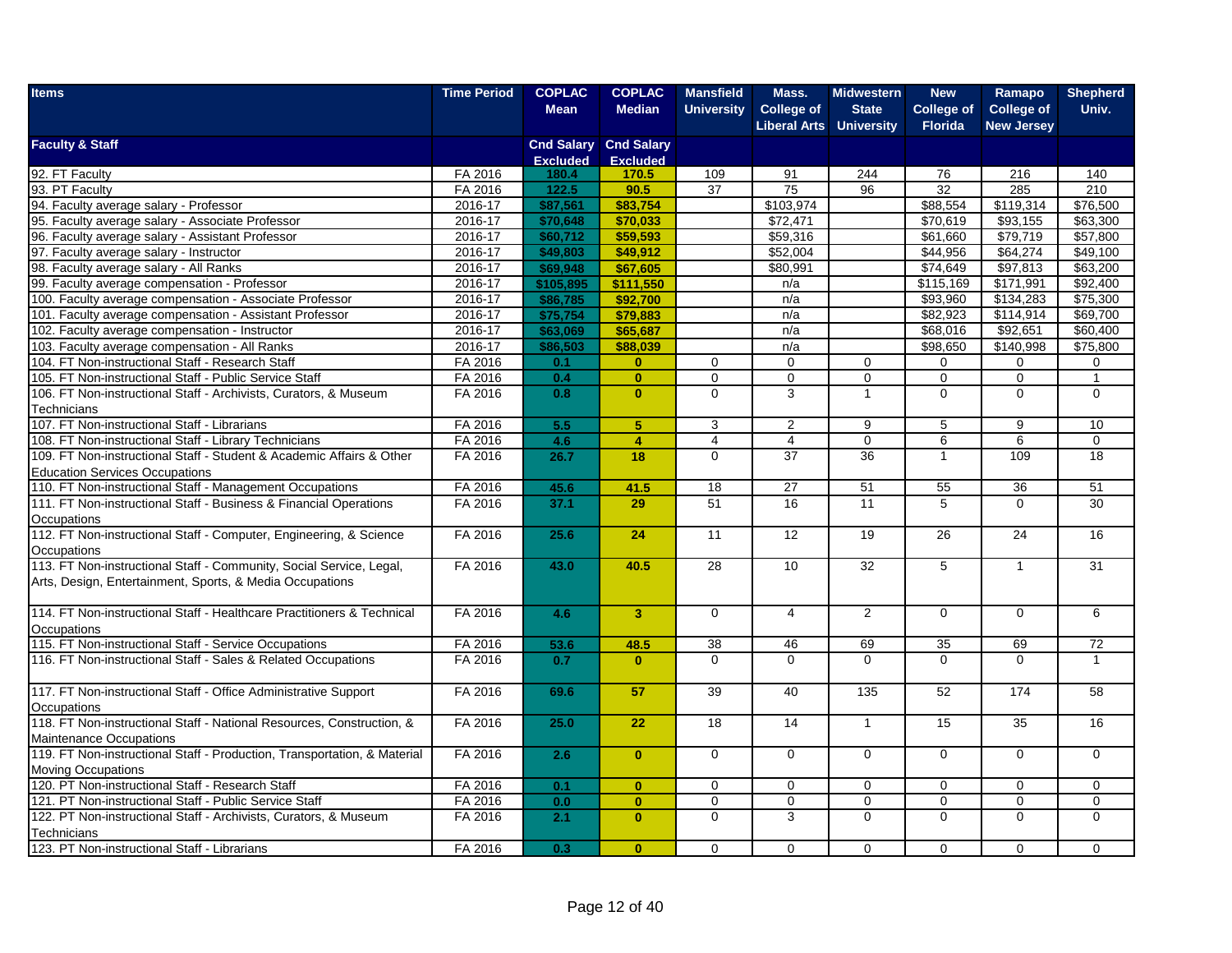| <b>Items</b>                                                             | <b>Time Period</b> | <b>COPLAC</b> | <b>COPLAC</b>             | <b>Mansfield</b>  | Mass.                                    | <b>Midwestern</b>                 | <b>New</b>                          | Ramapo                                                           | <b>Shepherd</b> |
|--------------------------------------------------------------------------|--------------------|---------------|---------------------------|-------------------|------------------------------------------|-----------------------------------|-------------------------------------|------------------------------------------------------------------|-----------------|
|                                                                          |                    | <b>Mean</b>   | <b>Median</b>             | <b>University</b> | <b>College of</b><br><b>Liberal Arts</b> | <b>State</b><br><b>University</b> | <b>College of</b><br><b>Florida</b> | <b>College of</b><br><b>New Jersey</b>                           | Univ.           |
| 124. PT Non-instructional Staff - Library Technicians                    | FA 2016            | 1.3           | $\mathbf{0}$              | 3                 | 3                                        | $\Omega$                          | $\Omega$                            | $\Omega$                                                         | $\mathbf 0$     |
| 125. PT Non-instructional Staff - Student & Academic Affairs & Other     | FA 2016            | 8.1           | $\overline{\mathbf{3}}$   | $\Omega$          | 13                                       | $\Omega$                          | $\Omega$                            | 5                                                                | 4               |
| <b>Education Services Occupations</b>                                    |                    |               |                           |                   |                                          |                                   |                                     |                                                                  |                 |
| 126. PT Non-instructional Staff - Management Occupations                 | FA 2016            | 1.0           | $\mathbf{0}$              | $\mathbf 0$       | $\mathbf 0$                              | $\mathbf 0$                       | $\mathbf 0$                         | $\mathbf 0$                                                      | $\mathbf 0$     |
| 127. PT Non-instructional Staff - Business & Financial Operations        | FA 2016            | 5.2           | $\blacktriangleleft$      | $\mathbf{1}$      | $\overline{0}$                           | $\overline{0}$                    | $\Omega$                            | $\overline{0}$                                                   | $\overline{0}$  |
| Occupations                                                              |                    |               |                           |                   |                                          |                                   |                                     |                                                                  |                 |
| 128. PT Non-instructional Staff - Computer, Engineering, & Science       | FA 2016            | 2.9           | $\blacktriangleleft$      | $\mathbf 0$       | $\mathbf{1}$                             | $\Omega$                          | $\overline{1}$                      | $\Omega$                                                         | $\Omega$        |
| Occupations                                                              |                    |               |                           |                   |                                          |                                   |                                     |                                                                  |                 |
| 129. PT Non-instructional Staff - Community, Social Service, Legal,      | FA 2016            | 17.7          | 16                        | 16                | 16                                       | $\mathbf{1}$                      | $\overline{1}$                      | 33                                                               | $\mathbf 0$     |
| Arts, Design, Entertainment, Sports, & Media Occupations                 |                    |               |                           |                   |                                          |                                   |                                     |                                                                  |                 |
| 130. PT Non-instructional Staff - Healthcare Practitioners & Technical   | FA 2016            | 2.7           | $\blacktriangleleft$      | $\Omega$          | 2                                        | $\Omega$                          | $\Omega$                            | $\Omega$                                                         | $\Omega$        |
| Occupations                                                              |                    |               |                           |                   |                                          |                                   |                                     |                                                                  |                 |
| 131. PT Non-instructional Staff - Service Occupations                    | FA 2016            | 5.1           | $\overline{2}$            | $\mathbf{1}$      | 2                                        | $\Omega$                          | $\Omega$                            | $\overline{2}$                                                   | $\Omega$        |
| 132. PT Non-instructional Staff - Sales & Related Occupations            | FA 2016            | 0.2           | $\mathbf{0}$              | $\mathbf 0$       | $\Omega$                                 | $\overline{0}$                    | $\Omega$                            | $\Omega$                                                         | $\Omega$        |
|                                                                          |                    |               |                           |                   |                                          |                                   |                                     |                                                                  |                 |
| 133. PT Non-instructional Staff - Office Administrative Support          | FA 2016            | 12.9          | 7.5                       | $\mathbf{1}$      | $5\phantom{.0}$                          | $\mathbf 0$                       | $\overline{1}$                      | 3                                                                | $\mathbf{0}$    |
| Occupations                                                              |                    |               |                           |                   |                                          |                                   |                                     |                                                                  |                 |
| 134. PT Non-instructional Staff - National Resources, Construction, &    | FA 2016            | 1.0           | $\mathbf{0}$              | $\overline{0}$    | $\mathbf 0$                              | $\mathbf 0$                       | $\Omega$                            | $\Omega$                                                         | $\mathbf{0}$    |
| Maintenance Occupations                                                  |                    |               |                           |                   |                                          |                                   |                                     |                                                                  |                 |
| 135. PT Non-instructional Staff - Production, Transportation, & Material | FA 2016            | 0.4           | $\mathbf{0}$              | $\overline{0}$    | $\overline{0}$                           | $\overline{0}$                    | $\overline{0}$                      | $\Omega$                                                         | $\overline{0}$  |
| <b>Moving Occupations</b>                                                |                    |               |                           |                   |                                          |                                   |                                     |                                                                  |                 |
| <b>Financial</b>                                                         |                    |               |                           |                   |                                          |                                   |                                     |                                                                  |                 |
| 136. Total market value of funds functioning as an endowment             | FY2016             |               | \$25,446,389 \$22,539,305 | \$930.144         |                                          |                                   |                                     | \$12,088,321 \$19,362,427 \$42,997,962 \$16,410,949 \$25,232,749 |                 |
| 137. In-state FT student undergraduate tuition                           | 2016-17            | \$7,288       | \$6,813                   | \$9,150           | \$1,030                                  | \$5,216                           | \$6,916                             | \$8,998                                                          | \$5,230         |
| 138. Out-of state FT undergraduate tuition                               | 2016-17            | \$18,106      | \$17,998                  | \$18,300          | \$9,975                                  | \$7,166                           | \$29,944                            | \$17,998                                                         | \$14,592        |
| 139. In-state FT student undergraduate required fees                     | $2016 - 17$        | \$2,684       | \$1,974                   | \$2,758           | \$8,845                                  | \$3,078                           | <b>NA</b>                           | \$4,872                                                          | \$1,940         |
| 140. Out-of state FT student undergraduate required fees                 | 2016-17            | \$2,800       | \$2,015                   | \$2,992           | \$8,845                                  | \$3,078                           | <b>NA</b>                           | \$4,872                                                          | \$2,890         |
| 141. Room charge (Double Occupancy)                                      | 2016-17            | \$6,087       | \$6,215                   | \$8,142           | \$5,750                                  | \$4,200                           | \$6,348                             | \$8,340                                                          | \$4,520         |
| 142. Board Charge (Maximum plan)                                         | 2016-17            | \$3,925       | \$3,900                   | \$3,708           | \$4,328                                  | \$3,390                           | \$2,661                             | \$3,690                                                          | \$4,698         |
| <b>Financial Aid</b>                                                     |                    |               |                           |                   |                                          |                                   |                                     |                                                                  |                 |
| 143. Need Based: Scholarships/Grants- Federal                            | 2015-2016<br>Final | \$5,628,736   | \$5,306,230               | \$4,293,946       | \$2,983,364                              | \$8,573,850                       | \$1,151,305                         | \$6,307,205                                                      | \$4,992,523     |
| 144. Need Based: Scholarships/ Grants- State                             | 2015-2016<br>Final | \$2,960,598   | \$2,041,125               | \$2,338,806       | \$1,117,515                              | \$4,420,956                       | \$973,481                           | \$5,609,767                                                      | \$1,700,838     |
| 145. Need Based: Scholarships/ Grants- Institutional                     | 2015-2016<br>Final | \$2,506,076   | \$1,611,184               | \$350,317         | \$1,924,245                              | \$3,715,416                       | \$1,611,184                         | \$986,065                                                        | \$230,690       |
| 146. Need Based: Scholarships/ Grants- Scholarships/grants from          | 2015-2016          | \$375,500     | \$214,644                 | \$8,000           | \$525,062                                | \$513,346                         | \$90,583                            | \$0                                                              | \$0             |
| <b>External Sources</b>                                                  | Final              |               |                           |                   |                                          |                                   |                                     |                                                                  |                 |
| 147. Need Based: Self-Help: Student loans from all sources (excluding    | 2015-2016          | \$8,814,358   | \$8,472,413               | \$6,739,669       | \$7,822,792                              | \$19,160,715                      | \$1,899,324                         | \$10,210,743                                                     | \$5,784,863     |
| parent loans)                                                            | Final              |               |                           |                   |                                          |                                   |                                     |                                                                  |                 |
| 148. Need Based: Self-Help: Federal Work Study                           | 2015-2016          | \$448,635     | \$269,314                 | \$947,500         | \$336,056                                | \$117,269                         | \$22,732                            | \$198,145                                                        | \$142,509       |
|                                                                          | Final              |               |                           |                   |                                          |                                   |                                     |                                                                  |                 |
| 149. Need Based: Self-Help: State and other (e.g. institutional) work-   | 2015-2016          | \$115,290     | \$0                       | \$0               | n/a                                      | \$39,636                          | \$0                                 | \$0                                                              | $\overline{50}$ |
| study/employment                                                         | Final              |               |                           |                   |                                          |                                   |                                     |                                                                  |                 |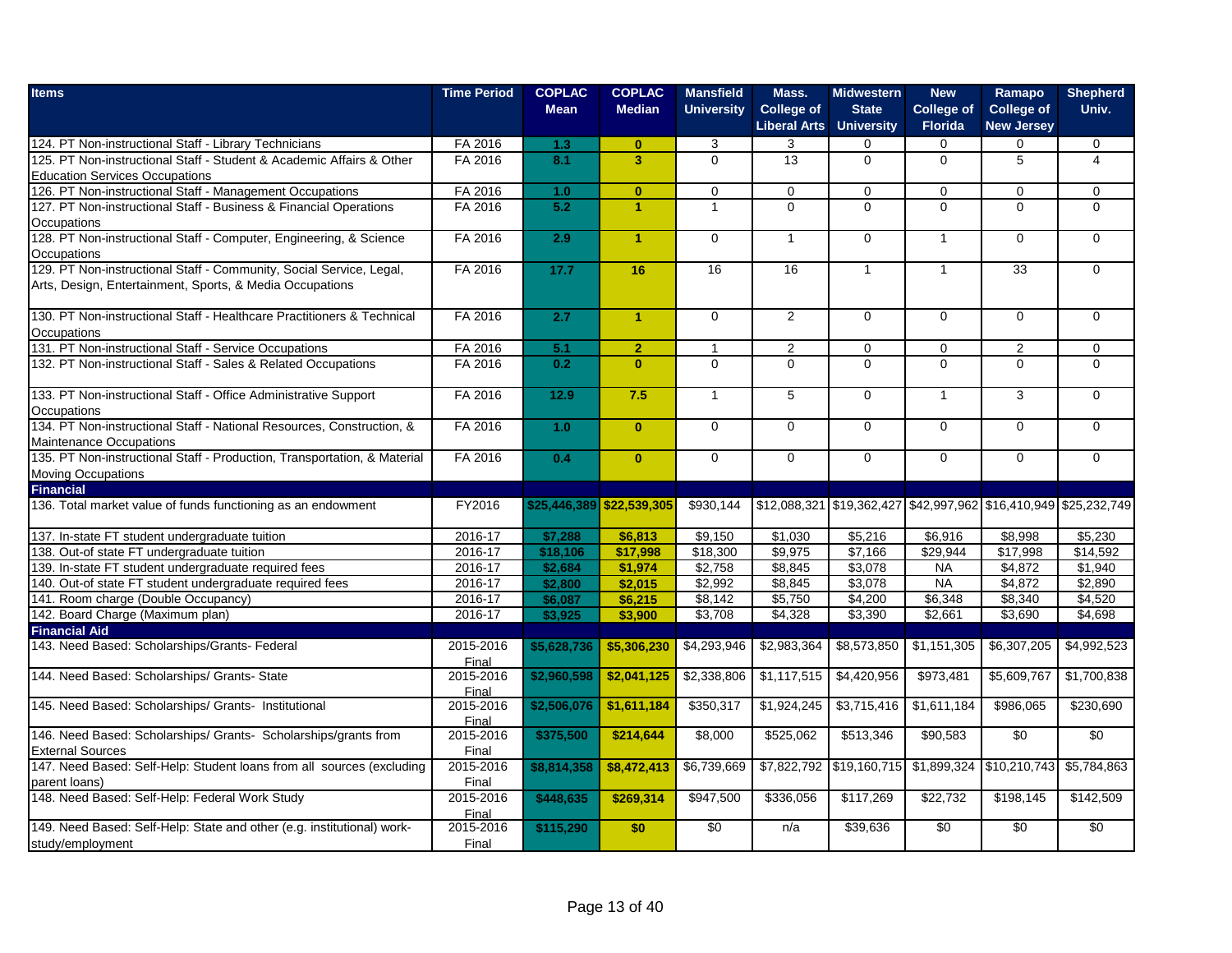| <b>Items</b>                                                                                                                          | <b>Time Period</b>     | <b>COPLAC</b> | <b>COPLAC</b> | <b>Mansfield</b>                     | Mass.                                    | <b>Midwestern</b>                 | <b>New</b>                          | Ramapo                                 | <b>Shepherd</b> |
|---------------------------------------------------------------------------------------------------------------------------------------|------------------------|---------------|---------------|--------------------------------------|------------------------------------------|-----------------------------------|-------------------------------------|----------------------------------------|-----------------|
|                                                                                                                                       |                        | <b>Mean</b>   | <b>Median</b> | <b>University</b>                    | <b>College of</b><br><b>Liberal Arts</b> | <b>State</b><br><b>University</b> | <b>College of</b><br><b>Florida</b> | <b>College of</b><br><b>New Jersey</b> | Univ.           |
| 150. Need Based: Other: Parent loans                                                                                                  | 2015-2016<br>Final     | \$1,171,020   | \$572,106     | \$0                                  | \$1,051,812                              | \$3,120,226                       | \$104,279                           | \$0                                    | \$0             |
| 151. Need Based: Other: Tuition Waivers                                                                                               | 2015-2016<br>Final     | \$1,225,985   | \$464,497     | \$21,300                             | \$584,813                                | \$669,383                         | \$734,632                           | \$0                                    | \$0             |
| 152. Need Based: Other: Athletic Awards                                                                                               | 2015-2016<br>Final     | \$261,709     | \$0           | \$0                                  | n/a                                      | \$782,118                         | \$0                                 | \$0                                    | \$0             |
| 153. Non-Need Based Aid: Scholarships/ Grants- Federal                                                                                | 2015-2016<br>Final     | \$76,423      | \$1,854       | \$24,081                             | $\sqrt{6}$                               | \$24,142                          | \$12,162                            | \$0                                    | \$0             |
| 154. Non-Need Based Aid: Scholarships/ Grants- State                                                                                  | 2015-2016<br>Final     | \$1,778,282   | \$156,441     | \$36,363                             | \$35,033                                 | \$17,300                          | \$1,011,555                         | \$181,367                              | \$2,377,943     |
| 155. Non-Need Based Aid: Scholarships/ Grants- Institutional                                                                          | 2015-2016<br>Final     | \$2,992,118   | \$1,337,851   | \$897,639                            | \$119,889                                | \$1,855,417                       | \$789,529                           | \$8,857,147                            | \$3,583,900     |
| 156. Non-Need Based Aid: Scholarships/ Grants- Scholarships/grants<br>from external sources not awarded by the college                | 2015-2016<br>Final     | \$541,281     | \$441,755     | \$441,755                            | \$72,045                                 | \$294,710                         | \$51.741                            | \$818,751                              | \$528,336       |
| 157. Non-Need Based Aid: Self-Help- Student loans from all sources                                                                    | 2015-2016<br>Final     | \$8,086,992   |               | \$6,655,513 \$11,096,928 \$1,011,397 |                                          | \$4,413,260                       |                                     | \$1,639,742 \$23,725,813 \$9,680,041   |                 |
| 158. Non-Need Based Aid: Self-Help- Federal Work Study                                                                                | 2015-2016<br>Final     | \$0           | \$0           |                                      | n/a                                      | \$0                               | \$0                                 | $\sqrt{50}$                            | \$0             |
| 159. Non-Need Based Aid: Self-Help- State and other work-<br>study/employment                                                         | 2015-2016<br>Final     | \$394,290     | \$24,327      | \$310,417                            | n/a                                      | $\overline{50}$                   | $\sqrt{6}$                          | \$1,708,615                            | $\sqrt{50}$     |
| 160. Non-Need Based Aid: Other- Parent Loans                                                                                          | $2015 - 2016$<br>Final | \$3,339,655   | \$1,414,266   | \$4,347,386                          | \$153,153                                | \$3,169,553                       | \$173,113                           | \$6,495,897                            | \$5,082,854     |
| 161. Non-Need Based Aid: Other- Tuition Waivers                                                                                       | 2015-2016<br>Final     | \$1,540,725   | \$914,868     | \$219,752                            | \$118,093                                | \$2,972,073                       | \$1,026,452                         | \$63,615                               | \$1,954,530     |
| 162. Non-Need Based Aid: Other- Athletic Awards                                                                                       | 2015-2016<br>Final     | \$594,892     | \$474,764     | \$487,272                            | n/a                                      | \$909,950                         | \$0                                 | $\overline{50}$                        | \$1,331,756     |
| 163. FT Number of degree-seeking undergraduate students                                                                               | 2015-2016<br>Final     | 3134          | 3069          | 465                                  | 1273                                     | 4122                              | 861                                 | 4923                                   | 2946            |
| 164. FT Number of degree-seeking undergraduate students awarded<br>any financial aid                                                  | 2015-2016<br>Final     | 1853          | 1854          | 408                                  | 980                                      | 2519                              | 464                                 | 2651                                   | 1865            |
| 165. FT Number of degree-seeking undergraduate students awarded<br>any need-based scholarship or grant aid                            | 2015-2016<br>Final     | 1422          | 1297          | 284                                  | 810                                      | 2228                              | 433                                 | 1322                                   | 1258            |
| 166. FT Number of degree-seeking undergraduate students awarded<br>any need-based self-help aid                                       | 2015-2016<br>Final     | 1494          | 1437          | 373                                  | 957                                      | 1936                              | 372                                 | 2245                                   | 1315            |
| 167. FT Number of degree-seeking undergraduate students awarded<br>any non-need based scholarship or grant aid                        | 2015-2016<br>Final     | 625           | 414           | 188                                  | 296                                      | 226                               | 68                                  | 629                                    | 686             |
| 168. FT Number of degree-seeking undergraduate students awarded<br>any financial aid whose need was fully met                         | 2015-2016<br>Final     | 364           | 293           | 24                                   | 749                                      | 1148                              | 168                                 | 370                                    | 421             |
| 169. The percentage of FT degree-seeking undergraduate students<br>need that was met of students who were awarded any need-based aid. | 2015-2016<br>Final     | 68%           | 65%           | 55%                                  | 78%                                      | 65%                               | 81%                                 | 65%                                    | 74%             |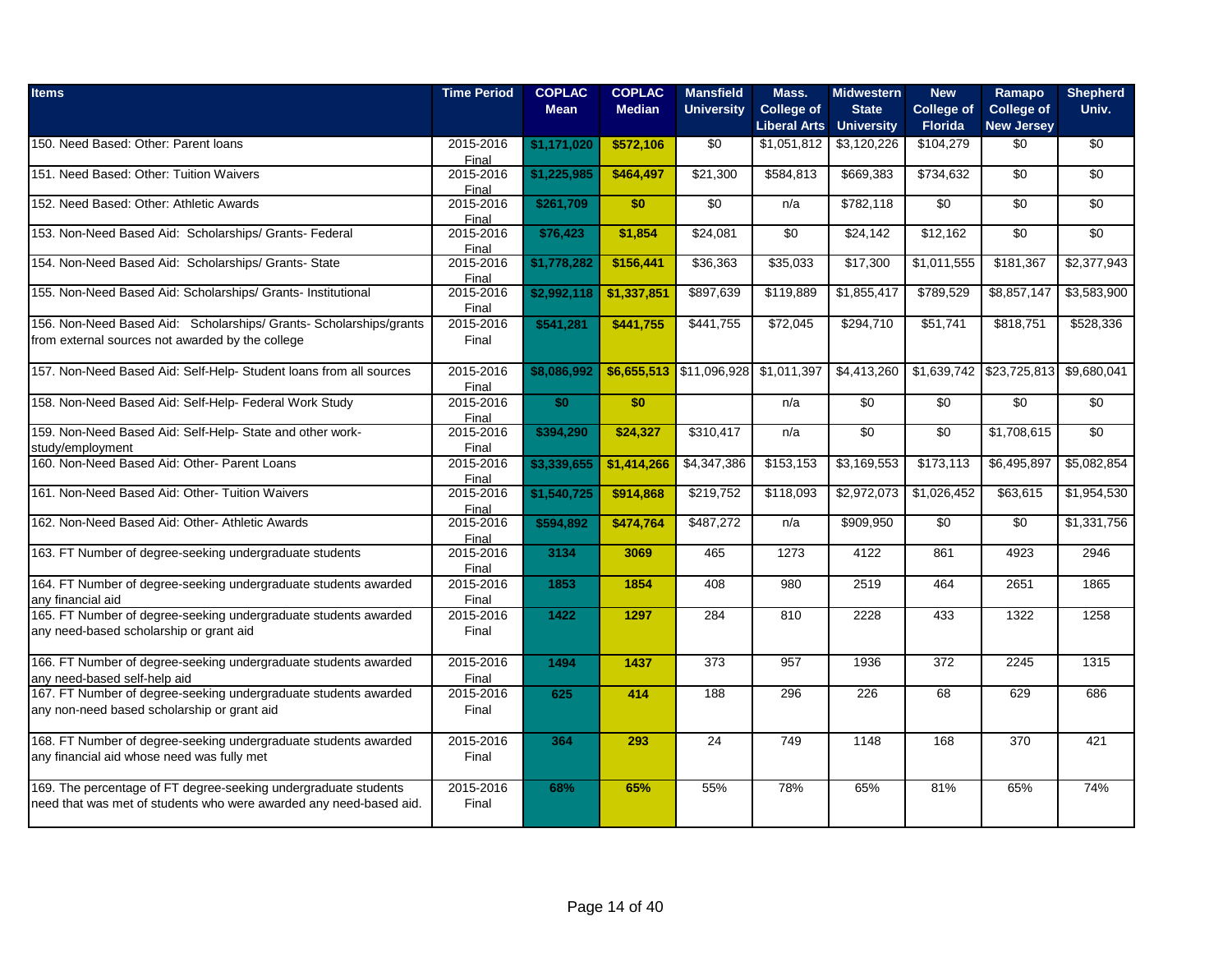| <b>Items</b>                                                                                                                                              | <b>Time Period</b> | <b>COPLAC</b><br><b>Mean</b> | <b>COPLAC</b><br><b>Median</b> | <b>Mansfield</b><br><b>University</b> | Mass.<br><b>College of</b><br><b>Liberal Arts</b> | <b>Midwestern</b><br><b>State</b><br><b>University</b> | <b>New</b><br><b>College of</b><br>Florida | Ramapo<br><b>College of</b><br><b>New Jersey</b> | <b>Shepherd</b><br>Univ. |
|-----------------------------------------------------------------------------------------------------------------------------------------------------------|--------------------|------------------------------|--------------------------------|---------------------------------------|---------------------------------------------------|--------------------------------------------------------|--------------------------------------------|--------------------------------------------------|--------------------------|
| 170. The average financial aid package of FT degree-seeking<br>undergraduate students awarded any financial need.                                         | 2015-2016<br>Final | \$11,704                     | \$11,713                       | \$9,957                               | \$14,941                                          | \$10,027                                               | \$13,458                                   | \$17,215                                         | \$12,260                 |
| 171. The average need-based scholarship and grant award of FT<br>degree-seeking undergraduate students awarded any need-based<br>scholarship or grant aid | 2015-2016<br>Final | \$6,779                      | \$6,788                        | \$2,868                               | \$6,533                                           | \$7,005                                                | \$8,832                                    | \$9,545                                          | \$5,093                  |
| 172. The average need-based self-help award of FT degree-seeking<br>undergraduate students awarded any need-based self-help aid.                          | 2015-2016<br>Final | \$4,725                      | \$4,457                        | \$2,115                               | $\overline{$4,138}$                               | \$6,786                                                | \$3,775                                    | \$4,457                                          | \$4,064                  |
| 173. The average need-based loan of FT Number of degree-seeking<br>undergraduate students awarded any need-based self-help aid                            | 2015-2016<br>Final | \$4,343                      | \$4,164                        | \$2,402                               | \$3,788                                           | \$6,768                                                | \$3,714                                    | \$4,295                                          | \$4,034                  |
| 174. PT Number of degree-seeking undergraduate students                                                                                                   | 2015-2016<br>Final | 406.2                        | 314                            | 121                                   | 150                                               | 1197                                                   | <b>NA</b>                                  | 814                                              | 530                      |
| 175. PT Number of degree-seeking undergraduate students awarded<br>any financial aid                                                                      | 2015-2016<br>Final | 177.7                        | $142$                          | 59                                    | 103                                               | 493                                                    | <b>NA</b>                                  | 208                                              | 236                      |
| 176. PT Number of degree-seeking undergraduate students awarded<br>any need-based scholarship or grant aid                                                | 2015-2016<br>Final | 125.6                        | 99                             | 43                                    | 75                                                | 348                                                    | <b>NA</b>                                  | 81                                               | 145                      |
| 177. PT Number of degree-seeking undergraduate students awarded<br>any need-based self-help aid                                                           | 2015-2016<br>Final | 137.5                        | 122                            | 47                                    | 99                                                | 378                                                    | <b>NA</b>                                  | 128                                              | 124                      |
| 178. PT Number of degree-seeking undergraduate students awarded<br>any non-need based scholarship or grant aid                                            | 2015-2016<br>Final | 21.6                         | 14                             | $\overline{8}$                        | 38                                                | $\overline{27}$                                        | <b>NA</b>                                  | 17                                               | 33                       |
| 179. PT Number of degree-seeking undergraduate students awarded<br>any financial aid whose need was fully met                                             | 2015-2016<br>Final | 32.5                         | 10                             | 5                                     | 78                                                | 494                                                    | <b>NA</b>                                  | 5                                                | 32                       |
| 180. The percentage of PT degree-seeking undergraduate students<br>need that was met of students who were awarded any need-based aid.                     | 2015-2016<br>Final | 51%                          | 50%                            | 48%                                   | 67%                                               | 53%                                                    | <b>NA</b>                                  | 44%                                              | 61%                      |
| 181. The average financial aid package of PT degree-seeking<br>undergraduate students awarded any financial need.                                         | 2015-2016<br>Final | \$7,302                      | \$7,104                        | \$5,466                               | \$11,079                                          | \$5,417                                                | <b>NA</b>                                  | \$4,703                                          | \$11,108                 |
| 182. The average need-based scholarship and grant award of PT<br>degree-seeking undergraduate students awarded any need-based<br>scholarship or grant aid | 2015-2016<br>Final | \$3,830                      | \$3,647                        | \$1,801                               | \$3,467                                           | \$3,356                                                | <b>NA</b>                                  | \$2,292                                          | \$2,720                  |
| 183. The average need-based self-help award of PT degree-seeking<br>undergraduate students awarded any need-based self-help aid.                          | 2015-2016<br>Final | \$4,404                      | \$4,056                        | \$1,888                               | \$3,026                                           | \$6,758                                                | <b>NA</b>                                  | \$4,024                                          | \$3,841                  |
| 184. The average need-based loan of PT Number of degree-seeking<br>undergraduate students awarded any need-based self-help aid                            | 2015-2016<br>Final | \$4,158                      | \$3,881                        | \$2,048                               | \$3,016                                           | \$6,746                                                | $N_A$                                      | \$4,024                                          | \$3,833                  |
| 185. Number of FT degree-seeking students who had no financial need<br>and who were awarded institutional non-need-based scholarship or<br>grant aid      | 2015-2016<br>Final | 408.3                        | 295                            | 59                                    | 32                                                | 754                                                    | 314                                        | 425                                              | 677                      |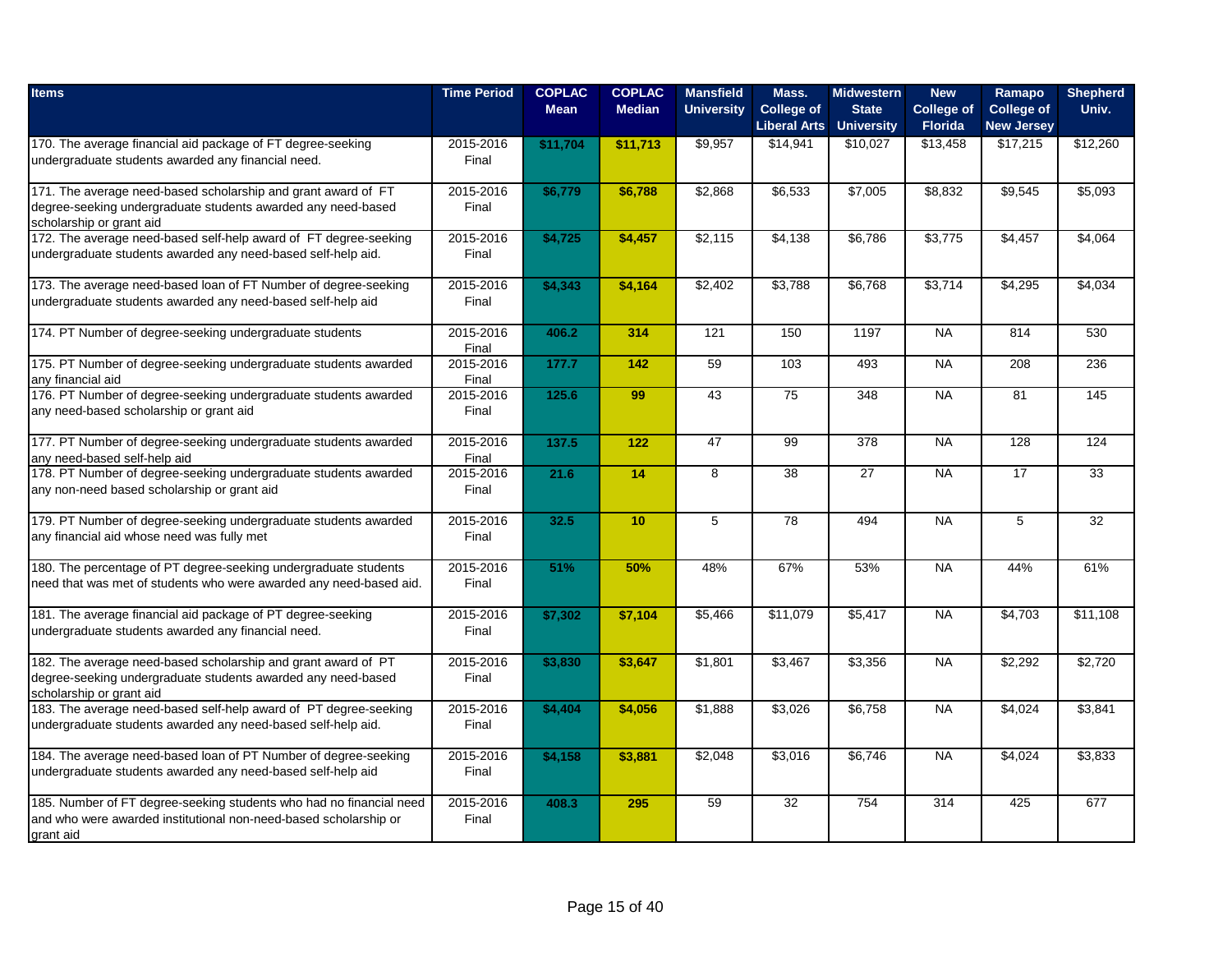| <b>Items</b>                                                                                                                                                                                                                                                                                                                       | <b>Time Period</b> | <b>COPLAC</b><br><b>Mean</b> | <b>COPLAC</b><br><b>Median</b> | <b>Mansfield</b><br><b>University</b> | Mass.<br><b>College of</b><br><b>Liberal Arts</b> | <b>Midwestern</b><br><b>State</b><br><b>University</b> | <b>New</b><br><b>College of</b><br><b>Florida</b> | Ramapo<br><b>College of</b><br><b>New Jersey</b> | <b>Shepherd</b><br>Univ. |
|------------------------------------------------------------------------------------------------------------------------------------------------------------------------------------------------------------------------------------------------------------------------------------------------------------------------------------|--------------------|------------------------------|--------------------------------|---------------------------------------|---------------------------------------------------|--------------------------------------------------------|---------------------------------------------------|--------------------------------------------------|--------------------------|
| 186. Average dollar amount of institutional non-need-based scholarship<br>and grant aid awarded to FTdegree-seeking students who had no<br>financial need and who were awarded institutional non-need-based<br>scholarship or grant aid                                                                                            | 2015-2016<br>Final | \$4,175                      | \$3,062                        | \$2,069                               | \$2,002                                           | 2085                                                   | \$2,454                                           | \$11,002                                         | \$11,183                 |
| 187. Number of FT degree-seeking students who had no financial need<br>and who were awarded institutional non-need-based scholaship or grant<br>aid who were awarded an institutional non-need-based athletic<br>scholarship or grant                                                                                              | 2015-2016<br>Final | 85.3                         | 43                             | $\overline{22}$                       | n/a                                               | $\overline{112}$                                       | $\Omega$                                          | $\Omega$                                         | $\overline{217}$         |
| 188. Average dollar amount of institutional non-need-based athletic<br>scholarship and grants awarded to FT degree-seeking students who<br>had no financial need and who were awarded institutional non-need-<br>based scholarship or grant aid who were awarded an institutional non-<br>need-based athletic scholarship or grant | 2015-2016<br>Final | \$4,110                      | \$4,128                        | \$1,770                               | n/a                                               | \$7,921                                                | $\overline{50}$                                   | $\overline{50}$                                  | \$6,137                  |
| 189. Number of PT degree-seeking students who had no financial need<br>and who were awarded institutional non-need-based scholarship or<br>grant aid                                                                                                                                                                               | 2015-2016<br>Final | 12.5                         | 4.5                            | 3                                     | $\overline{4}$                                    | 43                                                     | <b>NA</b>                                         | 3                                                | 56                       |
| 190. Average dollar amount of institutional non-need-based scholarship<br>and grant aid awarded to PT degree-seeking students who had no<br>financial need and who were awarded institutional non-need-based<br>scholarship or grant aid                                                                                           | 2015-2016<br>Final | \$2,484                      | \$2,129                        | \$6,103                               | n/a                                               | \$1,222                                                | <b>NA</b>                                         | \$2,167                                          | \$6,133                  |
| 191. Number of PT degree-seeking students who had no financial need<br>and who were awarded institutional non-need-based scholarship or<br>grant aid who were awarded an institutional non-need-based athletic<br>scholarship or grant                                                                                             | 2015-2016<br>Final | 1.0 <sub>1</sub>             | $\mathbf{0}$                   | $\Omega$                              | n/a                                               | $\Omega$                                               | <b>NA</b>                                         | $\Omega$                                         | $\Omega$                 |
| 192. Average dollar amount of institutional non-need-based athletic<br>scholarship and grants awarded to PT degree-seeking students who<br>had no financial need and who were awarded institutional non-need-<br>based scholarship or grant aid who were awarded an institutional non-<br>need-based athletic scholarship or grant | 2015-2016<br>Final | \$1,740                      | \$0                            | $\overline{30}$                       | n/a                                               | $\overline{50}$                                        | <b>NA</b>                                         | $\overline{50}$                                  | $\overline{50}$          |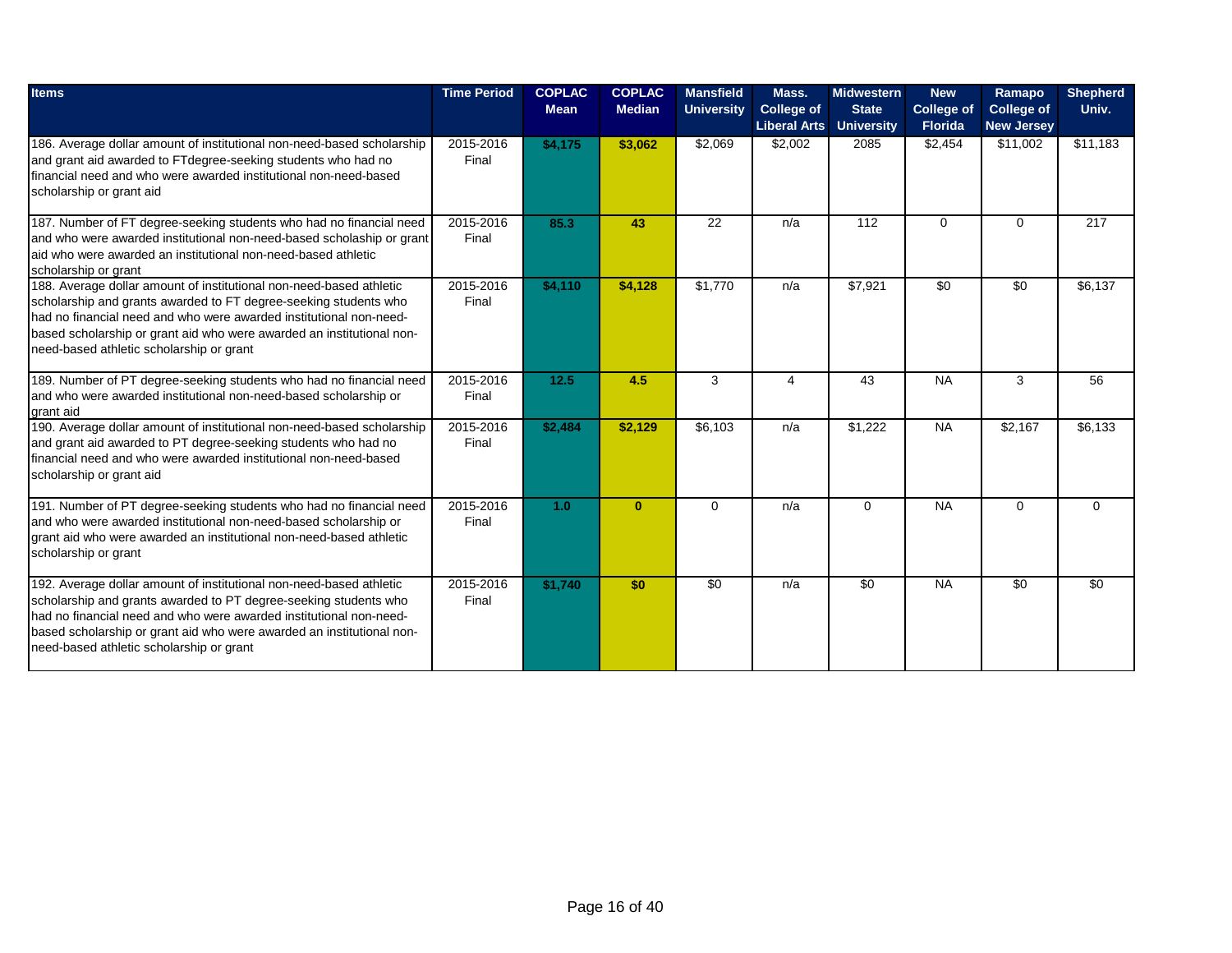| <b>Items</b>                                                        | <b>Time Period</b> | <b>COPLAC</b>   | <b>COPLAC</b>           | <b>Sonoma</b>      | <b>Southern</b>   | <b>Southern</b>   | St. Mary's        | <b>SUNY</b>       | Truman             |
|---------------------------------------------------------------------|--------------------|-----------------|-------------------------|--------------------|-------------------|-------------------|-------------------|-------------------|--------------------|
|                                                                     |                    | <b>Mean</b>     | <b>Median</b>           | <b>State Univ.</b> | Oregon            | <b>Utah</b>       | <b>College of</b> | <b>College at</b> | <b>State Univ.</b> |
|                                                                     |                    |                 |                         |                    | <b>University</b> | <b>University</b> | <b>Maryland</b>   | <b>Geneseo</b>    |                    |
| <b>First Time First Year Applications</b>                           |                    |                 |                         |                    |                   |                   |                   |                   |                    |
| 12. Number of first-time first year applications received           | FA 2016            | 3981.0          | 2613.5                  | 16,487             | 2766              | 10573             | 1767              | 8892              | 5178               |
| 13. Number of first-time first year admitted                        | FA 2016            | 2859.7          | 2044                    | 12,575             | 2163              | 7642              | 1413              | 5944              | 3505               |
| 14. Number of first-time first year males enrolled FT               | FA 2016            | 285.8           | 239                     | 613                | 238               | 535               | 137               | 510               | 497                |
| 15. Number of first-time first year females enrolled FT             | FA 2016            | 435.9           | 386                     | 1,161              | 424               | 949               | 197               | 723               | 761                |
| 16. Number of first-time first years enrolled PT                    | FA 2016            | 9.3             | 5 <sup>1</sup>          | 32                 | 13                | 39                | $\mathbf 0$       | 5                 | 5                  |
| <b>Transfer Applications</b>                                        |                    |                 |                         |                    |                   |                   |                   |                   |                    |
| 17. Number of transfer applications received                        | FA 2016            | 799             | 617                     | 4615               | 954               | 1066              | 224               | 1167              | 505                |
| 18. Number of transfers admitted                                    | FA 2016            | 529             | 494                     | 1824               | 809               | 676               | 179               | 735               | 253                |
| 19. Number of transfers enrolled                                    | FA 2016            | 308             | 286                     | 774                | 522               | 398               | $\frac{110}{110}$ | 270               | $\overline{153}$   |
| 20. Percent of first-time first year in top 10% of HS class         | FA 2016            | 20%             | 15%                     |                    |                   | 19%               |                   | 38%               | 52%                |
| 21. Percent of total first-time first year (freshman) students who  | FA 2016            | 61%             | 70%                     |                    |                   | 85%               |                   | 50%               | 94%                |
| submitted high school class rank                                    |                    |                 |                         |                    |                   |                   |                   |                   |                    |
| <b>ACT Scores</b>                                                   |                    |                 |                         |                    |                   |                   |                   |                   |                    |
| 22. Average ACT Composite                                           | FA 2016            | 23              | 23                      | 21                 | 22                | 23                | 26                | 27                | 27                 |
| 23. 25th Percentile ACT Composite                                   | FA 2016            | $\overline{20}$ | 20                      | 19                 | 19                | 20                | 23                | 25                | 24                 |
| 24. 75th Percentile ACT Composite                                   | FA 2016            | 26              | 26                      | 24                 | 25                | 26                | 29                | 29                | 30                 |
| <b>SAT Scores</b>                                                   |                    |                 |                         |                    |                   |                   |                   |                   |                    |
| 25. Average SAT Critical Reading                                    | FA 2016            | 531             | 520                     | 491                | 518               | 520               | 575               | 598               |                    |
| 26. 25th Percentile SAT Critical Reading                            | FA 2016            | 474             | 460                     | 440                | 460               | 450               | 510               | 540               | 550                |
| 27. 75th Percentile SAT Critical Reading                            | FA 2016            | 589             | 580                     | 540                | 580               | 580               | 640               | 650               | 680                |
| 28. Average SAT Math                                                | FA 2016            | 522             | 506                     | 489                | 496               | 510               | 552               | 600               |                    |
| 29. 25th Percentile SAT Math                                        | FA 2016            | 467             | 440                     | 440                | 440               | 440               | 490               | 550               | 520                |
| 30. 75th Percentile SAT Math                                        | FA 2016            | 579             | 570                     | 540                | 550               | 570               | 610               | 650               | 650                |
| 31. Average SAT Writing                                             | FA 2016            | 502             | 497                     | 486                | 490               | 494               | 547               | N/A               |                    |
| 32. 25th Percentile SAT Writing                                     | FA 2016            | 450             | 440                     | 440                | 430               | 440               | 490               | N/A               |                    |
| 33. 75th Percentile SAT Writing                                     | FA 2016            | 562             | 555                     | 530                | 550               | 550               | 600               | N/A               |                    |
| First-time first year (freshman) demographics                       |                    |                 |                         |                    |                   |                   |                   |                   |                    |
| 34. Number of first-time first year nonresident aliens              | FA 2016            | 16              | $\bf{8}$                | 42                 | 16                | 39                | $\overline{1}$    | 13                | 77                 |
| 35. Number of first-time first year Hispanic                        | FA 2016            | 84              | 48                      | 657                | 97                | 128               | $\overline{32}$   | 96                | 30                 |
| 36. Number of first-time first year Non-Hispanic Black or African   | FA 2016            | 51              | 39                      | $\overline{43}$    | 13                | 46                | 27                | $\overline{31}$   | 65                 |
| American                                                            |                    |                 |                         |                    |                   |                   |                   |                   |                    |
| 37. Number of first-time first year Non-Hispanic White              | FA 2016            | 514             | 388                     | 755                | 423               | 1153              | 220               | 973               | 992                |
| 38. Number of first-time first year Non-Hispanic American Indian or | FA 2016            | 11              | $\overline{\mathbf{3}}$ | 5                  | $\overline{4}$    | 17                | $\overline{2}$    | $\Omega$          | 9                  |
| Alaska Native                                                       |                    |                 |                         |                    |                   |                   |                   |                   |                    |
| 39. Number of first-time first year Non-Hispanic Native Hawaiian or | FA 2016            | 3 <sup>1</sup>  | $\mathbf{0}$            | $\overline{4}$     | 6                 | 33                | $\mathbf 0$       | $\mathbf 0$       | $\overline{2}$     |
| other Pacific Islander                                              |                    |                 |                         |                    |                   |                   |                   |                   |                    |
| 40. Number of first-time first year Non-Hispanic Asian              | FA 2016            | 21              | 10                      | 94                 | 13                | 26                | 19                | 84                | 41                 |
| 41. Number of first-time first year Non-Hispanic two or more races  | FA 2016            | 32              | 24                      | 119                | $\overline{77}$   | $\Omega$          | $\overline{20}$   | $\overline{35}$   | 32                 |
|                                                                     |                    |                 |                         |                    |                   |                   |                   |                   |                    |
| 42. Number of first-time first year Race and/or ethnicity unknown   | FA 2016            | 26              | 11                      | $\overline{87}$    | $\overline{31}$   | 84                | $\overline{13}$   | 6                 | $\overline{15}$    |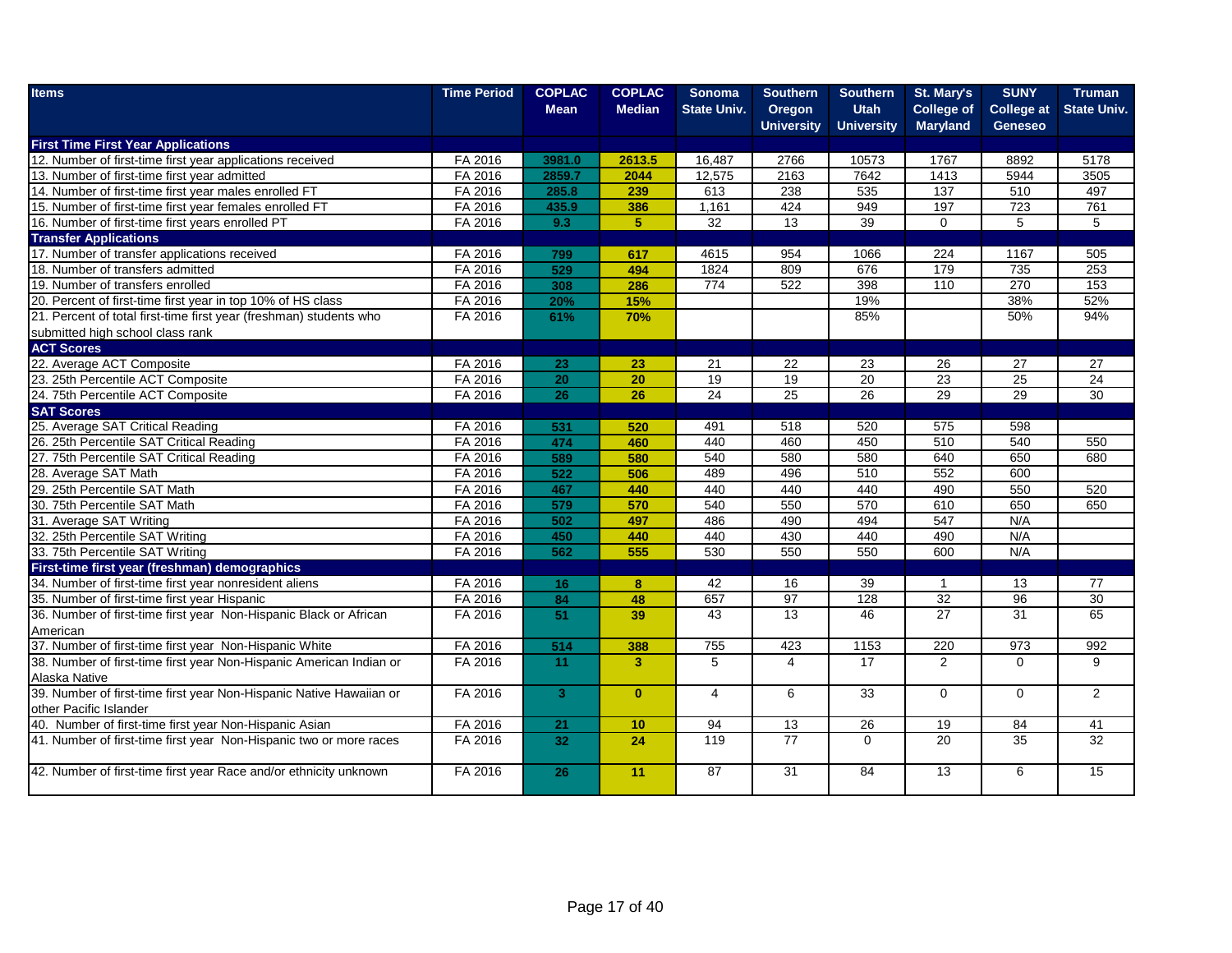| <b>Items</b>                                                                               | <b>Time Period</b> | <b>COPLAC</b><br><b>Mean</b> | <b>COPLAC</b><br><b>Median</b> | <b>Sonoma</b><br><b>State Univ.</b> | <b>Southern</b><br>Oregon<br><b>University</b> | <b>Southern</b><br><b>Utah</b><br><b>University</b> | St. Mary's<br><b>College of</b><br><b>Maryland</b> | <b>SUNY</b><br><b>College at</b><br><b>Geneseo</b> | <b>Truman</b><br><b>State Univ.</b> |
|--------------------------------------------------------------------------------------------|--------------------|------------------------------|--------------------------------|-------------------------------------|------------------------------------------------|-----------------------------------------------------|----------------------------------------------------|----------------------------------------------------|-------------------------------------|
| <b>Total Undergraduate Student Body Enrollment</b>                                         |                    |                              |                                |                                     |                                                |                                                     |                                                    |                                                    |                                     |
| 43. Number of FT degree-seeking undergraduate students                                     | FA 2016            | 3061                         | 2804                           | 7782                                | 3470                                           | 5601                                                | 1580                                               | 5294                                               | 1258                                |
| 44. Number of FT non-degree undergraduate students                                         | FA 2016            | 30                           | 11                             | 13                                  | 128                                            | 278                                                 | $\overline{7}$                                     | $\overline{22}$                                    | 63                                  |
| 45. Number of PT degree-seeking undergraduate students                                     | FA 2016            | 347                          | 290                            | 765                                 | 594                                            | 752                                                 | 38                                                 | 111                                                | 178                                 |
| 46. Number of PT non-degree undergraduate students                                         | FA 2016            | 236                          | 64                             | 46                                  | 1122                                           | 1776                                                | 18                                                 | $\overline{4}$                                     | 674                                 |
| 47. Number of Undergraduate Females                                                        | FA 2016            | 2206                         | 2069                           | 4996                                | 3160                                           | 4827                                                | 936                                                | 3157                                               | 3534                                |
| 48. Number of Undergraduate Males                                                          | FA 2016            | 1547                         | 1502                           | 2799                                | 2154                                           | 3580                                                | 707                                                | 2159                                               | 2505                                |
| 49. Number of Undergraduate nonresident aliens                                             | FA 2016            | 117                          | 49                             | 195                                 | 109                                            | 514                                                 | 19                                                 | 138                                                | 426                                 |
| 50. Number of Undergraduates Hispanic                                                      | FA 2016            | 361                          | 154                            | 2662                                | 520                                            | 463                                                 | 140                                                | 407                                                | 152                                 |
| 51. Number of Undergraduates Non-Hispanic Black or African American                        | FA 2016            | 253                          | 190                            | 189                                 | 104                                            | 143                                                 | 139                                                | 157                                                | 211                                 |
| 52. Number of Undergraduates Non-Hispanic White                                            | FA 2016            | 2652                         | 2514                           | 3953                                | 2596                                           | 6262                                                | 1133                                               | 4069                                               | 4808                                |
| 53. Number of Undergraduates Non-Hispanic American Indian or<br>Alaska Native              | FA 2016            | 58                           | 16                             | 36                                  | $\overline{52}$                                | 110                                                 | 5                                                  | 9                                                  | 13                                  |
| 54. Number of Undergraduates Non-Hispanic Native Hawaiian or other<br>Pacific Islander     | FA 2016            | 16                           | $\overline{3}$                 | 18                                  | 25                                             | 120                                                 | $\Omega$                                           | $\mathbf{1}$                                       | 6                                   |
| 55. Number of Undergraduates Non-Hispanic Asian                                            | FA 2016            | 100                          | 68                             | 428                                 | 82                                             | 85                                                  | 68                                                 | 346                                                | 144                                 |
| 56. Number of Undergraduates Non-Hispanic two or more races                                | FA 2016            | 146                          | 102                            | 559                                 | 415                                            | 37                                                  | 81                                                 | 150                                                | 169                                 |
| 57. Number of Undergraduate Race and/or ethnicity unknown                                  | FA 2016            | 221                          | 104                            | 566                                 | 1408                                           | 673                                                 | 58                                                 | 154                                                | 110                                 |
| 58. Percent Undergraduates out of State                                                    | FA 2016            | 17%                          | 12%                            | 1%                                  | 40%                                            | 15%                                                 | 7%                                                 | 2%                                                 | 19%                                 |
| 59. Percent Undergraduates in State                                                        | FA 2016            | 83%                          | 88%                            | 99%                                 | 60%                                            | 85%                                                 | 93%                                                | 98%                                                | 81%                                 |
| 60. Percent of undergraduate students age 25 and older                                     | FA 2016            | 13%                          | 11%                            | 10%                                 | 28%                                            | 18%                                                 | 3%                                                 | $1\%$                                              | 1%                                  |
| 61. Percent of undergraduates who live in college-owned, operated or<br>affiliated housing | FA 2016            | 43%                          | 43%                            | 23%                                 | 17%                                            | 8%                                                  | 83%                                                | 55%                                                | 46%                                 |
| <b>Graduate Students</b>                                                                   |                    |                              |                                |                                     |                                                |                                                     |                                                    |                                                    |                                     |
| 62. Number of graduate students                                                            | FA 2016            | 367.3                        | 209                            | 717                                 | 602                                            | 892                                                 | 31                                                 | 90                                                 | 340                                 |
| <b>FTE Students and Faculty</b>                                                            |                    |                              |                                |                                     |                                                |                                                     |                                                    |                                                    |                                     |
| 63. FTE Students                                                                           | FA 2016            | 3571                         | 3366                           | 8662                                | 3974                                           | 7134                                                | 1597                                               | 5487                                               | 5744                                |
| 64. FTE Faculty                                                                            | FA 2016            | 215                          | 200                            | 231.38 (Tenur                       | 189                                            | 381                                                 | 165                                                | 287                                                | 345                                 |
| <b>Degrees Conferred</b>                                                                   |                    |                              |                                |                                     |                                                |                                                     |                                                    |                                                    |                                     |
| 65. Number of associate or lower degrees conferred                                         | AY 2015-16         | 31.5                         | $\mathbf{0}$                   | $\mathbf 0$                         | $\mathbf 0$                                    | 563                                                 | $\mathbf 0$                                        | $\mathbf 0$                                        |                                     |
| 66. Number of baccalaureate degrees conferred                                              | AY 2015-16         | 750.4                        | 726                            | 1,936                               | 785                                            | 895                                                 | 432                                                | 1251                                               | 1140                                |
| 67. Number of master's and higher degrees conferred                                        | AY 2015-16         | 143.0                        | 63                             | 250                                 | 251                                            | 278                                                 | 24                                                 | 55                                                 | 193                                 |
| 68. Number of baccalaureate degrees to females                                             | AY 2015-16         | 444.8                        | 409.5                          | 1,224                               | 457                                            | 463                                                 | 255                                                | 753                                                | 694                                 |
| 69. Number of baccalaureate degrees to males                                               | AY 2015-16         | 306.9                        | 317                            | 712                                 | $\overline{328}$                               | 432                                                 | 177                                                | 498                                                | 446                                 |
| 70. Number of baccalaureate degrees - nonresident aliens                                   | AY 2015-16         | 17.1                         | $\bf{8}$                       | $\overline{7}$                      | 15                                             | 32                                                  | $\overline{7}$                                     | 45                                                 | 72                                  |
| 71. Number of baccalaureate degrees - Hispanic                                             | AY 2015-16         | 57.4                         | 31                             | 444                                 | 72                                             | 43                                                  | 27                                                 | 68                                                 | 18                                  |
| 72. Number of baccalaureate degrees - Non-Hispanic Black or African<br>American            | AY 2015-16         | 41.4                         | 37                             | 40                                  | 12                                             | 16                                                  | 27                                                 | 23                                                 | 49                                  |
| 73. Number of baccalaureate degrees - Non-Hispanic White                                   | AY 2015-16         | 554.9                        | 519                            | 1,010                               | 519                                            | 753                                                 | 336                                                | 967                                                | 942                                 |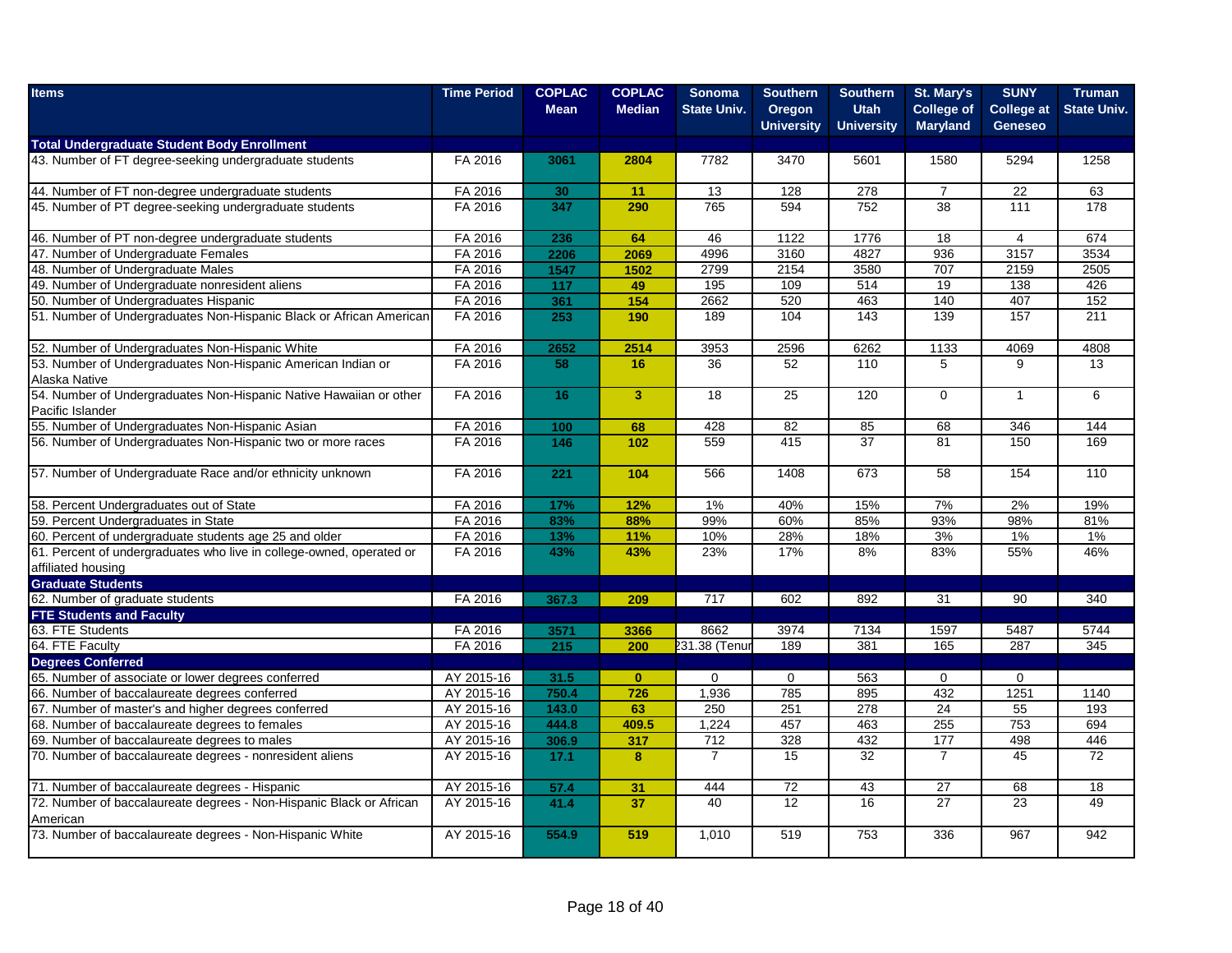| <b>Time Period</b>                        | <b>COPLAC</b><br><b>Mean</b>                                                                                                                                                                                                                                                                                             | <b>COPLAC</b><br><b>Median</b>                                                                             | <b>Sonoma</b><br><b>State Univ.</b>                                                   | <b>Southern</b><br>Oregon<br><b>University</b>                                                                 | <b>Southern</b><br><b>Utah</b><br><b>University</b>                                     | St. Mary's<br><b>College of</b><br><b>Maryland</b>                         | <b>SUNY</b><br><b>College at</b><br><b>Geneseo</b>                                                                          | <b>Truman</b><br><b>State Univ.</b>                                                            |
|-------------------------------------------|--------------------------------------------------------------------------------------------------------------------------------------------------------------------------------------------------------------------------------------------------------------------------------------------------------------------------|------------------------------------------------------------------------------------------------------------|---------------------------------------------------------------------------------------|----------------------------------------------------------------------------------------------------------------|-----------------------------------------------------------------------------------------|----------------------------------------------------------------------------|-----------------------------------------------------------------------------------------------------------------------------|------------------------------------------------------------------------------------------------|
| AY 2015-16                                | 10.0                                                                                                                                                                                                                                                                                                                     | 3                                                                                                          | 9                                                                                     | 10                                                                                                             | 5                                                                                       | $\Omega$                                                                   | 6                                                                                                                           | $\mathbf{1}$                                                                                   |
|                                           | $1.4$                                                                                                                                                                                                                                                                                                                    | 0.5                                                                                                        | 5                                                                                     | 5                                                                                                              | $\overline{7}$                                                                          | $\Omega$                                                                   | $\Omega$                                                                                                                    | $\Omega$                                                                                       |
|                                           |                                                                                                                                                                                                                                                                                                                          |                                                                                                            |                                                                                       |                                                                                                                | 6                                                                                       |                                                                            |                                                                                                                             | 19                                                                                             |
|                                           |                                                                                                                                                                                                                                                                                                                          |                                                                                                            |                                                                                       |                                                                                                                |                                                                                         |                                                                            |                                                                                                                             | 20                                                                                             |
|                                           |                                                                                                                                                                                                                                                                                                                          |                                                                                                            |                                                                                       |                                                                                                                |                                                                                         |                                                                            |                                                                                                                             | 19                                                                                             |
|                                           |                                                                                                                                                                                                                                                                                                                          |                                                                                                            |                                                                                       |                                                                                                                |                                                                                         |                                                                            |                                                                                                                             | 210                                                                                            |
|                                           |                                                                                                                                                                                                                                                                                                                          |                                                                                                            |                                                                                       |                                                                                                                |                                                                                         |                                                                            |                                                                                                                             | $\mathbf 0$                                                                                    |
|                                           |                                                                                                                                                                                                                                                                                                                          |                                                                                                            |                                                                                       |                                                                                                                |                                                                                         |                                                                            |                                                                                                                             | 191                                                                                            |
|                                           |                                                                                                                                                                                                                                                                                                                          |                                                                                                            |                                                                                       |                                                                                                                |                                                                                         |                                                                            |                                                                                                                             | $\overline{7}$                                                                                 |
|                                           |                                                                                                                                                                                                                                                                                                                          |                                                                                                            |                                                                                       |                                                                                                                |                                                                                         |                                                                            |                                                                                                                             | 322                                                                                            |
|                                           |                                                                                                                                                                                                                                                                                                                          |                                                                                                            |                                                                                       |                                                                                                                |                                                                                         |                                                                            |                                                                                                                             | 69                                                                                             |
|                                           |                                                                                                                                                                                                                                                                                                                          |                                                                                                            |                                                                                       |                                                                                                                |                                                                                         |                                                                            |                                                                                                                             |                                                                                                |
| cohort                                    |                                                                                                                                                                                                                                                                                                                          |                                                                                                            |                                                                                       |                                                                                                                |                                                                                         |                                                                            |                                                                                                                             | 1415                                                                                           |
| Summer 2014                               |                                                                                                                                                                                                                                                                                                                          |                                                                                                            |                                                                                       |                                                                                                                |                                                                                         |                                                                            |                                                                                                                             | 800                                                                                            |
| between Summer<br>2014 and<br>Summer 2015 |                                                                                                                                                                                                                                                                                                                          |                                                                                                            |                                                                                       |                                                                                                                |                                                                                         |                                                                            |                                                                                                                             | 191                                                                                            |
| between Summer<br>2015 and<br>Summer 2016 |                                                                                                                                                                                                                                                                                                                          |                                                                                                            |                                                                                       |                                                                                                                |                                                                                         |                                                                            |                                                                                                                             | 25                                                                                             |
| cohort                                    | 643.7                                                                                                                                                                                                                                                                                                                    | 539                                                                                                        | 1749                                                                                  | 632                                                                                                            | 19                                                                                      | 419                                                                        | 992                                                                                                                         | 1252                                                                                           |
| Graduated by<br>Summer 2016               | 290.8                                                                                                                                                                                                                                                                                                                    | 216                                                                                                        | 505                                                                                   | 138                                                                                                            | 214                                                                                     | 302                                                                        | 709                                                                                                                         | 702                                                                                            |
| <b>Fall 2015</b><br>reenrolled in         | 75%                                                                                                                                                                                                                                                                                                                      | 75%                                                                                                        | 79%                                                                                   | 68%                                                                                                            | 69%                                                                                     | 87%                                                                        | 87%                                                                                                                         | 87%                                                                                            |
|                                           | AY 2015-16<br>AY 2015-16<br>AY 2015-16<br>AY 2015-16<br>AY 2015-16<br>AY 2015-16<br>AY 2015-16<br>AY 2015-16<br>AY 2015-16<br>AY 2015-16<br>FA 2010 entering<br>Graduated by<br>Gradauted<br>Graduated<br>89. First time first year revised initial cohort for four year graduation rate Fall 2012 entering<br>Fall 2016 | 19.3<br>28.7<br>49.5<br>105.1<br>59.7<br>121.0<br>15.8<br>244.4<br>43.2<br>708.9<br>305.7<br>101.6<br>26.1 | 12<br>17<br>23.5<br>90<br>12.5<br>104<br>6<br>199<br>38<br>632.5<br>221<br>86<br>17.5 | 73<br>115<br>233<br>270<br>140<br>286<br>3<br>855<br>$\overline{58}$<br>1.556<br>436<br>435<br>$\overline{76}$ | 21<br>51<br>80<br>90<br>$\mathbf 0$<br>98<br>10<br>282<br>114<br>653<br>134<br>89<br>30 | 10<br>23<br>101<br>25<br>103<br>6<br>223<br>69<br>1079<br>232<br>119<br>65 | 12<br>16<br>$\overline{7}$<br>$\overline{78}$<br>$\mathbf 0$<br>130<br>6<br>175<br>$\overline{31}$<br>486<br>327<br>47<br>8 | 64<br>30<br>48<br>192<br>$\mathbf 0$<br>346<br>$\Omega$<br>570<br>9<br>1009<br>719<br>86<br>11 |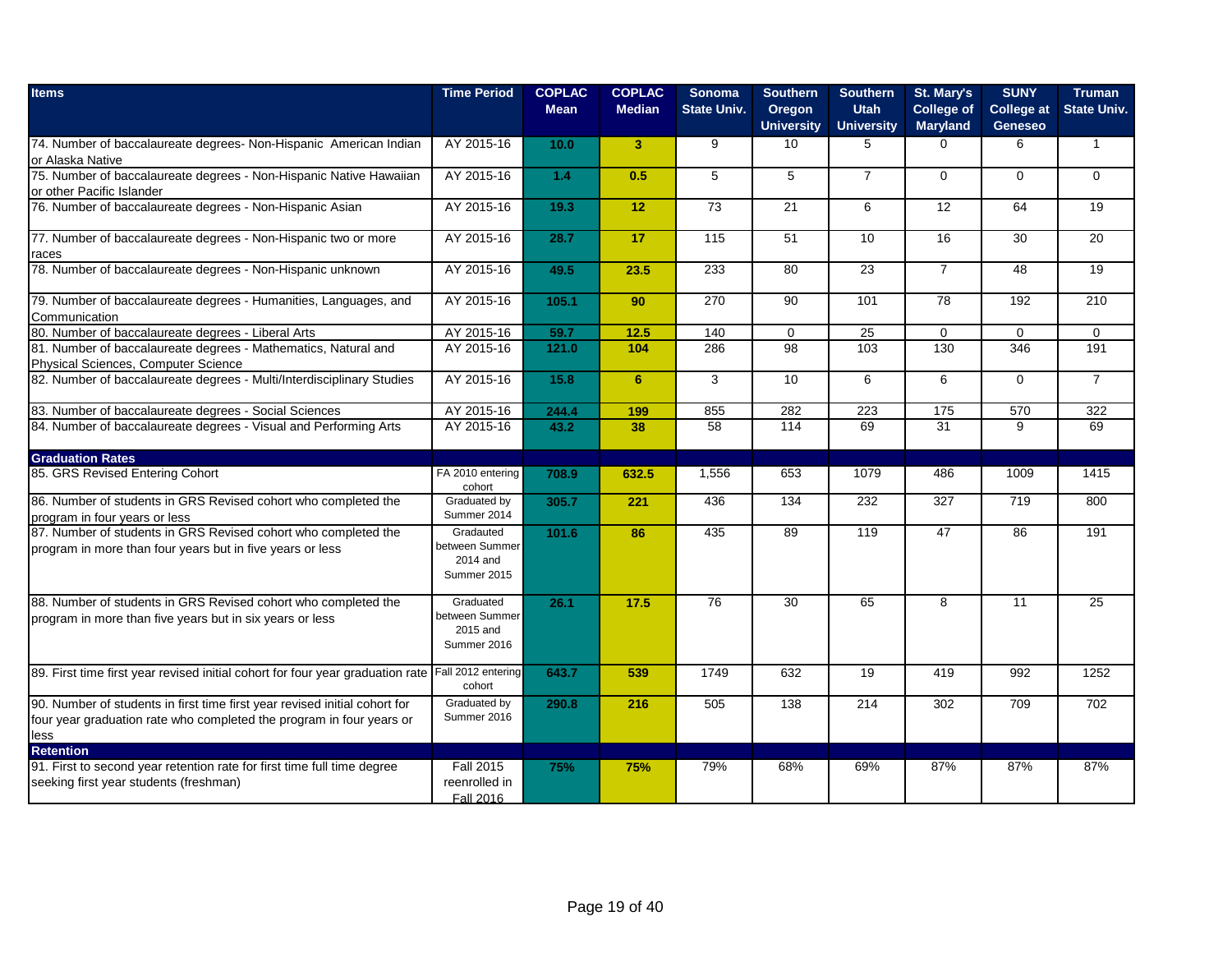| <b>Items</b>                                                                         | <b>Time Period</b> | <b>COPLAC</b>            | <b>COPLAC</b>                | <b>Sonoma</b>        | <b>Southern</b>   | <b>Southern</b>   | St. Mary's        | <b>SUNY</b>       | Truman             |
|--------------------------------------------------------------------------------------|--------------------|--------------------------|------------------------------|----------------------|-------------------|-------------------|-------------------|-------------------|--------------------|
|                                                                                      |                    | <b>Mean</b>              | <b>Median</b>                | <b>State Univ.</b>   | Oregon            | <b>Utah</b>       | <b>College of</b> | <b>College at</b> | <b>State Univ.</b> |
|                                                                                      |                    |                          |                              |                      | <b>University</b> | <b>University</b> | <b>Maryland</b>   | <b>Geneseo</b>    |                    |
| <b>Faculty &amp; Staff</b>                                                           |                    |                          | <b>Cnd Salary Cnd Salary</b> |                      |                   |                   |                   |                   |                    |
| 92. FT Faculty                                                                       | FA 2016            | <b>Excluded</b><br>180.4 | <b>Excluded</b><br>170.5     | 238                  | 167               | 282               | 141               | 251               | 332                |
| 93. PT Faculty                                                                       | FA 2016            | 122.5                    | 90.5                         | 344                  | 116               | 296               | 54                | 110               | 66                 |
| 94. Faculty average salary - Professor                                               | 2016-17            | \$87,561                 | \$83,754                     | \$97,939             | \$83,508          | \$83,055          |                   | \$92,334          | \$75,837           |
| 95. Faculty average salary - Associate Professor                                     | $2016 - 17$        | \$70,648                 | \$70,033                     | \$80,807             | \$66,650          | \$69,951          |                   | \$73,903          | \$62,331           |
| 96. Faculty average salary - Assistant Professor                                     | 2016-17            | \$60,712                 | \$59,593                     | \$65,594             | \$56,450          | \$53,815          |                   | \$59,870          | \$54,832           |
| 97. Faculty average salary - Instructor                                              | $2016 - 17$        | \$49,803                 | \$49,912                     | \$49,928             | \$52,383          |                   |                   | \$53,628          | \$43,756           |
| 98. Faculty average salary - All Ranks                                               | 2016-17            | \$69,948                 | \$67,605                     | \$77,722             | \$70,937          | \$61,431          |                   | \$73,482          | \$64,385           |
| 99. Faculty average compensation - Professor                                         | 2016-17            | \$105,895                | \$111,550                    | $\overline{$}16,125$ | \$125,262         | \$114,279         |                   | \$122,250         | \$102,046          |
| 100. Faculty average compensation - Associate Professor                              | 2016-17            | \$86,785                 | \$92,700                     | \$13,859             | \$99,975          | \$97,567          |                   | \$100,738         | \$81,534           |
| 101. Faculty average compensation - Assistant Professor                              | 2016-17            | \$75,754                 | \$79,883                     | \$11,300             | \$84,675          | \$74,696          |                   | \$80,857          | \$69,903           |
| 102. Faculty average compensation - Instructor                                       | 2016-17            | \$63,069                 | \$65,687                     | \$8,632              | \$78,574          |                   |                   | \$71,896          | \$59,945           |
| 103. Faculty average compensation - All Ranks                                        | 2016-17            | \$86,503                 | \$88,039                     | \$13,108             | \$106,405         | \$85,436          |                   | \$98,700          | \$85,256           |
| 104. FT Non-instructional Staff - Research Staff                                     | FA 2016            |                          | $\mathbf{0}$                 | $\mathbf 0$          | 0                 | 0                 | $\mathbf 0$       | $\Omega$          | 0                  |
| 105. FT Non-instructional Staff - Public Service Staff                               | FA 2016            | 0.1<br>0.4               | $\mathbf{0}$                 | $\overline{0}$       | $\overline{0}$    | $\overline{0}$    | $\overline{0}$    | $\overline{0}$    | $\overline{0}$     |
| 106. FT Non-instructional Staff - Archivists, Curators, & Museum                     | FA 2016            |                          |                              |                      |                   | $\mathbf{1}$      | $\mathbf 0$       | $\mathbf 0$       | $\mathbf{1}$       |
| Technicians                                                                          |                    | 0.8                      | $\mathbf{0}$                 | $\mathbf 0$          | $\mathbf{1}$      |                   |                   |                   |                    |
| 107. FT Non-instructional Staff - Librarians                                         | FA 2016            | 5.5                      | 5 <sup>5</sup>               | 9                    | $\mathbf 0$       | $\mathbf 0$       | 6                 | 10                | 8                  |
| 108. FT Non-instructional Staff - Library Technicians                                | FA 2016            | 4.6                      | $\overline{4}$               | 13                   | 8                 | $\mathbf{1}$      | 5                 | $\overline{2}$    | 11                 |
| 109. FT Non-instructional Staff - Student & Academic Affairs & Other                 | FA 2016            | 26.7                     | 18                           | 11                   | 12                | 96                | $\overline{7}$    | 14                | 14                 |
| <b>Education Services Occupations</b>                                                |                    |                          |                              |                      |                   |                   |                   |                   |                    |
| 110. FT Non-instructional Staff - Management Occupations                             | FA 2016            | 45.6                     | 41.5                         | 65                   | 9                 | 65                | 35                | 72                | 25                 |
| 111. FT Non-instructional Staff - Business & Financial Operations                    | FA 2016            | 37.1                     | 29                           | 169                  | 181               | $\overline{50}$   | 30                | $\overline{30}$   | 15                 |
| Occupations                                                                          |                    |                          |                              |                      |                   |                   |                   |                   |                    |
| 112. FT Non-instructional Staff - Computer, Engineering, & Science                   | FA 2016            | 25.6                     | 24                           | 65                   | 24                | 22                | 17                | 26                | 32                 |
| Occupations                                                                          |                    |                          |                              |                      |                   |                   |                   |                   |                    |
| 113. FT Non-instructional Staff - Community, Social Service, Legal,                  | FA 2016            | 43.0                     | 40.5                         | 117                  | 3                 | 78                | 46                | 31                | 111                |
| Arts, Design, Entertainment, Sports, & Media Occupations                             |                    |                          |                              |                      |                   |                   |                   |                   |                    |
|                                                                                      |                    |                          |                              |                      |                   |                   |                   |                   |                    |
| 114. FT Non-instructional Staff - Healthcare Practitioners & Technical               | FA 2016            | 4.6                      | $\overline{\mathbf{3}}$      | 14                   | $\overline{2}$    | $\overline{5}$    | 2                 | $\overline{23}$   | 10                 |
| Occupations                                                                          |                    |                          |                              |                      |                   |                   |                   |                   |                    |
| 115. FT Non-instructional Staff - Service Occupations                                | FA 2016            | 53.6                     | 48.5                         | 94                   | 35                | 29                | 40                | 128               | 51                 |
| 116. FT Non-instructional Staff - Sales & Related Occupations                        | FA 2016            | 0.7                      | $\mathbf{0}$                 | $\Omega$             | $\overline{2}$    | $\Omega$          | $\Omega$          | $\Omega$          | $\mathbf{1}$       |
| 117. FT Non-instructional Staff - Office Administrative Support                      |                    |                          |                              |                      |                   |                   | 35                |                   | 85                 |
|                                                                                      | FA 2016            | 69.6                     | 57                           | 80                   | 56                | 32                |                   | 102               |                    |
| Occupations<br>118. FT Non-instructional Staff - National Resources, Construction, & | FA 2016            | 25.0                     | 22                           |                      |                   |                   | 12                | 50                | 45                 |
|                                                                                      |                    |                          |                              | 50                   | 21                | 48                |                   |                   |                    |
| <b>Maintenance Occupations</b>                                                       |                    |                          |                              |                      |                   |                   |                   |                   | 8                  |
| 119. FT Non-instructional Staff - Production, Transportation, & Material             | FA 2016            | 2.6                      | $\mathbf{0}$                 | 22                   | $\Omega$          | $\Omega$          | $\Omega$          | 3                 |                    |
| <b>Moving Occupations</b>                                                            |                    |                          |                              |                      |                   |                   |                   |                   |                    |
| 120. PT Non-instructional Staff - Research Staff                                     | FA 2016            | 0.1                      | $\mathbf{0}$                 | $\mathbf 0$          | $\mathbf 0$       | $\mathbf 0$       | $\overline{2}$    | $\mathbf 0$       | $\mathbf 0$        |
| 121. PT Non-instructional Staff - Public Service Staff                               | FA 2016            | 0.0                      | $\mathbf{0}$                 | $\mathbf 0$          | 0                 | 0                 | 0                 | $\Omega$          | 0                  |
| 122. PT Non-instructional Staff - Archivists, Curators, & Museum                     | FA 2016            | 2.1                      | $\mathbf{0}$                 | $\Omega$             | $\mathbf{1}$      | $\Omega$          | $\overline{7}$    | $\Omega$          | $\Omega$           |
| Technicians                                                                          |                    |                          |                              |                      |                   |                   |                   |                   |                    |
| 123. PT Non-instructional Staff - Librarians                                         | FA 2016            | 0.3                      | $\mathbf{0}$                 | 3                    | $\mathbf 0$       | 0                 | $\mathbf 0$       |                   | 0                  |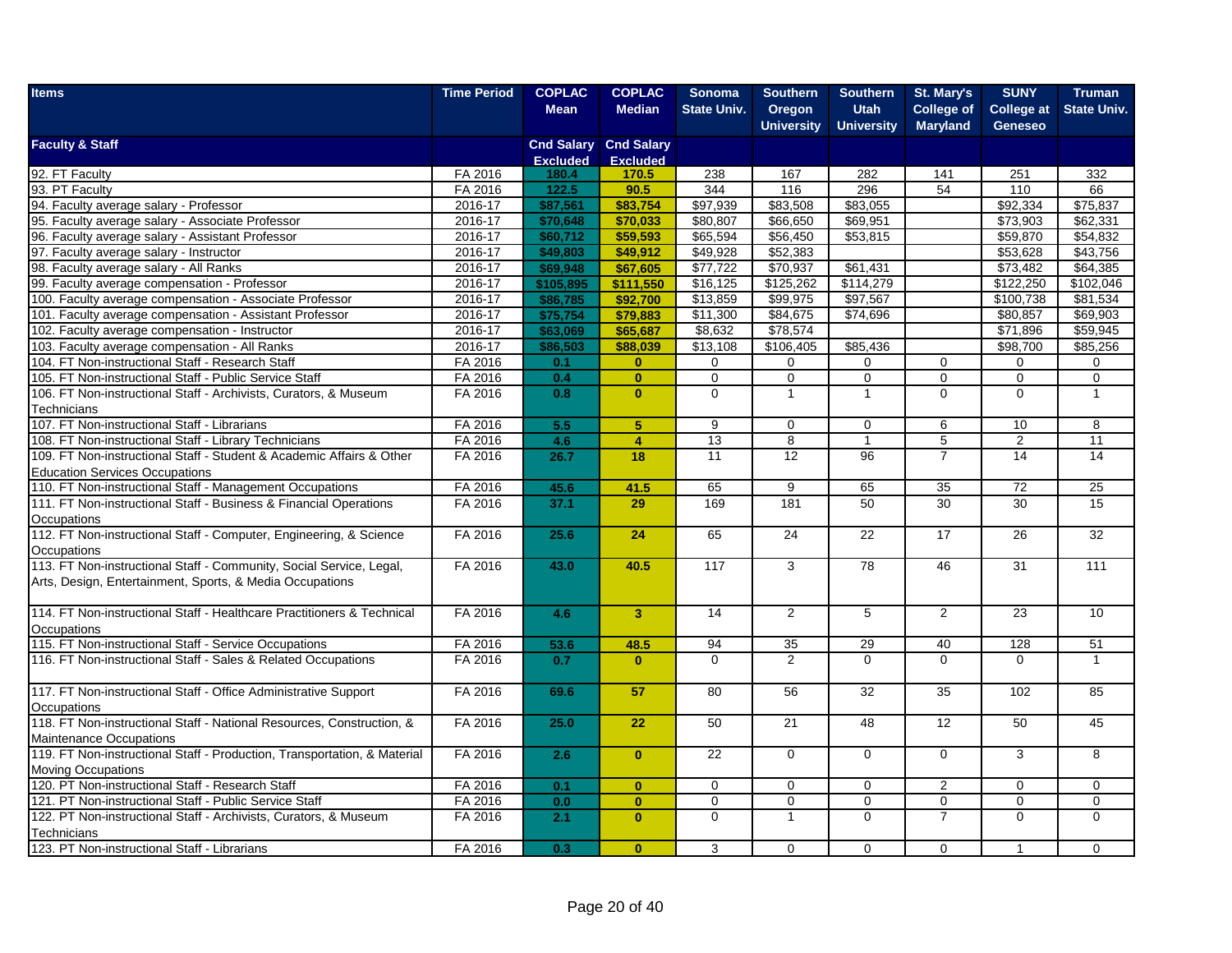| <b>Items</b>                                                             | <b>Time Period</b> | <b>COPLAC</b><br><b>Mean</b> | <b>COPLAC</b><br><b>Median</b> | <b>Sonoma</b><br><b>State Univ.</b>                                                                     | <b>Southern</b><br>Oregon | <b>Southern</b><br><b>Utah</b> | St. Mary's<br><b>College of</b> | <b>SUNY</b><br><b>College at</b> | <b>Truman</b><br><b>State Univ.</b> |
|--------------------------------------------------------------------------|--------------------|------------------------------|--------------------------------|---------------------------------------------------------------------------------------------------------|---------------------------|--------------------------------|---------------------------------|----------------------------------|-------------------------------------|
|                                                                          |                    |                              |                                |                                                                                                         | <b>University</b>         | <b>University</b>              | <b>Maryland</b>                 | <b>Geneseo</b>                   |                                     |
| 124. PT Non-instructional Staff - Library Technicians                    | FA 2016            | 1.3                          | $\mathbf{0}$                   | $\mathbf{1}$                                                                                            | $\Omega$                  | 9                              | 3                               | $\mathbf 0$                      | $\mathbf 0$                         |
| 125. PT Non-instructional Staff - Student & Academic Affairs & Other     | FA 2016            | 8.1                          | $\overline{\mathbf{3}}$        | $\mathbf{1}$                                                                                            | 3                         | 57                             | $\overline{2}$                  | 23                               | $\Omega$                            |
| <b>Education Services Occupations</b>                                    |                    |                              |                                |                                                                                                         |                           |                                |                                 |                                  |                                     |
| 126. PT Non-instructional Staff - Management Occupations                 | FA 2016            | 1.0                          | $\mathbf{0}$                   | $\mathbf 0$                                                                                             | $\mathbf{1}$              | 9                              | 2                               | $\mathbf 0$                      | 0                                   |
| 127. PT Non-instructional Staff - Business & Financial Operations        | FA 2016            | 5.2                          | $\blacktriangleleft$           | $\overline{9}$                                                                                          | $\overline{83}$           | 3                              | $\Omega$                        | $\overline{8}$                   | $\mathbf{1}$                        |
| Occupations                                                              |                    |                              |                                |                                                                                                         |                           |                                |                                 |                                  |                                     |
| 128. PT Non-instructional Staff - Computer, Engineering, & Science       | FA 2016            | 2.9                          | $\blacktriangleleft$           | 27                                                                                                      | $5\phantom{.0}$           | 4                              | 3                               | $\Omega$                         | $\Omega$                            |
| Occupations                                                              |                    |                              |                                |                                                                                                         |                           |                                |                                 |                                  |                                     |
| 129. PT Non-instructional Staff - Community, Social Service, Legal,      | FA 2016            | 17.7                         | 16                             | 50                                                                                                      | 14                        | 22                             | 21                              | 21                               | $\overline{7}$                      |
| Arts, Design, Entertainment, Sports, & Media Occupations                 |                    |                              |                                |                                                                                                         |                           |                                |                                 |                                  |                                     |
| 130. PT Non-instructional Staff - Healthcare Practitioners & Technical   | FA 2016            | 2.7                          | $\blacktriangleleft$           | $\overline{4}$                                                                                          | 11                        | $\mathbf{1}$                   | $\overline{7}$                  | $\overline{4}$                   | 3                                   |
| Occupations                                                              |                    |                              |                                |                                                                                                         |                           |                                |                                 |                                  |                                     |
| 131. PT Non-instructional Staff - Service Occupations                    | FA 2016            | 5.1                          | $\overline{2}$                 | $\overline{7}$                                                                                          | 3                         | $\overline{2}$                 | 17                              | $\mathbf{0}$                     | $\Omega$                            |
| 132. PT Non-instructional Staff - Sales & Related Occupations            | FA 2016            | 0.2                          | $\mathbf{0}$                   | $\Omega$                                                                                                | $\Omega$                  | $\Omega$                       | $\overline{1}$                  | $\Omega$                         | $\Omega$                            |
|                                                                          |                    |                              |                                |                                                                                                         |                           |                                |                                 |                                  |                                     |
| 133. PT Non-instructional Staff - Office Administrative Support          | FA 2016            | 12.9                         | 7.5                            | 19                                                                                                      | 19                        | 39                             | 10                              | $\overline{7}$                   | $\overline{2}$                      |
| Occupations                                                              |                    |                              |                                |                                                                                                         |                           |                                |                                 |                                  |                                     |
| 134. PT Non-instructional Staff - National Resources, Construction, &    | FA 2016            | 1.0                          | $\mathbf{0}$                   | $\overline{2}$                                                                                          | $\mathbf 0$               | $\mathbf 0$                    | $\overline{7}$                  | $\overline{4}$                   | $\mathbf{1}$                        |
| <b>Maintenance Occupations</b>                                           |                    |                              |                                |                                                                                                         |                           |                                |                                 |                                  |                                     |
| 135. PT Non-instructional Staff - Production, Transportation, & Material | FA 2016            | 0.4                          | $\mathbf{0}$                   | $\overline{0}$                                                                                          | $\overline{0}$            | $\overline{0}$                 | $\overline{0}$                  | $\mathbf{1}$                     | $\overline{0}$                      |
| Moving Occupations                                                       |                    |                              |                                |                                                                                                         |                           |                                |                                 |                                  |                                     |
| <b>Financial</b>                                                         |                    |                              |                                |                                                                                                         |                           |                                |                                 |                                  |                                     |
| 136. Total market value of funds functioning as an endowment             | FY2016             |                              |                                | \$25,446,389 \$22,539,305 \$44,019,577 \$27,233,325 \$25,376,584 \$31,326,122 \$29,628,608 \$40,810,311 |                           |                                |                                 |                                  |                                     |
| 137. In-state FT student undergraduate tuition                           | 2016-17            | \$7,288                      | \$6,813                        | \$7,388                                                                                                 | \$6,813                   | \$5,774                        | \$11,418                        | \$6,470                          | \$7,152                             |
| 138. Out-of state FT undergraduate tuition                               | 2016-17            | \$18,106                     | \$17,998                       | \$12,596                                                                                                | \$21,460                  | \$19,054                       | \$26,566                        | \$16,320                         | \$13,636                            |
| 139. In-state FT student undergraduate required fees                     | 2016-17            | \$2,684                      | \$1,974                        | $\sqrt{$7,330}$                                                                                         | \$1,710                   | \$756                          | \$2,774                         | \$1,706                          | \$304                               |
| 140. Out-of state FT student undergraduate required fees                 | 2016-17            | \$2,800                      | \$2,015                        | \$7,330                                                                                                 | \$1,710                   | \$756                          | \$2,774                         | \$1,706                          | \$304                               |
| 141. Room charge (Double Occupancy)                                      | 2016-17            | \$6,087                      | \$6,215                        | \$11,772                                                                                                | \$7,065                   | \$3,167                        | \$7,184                         | \$7,660                          | \$5,730                             |
| 142. Board Charge (Maximum plan)                                         | 2016-17            | \$3,925                      | \$3,900                        | \$2,578                                                                                                 | \$5,475                   | \$3,900                        | \$5,690                         | \$5,144                          | \$2,828                             |
| <b>Financial Aid</b>                                                     |                    |                              |                                |                                                                                                         |                           |                                |                                 |                                  |                                     |
| 143. Need Based: Scholarships/Grants- Federal                            | 2015-2016<br>Final | \$5,628,736                  | \$5,306,230                    | \$12,933,199                                                                                            |                           | \$8,187,565 \$12,717,628       | \$1,368,709                     | $\overline{$5,828,042}$          | \$5,306,230                         |
| 144. Need Based: Scholarships/ Grants- State                             | 2015-2016<br>Final | \$2,960,598                  |                                | $$2,041,125$ \$18,393,017                                                                               | \$2,041,125               | \$56,810                       | \$1,449,525                     | \$5,903,551                      | \$3,015,289                         |
| 145. Need Based: Scholarships/ Grants- Institutional                     | 2015-2016          | \$2,506,076                  | \$1,611,184                    | \$0                                                                                                     | \$2,415,045               |                                | \$4,427,426                     | \$0                              | \$9,704,064                         |
|                                                                          | Final              |                              |                                |                                                                                                         |                           |                                |                                 |                                  |                                     |
| 146. Need Based: Scholarships/ Grants- Scholarships/grants from          | 2015-2016          | \$375,500                    | \$214,644                      | \$0                                                                                                     | \$62,093                  |                                | \$282,077                       | \$0                              | \$785,495                           |
| <b>External Sources</b>                                                  | Final              |                              |                                |                                                                                                         |                           |                                |                                 |                                  |                                     |
| 147. Need Based: Self-Help: Student loans from all sources (excluding    | 2015-2016          | \$8,814,358                  | \$8,472,413                    | \$11,359,190 \$13,741,517                                                                               |                           | \$8,017,065                    | \$4,339,966                     | \$9,652,975                      | \$12,624,454                        |
| parent loans)                                                            | Final              |                              |                                |                                                                                                         |                           |                                |                                 |                                  |                                     |
| 148. Need Based: Self-Help: Federal Work Study                           | 2015-2016          | \$448,635                    | \$269,314                      | \$627,323                                                                                               | \$263,219                 | \$284,348                      | \$75,179                        | \$657,223                        | \$684,948                           |
|                                                                          | Final              |                              |                                |                                                                                                         |                           |                                |                                 |                                  |                                     |
| 149. Need Based: Self-Help: State and other (e.g. institutional) work-   | 2015-2016          | \$115,290                    | \$0                            | \$0                                                                                                     | \$0                       | \$79,730                       | $\overline{50}$                 | \$0                              | \$43,507                            |
| study/employment                                                         | Final              |                              |                                |                                                                                                         |                           |                                |                                 |                                  |                                     |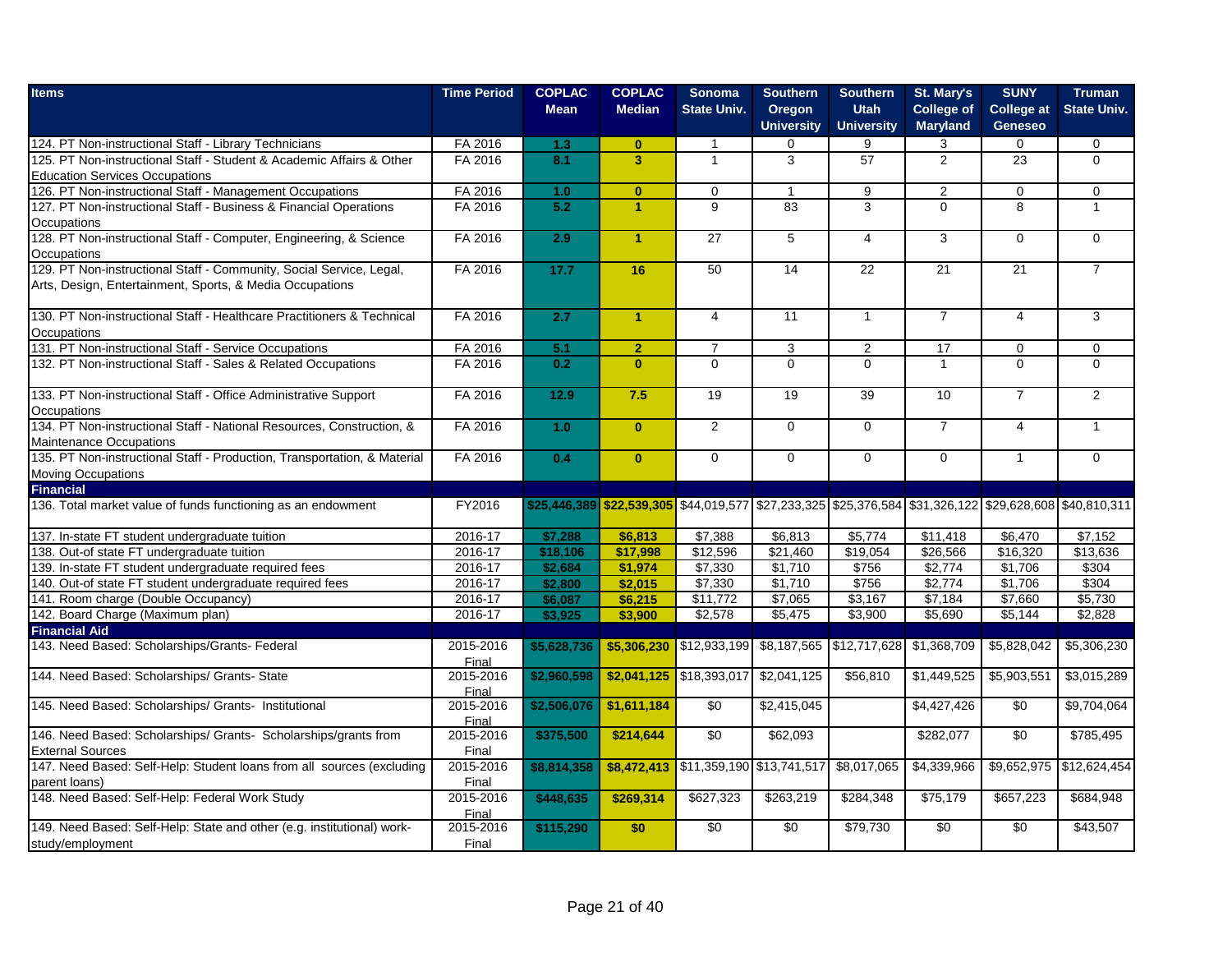| <b>Items</b>                                                                                    | <b>Time Period</b>        | <b>COPLAC</b><br><b>Mean</b> | <b>COPLAC</b><br><b>Median</b> | <b>Sonoma</b><br><b>State Univ.</b> | <b>Southern</b><br>Oregon | <b>Southern</b><br><b>Utah</b> | St. Mary's<br><b>College of</b> | <b>SUNY</b><br><b>College at</b>      | <b>Truman</b><br><b>State Univ.</b> |
|-------------------------------------------------------------------------------------------------|---------------------------|------------------------------|--------------------------------|-------------------------------------|---------------------------|--------------------------------|---------------------------------|---------------------------------------|-------------------------------------|
|                                                                                                 |                           |                              |                                |                                     | <b>University</b>         | <b>University</b>              | <b>Maryland</b>                 | <b>Geneseo</b>                        |                                     |
| 150. Need Based: Other: Parent loans                                                            | 2015-2016                 | \$1,171,020                  | \$572,106                      | \$0                                 | \$1,083,488               |                                | \$3,207,720                     | \$0                                   | \$217,698                           |
| 151. Need Based: Other: Tuition Waivers                                                         | Final<br>2015-2016        | \$1,225,985                  | \$464,497                      | \$0                                 | \$1,394,367               |                                | \$274,320                       | \$0                                   | \$1,242,139                         |
| 152. Need Based: Other: Athletic Awards                                                         | Final<br>2015-2016        | \$261,709                    | \$0                            | \$0                                 | \$248,817                 |                                | \$0                             | \$0                                   | \$414,817                           |
| 153. Non-Need Based Aid: Scholarships/ Grants- Federal                                          | Final<br>2015-2016        | \$76,423                     | \$1,854                        | \$3,708                             | \$5,738                   |                                | \$0                             | \$33,516                              | \$201,933                           |
|                                                                                                 | Final                     |                              |                                |                                     |                           |                                |                                 |                                       |                                     |
| 154. Non-Need Based Aid: Scholarships/ Grants- State                                            | 2015-2016<br>Final        | \$1,778,282                  | \$156,441                      | \$968,743                           | \$0                       | \$683,633                      | \$131,514                       | \$1,282,267                           | \$1,721,129                         |
| 155. Non-Need Based Aid: Scholarships/ Grants- Institutional                                    | 2015-2016<br>Final        | \$2,992,118                  | \$1,337,851                    | \$763,414                           | \$840,434                 | \$17,249,858                   | \$1,475,701                     |                                       | \$3,536,511 \$12,391,374            |
| 156. Non-Need Based Aid: Scholarships/ Grants- Scholarships/grants                              | 2015-2016                 | \$541,281                    | \$441,755                      | \$1,160,820                         | \$435,154                 | \$910,283                      | \$119,713                       | \$1,225,940                           | \$1,039,050                         |
| from external sources not awarded by the college                                                | Final                     |                              |                                |                                     |                           |                                |                                 |                                       |                                     |
| 157. Non-Need Based Aid: Self-Help- Student loans from all sources                              | 2015-2016<br>Final        | \$8,086,992                  |                                | \$6,655,513 \$11,982,927            | \$2,976,814               | \$9,578,940                    |                                 | \$1,521,203 \$11,162,212 \$12,489,352 |                                     |
| 158. Non-Need Based Aid: Self-Help- Federal Work Study                                          | 2015-2016<br>Final        | \$0                          | \$0                            | $\sqrt{6}$                          | $\sqrt{50}$               |                                |                                 | \$0                                   | $\sqrt{6}$                          |
| 159. Non-Need Based Aid: Self-Help- State and other work-                                       | 2015-2016                 | \$394,290                    | \$24,327                       | \$1,600,000                         | \$0                       |                                | \$0                             | N/A                                   | \$1,648,098                         |
| study/employment                                                                                | Final                     |                              |                                |                                     |                           |                                |                                 |                                       |                                     |
| 160. Non-Need Based Aid: Other- Parent Loans                                                    | 2015-2016<br>Final        | \$3,339,655                  | \$1,414,266                    | \$10,328,522                        | \$4,626,554               | \$685,552                      | \$1,743,219                     | \$9,274,530                           | \$1,420,082                         |
| 161. Non-Need Based Aid: Other- Tuition Waivers                                                 | 2015-2016<br>Final        | \$1,540,725                  | \$914,868                      | \$1,260,209                         | \$1,637,510               | \$1,081,212                    | \$416,429                       | $\sqrt{6}$                            | \$1,665,313                         |
| 162. Non-Need Based Aid: Other- Athletic Awards                                                 | 2015-2016<br><b>Final</b> | \$594,892                    | \$474,764                      | \$526,047                           | \$133,533                 | \$2,895,520                    | $\overline{50}$                 | \$0                                   | \$1,066,558                         |
| 163. FT Number of degree-seeking undergraduate students                                         | 2015-2016<br>Final        | 3134                         | 3069                           | 7382                                | 3360                      | 5396                           | 1679                            | 5369                                  | 5139                                |
| 164. FT Number of degree-seeking undergraduate students awarded<br>any financial aid            | 2015-2016<br>Final        | 1853                         | 1854                           | 4182                                | 2061                      | 3317                           | 798                             | 2546                                  | 2650                                |
| 165. FT Number of degree-seeking undergraduate students awarded                                 | 2015-2016                 | 1422                         | 1297                           | 2926                                | 1646                      | 2391                           | 596                             | 2011                                  | 2510                                |
| any need-based scholarship or grant aid                                                         | Final                     |                              |                                |                                     |                           |                                |                                 |                                       |                                     |
| 166. FT Number of degree-seeking undergraduate students awarded<br>any need-based self-help aid | 2015-2016<br>Final        | 1494                         | 1437                           | 2609                                | 1570                      | 3096                           | 542                             | 2115                                  | 2080                                |
| 167. FT Number of degree-seeking undergraduate students awarded                                 | 2015-2016                 | 625                          | 414                            | 1463                                | 704                       | 1079                           | 486                             | 601                                   | 2101                                |
| any non-need based scholarship or grant aid                                                     | Final                     |                              |                                |                                     |                           |                                |                                 |                                       |                                     |
| 168. FT Number of degree-seeking undergraduate students awarded                                 | 2015-2016                 | 364                          | 293                            | 221                                 | 495                       | 253                            | 39                              | 263                                   | 914                                 |
| any financial aid whose need was fully met                                                      | Final                     |                              |                                |                                     |                           |                                |                                 |                                       |                                     |
| 169. The percentage of FT degree-seeking undergraduate students                                 | 2015-2016                 | 68%                          | 65%                            | 54%                                 | 77%                       | 56%                            | 67%                             | 41%                                   | 84%                                 |
| need that was met of students who were awarded any need-based aid.                              | Final                     |                              |                                |                                     |                           |                                |                                 |                                       |                                     |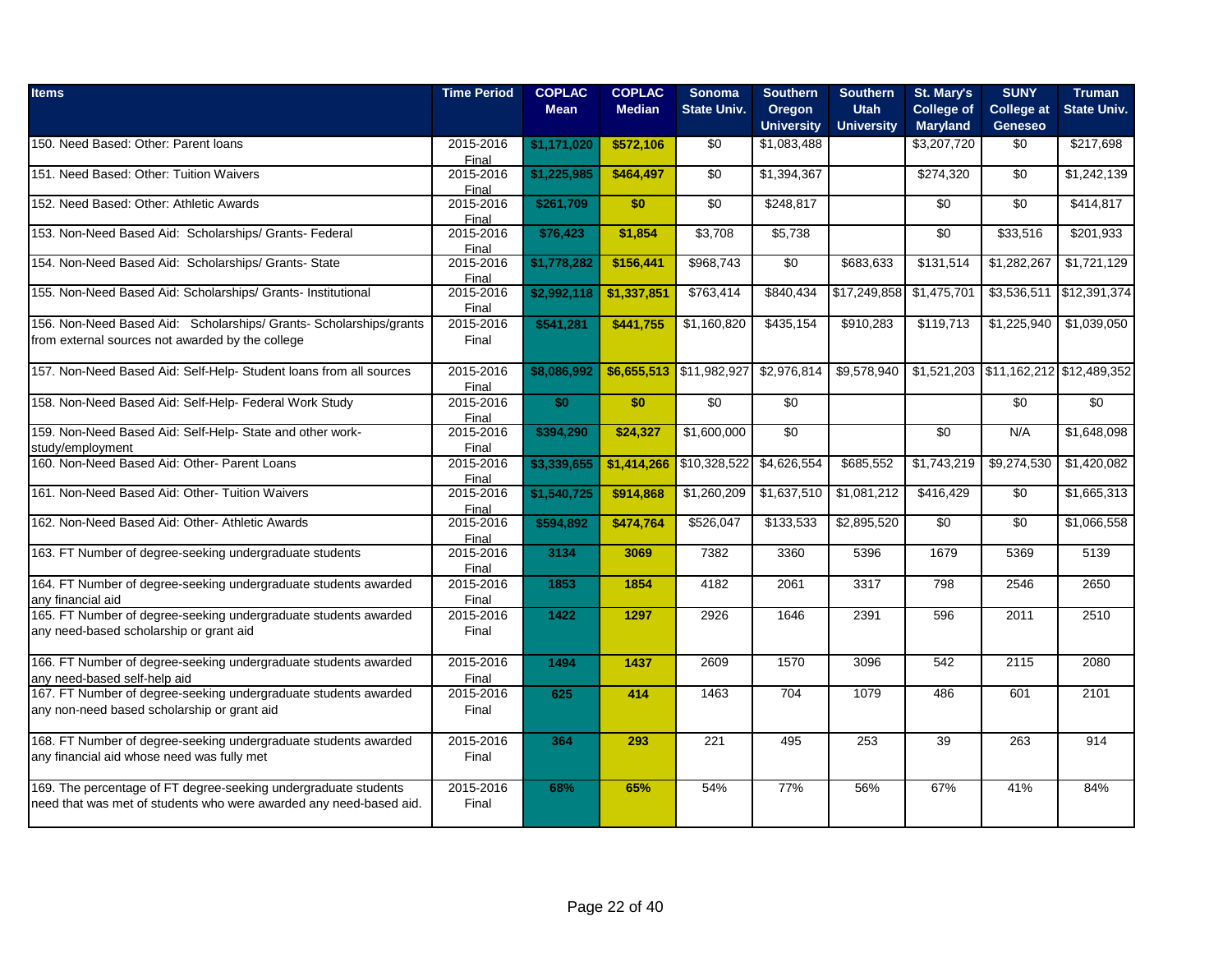| <b>Items</b>                                                                             | <b>Time Period</b> | <b>COPLAC</b><br><b>Mean</b> | <b>COPLAC</b><br><b>Median</b> | <b>Sonoma</b><br><b>State Univ.</b> | <b>Southern</b><br>Oregon<br><b>University</b> | <b>Southern</b><br><b>Utah</b><br><b>University</b> | St. Mary's<br><b>College of</b><br><b>Maryland</b> | <b>SUNY</b><br><b>College</b> at<br><b>Geneseo</b> | <b>Truman</b><br><b>State Univ.</b> |
|------------------------------------------------------------------------------------------|--------------------|------------------------------|--------------------------------|-------------------------------------|------------------------------------------------|-----------------------------------------------------|----------------------------------------------------|----------------------------------------------------|-------------------------------------|
| 170. The average financial aid package of FT degree-seeking                              | 2015-2016          | \$11,704                     | \$11,713                       | \$10,085                            | \$11,131                                       | \$8,958                                             | \$12,755                                           | \$9,487                                            | \$12,437                            |
| undergraduate students awarded any financial need.                                       | Final              |                              |                                |                                     |                                                |                                                     |                                                    |                                                    |                                     |
| 171. The average need-based scholarship and grant award of FT                            | 2015-2016          | \$6,779                      | \$6,788                        | \$9,968                             | \$6,825                                        | \$4,469                                             | \$9,808                                            | \$2,242                                            | \$7,636                             |
| degree-seeking undergraduate students awarded any need-based<br>scholarship or grant aid | Final              |                              |                                |                                     |                                                |                                                     |                                                    |                                                    |                                     |
| 172. The average need-based self-help award of FT degree-seeking                         | 2015-2016          | \$4,725                      | \$4,457                        | \$3,866                             | \$7,523                                        | \$3,742                                             | \$4,083                                            | \$3,314                                            | \$4,797                             |
| undergraduate students awarded any need-based self-help aid.                             | Final              |                              |                                |                                     |                                                |                                                     |                                                    |                                                    |                                     |
| 173. The average need-based loan of FT Number of degree-seeking                          | 2015-2016          | \$4,343                      | \$4,164                        | \$4,056                             | \$7,371                                        | \$3,746                                             | \$4,111                                            | \$3,624                                            | \$4,479                             |
| undergraduate students awarded any need-based self-help aid                              | Final              |                              |                                |                                     |                                                |                                                     |                                                    |                                                    |                                     |
| 174. PT Number of degree-seeking undergraduate students                                  | 2015-2016<br>Final | 406.2                        | 314                            | 1.233                               | 749                                            | 581                                                 | 42                                                 | 111                                                | 151                                 |
| 175. PT Number of degree-seeking undergraduate students awarded                          | 2015-2016          | 177.7                        | 142                            | 433                                 | 382                                            | 286                                                 | $\overline{11}$                                    | $\overline{38}$                                    | 59                                  |
| any financial aid                                                                        | Final              |                              |                                |                                     |                                                |                                                     |                                                    |                                                    |                                     |
| 176. PT Number of degree-seeking undergraduate students awarded                          | 2015-2016          | 125.6                        | 99                             | 294                                 | 315                                            | 211                                                 | 8                                                  | 28                                                 | 44                                  |
| any need-based scholarship or grant aid                                                  | Final              |                              |                                |                                     |                                                |                                                     |                                                    |                                                    |                                     |
| 177. PT Number of degree-seeking undergraduate students awarded                          | 2015-2016          | 137.5                        | 122                            | 246                                 | 277                                            | 262                                                 | 5                                                  | 28                                                 | 51                                  |
| any need-based self-help aid                                                             | Final              |                              |                                |                                     |                                                |                                                     |                                                    |                                                    |                                     |
| 178. PT Number of degree-seeking undergraduate students awarded                          | 2015-2016          | 21.6                         | 14                             | 110                                 | 46                                             | 14                                                  | 6                                                  | $\overline{4}$                                     | 24                                  |
| any non-need based scholarship or grant aid                                              | Final              |                              |                                |                                     |                                                |                                                     |                                                    |                                                    |                                     |
| 179. PT Number of degree-seeking undergraduate students awarded                          | 2015-2016          | 32.5                         | 10                             | 11                                  | 35                                             | 5                                                   | $\mathbf 0$                                        | $\overline{2}$                                     | 11                                  |
| any financial aid whose need was fully met                                               | Final              |                              |                                |                                     |                                                |                                                     |                                                    |                                                    |                                     |
| 180. The percentage of PT degree-seeking undergraduate students                          | 2015-2016          | 51%                          | 50%                            | 48%                                 | 92%                                            | 39%                                                 | 23%                                                | 54%                                                | 63%                                 |
| need that was met of students who were awarded any need-based aid.                       | Final              |                              |                                |                                     |                                                |                                                     |                                                    |                                                    |                                     |
| 181. The average financial aid package of PT degree-seeking                              | 2015-2016          | \$7,302                      | \$7,104                        | \$8,076                             | \$9,867                                        | \$5,118                                             | \$3,671                                            | \$5,943                                            | \$5,424                             |
| undergraduate students awarded any financial need.                                       | Final              |                              |                                |                                     |                                                |                                                     |                                                    |                                                    |                                     |
| 182. The average need-based scholarship and grant award of PT                            | 2015-2016          | \$3,830                      | \$3,647                        | \$7,918                             | \$4,995                                        | \$2,781                                             | \$2,175                                            | \$1,936                                            | \$3,067                             |
| degree-seeking undergraduate students awarded any need-based                             | Final              |                              |                                |                                     |                                                |                                                     |                                                    |                                                    |                                     |
| scholarship or grant aid                                                                 |                    |                              |                                |                                     |                                                |                                                     |                                                    |                                                    |                                     |
| 183. The average need-based self-help award of PT degree-seeking                         | 2015-2016          | \$4,404                      | \$4,056                        | \$4,264                             | \$8,014                                        | \$2,423                                             | \$3,650                                            | \$3,339                                            | \$3,395                             |
| undergraduate students awarded any need-based self-help aid.                             | Final              |                              |                                |                                     |                                                |                                                     |                                                    |                                                    |                                     |
| 184. The average need-based loan of PT Number of degree-seeking                          | 2015-2016          | \$4,158                      | \$3,881                        | \$4,264                             | \$7,916                                        | \$3,398                                             | \$3,650                                            | \$3,339                                            | \$3,237                             |
| undergraduate students awarded any need-based self-help aid                              | Final              |                              |                                |                                     |                                                |                                                     |                                                    |                                                    |                                     |
| 185. Number of FT degree-seeking students who had no financial need                      | 2015-2016          | 408.3                        | 295                            | 17                                  | $\Omega$                                       | 1246                                                | 393                                                | 368                                                | 1905                                |
| and who were awarded institutional non-need-based scholarship or                         | Final              |                              |                                |                                     |                                                |                                                     |                                                    |                                                    |                                     |
| grant aid                                                                                |                    |                              |                                |                                     |                                                |                                                     |                                                    |                                                    |                                     |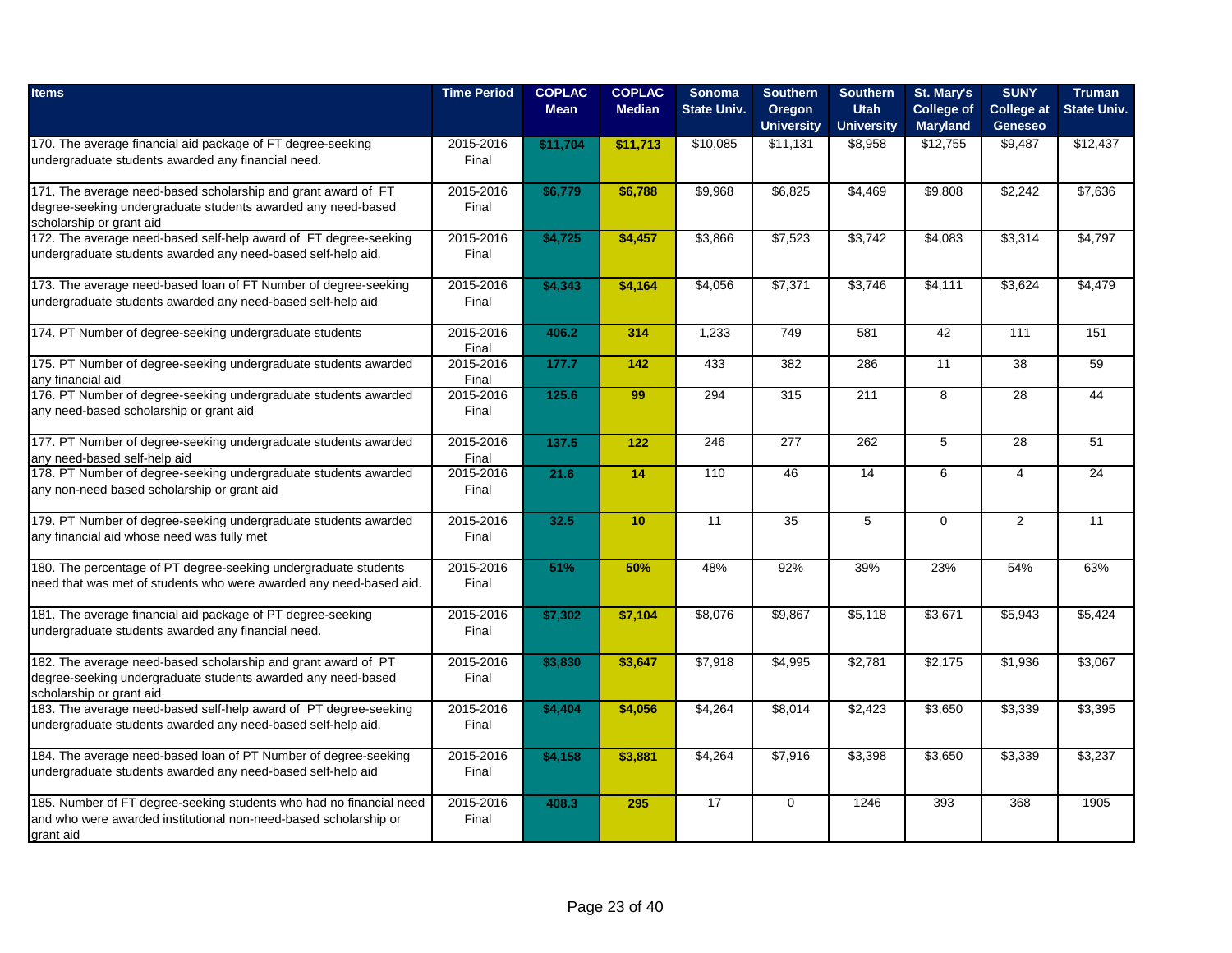| <b>Items</b>                                                                                                                                                                                                                                                                                                                        | <b>Time Period</b> | <b>COPLAC</b><br><b>Mean</b> | <b>COPLAC</b><br><b>Median</b> | Sonoma<br><b>State Univ.</b> | <b>Southern</b><br><b>Oregon</b><br><b>University</b> | <b>Southern</b><br><b>Utah</b><br><b>University</b> | St. Mary's<br><b>College of</b><br><b>Maryland</b> | <b>SUNY</b><br><b>College at</b><br><b>Geneseo</b> | <b>Truman</b><br><b>State Univ.</b> |
|-------------------------------------------------------------------------------------------------------------------------------------------------------------------------------------------------------------------------------------------------------------------------------------------------------------------------------------|--------------------|------------------------------|--------------------------------|------------------------------|-------------------------------------------------------|-----------------------------------------------------|----------------------------------------------------|----------------------------------------------------|-------------------------------------|
| 186. Average dollar amount of institutional non-need-based scholarship<br>and grant aid awarded to FTdegree-seeking students who had no<br>Ifinancial need and who were awarded institutional non-need-based<br>scholarship or grant aid                                                                                            | 2015-2016<br>Final | \$4,175                      | \$3,062                        | \$936                        | \$0                                                   | \$6,146                                             | \$3,812                                            | \$2,774                                            | \$5,812                             |
| 187. Number of FT degree-seeking students who had no financial need<br>and who were awarded institutional non-need-based scholaship or grant<br>laid who were awarded an institutional non-need-based athletic<br>scholarship or grant                                                                                              | 2015-2016<br>Final | 85.3                         | 43                             | 30                           | 20                                                    | 262                                                 | $\Omega$                                           | 0                                                  | 320                                 |
| 188. Average dollar amount of institutional non-need-based athletic<br>scholarship and grants awarded to FT degree-seeking students who<br>Ihad no financial need and who were awarded institutional non-need-<br>based scholarship or grant aid who were awarded an institutional non-<br>need-based athletic scholarship or grant | 2015-2016<br>Final | \$4,110                      | \$4,128                        | \$3,088                      | \$2,218                                               | \$10,146                                            | $\overline{50}$                                    | $\overline{50}$                                    | \$4,433                             |
| 189. Number of PT degree-seeking students who had no financial need<br>and who were awarded institutional non-need-based scholarship or<br>grant aid                                                                                                                                                                                | 2015-2016<br>Final | 12.5                         | 4.5                            | 17                           | $\mathbf 0$                                           | 14                                                  | $\mathbf{1}$                                       | 1                                                  | 12                                  |
| 190. Average dollar amount of institutional non-need-based scholarship<br>and grant aid awarded to PT degree-seeking students who had no<br>Ifinancial need and who were awarded institutional non-need-based<br>scholarship or grant aid                                                                                           | 2015-2016<br>Final | \$2,484                      | \$2,129                        | \$769                        | \$0                                                   | \$5,056                                             | $\sqrt{$2,000}$                                    | \$5,000                                            | \$3,464                             |
| 191. Number of PT degree-seeking students who had no financial need<br>and who were awarded institutional non-need-based scholarship or<br>grant aid who were awarded an institutional non-need-based athletic<br>scholarship or grant                                                                                              | 2015-2016<br>Final | 1.0                          | $\mathbf{0}$                   | $\mathbf{1}$                 | 4                                                     | 2                                                   | $\Omega$                                           | $\Omega$                                           | $\overline{7}$                      |
| 192. Average dollar amount of institutional non-need-based athletic<br>scholarship and grants awarded to PT degree-seeking students who<br>Ihad no financial need and who were awarded institutional non-need-<br>based scholarship or grant aid who were awarded an institutional non-<br>need-based athletic scholarship or grant | 2015-2016<br>Final | \$1,740                      | \$0                            | \$2,000                      | \$2,288                                               | \$4,331                                             | $\overline{30}$                                    | $\overline{50}$                                    | \$5,597                             |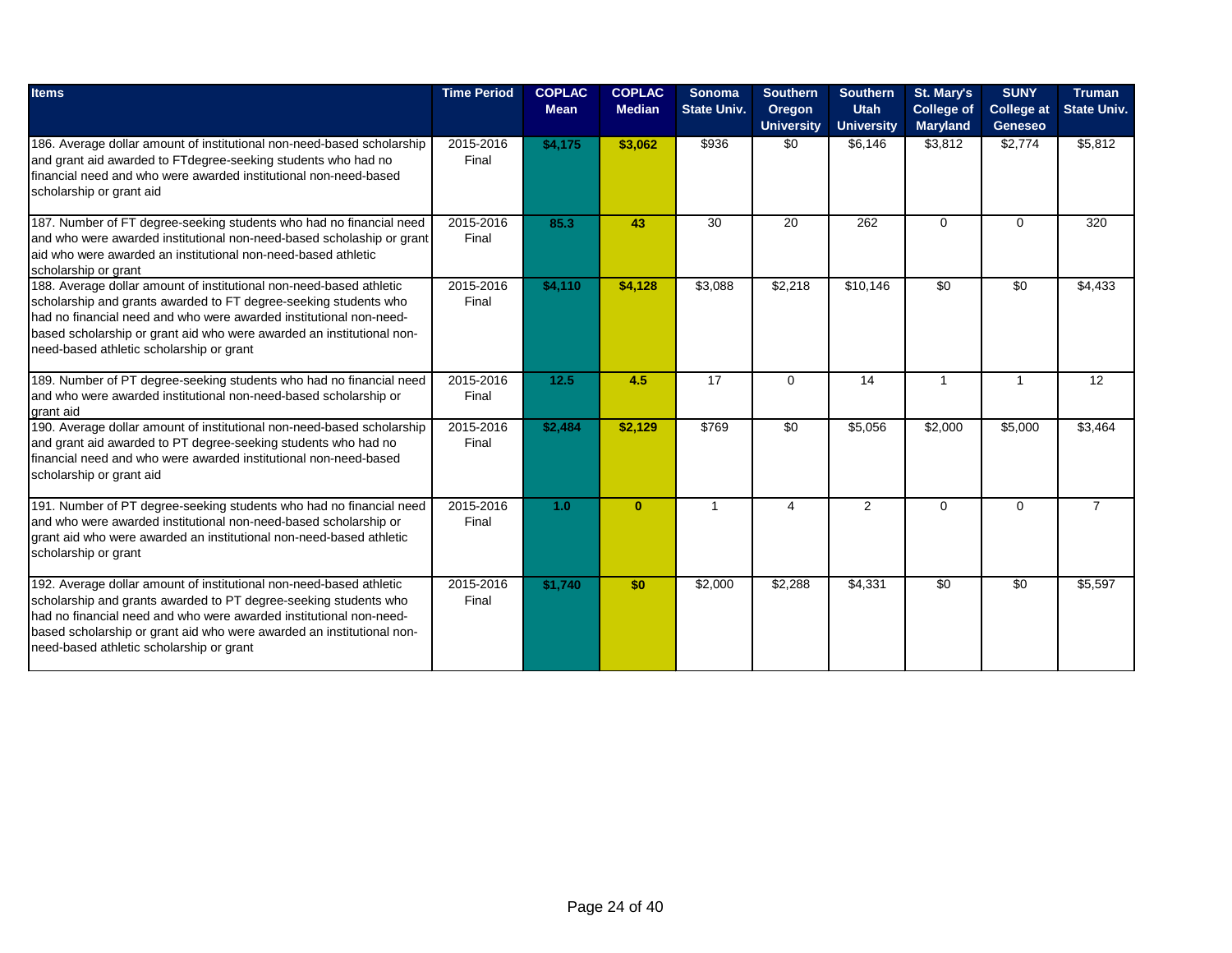| <b>Items</b>                                                        | <b>Time Period</b> | <b>COPLAC</b>   | <b>COPLAC</b>           | <b>UNC</b>       | Univ. of         | Univ. of        | Univ. of                         | Univ. of        | Univ. of        |
|---------------------------------------------------------------------|--------------------|-----------------|-------------------------|------------------|------------------|-----------------|----------------------------------|-----------------|-----------------|
|                                                                     |                    | <b>Mean</b>     | <b>Median</b>           | <b>Asheville</b> | <b>Alberta</b>   | <b>Illinois</b> | <b>Maine at</b>                  | <b>Mary</b>     | Minnesota,      |
|                                                                     |                    |                 |                         |                  | Augustana        |                 | Springfield Farmington Washingto |                 | <b>Morris</b>   |
| <b>First Time First Year Applications</b>                           |                    |                 |                         |                  |                  |                 |                                  |                 |                 |
| 12. Number of first-time first year applications received           | FA 2016            | 3981.0          | 2613.5                  | 3433             | 1291             | 1467            | 1880                             | 6270            | 3414            |
| 13. Number of first-time first year admitted                        | FA 2016            | 2859.7          | 2044                    | 2676             | 682              | 958             | 1512                             | 4668            | 1982            |
| 14. Number of first-time first year males enrolled FT               | FA 2016            | 285.8           | 239                     | 250              | 107              | 127             | 155                              | 333             | 157             |
| 15. Number of first-time first year females enrolled FT             | FA 2016            | 435.9           | 386                     | 414              | 168              | 168             | 280                              | 602             | 218             |
| 16. Number of first-time first years enrolled PT                    | FA 2016            | 9.3             | $\overline{5}$          | $\overline{2}$   | $\overline{1}$   | $\overline{5}$  | $\mathbf 0$                      | $\overline{37}$ | $\mathbf{1}$    |
| <b>Transfer Applications</b>                                        |                    |                 |                         |                  |                  |                 |                                  |                 |                 |
| 17. Number of transfer applications received                        | FA 2016            | 799             | 617                     | 565              | 158              | 1248            | 162                              | 868             | 303             |
| 18. Number of transfers admitted                                    | FA 2016            | 529             | 494                     | 495              | 72               | 740             | 146                              | 523             | 145             |
| 19. Number of transfers enrolled                                    | FA 2016            | 308             | 286                     | 303              | 41               | 588             | $\frac{10}{3}$                   | 364             | 101             |
| 20. Percent of first-time first year in top 10% of HS class         | FA 2016            | 20%             | 15%                     | 20%              | N/A              | 17%             | 13%                              | 15%             | 20%             |
| 21. Percent of total first-time first year (freshman) students who  | FA 2016            | 61%             | 70%                     | 75%              | $0\%$            | 99%             | 72%                              | 62%             | 78%             |
| submitted high school class rank                                    |                    |                 |                         |                  |                  |                 |                                  |                 |                 |
| <b>ACT Scores</b>                                                   |                    |                 |                         |                  |                  |                 |                                  |                 |                 |
| 22. Average ACT Composite                                           | FA 2016            | 23              | 23                      | 26               | N/A              | 23              | 22                               | 24              | 25              |
| 23. 25th Percentile ACT Composite                                   | FA 2016            | $\overline{20}$ | 20                      | $\overline{23}$  | N/A              | 20              | 18                               | 22              | 22              |
| 24. 75th Percentile ACT Composite                                   | FA 2016            | 26              | 26                      | 28               | N/A              | 26              | 25                               | $\overline{27}$ | 28              |
| <b>SAT Scores</b>                                                   |                    |                 |                         |                  |                  |                 |                                  |                 |                 |
| 25. Average SAT Critical Reading                                    | FA 2016            | 531             | 520                     | 580              | N/A              |                 | 512                              | 561             | <b>NA</b>       |
| 26. 25th Percentile SAT Critical Reading                            | FA 2016            | 474             | 460                     | 520              | N/A              |                 | 440                              | 510             | 490             |
| 27. 75th Percentile SAT Critical Reading                            | FA 2016            | 589             | 580                     | 640              | N/A              |                 | 548                              | 620             | 580             |
| 28. Average SAT Math                                                | FA 2016            | 522             | 506                     | 558              | N/A              |                 | 492                              | 539             | 603             |
| 29. 25th Percentile SAT Math                                        | FA 2016            | 467             | 440                     | 510              | N/A              |                 | 430                              | 500             | 530             |
| 30. 75th Percentile SAT Math                                        | FA 2016            | 579             | 570                     | 610              | N/A              |                 | 548                              | 590             | 690             |
| 31. Average SAT Writing                                             | FA 2016            | 502             | 497                     | 544              | N/A              |                 | 493                              | 535             | 541             |
| 32. 25th Percentile SAT Writing                                     | FA 2016            | 450             | 440                     | 490              | N/A              |                 | 440                              | 490             | 460             |
| 33. 75th Percentile SAT Writing                                     | FA 2016            | 562             | 555                     | 590              | N/A              |                 | 540                              | 590             | 610             |
| First-time first year (freshman) demographics                       |                    |                 |                         |                  |                  |                 |                                  |                 |                 |
| 34. Number of first-time first year nonresident aliens              | FA 2016            | 16              | $\bf{8}$                | 6                | 34               | 13              | 2                                | 8               | 14              |
| 35. Number of first-time first year Hispanic                        | FA 2016            | $\overline{84}$ | 48                      | 49               | N/A              | 48              | 6                                | 83              | $\overline{22}$ |
| 36. Number of first-time first year Non-Hispanic Black or African   | FA 2016            | 51              | 39                      | 31               | N/A              | 62              | 10                               | $\overline{71}$ | 8               |
| American                                                            |                    |                 |                         |                  |                  |                 |                                  |                 |                 |
| 37. Number of first-time first year Non-Hispanic White              | FA 2016            | 514             | 388                     | 505              | N/A              | 165             | 388                              | 678             | 244             |
| 38. Number of first-time first year Non-Hispanic American Indian or | FA 2016            | 11              | $\overline{\mathbf{3}}$ | $\overline{2}$   | 18               | $\Omega$        | $\overline{1}$                   | $\Omega$        | 25              |
| Alaska Native                                                       |                    |                 |                         |                  |                  |                 |                                  |                 |                 |
| 39. Number of first-time first year Non-Hispanic Native Hawaiian or | FA 2016            | 3 <sup>1</sup>  | $\mathbf{0}$            | $\mathbf{1}$     | N/A              | $\mathbf 0$     | $\Omega$                         | $\overline{2}$  | 0               |
| other Pacific Islander                                              |                    |                 |                         |                  |                  |                 |                                  |                 |                 |
| 40. Number of first-time first year Non-Hispanic Asian              | FA 2016            | 21              | 10                      | 22               | N/A              | 5               | $\overline{4}$                   | 47              | 9               |
| 41. Number of first-time first year Non-Hispanic two or more races  | FA 2016            | 32              | 24                      | $\overline{30}$  | N/A              | $\overline{5}$  | 12                               | 57              | $\overline{51}$ |
|                                                                     |                    |                 |                         |                  |                  |                 |                                  |                 |                 |
| 42. Number of first-time first year Race and/or ethnicity unknown   | FA 2016            | 26              | 11                      | $\overline{20}$  | $\overline{224}$ | 2               | $\overline{12}$                  | $\overline{26}$ | 3               |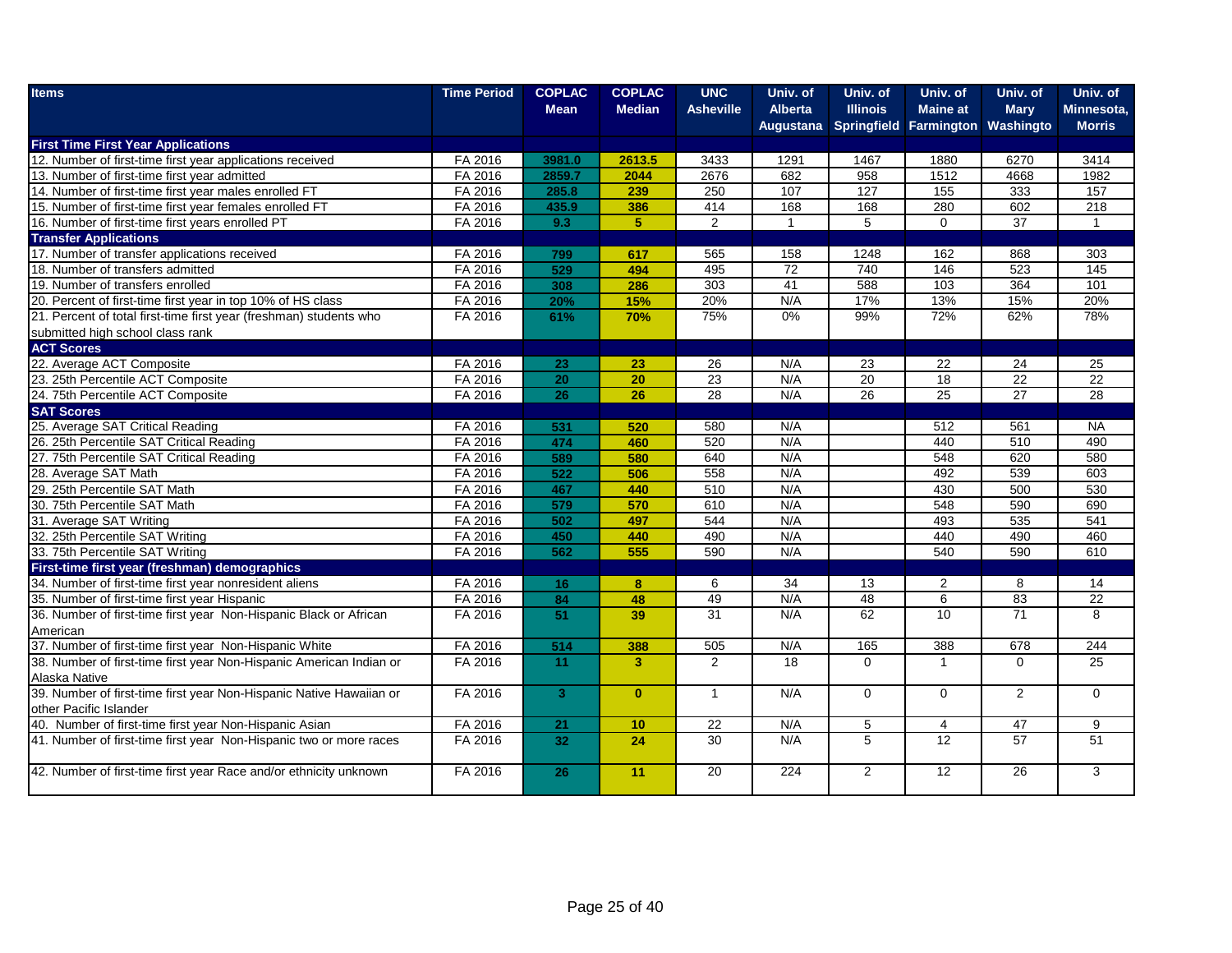| <b>Items</b>                                                                               | <b>Time Period</b> | <b>COPLAC</b><br><b>Mean</b> | <b>COPLAC</b><br><b>Median</b> | <b>UNC</b><br><b>Asheville</b> | Univ. of<br><b>Alberta</b> | Univ. of<br><b>Illinois</b> | Univ. of<br><b>Maine at</b> | Univ. of<br><b>Mary</b> | Univ. of<br>Minnesota, |
|--------------------------------------------------------------------------------------------|--------------------|------------------------------|--------------------------------|--------------------------------|----------------------------|-----------------------------|-----------------------------|-------------------------|------------------------|
|                                                                                            |                    |                              |                                |                                | <b>Augustana</b>           |                             | Springfield Farmington      | Washingto               | <b>Morris</b>          |
| <b>Total Undergraduate Student Body Enrollment</b>                                         |                    |                              |                                |                                |                            |                             |                             |                         |                        |
| 43. Number of FT degree-seeking undergraduate students                                     | FA 2016            | 3061                         | 2804                           | 3130                           | 946                        | 1896                        | 1656                        | 3850                    | 1618                   |
| 44. Number of FT non-degree undergraduate students                                         | FA 2016            | 30                           | 11                             | 97                             | 6                          | 17                          | 6                           | 9                       | 28                     |
| 45. Number of PT degree-seeking undergraduate students                                     | FA 2016            | 347                          | 290                            | 336                            | 48                         | 981                         | $\overline{97}$             | 468                     | 62                     |
| 46. Number of PT non-degree undergraduate students                                         | FA 2016            | 236                          | 64                             | 243                            | 5                          | 65                          | 23                          | 30                      | 63                     |
| 47. Number of Undergraduate Females                                                        | FA 2016            | 2206                         | 2069                           | 2193                           | 604                        | 1515                        | 1168                        | 2797                    | 992                    |
| 48. Number of Undergraduate Males                                                          | FA 2016            | 1547                         | 1502                           | 1613                           | 400                        | 1444                        | 614                         | 1560                    | 779                    |
| 49. Number of Undergraduate nonresident aliens                                             | FA 2016            | 117                          | 49                             | 48                             | 96                         | 148                         | 14                          | 49                      | 201                    |
| 50. Number of Undergraduates Hispanic                                                      | FA 2016            | 361                          | 154                            | 220                            | N/A                        | 236                         | 29                          | 340                     | 78                     |
| 51. Number of Undergraduates Non-Hispanic Black or African American                        | FA 2016            | 253                          | 190                            | 164                            | N/A                        | 428                         | $\overline{39}$             | $\overline{314}$        | $\overline{34}$        |
| 52. Number of Undergraduates Non-Hispanic White                                            | FA 2016            | 2652                         | 2514                           | 2984                           | N/A                        | 1899                        | 1556                        | 3060                    | 1074                   |
| 53. Number of Undergraduates Non-Hispanic American Indian or                               | FA 2016            | 58                           | 16                             | $\overline{25}$                | $\overline{54}$            | 6                           | $\overline{7}$              | 11                      | 109                    |
| Alaska Native                                                                              |                    |                              |                                |                                |                            |                             |                             |                         |                        |
| 54. Number of Undergraduates Non-Hispanic Native Hawaiian or other                         | FA 2016            | 16                           | $\overline{3}$                 | $\mathbf{1}$                   | N/A                        | 5                           | $\mathbf{1}$                | $\overline{4}$          | $\Omega$               |
| Pacific Islander<br>55. Number of Undergraduates Non-Hispanic Asian                        | FA 2016            | 100                          | 68                             | 71                             | N/A                        | 104                         | 15                          | 165                     | 57                     |
| 56. Number of Undergraduates Non-Hispanic two or more races                                | FA 2016            | 146                          | 102                            | 158                            | N/A                        | 82                          | 38                          | 222                     | 204                    |
|                                                                                            |                    |                              |                                |                                |                            |                             |                             |                         |                        |
| 57. Number of Undergraduate Race and/or ethnicity unknown                                  | FA 2016            | 221                          | 104                            | 135                            | 855                        | 51                          | 83                          | 192                     | 14                     |
| 58. Percent Undergraduates out of State                                                    | FA 2016            | 17%                          | 12%                            | 11%                            | 11%                        | 13%                         | 16%                         | 10%                     | 14%                    |
| 59. Percent Undergraduates in State                                                        | FA 2016            | 83%                          | 88%                            | 89%                            | 89%                        | 87%                         | 84%                         | 90%                     | 86%                    |
| 60. Percent of undergraduate students age 25 and older                                     | FA 2016            | 13%                          | 11%                            | 14%                            | 5%                         | 39%                         | 6%                          | 8%                      | 2%                     |
| 61. Percent of undergraduates who live in college-owned, operated or<br>affiliated housing | FA 2016            | 43%                          | 43%                            | 38%                            | 41%                        | 31%                         | 50%                         | 57%                     | 56%                    |
| <b>Graduate Students</b>                                                                   |                    |                              |                                |                                |                            |                             |                             |                         |                        |
| 62. Number of graduate students                                                            | FA 2016            | 367.3                        | 209                            | 24                             | $\mathbf 0$                | 2469                        | 218                         | 369                     | $\mathbf{0}$           |
| <b>FTE Students and Faculty</b>                                                            |                    |                              |                                |                                |                            |                             |                             |                         |                        |
| 63. FTE Students                                                                           | FA 2016            | 3571                         | 3366                           | 3429                           | 824                        | 3829                        | 1774                        | 4237                    | 1677                   |
| 64. FTE Faculty                                                                            | FA 2016            | 215                          | 200                            | 264                            | 57                         | 257                         | 140                         | 296                     | 138                    |
| <b>Degrees Conferred</b>                                                                   |                    |                              |                                |                                |                            |                             |                             |                         |                        |
| 65. Number of associate or lower degrees conferred                                         | AY 2015-16         | 31.5                         | $\mathbf{0}$                   | $\mathbf 0$                    | $\mathbf 0$                |                             | $\mathbf 0$                 | 24                      | $\mathbf 0$            |
| 66. Number of baccalaureate degrees conferred                                              | AY 2015-16         | 750.4                        | 726                            | 748                            | 162                        | 682                         | 349                         | 999                     | 353                    |
| 67. Number of master's and higher degrees conferred                                        | AY 2015-16         | 143.0                        | 63                             | 19                             | $\mathbf 0$                | 1073                        | 12                          | 161                     | $\Omega$               |
| 68. Number of baccalaureate degrees to females                                             | AY 2015-16         | 444.8                        | 409.5                          | 413                            | 96                         | 366                         | 224                         | 681                     | 189                    |
| 69. Number of baccalaureate degrees to males                                               | AY 2015-16         | 306.9                        | 317                            | 335                            | 66                         | 316                         | 119                         | 318                     | 164                    |
| 70. Number of baccalaureate degrees - nonresident aliens                                   | AY 2015-16         | 17.1                         | 8                              | 5                              | 5                          | 27                          | $\overline{2}$              | 6                       | 38                     |
| 71. Number of baccalaureate degrees - Hispanic                                             | AY 2015-16         | 57.4                         | 31                             | 29                             | N/A                        | 35                          | $\overline{1}$              | 85                      | 13                     |
| 72. Number of baccalaureate degrees - Non-Hispanic Black or African                        | AY 2015-16         | 41.4                         | 37                             | 20                             | N/A                        | $\overline{73}$             | 5                           | 51                      | 3                      |
| American                                                                                   |                    |                              |                                |                                |                            |                             |                             |                         |                        |
| 73. Number of baccalaureate degrees - Non-Hispanic White                                   | AY 2015-16         | 554.9                        | 519                            | 633                            | N/A                        | 495                         | 286                         | 696                     | 233                    |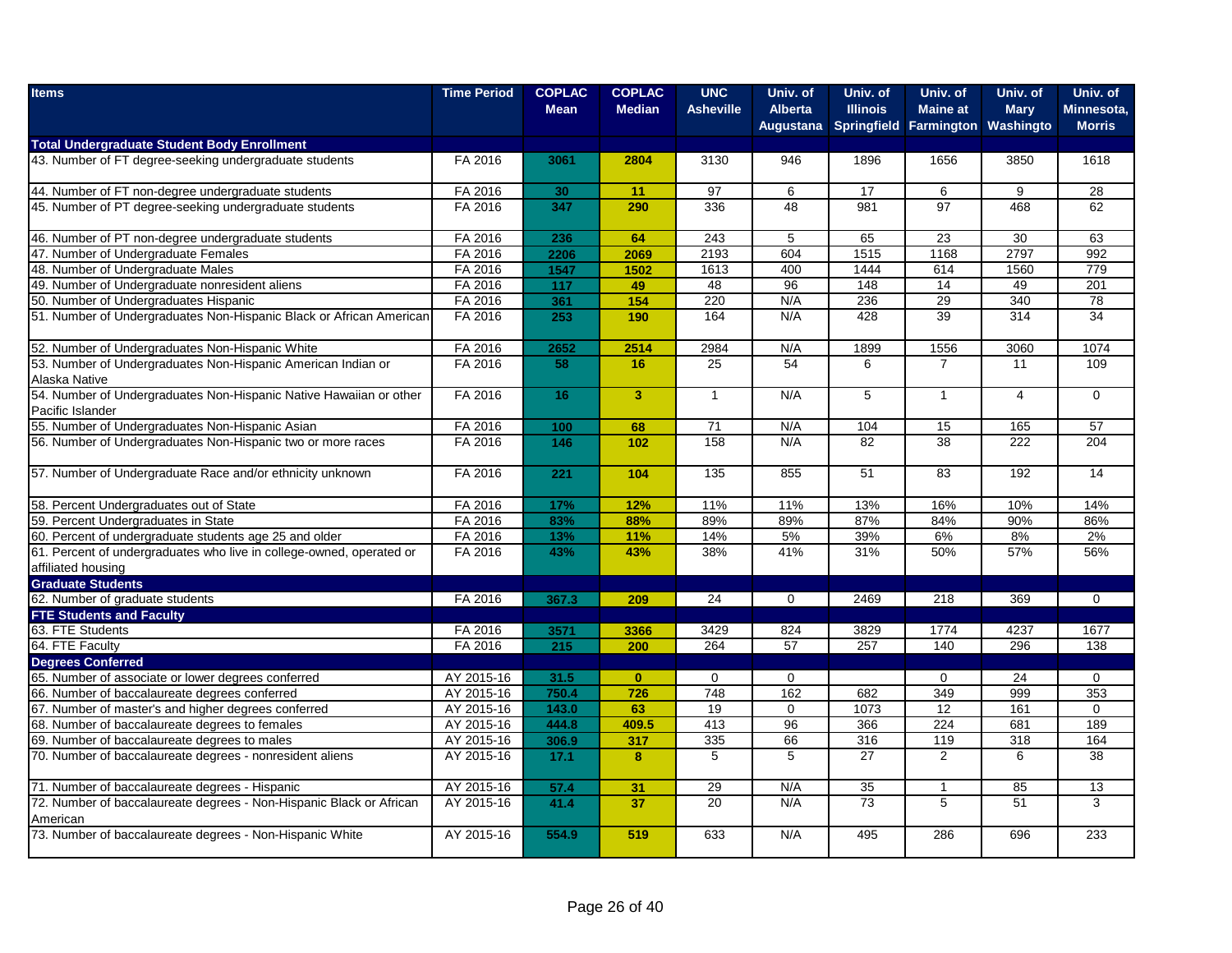| <b>Items</b>                                                                                                                                               | <b>Time Period</b>                                     | <b>COPLAC</b><br><b>Mean</b> | <b>COPLAC</b><br><b>Median</b> | <b>UNC</b><br><b>Asheville</b> | Univ. of<br><b>Alberta</b><br><b>Augustana</b> | Univ. of<br><b>Illinois</b> | Univ. of<br><b>Maine at</b><br>Springfield Farmington | Univ. of<br><b>Mary</b><br>Washingto | Univ. of<br>Minnesota,<br><b>Morris</b> |
|------------------------------------------------------------------------------------------------------------------------------------------------------------|--------------------------------------------------------|------------------------------|--------------------------------|--------------------------------|------------------------------------------------|-----------------------------|-------------------------------------------------------|--------------------------------------|-----------------------------------------|
| 74. Number of baccalaureate degrees- Non-Hispanic American Indian<br>or Alaska Native                                                                      | AY 2015-16                                             | 10.0                         | 3                              | 3                              | N/A                                            | $\Omega$                    | -1                                                    | $\Omega$                             | 19                                      |
| 75. Number of baccalaureate degrees - Non-Hispanic Native Hawaiian<br>or other Pacific Islander                                                            | AY 2015-16                                             | $1.4$                        | 0.5                            | $\mathbf{1}$                   | N/A                                            | $\mathbf{1}$                | $\Omega$                                              | $\Omega$                             | $\Omega$                                |
| 76. Number of baccalaureate degrees - Non-Hispanic Asian                                                                                                   | AY 2015-16                                             | 19.3                         | 12                             | 8                              | N/A                                            | 26                          | 5                                                     | 48                                   | 6                                       |
| 77. Number of baccalaureate degrees - Non-Hispanic two or more<br>races                                                                                    | AY 2015-16                                             | 28.7                         | 17                             | 15                             | N/A                                            | 10                          | 8                                                     | 45                                   | 39                                      |
| 78. Number of baccalaureate degrees - Non-Hispanic unknown                                                                                                 | AY 2015-16                                             | 49.5                         | 23.5                           | 34                             | 157                                            | 15                          | 35                                                    | 68                                   | $\overline{2}$                          |
| 79. Number of baccalaureate degrees - Humanities, Languages, and<br>Communication                                                                          | AY 2015-16                                             | 105.1                        | 90                             | 153                            | $\overline{17}$                                | 100                         | $\overline{34}$                                       | 197                                  | 42                                      |
| 80. Number of baccalaureate degrees - Liberal Arts                                                                                                         | AY 2015-16                                             | 59.7                         | 12.5                           | 31                             | $\mathbf 0$                                    | 26                          | 6                                                     | 68                                   | 6                                       |
| 81. Number of baccalaureate degrees - Mathematics, Natural and<br>Physical Sciences, Computer Science                                                      | AY 2015-16                                             | 121.0                        | 104                            | 215                            | 29                                             | 181                         | 40                                                    | 216                                  | 139                                     |
| 82. Number of baccalaureate degrees - Multi/Interdisciplinary Studies                                                                                      | AY 2015-16                                             | 15.8                         | 6                              | $\Omega$                       | 19                                             | 4                           | 8                                                     | 29                                   | 5                                       |
| 83. Number of baccalaureate degrees - Social Sciences                                                                                                      | AY 2015-16                                             | 244.4                        | 199                            | 220                            | 85                                             | 258                         | 87                                                    | 410                                  | 121                                     |
| 84. Number of baccalaureate degrees - Visual and Performing Arts                                                                                           | AY 2015-16                                             | 43.2                         | 38                             | 56                             | $\overline{12}$                                | $\overline{4}$              | 14                                                    | 54                                   | 17                                      |
| <b>Graduation Rates</b>                                                                                                                                    |                                                        |                              |                                |                                |                                                |                             |                                                       |                                      |                                         |
| 85. GRS Revised Entering Cohort                                                                                                                            | FA 2010 entering<br>cohort                             | 708.9                        | 632.5                          | 590                            | 139                                            | 291                         | 555                                                   | 950                                  | 418                                     |
| 86. Number of students in GRS Revised cohort who completed the<br>program in four years or less                                                            | Graduated by<br>Summer 2014                            | 305.7                        | 221                            | 231                            | 80                                             | 108                         | 242                                                   | 586                                  | $\overline{211}$                        |
| 87. Number of students in GRS Revised cohort who completed the<br>program in more than four years but in five years or less                                | Gradauted<br>between Summer<br>2014 and<br>Summer 2015 | 101.6                        | 86                             | 120                            | 50                                             | 31                          | $\overline{57}$                                       | 83                                   | 49                                      |
| 88. Number of students in GRS Revised cohort who completed the<br>program in more than five years but in six years or less                                 | Graduated<br>between Summer<br>2015 and<br>Summer 2016 | 26.1                         | 17.5                           | 15                             | 6                                              | 6                           | 12                                                    | 11                                   | $\overline{7}$                          |
| 89. First time first year revised initial cohort for four year graduation rate Fall 2012 entering                                                          | cohort                                                 | 643.7                        | 539                            | 45.7                           | 64                                             | 270                         |                                                       | 937                                  | 409                                     |
| 90. Number of students in first time first year revised initial cohort for<br>four year graduation rate who completed the program in four years or<br>less | Graduated by<br>Summer 2016                            | 290.8                        | 216                            | 252                            | 62                                             | 94                          |                                                       | 532                                  | 222                                     |
| <b>Retention</b>                                                                                                                                           |                                                        |                              |                                |                                |                                                |                             |                                                       |                                      |                                         |
| 91. First to second year retention rate for first time full time degree<br>seeking first year students (freshman)                                          | <b>Fall 2015</b><br>reenrolled in<br>Fall 2016         | 75%                          | 75%                            | 78%                            | 89%                                            | 74%                         | 74%                                                   | 83%                                  | 78%                                     |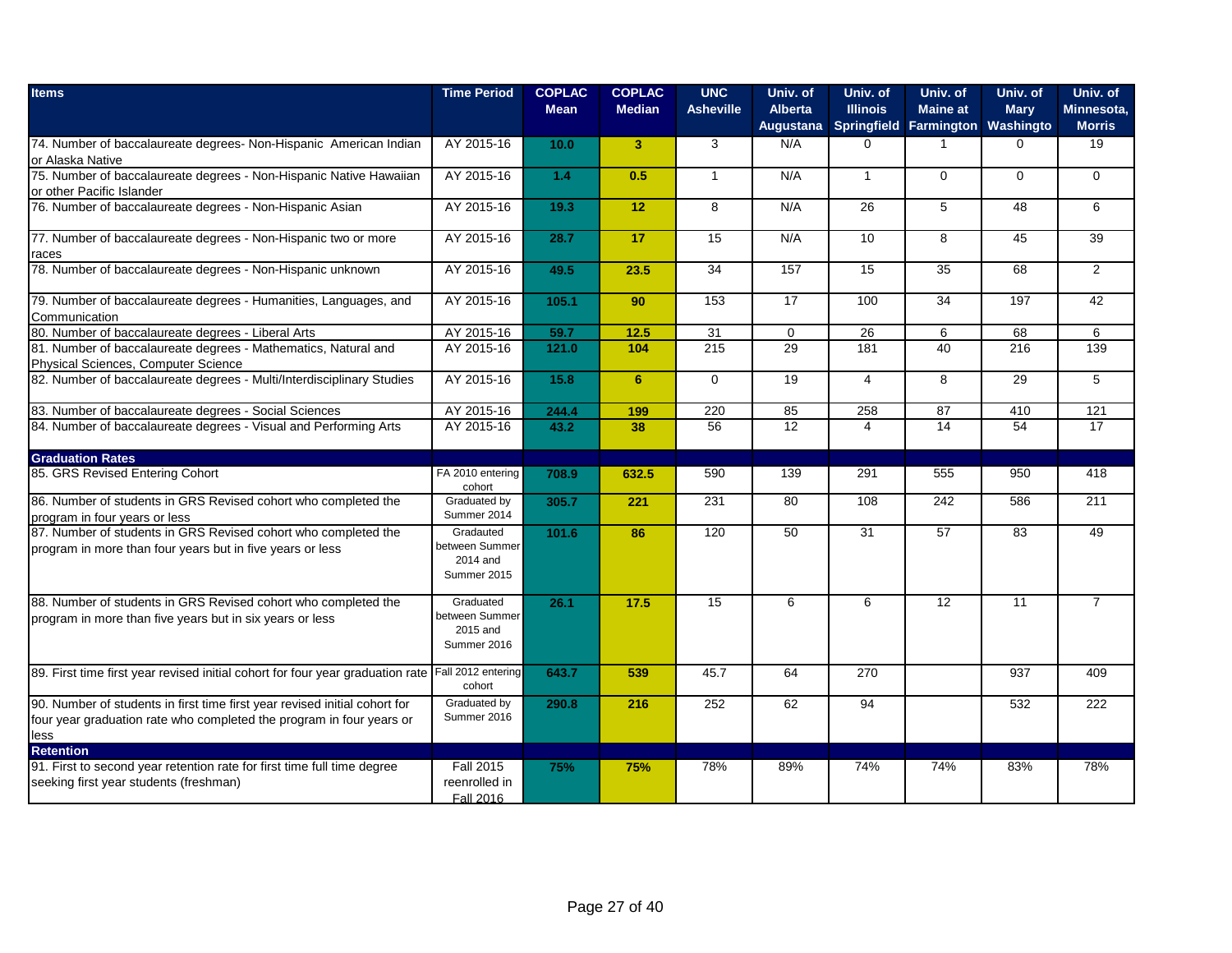| <b>Median</b><br><b>Alberta</b><br><b>Illinois</b><br><b>Maine at</b><br><b>Mean</b><br><b>Asheville</b><br><b>Mary</b><br>Minnesota,<br>Augustana Springfield Farmington<br>Washingto<br><b>Morris</b><br><b>Cnd Salary Cnd Salary</b><br><b>Excluded</b><br><b>Excluded</b><br>92. FT Faculty<br>FA 2016<br>222<br>57<br>220<br>117<br>250<br>118<br>180.4<br>170.5<br>93. PT Faculty<br>90.5<br>FA 2016<br>122.5<br>104<br>172<br>71<br>139<br>50<br>$\Omega$<br>\$92,193<br>\$158,645 Cdr<br>\$115.100<br>\$73.823<br>\$80,200<br>\$84.000<br>2016-17<br>\$87,561<br>\$83,754<br>95. Faculty average salary - Associate Professor<br>2016-17<br>\$70,648<br>\$79,609<br>\$123,369 Cdr<br>\$69,500<br>\$60,650<br>\$67,600<br>\$68,700<br>\$70.033<br>\$83,882 Cdn<br>2016-17<br>\$60,712<br>\$59,593<br>\$68,017<br>\$64,700<br>\$51,878<br>\$62,700<br>\$55,800<br>96. Faculty average salary - Assistant Professor<br>97. Faculty average salary - Instructor<br>2016-17<br>\$48,000<br>\$49,912<br>\$50,000<br>\$46,800<br>\$49,803<br>\$49,912<br>\$61,389<br>N/A<br>\$126,183 Cdr<br>\$69,300<br>\$61,418<br>\$61,800<br>98. Faculty average salary - All Ranks<br>2016-17<br>\$69,948<br>\$67,605<br>\$75,801<br>\$64,200<br>2016-17<br>\$105,895<br>\$111,550<br>\$118,608<br>\$190,374 Cdr<br>\$152,000<br>\$102,812<br>\$110,100<br>\$114,200<br>\$86,785<br>\$92,700<br>\$103,307<br>\$148,043 Cdr<br>\$99,200<br>\$85,431<br>\$93,700<br>\$94,200<br>100. Faculty average compensation - Associate Professor<br>2016-17<br>101. Faculty average compensation - Assistant Professor<br>\$75,754<br>\$79,883<br>\$100,658 Cdr<br>\$93,600<br>\$76,925<br>\$86,800<br>\$78,300<br>2016-17<br>\$89,384<br>2016-17<br>\$80,642<br>\$74,300<br>\$74,999<br>\$68,400<br>\$64,500<br>102. Faculty average compensation - Instructor<br>\$63,069<br>\$65,687<br>N/A<br>\$151,420 Cdr<br>\$99,000<br>\$87,596<br>\$95,400<br>2016-17<br>\$86,503<br>\$88,039<br>\$98,737<br>\$88,200<br>104. FT Non-instructional Staff - Research Staff<br>FA 2016<br>0.1<br>$\mathbf{0}$<br>0<br>N/A<br>0<br>0<br>0<br>0<br>$\overline{0}$<br>$\overline{0}$<br>$\overline{0}$<br>$\overline{0}$<br>105. FT Non-instructional Staff - Public Service Staff<br>FA 2016<br>0.4<br>$\mathbf 0$<br>3<br>$\mathbf 0$<br>$\mathbf{0}$<br>N/A<br>$\mathbf 0$<br>$\overline{1}$<br>5<br>0<br>106. FT Non-instructional Staff - Archivists, Curators, & Museum<br>FA 2016<br>0.8<br>$\mathbf 0$<br>Technicians<br>107. FT Non-instructional Staff - Librarians<br>FA 2016<br>5.5<br>5 <sup>5</sup><br>5<br>6<br>3<br>$\overline{2}$<br>10<br>$\overline{1}$<br>FA 2016<br>$\overline{4}$<br>N/A<br>$\boldsymbol{9}$<br>11<br>$\overline{2}$<br>108. FT Non-instructional Staff - Library Technicians<br>4.6<br>0<br>$\overline{4}$<br>109. FT Non-instructional Staff - Student & Academic Affairs & Other<br>FA 2016<br>26.7<br>18<br>34<br>37<br>27<br>17<br>11<br>$\overline{4}$<br><b>Education Services Occupations</b><br>110. FT Non-instructional Staff - Management Occupations<br>FA 2016<br>43<br>17<br>16<br>45.6<br>41.5<br>91<br>8<br>65<br>43<br>FA 2016<br>3<br>69<br>58<br>31<br>37.1<br>29<br>8<br>Occupations<br>112. FT Non-instructional Staff - Computer, Engineering, & Science<br>FA 2016<br>24<br>36<br>13<br>32<br>$\overline{4}$<br>59<br>10<br>25.6<br>Occupations<br>113. FT Non-instructional Staff - Community, Social Service, Legal,<br>FA 2016<br>40.5<br>54<br>28<br>50<br>41<br>43.0<br>48<br>$\mathbf{1}$<br>Arts, Design, Entertainment, Sports, & Media Occupations<br>FA 2016<br>10<br>N/A<br>3<br>$\overline{2}$<br>$\overline{\mathbf{3}}$<br>6<br>$\overline{4}$<br>4.6<br>Occupations<br>115. FT Non-instructional Staff - Service Occupations<br>FA 2016<br>53.6<br>48.5<br>82<br>9<br>72<br>46<br>69<br>46<br>$\Omega$<br>$\overline{2}$<br>116. FT Non-instructional Staff - Sales & Related Occupations<br>FA 2016<br>0.7<br>2<br>$\mathbf{1}$<br>2<br>$\Omega$<br>$\mathbf{0}$<br>117. FT Non-instructional Staff - Office Administrative Support<br>FA 2016<br>57<br>12<br>36<br>83<br>45<br>69.6<br>123<br>113<br>Occupations<br>118. FT Non-instructional Staff - National Resources, Construction, &<br>FA 2016<br>22<br>52<br>24<br>9<br>40<br>16<br>25.0<br>25<br><b>Maintenance Occupations</b><br>FA 2016<br>$\overline{3}$<br>N/A<br>$\overline{9}$<br>$\overline{0}$<br>6<br>$\overline{1}$<br>2.6<br>$\mathbf{0}$<br><b>Moving Occupations</b><br>120. PT Non-instructional Staff - Research Staff<br>FA 2016<br>0.1<br>N/A<br>$\mathbf{0}$<br>$\mathbf 0$<br>$\mathbf 0$<br>$\mathbf 0$<br>$\mathbf 0$<br>$\mathbf 0$<br>N/A<br>121. PT Non-instructional Staff - Public Service Staff<br>FA 2016<br>0.0<br>$\mathbf{0}$<br>$\mathbf 0$<br>$\mathbf 0$<br>$\mathbf 0$<br>$\mathbf 0$<br>0<br>N/A<br>36<br>122. PT Non-instructional Staff - Archivists, Curators, & Museum<br>FA 2016<br>2.1<br>$\mathbf 0$<br>$\Omega$<br>$\Omega$<br>$\Omega$<br>$\mathbf{0}$<br>Technicians<br>FA 2016<br>0.3<br>$\mathbf{0}$<br>$\Omega$<br>$\Omega$<br>$\Omega$<br>$\Omega$<br>$\Omega$<br>$\Omega$ | <b>Items</b>                                                             | <b>Time Period</b> | <b>COPLAC</b> | <b>COPLAC</b> | <b>UNC</b> | Univ. of | Univ. of | Univ. of | Univ. of | Univ. of |
|-------------------------------------------------------------------------------------------------------------------------------------------------------------------------------------------------------------------------------------------------------------------------------------------------------------------------------------------------------------------------------------------------------------------------------------------------------------------------------------------------------------------------------------------------------------------------------------------------------------------------------------------------------------------------------------------------------------------------------------------------------------------------------------------------------------------------------------------------------------------------------------------------------------------------------------------------------------------------------------------------------------------------------------------------------------------------------------------------------------------------------------------------------------------------------------------------------------------------------------------------------------------------------------------------------------------------------------------------------------------------------------------------------------------------------------------------------------------------------------------------------------------------------------------------------------------------------------------------------------------------------------------------------------------------------------------------------------------------------------------------------------------------------------------------------------------------------------------------------------------------------------------------------------------------------------------------------------------------------------------------------------------------------------------------------------------------------------------------------------------------------------------------------------------------------------------------------------------------------------------------------------------------------------------------------------------------------------------------------------------------------------------------------------------------------------------------------------------------------------------------------------------------------------------------------------------------------------------------------------------------------------------------------------------------------------------------------------------------------------------------------------------------------------------------------------------------------------------------------------------------------------------------------------------------------------------------------------------------------------------------------------------------------------------------------------------------------------------------------------------------------------------------------------------------------------------------------------------------------------------------------------------------------------------------------------------------------------------------------------------------------------------------------------------------------------------------------------------------------------------------------------------------------------------------------------------------------------------------------------------------------------------------------------------------------------------------------------------------------------------------------------------------------------------------------------------------------------------------------------------------------------------------------------------------------------------------------------------------------------------------------------------------------------------------------------------------------------------------------------------------------------------------------------------------------------------------------------------------------------------------------------------------------------------------------------------------------------------------------------------------------------------------------------------------------------------------------------------------------------------------------------------------------------------------------------------------------------------------------------------------------------------------------------------------------------------------------------------------------------------------------------------------------------------------------------------------------------------------------------------------------------------------------------------------------------------------------------------------------------------------------------------------------------------------------------------------------------------------------------------------------------|--------------------------------------------------------------------------|--------------------|---------------|---------------|------------|----------|----------|----------|----------|----------|
|                                                                                                                                                                                                                                                                                                                                                                                                                                                                                                                                                                                                                                                                                                                                                                                                                                                                                                                                                                                                                                                                                                                                                                                                                                                                                                                                                                                                                                                                                                                                                                                                                                                                                                                                                                                                                                                                                                                                                                                                                                                                                                                                                                                                                                                                                                                                                                                                                                                                                                                                                                                                                                                                                                                                                                                                                                                                                                                                                                                                                                                                                                                                                                                                                                                                                                                                                                                                                                                                                                                                                                                                                                                                                                                                                                                                                                                                                                                                                                                                                                                                                                                                                                                                                                                                                                                                                                                                                                                                                                                                                                                                                                                                                                                                                                                                                                                                                                                                                                                                                                                                                                                                     |                                                                          |                    |               |               |            |          |          |          |          |          |
|                                                                                                                                                                                                                                                                                                                                                                                                                                                                                                                                                                                                                                                                                                                                                                                                                                                                                                                                                                                                                                                                                                                                                                                                                                                                                                                                                                                                                                                                                                                                                                                                                                                                                                                                                                                                                                                                                                                                                                                                                                                                                                                                                                                                                                                                                                                                                                                                                                                                                                                                                                                                                                                                                                                                                                                                                                                                                                                                                                                                                                                                                                                                                                                                                                                                                                                                                                                                                                                                                                                                                                                                                                                                                                                                                                                                                                                                                                                                                                                                                                                                                                                                                                                                                                                                                                                                                                                                                                                                                                                                                                                                                                                                                                                                                                                                                                                                                                                                                                                                                                                                                                                                     |                                                                          |                    |               |               |            |          |          |          |          |          |
|                                                                                                                                                                                                                                                                                                                                                                                                                                                                                                                                                                                                                                                                                                                                                                                                                                                                                                                                                                                                                                                                                                                                                                                                                                                                                                                                                                                                                                                                                                                                                                                                                                                                                                                                                                                                                                                                                                                                                                                                                                                                                                                                                                                                                                                                                                                                                                                                                                                                                                                                                                                                                                                                                                                                                                                                                                                                                                                                                                                                                                                                                                                                                                                                                                                                                                                                                                                                                                                                                                                                                                                                                                                                                                                                                                                                                                                                                                                                                                                                                                                                                                                                                                                                                                                                                                                                                                                                                                                                                                                                                                                                                                                                                                                                                                                                                                                                                                                                                                                                                                                                                                                                     | <b>Faculty &amp; Staff</b>                                               |                    |               |               |            |          |          |          |          |          |
|                                                                                                                                                                                                                                                                                                                                                                                                                                                                                                                                                                                                                                                                                                                                                                                                                                                                                                                                                                                                                                                                                                                                                                                                                                                                                                                                                                                                                                                                                                                                                                                                                                                                                                                                                                                                                                                                                                                                                                                                                                                                                                                                                                                                                                                                                                                                                                                                                                                                                                                                                                                                                                                                                                                                                                                                                                                                                                                                                                                                                                                                                                                                                                                                                                                                                                                                                                                                                                                                                                                                                                                                                                                                                                                                                                                                                                                                                                                                                                                                                                                                                                                                                                                                                                                                                                                                                                                                                                                                                                                                                                                                                                                                                                                                                                                                                                                                                                                                                                                                                                                                                                                                     |                                                                          |                    |               |               |            |          |          |          |          |          |
|                                                                                                                                                                                                                                                                                                                                                                                                                                                                                                                                                                                                                                                                                                                                                                                                                                                                                                                                                                                                                                                                                                                                                                                                                                                                                                                                                                                                                                                                                                                                                                                                                                                                                                                                                                                                                                                                                                                                                                                                                                                                                                                                                                                                                                                                                                                                                                                                                                                                                                                                                                                                                                                                                                                                                                                                                                                                                                                                                                                                                                                                                                                                                                                                                                                                                                                                                                                                                                                                                                                                                                                                                                                                                                                                                                                                                                                                                                                                                                                                                                                                                                                                                                                                                                                                                                                                                                                                                                                                                                                                                                                                                                                                                                                                                                                                                                                                                                                                                                                                                                                                                                                                     |                                                                          |                    |               |               |            |          |          |          |          |          |
|                                                                                                                                                                                                                                                                                                                                                                                                                                                                                                                                                                                                                                                                                                                                                                                                                                                                                                                                                                                                                                                                                                                                                                                                                                                                                                                                                                                                                                                                                                                                                                                                                                                                                                                                                                                                                                                                                                                                                                                                                                                                                                                                                                                                                                                                                                                                                                                                                                                                                                                                                                                                                                                                                                                                                                                                                                                                                                                                                                                                                                                                                                                                                                                                                                                                                                                                                                                                                                                                                                                                                                                                                                                                                                                                                                                                                                                                                                                                                                                                                                                                                                                                                                                                                                                                                                                                                                                                                                                                                                                                                                                                                                                                                                                                                                                                                                                                                                                                                                                                                                                                                                                                     |                                                                          |                    |               |               |            |          |          |          |          |          |
|                                                                                                                                                                                                                                                                                                                                                                                                                                                                                                                                                                                                                                                                                                                                                                                                                                                                                                                                                                                                                                                                                                                                                                                                                                                                                                                                                                                                                                                                                                                                                                                                                                                                                                                                                                                                                                                                                                                                                                                                                                                                                                                                                                                                                                                                                                                                                                                                                                                                                                                                                                                                                                                                                                                                                                                                                                                                                                                                                                                                                                                                                                                                                                                                                                                                                                                                                                                                                                                                                                                                                                                                                                                                                                                                                                                                                                                                                                                                                                                                                                                                                                                                                                                                                                                                                                                                                                                                                                                                                                                                                                                                                                                                                                                                                                                                                                                                                                                                                                                                                                                                                                                                     | 94. Faculty average salary - Professor                                   |                    |               |               |            |          |          |          |          |          |
|                                                                                                                                                                                                                                                                                                                                                                                                                                                                                                                                                                                                                                                                                                                                                                                                                                                                                                                                                                                                                                                                                                                                                                                                                                                                                                                                                                                                                                                                                                                                                                                                                                                                                                                                                                                                                                                                                                                                                                                                                                                                                                                                                                                                                                                                                                                                                                                                                                                                                                                                                                                                                                                                                                                                                                                                                                                                                                                                                                                                                                                                                                                                                                                                                                                                                                                                                                                                                                                                                                                                                                                                                                                                                                                                                                                                                                                                                                                                                                                                                                                                                                                                                                                                                                                                                                                                                                                                                                                                                                                                                                                                                                                                                                                                                                                                                                                                                                                                                                                                                                                                                                                                     |                                                                          |                    |               |               |            |          |          |          |          |          |
|                                                                                                                                                                                                                                                                                                                                                                                                                                                                                                                                                                                                                                                                                                                                                                                                                                                                                                                                                                                                                                                                                                                                                                                                                                                                                                                                                                                                                                                                                                                                                                                                                                                                                                                                                                                                                                                                                                                                                                                                                                                                                                                                                                                                                                                                                                                                                                                                                                                                                                                                                                                                                                                                                                                                                                                                                                                                                                                                                                                                                                                                                                                                                                                                                                                                                                                                                                                                                                                                                                                                                                                                                                                                                                                                                                                                                                                                                                                                                                                                                                                                                                                                                                                                                                                                                                                                                                                                                                                                                                                                                                                                                                                                                                                                                                                                                                                                                                                                                                                                                                                                                                                                     |                                                                          |                    |               |               |            |          |          |          |          |          |
|                                                                                                                                                                                                                                                                                                                                                                                                                                                                                                                                                                                                                                                                                                                                                                                                                                                                                                                                                                                                                                                                                                                                                                                                                                                                                                                                                                                                                                                                                                                                                                                                                                                                                                                                                                                                                                                                                                                                                                                                                                                                                                                                                                                                                                                                                                                                                                                                                                                                                                                                                                                                                                                                                                                                                                                                                                                                                                                                                                                                                                                                                                                                                                                                                                                                                                                                                                                                                                                                                                                                                                                                                                                                                                                                                                                                                                                                                                                                                                                                                                                                                                                                                                                                                                                                                                                                                                                                                                                                                                                                                                                                                                                                                                                                                                                                                                                                                                                                                                                                                                                                                                                                     |                                                                          |                    |               |               |            |          |          |          |          |          |
|                                                                                                                                                                                                                                                                                                                                                                                                                                                                                                                                                                                                                                                                                                                                                                                                                                                                                                                                                                                                                                                                                                                                                                                                                                                                                                                                                                                                                                                                                                                                                                                                                                                                                                                                                                                                                                                                                                                                                                                                                                                                                                                                                                                                                                                                                                                                                                                                                                                                                                                                                                                                                                                                                                                                                                                                                                                                                                                                                                                                                                                                                                                                                                                                                                                                                                                                                                                                                                                                                                                                                                                                                                                                                                                                                                                                                                                                                                                                                                                                                                                                                                                                                                                                                                                                                                                                                                                                                                                                                                                                                                                                                                                                                                                                                                                                                                                                                                                                                                                                                                                                                                                                     |                                                                          |                    |               |               |            |          |          |          |          |          |
|                                                                                                                                                                                                                                                                                                                                                                                                                                                                                                                                                                                                                                                                                                                                                                                                                                                                                                                                                                                                                                                                                                                                                                                                                                                                                                                                                                                                                                                                                                                                                                                                                                                                                                                                                                                                                                                                                                                                                                                                                                                                                                                                                                                                                                                                                                                                                                                                                                                                                                                                                                                                                                                                                                                                                                                                                                                                                                                                                                                                                                                                                                                                                                                                                                                                                                                                                                                                                                                                                                                                                                                                                                                                                                                                                                                                                                                                                                                                                                                                                                                                                                                                                                                                                                                                                                                                                                                                                                                                                                                                                                                                                                                                                                                                                                                                                                                                                                                                                                                                                                                                                                                                     | 99. Faculty average compensation - Professor                             |                    |               |               |            |          |          |          |          |          |
|                                                                                                                                                                                                                                                                                                                                                                                                                                                                                                                                                                                                                                                                                                                                                                                                                                                                                                                                                                                                                                                                                                                                                                                                                                                                                                                                                                                                                                                                                                                                                                                                                                                                                                                                                                                                                                                                                                                                                                                                                                                                                                                                                                                                                                                                                                                                                                                                                                                                                                                                                                                                                                                                                                                                                                                                                                                                                                                                                                                                                                                                                                                                                                                                                                                                                                                                                                                                                                                                                                                                                                                                                                                                                                                                                                                                                                                                                                                                                                                                                                                                                                                                                                                                                                                                                                                                                                                                                                                                                                                                                                                                                                                                                                                                                                                                                                                                                                                                                                                                                                                                                                                                     |                                                                          |                    |               |               |            |          |          |          |          |          |
|                                                                                                                                                                                                                                                                                                                                                                                                                                                                                                                                                                                                                                                                                                                                                                                                                                                                                                                                                                                                                                                                                                                                                                                                                                                                                                                                                                                                                                                                                                                                                                                                                                                                                                                                                                                                                                                                                                                                                                                                                                                                                                                                                                                                                                                                                                                                                                                                                                                                                                                                                                                                                                                                                                                                                                                                                                                                                                                                                                                                                                                                                                                                                                                                                                                                                                                                                                                                                                                                                                                                                                                                                                                                                                                                                                                                                                                                                                                                                                                                                                                                                                                                                                                                                                                                                                                                                                                                                                                                                                                                                                                                                                                                                                                                                                                                                                                                                                                                                                                                                                                                                                                                     |                                                                          |                    |               |               |            |          |          |          |          |          |
|                                                                                                                                                                                                                                                                                                                                                                                                                                                                                                                                                                                                                                                                                                                                                                                                                                                                                                                                                                                                                                                                                                                                                                                                                                                                                                                                                                                                                                                                                                                                                                                                                                                                                                                                                                                                                                                                                                                                                                                                                                                                                                                                                                                                                                                                                                                                                                                                                                                                                                                                                                                                                                                                                                                                                                                                                                                                                                                                                                                                                                                                                                                                                                                                                                                                                                                                                                                                                                                                                                                                                                                                                                                                                                                                                                                                                                                                                                                                                                                                                                                                                                                                                                                                                                                                                                                                                                                                                                                                                                                                                                                                                                                                                                                                                                                                                                                                                                                                                                                                                                                                                                                                     |                                                                          |                    |               |               |            |          |          |          |          |          |
|                                                                                                                                                                                                                                                                                                                                                                                                                                                                                                                                                                                                                                                                                                                                                                                                                                                                                                                                                                                                                                                                                                                                                                                                                                                                                                                                                                                                                                                                                                                                                                                                                                                                                                                                                                                                                                                                                                                                                                                                                                                                                                                                                                                                                                                                                                                                                                                                                                                                                                                                                                                                                                                                                                                                                                                                                                                                                                                                                                                                                                                                                                                                                                                                                                                                                                                                                                                                                                                                                                                                                                                                                                                                                                                                                                                                                                                                                                                                                                                                                                                                                                                                                                                                                                                                                                                                                                                                                                                                                                                                                                                                                                                                                                                                                                                                                                                                                                                                                                                                                                                                                                                                     | 103. Faculty average compensation - All Ranks                            |                    |               |               |            |          |          |          |          |          |
|                                                                                                                                                                                                                                                                                                                                                                                                                                                                                                                                                                                                                                                                                                                                                                                                                                                                                                                                                                                                                                                                                                                                                                                                                                                                                                                                                                                                                                                                                                                                                                                                                                                                                                                                                                                                                                                                                                                                                                                                                                                                                                                                                                                                                                                                                                                                                                                                                                                                                                                                                                                                                                                                                                                                                                                                                                                                                                                                                                                                                                                                                                                                                                                                                                                                                                                                                                                                                                                                                                                                                                                                                                                                                                                                                                                                                                                                                                                                                                                                                                                                                                                                                                                                                                                                                                                                                                                                                                                                                                                                                                                                                                                                                                                                                                                                                                                                                                                                                                                                                                                                                                                                     |                                                                          |                    |               |               |            |          |          |          |          |          |
|                                                                                                                                                                                                                                                                                                                                                                                                                                                                                                                                                                                                                                                                                                                                                                                                                                                                                                                                                                                                                                                                                                                                                                                                                                                                                                                                                                                                                                                                                                                                                                                                                                                                                                                                                                                                                                                                                                                                                                                                                                                                                                                                                                                                                                                                                                                                                                                                                                                                                                                                                                                                                                                                                                                                                                                                                                                                                                                                                                                                                                                                                                                                                                                                                                                                                                                                                                                                                                                                                                                                                                                                                                                                                                                                                                                                                                                                                                                                                                                                                                                                                                                                                                                                                                                                                                                                                                                                                                                                                                                                                                                                                                                                                                                                                                                                                                                                                                                                                                                                                                                                                                                                     |                                                                          |                    |               |               |            |          |          |          |          |          |
|                                                                                                                                                                                                                                                                                                                                                                                                                                                                                                                                                                                                                                                                                                                                                                                                                                                                                                                                                                                                                                                                                                                                                                                                                                                                                                                                                                                                                                                                                                                                                                                                                                                                                                                                                                                                                                                                                                                                                                                                                                                                                                                                                                                                                                                                                                                                                                                                                                                                                                                                                                                                                                                                                                                                                                                                                                                                                                                                                                                                                                                                                                                                                                                                                                                                                                                                                                                                                                                                                                                                                                                                                                                                                                                                                                                                                                                                                                                                                                                                                                                                                                                                                                                                                                                                                                                                                                                                                                                                                                                                                                                                                                                                                                                                                                                                                                                                                                                                                                                                                                                                                                                                     |                                                                          |                    |               |               |            |          |          |          |          |          |
|                                                                                                                                                                                                                                                                                                                                                                                                                                                                                                                                                                                                                                                                                                                                                                                                                                                                                                                                                                                                                                                                                                                                                                                                                                                                                                                                                                                                                                                                                                                                                                                                                                                                                                                                                                                                                                                                                                                                                                                                                                                                                                                                                                                                                                                                                                                                                                                                                                                                                                                                                                                                                                                                                                                                                                                                                                                                                                                                                                                                                                                                                                                                                                                                                                                                                                                                                                                                                                                                                                                                                                                                                                                                                                                                                                                                                                                                                                                                                                                                                                                                                                                                                                                                                                                                                                                                                                                                                                                                                                                                                                                                                                                                                                                                                                                                                                                                                                                                                                                                                                                                                                                                     |                                                                          |                    |               |               |            |          |          |          |          |          |
|                                                                                                                                                                                                                                                                                                                                                                                                                                                                                                                                                                                                                                                                                                                                                                                                                                                                                                                                                                                                                                                                                                                                                                                                                                                                                                                                                                                                                                                                                                                                                                                                                                                                                                                                                                                                                                                                                                                                                                                                                                                                                                                                                                                                                                                                                                                                                                                                                                                                                                                                                                                                                                                                                                                                                                                                                                                                                                                                                                                                                                                                                                                                                                                                                                                                                                                                                                                                                                                                                                                                                                                                                                                                                                                                                                                                                                                                                                                                                                                                                                                                                                                                                                                                                                                                                                                                                                                                                                                                                                                                                                                                                                                                                                                                                                                                                                                                                                                                                                                                                                                                                                                                     |                                                                          |                    |               |               |            |          |          |          |          |          |
|                                                                                                                                                                                                                                                                                                                                                                                                                                                                                                                                                                                                                                                                                                                                                                                                                                                                                                                                                                                                                                                                                                                                                                                                                                                                                                                                                                                                                                                                                                                                                                                                                                                                                                                                                                                                                                                                                                                                                                                                                                                                                                                                                                                                                                                                                                                                                                                                                                                                                                                                                                                                                                                                                                                                                                                                                                                                                                                                                                                                                                                                                                                                                                                                                                                                                                                                                                                                                                                                                                                                                                                                                                                                                                                                                                                                                                                                                                                                                                                                                                                                                                                                                                                                                                                                                                                                                                                                                                                                                                                                                                                                                                                                                                                                                                                                                                                                                                                                                                                                                                                                                                                                     |                                                                          |                    |               |               |            |          |          |          |          |          |
|                                                                                                                                                                                                                                                                                                                                                                                                                                                                                                                                                                                                                                                                                                                                                                                                                                                                                                                                                                                                                                                                                                                                                                                                                                                                                                                                                                                                                                                                                                                                                                                                                                                                                                                                                                                                                                                                                                                                                                                                                                                                                                                                                                                                                                                                                                                                                                                                                                                                                                                                                                                                                                                                                                                                                                                                                                                                                                                                                                                                                                                                                                                                                                                                                                                                                                                                                                                                                                                                                                                                                                                                                                                                                                                                                                                                                                                                                                                                                                                                                                                                                                                                                                                                                                                                                                                                                                                                                                                                                                                                                                                                                                                                                                                                                                                                                                                                                                                                                                                                                                                                                                                                     |                                                                          |                    |               |               |            |          |          |          |          |          |
|                                                                                                                                                                                                                                                                                                                                                                                                                                                                                                                                                                                                                                                                                                                                                                                                                                                                                                                                                                                                                                                                                                                                                                                                                                                                                                                                                                                                                                                                                                                                                                                                                                                                                                                                                                                                                                                                                                                                                                                                                                                                                                                                                                                                                                                                                                                                                                                                                                                                                                                                                                                                                                                                                                                                                                                                                                                                                                                                                                                                                                                                                                                                                                                                                                                                                                                                                                                                                                                                                                                                                                                                                                                                                                                                                                                                                                                                                                                                                                                                                                                                                                                                                                                                                                                                                                                                                                                                                                                                                                                                                                                                                                                                                                                                                                                                                                                                                                                                                                                                                                                                                                                                     |                                                                          |                    |               |               |            |          |          |          |          |          |
|                                                                                                                                                                                                                                                                                                                                                                                                                                                                                                                                                                                                                                                                                                                                                                                                                                                                                                                                                                                                                                                                                                                                                                                                                                                                                                                                                                                                                                                                                                                                                                                                                                                                                                                                                                                                                                                                                                                                                                                                                                                                                                                                                                                                                                                                                                                                                                                                                                                                                                                                                                                                                                                                                                                                                                                                                                                                                                                                                                                                                                                                                                                                                                                                                                                                                                                                                                                                                                                                                                                                                                                                                                                                                                                                                                                                                                                                                                                                                                                                                                                                                                                                                                                                                                                                                                                                                                                                                                                                                                                                                                                                                                                                                                                                                                                                                                                                                                                                                                                                                                                                                                                                     |                                                                          |                    |               |               |            |          |          |          |          |          |
|                                                                                                                                                                                                                                                                                                                                                                                                                                                                                                                                                                                                                                                                                                                                                                                                                                                                                                                                                                                                                                                                                                                                                                                                                                                                                                                                                                                                                                                                                                                                                                                                                                                                                                                                                                                                                                                                                                                                                                                                                                                                                                                                                                                                                                                                                                                                                                                                                                                                                                                                                                                                                                                                                                                                                                                                                                                                                                                                                                                                                                                                                                                                                                                                                                                                                                                                                                                                                                                                                                                                                                                                                                                                                                                                                                                                                                                                                                                                                                                                                                                                                                                                                                                                                                                                                                                                                                                                                                                                                                                                                                                                                                                                                                                                                                                                                                                                                                                                                                                                                                                                                                                                     | 111. FT Non-instructional Staff - Business & Financial Operations        |                    |               |               |            |          |          |          |          |          |
|                                                                                                                                                                                                                                                                                                                                                                                                                                                                                                                                                                                                                                                                                                                                                                                                                                                                                                                                                                                                                                                                                                                                                                                                                                                                                                                                                                                                                                                                                                                                                                                                                                                                                                                                                                                                                                                                                                                                                                                                                                                                                                                                                                                                                                                                                                                                                                                                                                                                                                                                                                                                                                                                                                                                                                                                                                                                                                                                                                                                                                                                                                                                                                                                                                                                                                                                                                                                                                                                                                                                                                                                                                                                                                                                                                                                                                                                                                                                                                                                                                                                                                                                                                                                                                                                                                                                                                                                                                                                                                                                                                                                                                                                                                                                                                                                                                                                                                                                                                                                                                                                                                                                     |                                                                          |                    |               |               |            |          |          |          |          |          |
|                                                                                                                                                                                                                                                                                                                                                                                                                                                                                                                                                                                                                                                                                                                                                                                                                                                                                                                                                                                                                                                                                                                                                                                                                                                                                                                                                                                                                                                                                                                                                                                                                                                                                                                                                                                                                                                                                                                                                                                                                                                                                                                                                                                                                                                                                                                                                                                                                                                                                                                                                                                                                                                                                                                                                                                                                                                                                                                                                                                                                                                                                                                                                                                                                                                                                                                                                                                                                                                                                                                                                                                                                                                                                                                                                                                                                                                                                                                                                                                                                                                                                                                                                                                                                                                                                                                                                                                                                                                                                                                                                                                                                                                                                                                                                                                                                                                                                                                                                                                                                                                                                                                                     |                                                                          |                    |               |               |            |          |          |          |          |          |
|                                                                                                                                                                                                                                                                                                                                                                                                                                                                                                                                                                                                                                                                                                                                                                                                                                                                                                                                                                                                                                                                                                                                                                                                                                                                                                                                                                                                                                                                                                                                                                                                                                                                                                                                                                                                                                                                                                                                                                                                                                                                                                                                                                                                                                                                                                                                                                                                                                                                                                                                                                                                                                                                                                                                                                                                                                                                                                                                                                                                                                                                                                                                                                                                                                                                                                                                                                                                                                                                                                                                                                                                                                                                                                                                                                                                                                                                                                                                                                                                                                                                                                                                                                                                                                                                                                                                                                                                                                                                                                                                                                                                                                                                                                                                                                                                                                                                                                                                                                                                                                                                                                                                     |                                                                          |                    |               |               |            |          |          |          |          |          |
|                                                                                                                                                                                                                                                                                                                                                                                                                                                                                                                                                                                                                                                                                                                                                                                                                                                                                                                                                                                                                                                                                                                                                                                                                                                                                                                                                                                                                                                                                                                                                                                                                                                                                                                                                                                                                                                                                                                                                                                                                                                                                                                                                                                                                                                                                                                                                                                                                                                                                                                                                                                                                                                                                                                                                                                                                                                                                                                                                                                                                                                                                                                                                                                                                                                                                                                                                                                                                                                                                                                                                                                                                                                                                                                                                                                                                                                                                                                                                                                                                                                                                                                                                                                                                                                                                                                                                                                                                                                                                                                                                                                                                                                                                                                                                                                                                                                                                                                                                                                                                                                                                                                                     |                                                                          |                    |               |               |            |          |          |          |          |          |
|                                                                                                                                                                                                                                                                                                                                                                                                                                                                                                                                                                                                                                                                                                                                                                                                                                                                                                                                                                                                                                                                                                                                                                                                                                                                                                                                                                                                                                                                                                                                                                                                                                                                                                                                                                                                                                                                                                                                                                                                                                                                                                                                                                                                                                                                                                                                                                                                                                                                                                                                                                                                                                                                                                                                                                                                                                                                                                                                                                                                                                                                                                                                                                                                                                                                                                                                                                                                                                                                                                                                                                                                                                                                                                                                                                                                                                                                                                                                                                                                                                                                                                                                                                                                                                                                                                                                                                                                                                                                                                                                                                                                                                                                                                                                                                                                                                                                                                                                                                                                                                                                                                                                     |                                                                          |                    |               |               |            |          |          |          |          |          |
|                                                                                                                                                                                                                                                                                                                                                                                                                                                                                                                                                                                                                                                                                                                                                                                                                                                                                                                                                                                                                                                                                                                                                                                                                                                                                                                                                                                                                                                                                                                                                                                                                                                                                                                                                                                                                                                                                                                                                                                                                                                                                                                                                                                                                                                                                                                                                                                                                                                                                                                                                                                                                                                                                                                                                                                                                                                                                                                                                                                                                                                                                                                                                                                                                                                                                                                                                                                                                                                                                                                                                                                                                                                                                                                                                                                                                                                                                                                                                                                                                                                                                                                                                                                                                                                                                                                                                                                                                                                                                                                                                                                                                                                                                                                                                                                                                                                                                                                                                                                                                                                                                                                                     |                                                                          |                    |               |               |            |          |          |          |          |          |
|                                                                                                                                                                                                                                                                                                                                                                                                                                                                                                                                                                                                                                                                                                                                                                                                                                                                                                                                                                                                                                                                                                                                                                                                                                                                                                                                                                                                                                                                                                                                                                                                                                                                                                                                                                                                                                                                                                                                                                                                                                                                                                                                                                                                                                                                                                                                                                                                                                                                                                                                                                                                                                                                                                                                                                                                                                                                                                                                                                                                                                                                                                                                                                                                                                                                                                                                                                                                                                                                                                                                                                                                                                                                                                                                                                                                                                                                                                                                                                                                                                                                                                                                                                                                                                                                                                                                                                                                                                                                                                                                                                                                                                                                                                                                                                                                                                                                                                                                                                                                                                                                                                                                     | 114. FT Non-instructional Staff - Healthcare Practitioners & Technical   |                    |               |               |            |          |          |          |          |          |
|                                                                                                                                                                                                                                                                                                                                                                                                                                                                                                                                                                                                                                                                                                                                                                                                                                                                                                                                                                                                                                                                                                                                                                                                                                                                                                                                                                                                                                                                                                                                                                                                                                                                                                                                                                                                                                                                                                                                                                                                                                                                                                                                                                                                                                                                                                                                                                                                                                                                                                                                                                                                                                                                                                                                                                                                                                                                                                                                                                                                                                                                                                                                                                                                                                                                                                                                                                                                                                                                                                                                                                                                                                                                                                                                                                                                                                                                                                                                                                                                                                                                                                                                                                                                                                                                                                                                                                                                                                                                                                                                                                                                                                                                                                                                                                                                                                                                                                                                                                                                                                                                                                                                     |                                                                          |                    |               |               |            |          |          |          |          |          |
|                                                                                                                                                                                                                                                                                                                                                                                                                                                                                                                                                                                                                                                                                                                                                                                                                                                                                                                                                                                                                                                                                                                                                                                                                                                                                                                                                                                                                                                                                                                                                                                                                                                                                                                                                                                                                                                                                                                                                                                                                                                                                                                                                                                                                                                                                                                                                                                                                                                                                                                                                                                                                                                                                                                                                                                                                                                                                                                                                                                                                                                                                                                                                                                                                                                                                                                                                                                                                                                                                                                                                                                                                                                                                                                                                                                                                                                                                                                                                                                                                                                                                                                                                                                                                                                                                                                                                                                                                                                                                                                                                                                                                                                                                                                                                                                                                                                                                                                                                                                                                                                                                                                                     |                                                                          |                    |               |               |            |          |          |          |          |          |
|                                                                                                                                                                                                                                                                                                                                                                                                                                                                                                                                                                                                                                                                                                                                                                                                                                                                                                                                                                                                                                                                                                                                                                                                                                                                                                                                                                                                                                                                                                                                                                                                                                                                                                                                                                                                                                                                                                                                                                                                                                                                                                                                                                                                                                                                                                                                                                                                                                                                                                                                                                                                                                                                                                                                                                                                                                                                                                                                                                                                                                                                                                                                                                                                                                                                                                                                                                                                                                                                                                                                                                                                                                                                                                                                                                                                                                                                                                                                                                                                                                                                                                                                                                                                                                                                                                                                                                                                                                                                                                                                                                                                                                                                                                                                                                                                                                                                                                                                                                                                                                                                                                                                     |                                                                          |                    |               |               |            |          |          |          |          |          |
|                                                                                                                                                                                                                                                                                                                                                                                                                                                                                                                                                                                                                                                                                                                                                                                                                                                                                                                                                                                                                                                                                                                                                                                                                                                                                                                                                                                                                                                                                                                                                                                                                                                                                                                                                                                                                                                                                                                                                                                                                                                                                                                                                                                                                                                                                                                                                                                                                                                                                                                                                                                                                                                                                                                                                                                                                                                                                                                                                                                                                                                                                                                                                                                                                                                                                                                                                                                                                                                                                                                                                                                                                                                                                                                                                                                                                                                                                                                                                                                                                                                                                                                                                                                                                                                                                                                                                                                                                                                                                                                                                                                                                                                                                                                                                                                                                                                                                                                                                                                                                                                                                                                                     |                                                                          |                    |               |               |            |          |          |          |          |          |
|                                                                                                                                                                                                                                                                                                                                                                                                                                                                                                                                                                                                                                                                                                                                                                                                                                                                                                                                                                                                                                                                                                                                                                                                                                                                                                                                                                                                                                                                                                                                                                                                                                                                                                                                                                                                                                                                                                                                                                                                                                                                                                                                                                                                                                                                                                                                                                                                                                                                                                                                                                                                                                                                                                                                                                                                                                                                                                                                                                                                                                                                                                                                                                                                                                                                                                                                                                                                                                                                                                                                                                                                                                                                                                                                                                                                                                                                                                                                                                                                                                                                                                                                                                                                                                                                                                                                                                                                                                                                                                                                                                                                                                                                                                                                                                                                                                                                                                                                                                                                                                                                                                                                     |                                                                          |                    |               |               |            |          |          |          |          |          |
|                                                                                                                                                                                                                                                                                                                                                                                                                                                                                                                                                                                                                                                                                                                                                                                                                                                                                                                                                                                                                                                                                                                                                                                                                                                                                                                                                                                                                                                                                                                                                                                                                                                                                                                                                                                                                                                                                                                                                                                                                                                                                                                                                                                                                                                                                                                                                                                                                                                                                                                                                                                                                                                                                                                                                                                                                                                                                                                                                                                                                                                                                                                                                                                                                                                                                                                                                                                                                                                                                                                                                                                                                                                                                                                                                                                                                                                                                                                                                                                                                                                                                                                                                                                                                                                                                                                                                                                                                                                                                                                                                                                                                                                                                                                                                                                                                                                                                                                                                                                                                                                                                                                                     |                                                                          |                    |               |               |            |          |          |          |          |          |
|                                                                                                                                                                                                                                                                                                                                                                                                                                                                                                                                                                                                                                                                                                                                                                                                                                                                                                                                                                                                                                                                                                                                                                                                                                                                                                                                                                                                                                                                                                                                                                                                                                                                                                                                                                                                                                                                                                                                                                                                                                                                                                                                                                                                                                                                                                                                                                                                                                                                                                                                                                                                                                                                                                                                                                                                                                                                                                                                                                                                                                                                                                                                                                                                                                                                                                                                                                                                                                                                                                                                                                                                                                                                                                                                                                                                                                                                                                                                                                                                                                                                                                                                                                                                                                                                                                                                                                                                                                                                                                                                                                                                                                                                                                                                                                                                                                                                                                                                                                                                                                                                                                                                     |                                                                          |                    |               |               |            |          |          |          |          |          |
|                                                                                                                                                                                                                                                                                                                                                                                                                                                                                                                                                                                                                                                                                                                                                                                                                                                                                                                                                                                                                                                                                                                                                                                                                                                                                                                                                                                                                                                                                                                                                                                                                                                                                                                                                                                                                                                                                                                                                                                                                                                                                                                                                                                                                                                                                                                                                                                                                                                                                                                                                                                                                                                                                                                                                                                                                                                                                                                                                                                                                                                                                                                                                                                                                                                                                                                                                                                                                                                                                                                                                                                                                                                                                                                                                                                                                                                                                                                                                                                                                                                                                                                                                                                                                                                                                                                                                                                                                                                                                                                                                                                                                                                                                                                                                                                                                                                                                                                                                                                                                                                                                                                                     |                                                                          |                    |               |               |            |          |          |          |          |          |
|                                                                                                                                                                                                                                                                                                                                                                                                                                                                                                                                                                                                                                                                                                                                                                                                                                                                                                                                                                                                                                                                                                                                                                                                                                                                                                                                                                                                                                                                                                                                                                                                                                                                                                                                                                                                                                                                                                                                                                                                                                                                                                                                                                                                                                                                                                                                                                                                                                                                                                                                                                                                                                                                                                                                                                                                                                                                                                                                                                                                                                                                                                                                                                                                                                                                                                                                                                                                                                                                                                                                                                                                                                                                                                                                                                                                                                                                                                                                                                                                                                                                                                                                                                                                                                                                                                                                                                                                                                                                                                                                                                                                                                                                                                                                                                                                                                                                                                                                                                                                                                                                                                                                     | 119. FT Non-instructional Staff - Production, Transportation, & Material |                    |               |               |            |          |          |          |          |          |
|                                                                                                                                                                                                                                                                                                                                                                                                                                                                                                                                                                                                                                                                                                                                                                                                                                                                                                                                                                                                                                                                                                                                                                                                                                                                                                                                                                                                                                                                                                                                                                                                                                                                                                                                                                                                                                                                                                                                                                                                                                                                                                                                                                                                                                                                                                                                                                                                                                                                                                                                                                                                                                                                                                                                                                                                                                                                                                                                                                                                                                                                                                                                                                                                                                                                                                                                                                                                                                                                                                                                                                                                                                                                                                                                                                                                                                                                                                                                                                                                                                                                                                                                                                                                                                                                                                                                                                                                                                                                                                                                                                                                                                                                                                                                                                                                                                                                                                                                                                                                                                                                                                                                     |                                                                          |                    |               |               |            |          |          |          |          |          |
|                                                                                                                                                                                                                                                                                                                                                                                                                                                                                                                                                                                                                                                                                                                                                                                                                                                                                                                                                                                                                                                                                                                                                                                                                                                                                                                                                                                                                                                                                                                                                                                                                                                                                                                                                                                                                                                                                                                                                                                                                                                                                                                                                                                                                                                                                                                                                                                                                                                                                                                                                                                                                                                                                                                                                                                                                                                                                                                                                                                                                                                                                                                                                                                                                                                                                                                                                                                                                                                                                                                                                                                                                                                                                                                                                                                                                                                                                                                                                                                                                                                                                                                                                                                                                                                                                                                                                                                                                                                                                                                                                                                                                                                                                                                                                                                                                                                                                                                                                                                                                                                                                                                                     |                                                                          |                    |               |               |            |          |          |          |          |          |
|                                                                                                                                                                                                                                                                                                                                                                                                                                                                                                                                                                                                                                                                                                                                                                                                                                                                                                                                                                                                                                                                                                                                                                                                                                                                                                                                                                                                                                                                                                                                                                                                                                                                                                                                                                                                                                                                                                                                                                                                                                                                                                                                                                                                                                                                                                                                                                                                                                                                                                                                                                                                                                                                                                                                                                                                                                                                                                                                                                                                                                                                                                                                                                                                                                                                                                                                                                                                                                                                                                                                                                                                                                                                                                                                                                                                                                                                                                                                                                                                                                                                                                                                                                                                                                                                                                                                                                                                                                                                                                                                                                                                                                                                                                                                                                                                                                                                                                                                                                                                                                                                                                                                     |                                                                          |                    |               |               |            |          |          |          |          |          |
|                                                                                                                                                                                                                                                                                                                                                                                                                                                                                                                                                                                                                                                                                                                                                                                                                                                                                                                                                                                                                                                                                                                                                                                                                                                                                                                                                                                                                                                                                                                                                                                                                                                                                                                                                                                                                                                                                                                                                                                                                                                                                                                                                                                                                                                                                                                                                                                                                                                                                                                                                                                                                                                                                                                                                                                                                                                                                                                                                                                                                                                                                                                                                                                                                                                                                                                                                                                                                                                                                                                                                                                                                                                                                                                                                                                                                                                                                                                                                                                                                                                                                                                                                                                                                                                                                                                                                                                                                                                                                                                                                                                                                                                                                                                                                                                                                                                                                                                                                                                                                                                                                                                                     |                                                                          |                    |               |               |            |          |          |          |          |          |
|                                                                                                                                                                                                                                                                                                                                                                                                                                                                                                                                                                                                                                                                                                                                                                                                                                                                                                                                                                                                                                                                                                                                                                                                                                                                                                                                                                                                                                                                                                                                                                                                                                                                                                                                                                                                                                                                                                                                                                                                                                                                                                                                                                                                                                                                                                                                                                                                                                                                                                                                                                                                                                                                                                                                                                                                                                                                                                                                                                                                                                                                                                                                                                                                                                                                                                                                                                                                                                                                                                                                                                                                                                                                                                                                                                                                                                                                                                                                                                                                                                                                                                                                                                                                                                                                                                                                                                                                                                                                                                                                                                                                                                                                                                                                                                                                                                                                                                                                                                                                                                                                                                                                     |                                                                          |                    |               |               |            |          |          |          |          |          |
|                                                                                                                                                                                                                                                                                                                                                                                                                                                                                                                                                                                                                                                                                                                                                                                                                                                                                                                                                                                                                                                                                                                                                                                                                                                                                                                                                                                                                                                                                                                                                                                                                                                                                                                                                                                                                                                                                                                                                                                                                                                                                                                                                                                                                                                                                                                                                                                                                                                                                                                                                                                                                                                                                                                                                                                                                                                                                                                                                                                                                                                                                                                                                                                                                                                                                                                                                                                                                                                                                                                                                                                                                                                                                                                                                                                                                                                                                                                                                                                                                                                                                                                                                                                                                                                                                                                                                                                                                                                                                                                                                                                                                                                                                                                                                                                                                                                                                                                                                                                                                                                                                                                                     | 123. PT Non-instructional Staff - Librarians                             |                    |               |               |            |          |          |          |          |          |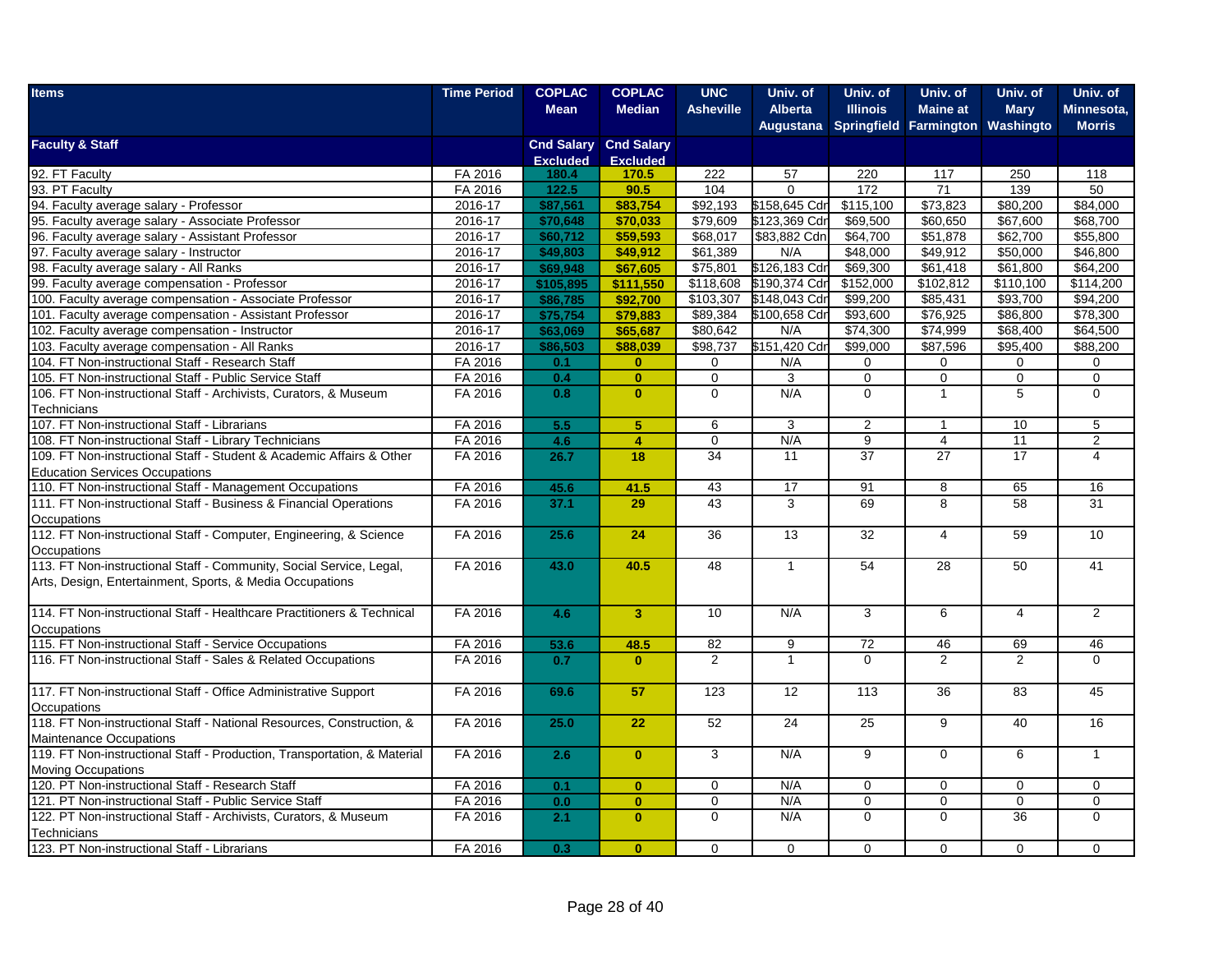| <b>Items</b>                                                             | <b>Time Period</b> | <b>COPLAC</b> | <b>COPLAC</b>                          | <b>UNC</b>       | Univ. of       | Univ. of        | Univ. of               | Univ. of                                            | Univ. of       |
|--------------------------------------------------------------------------|--------------------|---------------|----------------------------------------|------------------|----------------|-----------------|------------------------|-----------------------------------------------------|----------------|
|                                                                          |                    | <b>Mean</b>   | <b>Median</b>                          | <b>Asheville</b> | <b>Alberta</b> | <b>Illinois</b> | <b>Maine at</b>        | <b>Mary</b>                                         | Minnesota,     |
|                                                                          |                    |               |                                        |                  | Augustana      |                 | Springfield Farmington | Washingto                                           | <b>Morris</b>  |
| 124. PT Non-instructional Staff - Library Technicians                    | FA 2016            | 1.3           | $\mathbf{0}$                           | $\mathbf 0$      | N/A            | 0               | 0                      | $\Omega$                                            | 0              |
| 125. PT Non-instructional Staff - Student & Academic Affairs & Other     | FA 2016            | 8.1           | $\overline{\mathbf{3}}$                | $\mathbf 0$      | $\Omega$       | $\mathbf 0$     | 18                     | 10                                                  | 0              |
| <b>Education Services Occupations</b>                                    |                    |               |                                        |                  |                |                 |                        |                                                     |                |
| 126. PT Non-instructional Staff - Management Occupations                 | FA 2016            | 1.0           | $\mathbf{0}$                           | $\mathbf 0$      | $\mathbf 0$    | 2               | $\mathbf 0$            | $\mathbf 0$                                         | $\mathbf{0}$   |
| 127. PT Non-instructional Staff - Business & Financial Operations        | FA 2016            | 5.2           | $\blacktriangleleft$                   | 3                | $\mathbf{1}$   | 3               | $\Omega$               | $\overline{5}$                                      | $\mathbf{1}$   |
| Occupations                                                              |                    |               |                                        |                  |                |                 |                        |                                                     |                |
| 128. PT Non-instructional Staff - Computer, Engineering, & Science       | FA 2016            | 2.9           | $\blacktriangleleft$                   | $\mathbf{2}$     | $\mathbf 0$    | $\mathbf 0$     | $\Omega$               | $\mathbf{1}$                                        | $\mathbf{1}$   |
| Occupations                                                              |                    |               |                                        |                  |                |                 |                        |                                                     |                |
| 129. PT Non-instructional Staff - Community, Social Service, Legal,      | FA 2016            | 17.7          | 16                                     | $\mathbf 0$      | $\mathbf 0$    | 14              | 26                     | 14                                                  | 14             |
| Arts, Design, Entertainment, Sports, & Media Occupations                 |                    |               |                                        |                  |                |                 |                        |                                                     |                |
| 130. PT Non-instructional Staff - Healthcare Practitioners & Technical   | FA 2016            | 2.7           | $\blacktriangleleft$                   | $\overline{0}$   | N/A            | $\overline{0}$  | $\overline{8}$         | $\overline{3}$                                      | $\mathbf{1}$   |
| Occupations                                                              |                    |               |                                        |                  |                |                 |                        |                                                     |                |
| 131. PT Non-instructional Staff - Service Occupations                    | FA 2016            | 5.1           | $\overline{2}$                         | $\mathbf 0$      | N/A            | $\mathbf 0$     | 24                     | 5                                                   | 14             |
| 132. PT Non-instructional Staff - Sales & Related Occupations            | FA 2016            | 0.2           | $\mathbf{0}$                           | $\Omega$         | N/A            | $\Omega$        | 3                      | $\mathbf{1}$                                        | $\Omega$       |
|                                                                          |                    |               |                                        |                  |                |                 |                        |                                                     |                |
| 133. PT Non-instructional Staff - Office Administrative Support          | FA 2016            | $12.9$        | 7.5                                    | 8                | N/A            | $\overline{2}$  | $\overline{7}$         | 44                                                  | 10             |
| Occupations                                                              |                    |               |                                        |                  |                |                 |                        |                                                     |                |
| 134. PT Non-instructional Staff - National Resources, Construction, &    | FA 2016            | 1.0           | $\mathbf{0}$                           | $\mathbf 0$      | N/A            | $\Omega$        | $\overline{1}$         | $\mathbf{1}$                                        | $\overline{4}$ |
| Maintenance Occupations                                                  |                    |               |                                        |                  |                |                 |                        |                                                     |                |
| 135. PT Non-instructional Staff - Production, Transportation, & Material | FA 2016            | 0.4           | $\mathbf{0}$                           | $\overline{0}$   | N/A            | $\mathbf 0$     | $\Omega$               | $\overline{2}$                                      | $\overline{0}$ |
| Moving Occupations                                                       |                    |               |                                        |                  |                |                 |                        |                                                     |                |
| <b>Financial</b>                                                         |                    |               |                                        |                  |                |                 |                        |                                                     |                |
| 136. Total market value of funds functioning as an endowment             | FY2016             |               | \$25,446,389 \$22,539,305 \$40,499,255 |                  |                |                 |                        | \$15,202,731 \$12,306,000 \$40,082,763 \$12,783,444 |                |
| 137. In-state FT student undergraduate tuition                           | 2016-17            | \$7,288       | \$6,813                                | \$4,041          | 0 Cdn (all Ca  | \$9,493         | \$8,352                | \$5,722                                             | \$11,896       |
| 138. Out-of state FT undergraduate tuition                               | 2016-17            | \$18,106      | \$17,998                               | \$20,436         | 20 Cdn (Inter  | \$16,180        | \$17,440               | \$20,362                                            | \$13,896       |
| 139. In-state FT student undergraduate required fees                     | 2016-17            | \$2,684       | \$1,974                                | \$2,936          | \$526.05 Cdn   | \$2,008         | \$865                  | \$5,858                                             | \$950          |
| 140. Out-of state FT student undergraduate required fees                 | 2016-17            | \$2,800       | \$2,015                                | \$2,936          | \$526.05 Cdn   | \$2,008         | \$865                  | \$5,858                                             | \$950          |
| 141. Room charge (Double Occupancy)                                      | 2016-17            | \$6,087       | \$6,215                                | \$4,890          | \$7,263        | \$7,400         | \$4,892                | \$6,030                                             | \$3,752        |
| 142. Board Charge (Maximum plan)                                         | 2016-17            | \$3,925       | \$3,900                                | \$3,856          | Included       | \$4,200         | \$4,220                | \$4,074                                             | \$4,162        |
| <b>Financial Aid</b>                                                     |                    |               |                                        |                  |                |                 |                        |                                                     |                |
| 143. Need Based: Scholarships/Grants- Federal                            | 2015-2016          | \$5,628,736   | \$5,306,230                            | \$5,683,649      | N/A            | \$4,554,893     | \$3,943,763            | \$3,141,089                                         | \$3,219,457    |
|                                                                          | Final              |               |                                        |                  |                |                 |                        |                                                     |                |
| 144. Need Based: Scholarships/ Grants- State                             | 2015-2016<br>Final | \$2,960,598   | \$2,041,125                            | \$3,116,182      | N/A            | \$2,973,471     | \$1,167,684            | \$3,003,180                                         | \$2,583,882    |
| 145. Need Based: Scholarships/ Grants- Institutional                     | 2015-2016          | \$2,506,076   | \$1,611,184                            | \$3,402,779      | \$58,900       | \$3,847,281     | \$3,518,655            | \$1,397,850                                         | \$4,269,393    |
|                                                                          | Final              |               |                                        |                  |                |                 |                        |                                                     |                |
| 146. Need Based: Scholarships/ Grants- Scholarships/grants from          | 2015-2016          | \$375,500     | \$214,644                              | \$15,450         | N/A            | \$371,548       | \$1,047,142            | \$2,000                                             | \$466,489      |
| <b>External Sources</b>                                                  | Final              |               |                                        |                  |                |                 |                        |                                                     |                |
| 147. Need Based: Self-Help: Student loans from all sources (excluding    | 2015-2016          | \$8,814,358   | \$8,472,413                            | \$8,472,413      | N/A            | \$10,193,717    | \$7,580,574            | \$5,774,224                                         | \$3,732,864    |
| parent loans)                                                            | Final              |               |                                        |                  |                |                 |                        |                                                     |                |
| 148. Need Based: Self-Help: Federal Work Study                           | 2015-2016          | \$448,635     | \$269,314                              | \$99,786         | N/A            | \$214,611       | \$765,094              | \$94,685                                            | \$1,053,284    |
|                                                                          | Final              |               |                                        |                  |                |                 |                        |                                                     |                |
| 149. Need Based: Self-Help: State and other (e.g. institutional) work-   | 2015-2016          | \$115,290     | \$0                                    | \$0              | N/A            | \$897,064       | \$137,646              | $\overline{50}$                                     | \$147,601      |
| study/employment                                                         | Final              |               |                                        |                  |                |                 |                        |                                                     |                |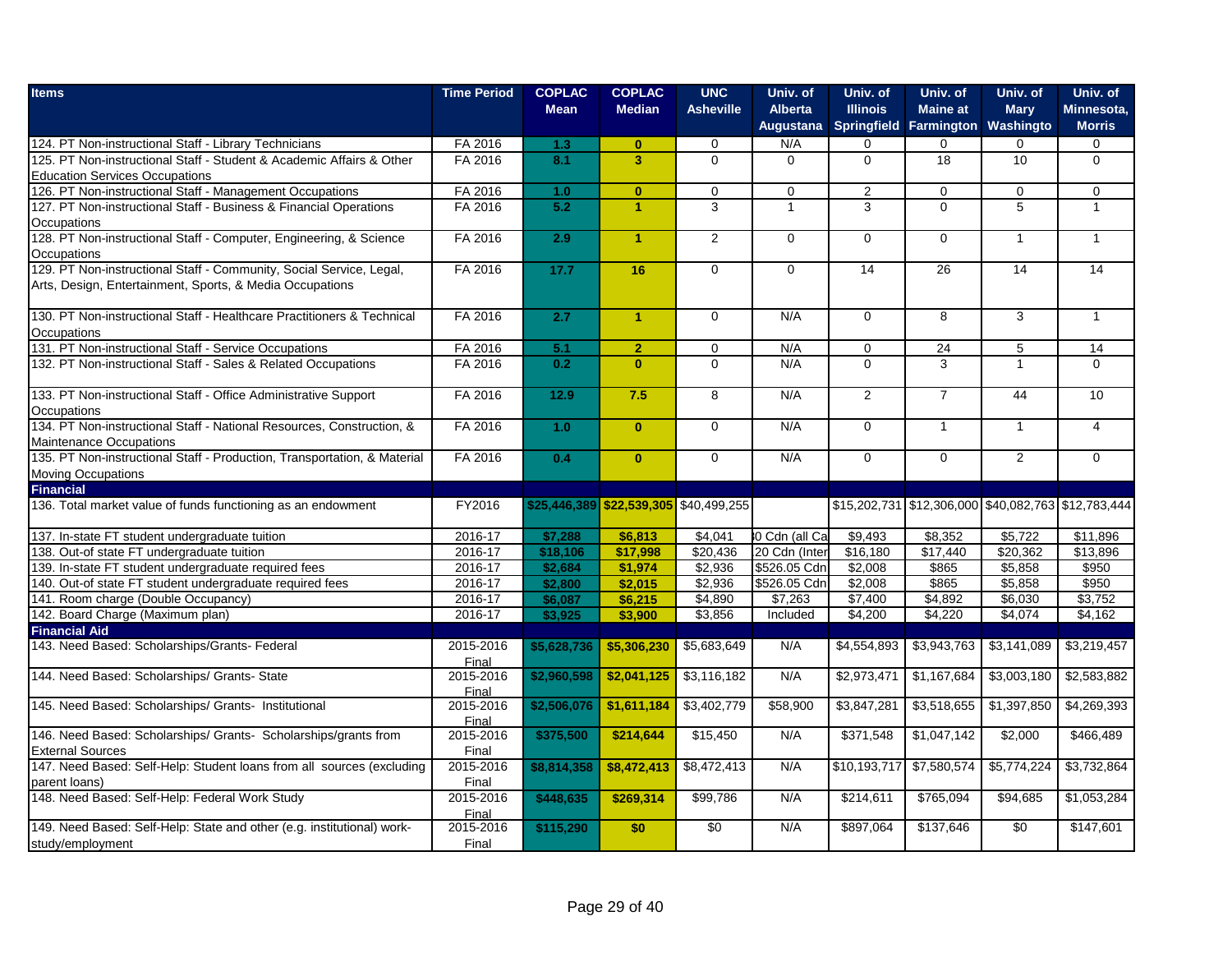| <b>Items</b>                                                                         | <b>Time Period</b> | <b>COPLAC</b><br><b>Mean</b> | <b>COPLAC</b><br><b>Median</b> | <b>UNC</b><br><b>Asheville</b> | Univ. of<br><b>Alberta</b> | Univ. of<br><b>Illinois</b> | Univ. of<br><b>Maine at</b> | Univ. of<br><b>Mary</b> | Univ. of<br>Minnesota, |
|--------------------------------------------------------------------------------------|--------------------|------------------------------|--------------------------------|--------------------------------|----------------------------|-----------------------------|-----------------------------|-------------------------|------------------------|
|                                                                                      |                    |                              |                                |                                | Augustana                  | Springfield Farmington      |                             | Washingto               | <b>Morris</b>          |
| 150. Need Based: Other: Parent loans                                                 | 2015-2016          | \$1,171,020                  | \$572,106                      | \$480,180                      | N/A                        | \$1,177,958                 | \$296,297                   | \$4,509,843             | \$34,251               |
|                                                                                      | Final              |                              |                                |                                |                            |                             |                             |                         |                        |
| 151. Need Based: Other: Tuition Waivers                                              | 2015-2016          | \$1,225,985                  | \$464,497                      | \$0                            | N/A                        | \$877,747                   | \$450,927                   |                         | <b>NA</b>              |
| 152. Need Based: Other: Athletic Awards                                              | Final<br>2015-2016 | \$261,709                    | \$0                            | \$812,865                      | N/A                        | \$572,230                   | \$0                         | \$0                     | <b>NA</b>              |
|                                                                                      | Final              |                              |                                |                                |                            |                             |                             |                         |                        |
| 153. Non-Need Based Aid: Scholarships/ Grants- Federal                               | 2015-2016          | \$76,423                     | \$1,854                        | \$6,189                        | N/A                        | \$209,001                   | $\overline{50}$             | $\sqrt{6}$              | $\sqrt{50}$            |
|                                                                                      | Final              |                              |                                |                                |                            |                             |                             |                         |                        |
| 154. Non-Need Based Aid: Scholarships/ Grants- State                                 | 2015-2016          | \$1,778,282                  | \$156,441                      | \$13,744                       | N/A                        | \$465,468                   | $\overline{50}$             | \$0                     | \$15,132               |
| 155. Non-Need Based Aid: Scholarships/ Grants- Institutional                         | Final<br>2015-2016 |                              |                                | \$631,710                      | \$585,637                  | \$1,515,843                 | \$341,429                   | \$4,260,123             | \$1,127,962            |
|                                                                                      | Final              | \$2,992,118                  | \$1,337,851                    |                                |                            |                             |                             |                         |                        |
| 156. Non-Need Based Aid: Scholarships/ Grants- Scholarships/grants                   | 2015-2016          | \$541,281                    | \$441,755                      | \$400                          | N/A                        | \$370,780                   | \$12,729                    | \$1,051,996             | \$161,546              |
| from external sources not awarded by the college                                     | Final              |                              |                                |                                |                            |                             |                             |                         |                        |
|                                                                                      |                    |                              |                                |                                |                            |                             |                             |                         |                        |
| 157. Non-Need Based Aid: Self-Help- Student loans from all sources                   | 2015-2016          | \$8,086,992                  | \$6,655,513                    | \$3,415,829                    | N/A                        | \$1,304.547                 | \$2,685,603                 | \$6,784,571             | \$4,216,805            |
|                                                                                      | Final              |                              |                                |                                |                            |                             |                             |                         |                        |
| 158. Non-Need Based Aid: Self-Help- Federal Work Study                               | 2015-2016          | \$0                          | \$0                            | \$0                            | N/A                        |                             | \$0                         |                         | <b>NA</b>              |
|                                                                                      | Final              |                              |                                |                                |                            |                             |                             |                         |                        |
| 159. Non-Need Based Aid: Self-Help- State and other work-                            | 2015-2016          | \$394,290                    | \$24,327                       | $\overline{50}$                | N/A                        | \$348,333                   | \$201,841                   | $\sqrt{6}$              | <b>NA</b>              |
| study/employment                                                                     | Final              |                              |                                |                                |                            |                             |                             |                         |                        |
| 160. Non-Need Based Aid: Other- Parent Loans                                         | 2015-2016          | \$3,339,655                  | \$1,414,266                    | \$1,393,916                    | N/A                        | \$337,327                   | \$680,372                   | \$0                     | \$267,210              |
| 161. Non-Need Based Aid: Other- Tuition Waivers                                      | Final<br>2015-2016 | \$1,540,725                  | \$914,868                      | \$0                            | N/A                        | \$803,284                   | \$81,039                    |                         | <b>NA</b>              |
|                                                                                      | Final              |                              |                                |                                |                            |                             |                             |                         |                        |
| 162. Non-Need Based Aid: Other- Athletic Awards                                      | 2015-2016          | \$594,892                    | \$474,764                      | \$1,136,507                    | \$123,850                  | \$474,764                   | $\overline{50}$             | $\overline{50}$         | <b>NA</b>              |
|                                                                                      | Final              |                              |                                |                                |                            |                             |                             |                         |                        |
| 163. FT Number of degree-seeking undergraduate students                              | 2015-2016          | 3134                         | 3069                           | 3191                           | 961                        | 1899                        | 1680                        | 3790                    | 1674                   |
|                                                                                      | Final              |                              |                                |                                |                            |                             |                             |                         |                        |
| 164. FT Number of degree-seeking undergraduate students awarded                      | 2015-2016          | 1853                         | 1854                           | 1821                           | 348                        | 1248                        | 1334                        | 1581                    | 1020                   |
| any financial aid<br>165. FT Number of degree-seeking undergraduate students awarded | Final<br>2015-2016 | 1422                         | 1297                           | 1724                           | 11                         | 1126                        | 1242                        | 1059                    | 968                    |
| any need-based scholarship or grant aid                                              | Final              |                              |                                |                                |                            |                             |                             |                         |                        |
|                                                                                      |                    |                              |                                |                                |                            |                             |                             |                         |                        |
| 166. FT Number of degree-seeking undergraduate students awarded                      | 2015-2016          | 1494                         | 1437                           | 1310                           | N/A                        | 1016                        | 1179                        | 1284                    | 687                    |
| any need-based self-help aid                                                         | Final              |                              |                                |                                |                            |                             |                             |                         |                        |
| 167. FT Number of degree-seeking undergraduate students awarded                      | 2015-2016          | 625                          | 414                            | 223                            | 342                        | 187                         | 51                          | 651                     | $\overline{95}$        |
| any non-need based scholarship or grant aid                                          | Final              |                              |                                |                                |                            |                             |                             |                         |                        |
|                                                                                      |                    |                              |                                |                                |                            |                             |                             |                         |                        |
| 168. FT Number of degree-seeking undergraduate students awarded                      | 2015-2016          | 364                          | 293                            | 496                            | N/A                        | 183                         | 635                         | 217                     | 269                    |
| any financial aid whose need was fully met                                           | Final              |                              |                                |                                |                            |                             |                             |                         |                        |
|                                                                                      |                    |                              |                                |                                |                            |                             |                             |                         |                        |
| 169. The percentage of FT degree-seeking undergraduate students                      | 2015-2016          | 68%                          | 65%                            | 76%                            | N/A                        | 69%                         | 83%                         | 49%                     | 77%                    |
| need that was met of students who were awarded any need-based aid.                   | Final              |                              |                                |                                |                            |                             |                             |                         |                        |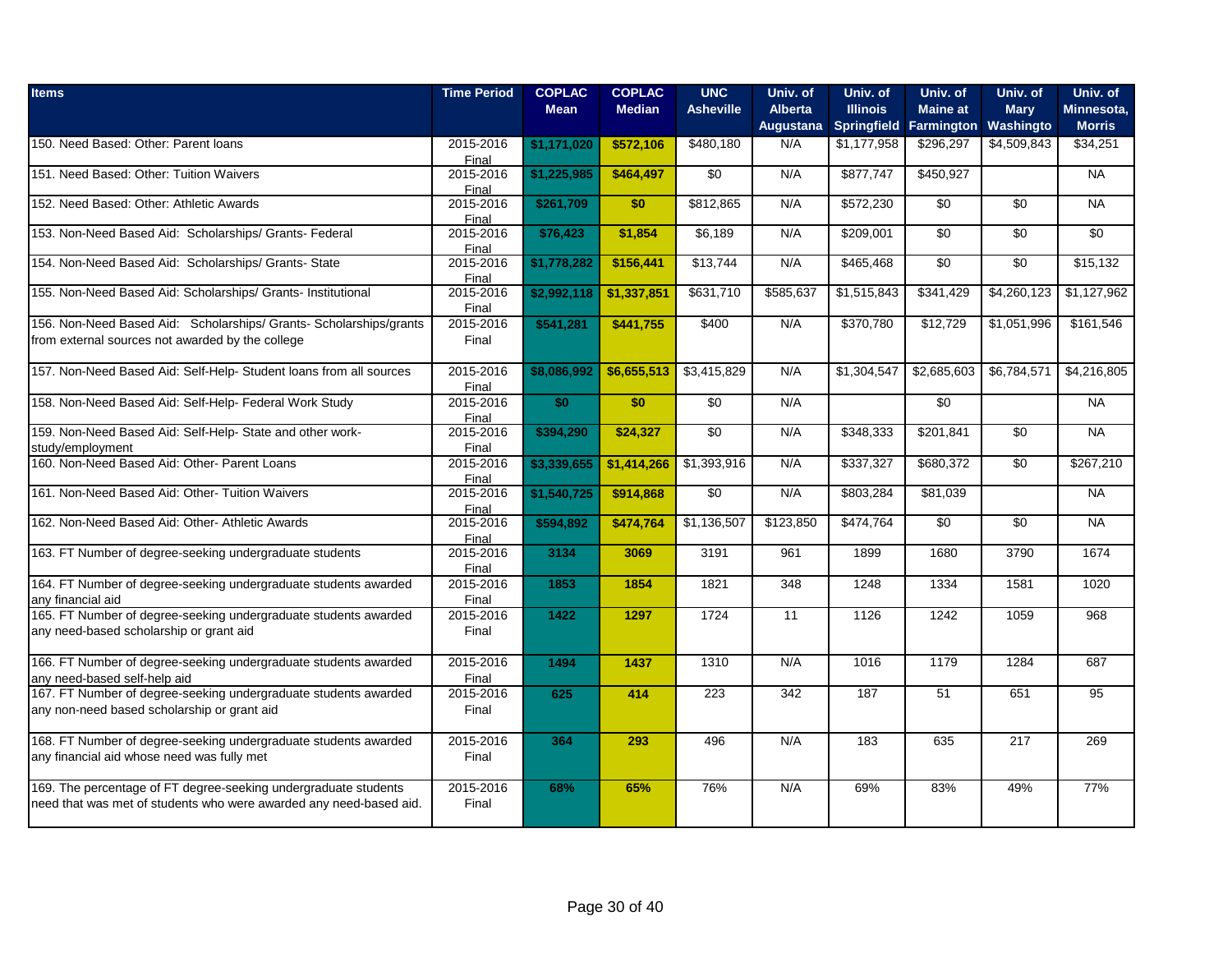| <b>Items</b>                                                                                                                     | <b>Time Period</b> | <b>COPLAC</b><br><b>Mean</b> | <b>COPLAC</b><br><b>Median</b> | <b>UNC</b><br><b>Asheville</b> | Univ. of<br><b>Alberta</b> | Univ. of<br><b>Illinois</b> | Univ. of<br><b>Maine at</b> | Univ. of<br><b>Mary</b> | Univ. of<br>Minnesota, |
|----------------------------------------------------------------------------------------------------------------------------------|--------------------|------------------------------|--------------------------------|--------------------------------|----------------------------|-----------------------------|-----------------------------|-------------------------|------------------------|
|                                                                                                                                  |                    |                              |                                |                                | Augustana                  | <b>Springfield</b>          | <b>Farmington</b>           | Washingto               | <b>Morris</b>          |
| 170. The average financial aid package of FT degree-seeking                                                                      | 2015-2016          | \$11,704                     | \$11,713                       | \$11,998                       | \$1,852                    | \$13,364                    | \$13,401                    | \$9,283                 | \$12,973               |
| undergraduate students awarded any financial need.                                                                               | Final              |                              |                                |                                |                            |                             |                             |                         |                        |
| 171. The average need-based scholarship and grant award of FT                                                                    | 2015-2016          | \$6,779                      | \$6,788                        | \$6,678                        | \$5,355                    | \$10,582                    | \$7,318                     | \$3,352                 | \$10,431               |
| degree-seeking undergraduate students awarded any need-based<br>scholarship or grant aid                                         | Final              |                              |                                |                                |                            |                             |                             |                         |                        |
| 172. The average need-based self-help award of FT degree-seeking                                                                 | 2015-2016          | \$4,725                      | \$4,457                        | \$4,470                        | N/A                        | \$5,022                     | \$6,871                     | \$3,890                 | \$4,563                |
| undergraduate students awarded any need-based self-help aid.                                                                     | Final              |                              |                                |                                |                            |                             |                             |                         |                        |
| 173. The average need-based loan of FT Number of degree-seeking                                                                  | 2015-2016          | \$4,343                      | \$4,164                        | $\sqrt{4,445}$                 | N/A                        | \$4,264                     | \$6,452                     | \$4,145                 | \$3,742                |
| undergraduate students awarded any need-based self-help aid                                                                      | Final              |                              |                                |                                |                            |                             |                             |                         |                        |
| 174. PT Number of degree-seeking undergraduate students                                                                          | 2015-2016          | 406.2                        | 314                            | 314                            | $\overline{37}$            | 1038                        | 86                          | 473                     | 67                     |
| 175. PT Number of degree-seeking undergraduate students awarded                                                                  | Final<br>2015-2016 | 177.7                        | 142                            | 141                            | $\Omega$                   | 443                         | 49                          | 166                     | 20                     |
| any financial aid                                                                                                                | Final              |                              |                                |                                |                            |                             |                             |                         |                        |
| 176. PT Number of degree-seeking undergraduate students awarded                                                                  | 2015-2016          | 125.6                        | 99                             | 128                            | $\mathbf 0$                | 318                         | 43                          | 108                     | 18                     |
| any need-based scholarship or grant aid                                                                                          | Final              |                              |                                |                                |                            |                             |                             |                         |                        |
| 177. PT Number of degree-seeking undergraduate students awarded                                                                  | 2015-2016          | 137.5                        | 122                            | 87                             | N/A                        | 357                         | $\overline{33}$             | 130                     | 14                     |
| any need-based self-help aid                                                                                                     | Final              |                              |                                |                                |                            |                             |                             |                         |                        |
| 178. PT Number of degree-seeking undergraduate students awarded<br>any non-need based scholarship or grant aid                   | 2015-2016<br>Final | 21.6                         | 14                             | 10                             | $\overline{0}$             | $\overline{22}$             | $\mathbf 0$                 | 14                      | 0                      |
|                                                                                                                                  |                    |                              |                                |                                |                            |                             |                             |                         |                        |
| 179. PT Number of degree-seeking undergraduate students awarded                                                                  | 2015-2016          | 32.5                         | 10                             | 20                             | N/A                        | 20                          | 29                          | 9                       | $\Omega$               |
| any financial aid whose need was fully met                                                                                       | Final              |                              |                                |                                |                            |                             |                             |                         |                        |
| 180. The percentage of PT degree-seeking undergraduate students                                                                  | 2015-2016          | 51%                          | 50%                            | 56%                            | N/A                        | 48%                         | 62%                         | 35%                     | 51%                    |
| need that was met of students who were awarded any need-based aid.                                                               | Final              |                              |                                |                                |                            |                             |                             |                         |                        |
| 181. The average financial aid package of PT degree-seeking                                                                      | 2015-2016          | \$7,302                      | \$7,104                        | \$7,477                        | N/A                        | \$6,975                     | \$8,493                     | \$5,587                 | \$9,790                |
| undergraduate students awarded any financial need.                                                                               | Final              |                              |                                |                                |                            |                             |                             |                         |                        |
| 182. The average need-based scholarship and grant award of PT                                                                    | 2015-2016          | \$3,830                      | \$3,647                        | \$3,630                        | N/A                        | \$5,166                     | \$4,179                     | \$2,498                 | \$6,795                |
| degree-seeking undergraduate students awarded any need-based                                                                     | Final              |                              |                                |                                |                            |                             |                             |                         |                        |
| scholarship or grant aid                                                                                                         |                    |                              |                                |                                |                            |                             |                             |                         |                        |
| 183. The average need-based self-help award of PT degree-seeking<br>undergraduate students awarded any need-based self-help aid. | 2015-2016<br>Final | \$4,404                      | \$4,056                        | \$3,820                        | N/A                        | \$4,201                     | \$7,098                     | \$3,703                 | \$5,250                |
|                                                                                                                                  |                    |                              |                                |                                |                            |                             |                             |                         |                        |
| 184. The average need-based loan of PT Number of degree-seeking                                                                  | 2015-2016          | \$4,158                      | \$3,881                        | \$3,851                        | N/A                        | \$4,059                     | \$6,998                     | \$3,759                 | \$4,507                |
| undergraduate students awarded any need-based self-help aid                                                                      | Final              |                              |                                |                                |                            |                             |                             |                         |                        |
| 185. Number of FT degree-seeking students who had no financial need                                                              | 2015-2016          | 408.3                        | 295                            | 226                            | N/A                        | 295                         | 88                          | 769                     | 210                    |
| and who were awarded institutional non-need-based scholarship or                                                                 | Final              |                              |                                |                                |                            |                             |                             |                         |                        |
| grant aid                                                                                                                        |                    |                              |                                |                                |                            |                             |                             |                         |                        |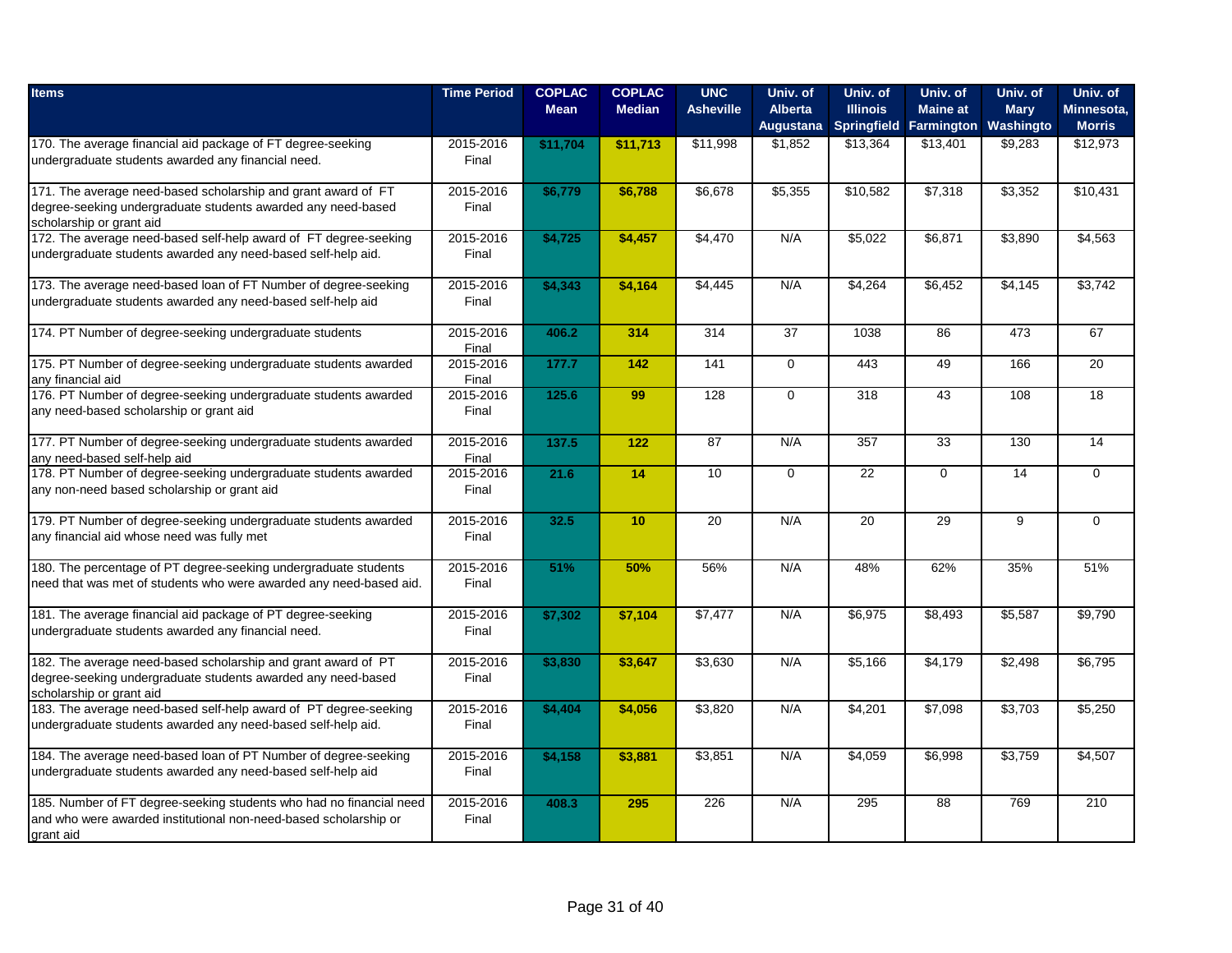| <b>Items</b>                                                                                                                                                                                                                                                                                                                        | <b>Time Period</b> | <b>COPLAC</b><br><b>Mean</b> | <b>COPLAC</b><br><b>Median</b> | <b>UNC</b><br><b>Asheville</b> | Univ. of<br><b>Alberta</b> | Univ. of<br><b>Illinois</b> | Univ. of<br><b>Maine at</b> | Univ. of<br><b>Mary</b> | Univ. of<br>Minnesota, |
|-------------------------------------------------------------------------------------------------------------------------------------------------------------------------------------------------------------------------------------------------------------------------------------------------------------------------------------|--------------------|------------------------------|--------------------------------|--------------------------------|----------------------------|-----------------------------|-----------------------------|-------------------------|------------------------|
|                                                                                                                                                                                                                                                                                                                                     |                    |                              |                                |                                | Augustana                  |                             | Springfield Farmington      | Washingto               | <b>Morris</b>          |
| 186. Average dollar amount of institutional non-need-based scholarship<br>and grant aid awarded to FTdegree-seeking students who had no<br>Ifinancial need and who were awarded institutional non-need-based<br>scholarship or grant aid                                                                                            | 2015-2016<br>Final | \$4,175                      | \$3,062                        | \$2,434                        | N/A                        | \$7,788                     | \$2,816                     | \$2,825                 | \$4,206                |
| 187. Number of FT degree-seeking students who had no financial need<br>and who were awarded institutional non-need-based scholaship or grant<br>laid who were awarded an institutional non-need-based athletic<br>scholarship or grant                                                                                              | 2015-2016<br>Final | 85.3                         | 43                             | 81                             | N/A                        | 65                          | $\overline{50}$             | $\Omega$                | <b>NA</b>              |
| 188. Average dollar amount of institutional non-need-based athletic<br>scholarship and grants awarded to FT degree-seeking students who<br>Ihad no financial need and who were awarded institutional non-need-<br>based scholarship or grant aid who were awarded an institutional non-<br>need-based athletic scholarship or grant | 2015-2016<br>Final | \$4,110                      | \$4,128                        | \$10,194                       | N/A                        | \$7,173                     | $\overline{50}$             | $\overline{50}$         | <b>NA</b>              |
| 189. Number of PT degree-seeking students who had no financial need<br>and who were awarded institutional non-need-based scholarship or<br>grant aid                                                                                                                                                                                | 2015-2016<br>Final | 12.5                         | 4.5                            | 8                              | N/A                        | 76                          | \$0                         | 20                      | 1                      |
| 190. Average dollar amount of institutional non-need-based scholarship<br>and grant aid awarded to PT degree-seeking students who had no<br>Ifinancial need and who were awarded institutional non-need-based<br>scholarship or grant aid                                                                                           | 2015-2016<br>Final | \$2,484                      | \$2,129                        | \$602                          | N/A                        | \$4,603                     | \$0                         | \$1,818                 | \$2,250                |
| 191. Number of PT degree-seeking students who had no financial need<br>and who were awarded institutional non-need-based scholarship or<br>grant aid who were awarded an institutional non-need-based athletic<br>scholarship or grant                                                                                              | 2015-2016<br>Final | 1.0                          | $\mathbf{0}$                   | $\Omega$                       | N/A                        | $\overline{1}$              | $\overline{30}$             | $\Omega$                | <b>NA</b>              |
| 192. Average dollar amount of institutional non-need-based athletic<br>scholarship and grants awarded to PT degree-seeking students who<br>had no financial need and who were awarded institutional non-need-<br>based scholarship or grant aid who were awarded an institutional non-<br>need-based athletic scholarship or grant  | 2015-2016<br>Final | \$1,740                      | \$0                            | $\overline{50}$                | N/A                        | \$8,593                     | $\overline{30}$             | $\overline{50}$         | <b>NA</b>              |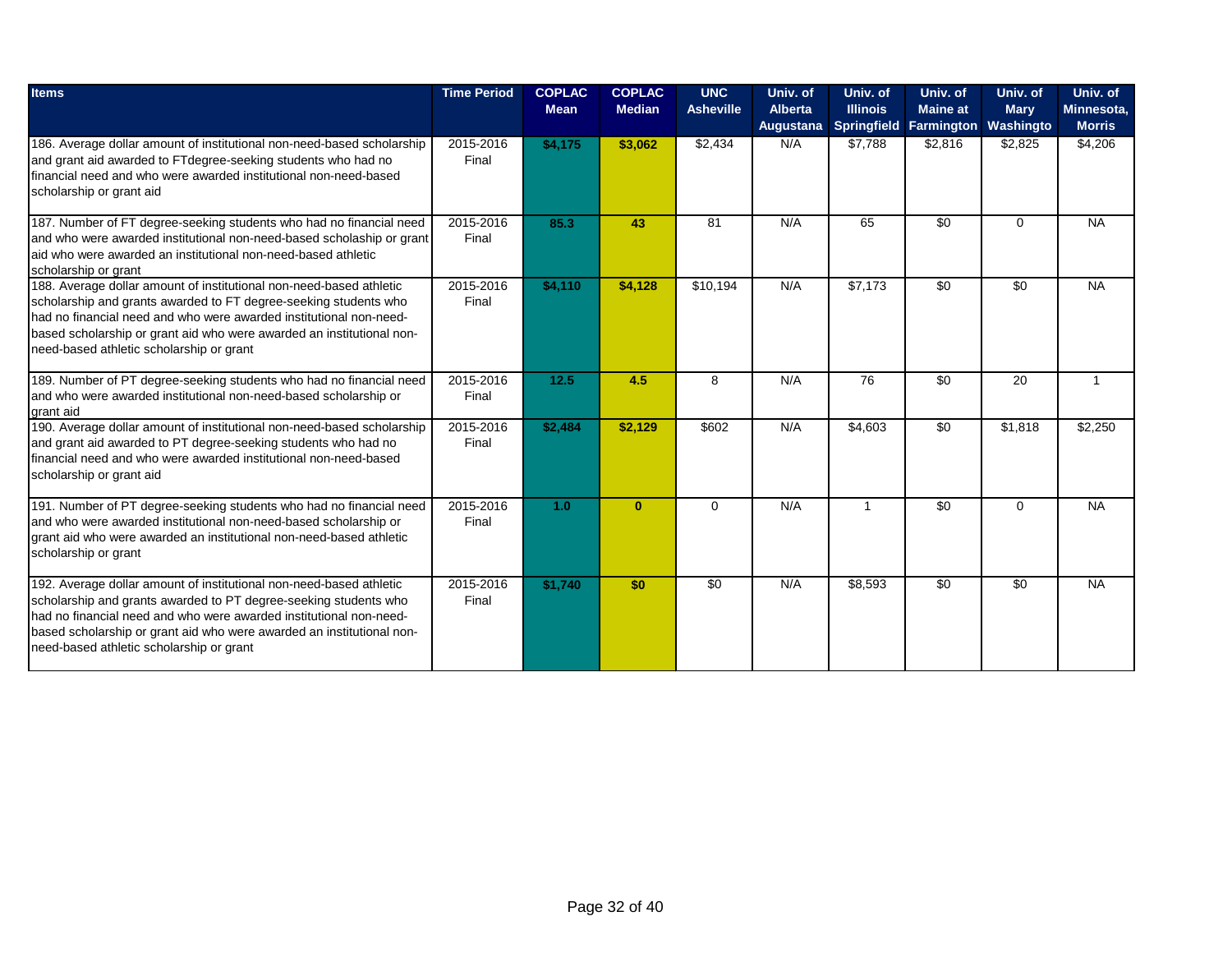| <b>Items</b>                                                        | <b>Time Period</b> | <b>COPLAC</b>   | <b>COPLAC</b>           | Univ. of          | <b>University of</b>        | Univ. of                             | <b>University of</b>                 |
|---------------------------------------------------------------------|--------------------|-----------------|-------------------------|-------------------|-----------------------------|--------------------------------------|--------------------------------------|
|                                                                     |                    | <b>Mean</b>     | <b>Median</b>           | <b>Montevallo</b> | S. Carolina<br><b>Aiken</b> | Virginia's<br><b>College at Wise</b> | <b>Wisconsin-</b><br><b>Superior</b> |
| <b>First Time First Year Applications</b>                           |                    |                 |                         |                   |                             |                                      |                                      |
| 12. Number of first-time first year applications received           | FA 2016            | 3981.0          | 2613.5                  | 2334              | 2177                        | 1050                                 | 1148                                 |
| 13. Number of first-time first year admitted                        | FA 2016            | 2859.7          | 2044                    | 1527              | 1318                        | 816                                  | 797                                  |
| 14. Number of first-time first year males enrolled FT               | FA 2016            | 285.8           | 239                     | 165               | 203                         | 172                                  | 175                                  |
| 15. Number of first-time first year females enrolled FT             | FA 2016            | 435.9           | 386                     | 308               | 388                         | 158                                  | 196                                  |
| 16. Number of first-time first years enrolled PT                    | FA 2016            | 9.3             | 5                       | 4                 | $\overline{32}$             | $\overline{5}$                       | 5                                    |
| <b>Transfer Applications</b>                                        |                    |                 |                         |                   |                             |                                      |                                      |
| 17. Number of transfer applications received                        | FA 2016            | 799             | 617                     | 377               | 783                         | 225                                  | 636                                  |
| 18. Number of transfers admitted                                    | FA 2016            | 529             | 494                     | 252               | 521                         | 180                                  | 449                                  |
| 19. Number of transfers enrolled                                    | FA 2016            | 308             | 286                     | 155               | 301                         | $\overline{121}$                     | 268                                  |
| 20. Percent of first-time first year in top 10% of HS class         | FA 2016            | 20%             | 15%                     | <b>NA</b>         | 15%                         | 15%                                  | 6%                                   |
| 21. Percent of total first-time first year (freshman) students who  | FA 2016            | 61%             | 70%                     | <b>NA</b>         | 92%                         | 67%                                  | 61%                                  |
| submitted high school class rank                                    |                    |                 |                         |                   |                             |                                      |                                      |
| <b>ACT Scores</b>                                                   |                    |                 |                         |                   |                             |                                      |                                      |
| 22. Average ACT Composite                                           | FA 2016            | 23              | 23                      | 23                | 21                          | 21                                   | 22                                   |
| 23. 25th Percentile ACT Composite                                   | FA 2016            | $\overline{20}$ | 20                      | 20                | 18                          | 18                                   | 19                                   |
| 24. 75th Percentile ACT Composite                                   | FA 2016            | 26              | 26                      | 26                | 23                          | 23                                   | 24                                   |
| <b>SAT Scores</b>                                                   |                    |                 |                         |                   |                             |                                      |                                      |
| 25. Average SAT Critical Reading                                    | FA 2016            | 531             | 520                     | 540               | 480                         | 487                                  |                                      |
| 26. 25th Percentile SAT Critical Reading                            | FA 2016            | 474             | 460                     | 440               | 430                         | 430                                  |                                      |
| 27. 75th Percentile SAT Critical Reading                            | FA 2016            | 589             | 580                     | 620               | 530                         | 540                                  |                                      |
| 28. Average SAT Math                                                | FA 2016            | 522             | 506                     | 518               | 480                         | 480                                  |                                      |
| 29. 25th Percentile SAT Math                                        | FA 2016            | 467             | 440                     | 460               | 420                         | 420                                  |                                      |
| 30. 75th Percentile SAT Math                                        | FA 2016            | 579             | 570                     | 580               | 530                         | 530                                  |                                      |
| 31. Average SAT Writing                                             | FA 2016            | 502             | 497                     | 502               | 460                         | 455                                  |                                      |
| 32. 25th Percentile SAT Writing                                     | FA 2016            | 450             | 440                     | 390               | 400                         | 400                                  |                                      |
| 33. 75th Percentile SAT Writing                                     | FA 2016            | 562             | 555                     | 615               | 510                         | 510                                  |                                      |
| First-time first year (freshman) demographics                       |                    |                 |                         |                   |                             |                                      |                                      |
| 34. Number of first-time first year nonresident aliens              | FA 2016            | 16              | 8                       | 9                 | 22                          |                                      | 50                                   |
| 35. Number of first-time first year Hispanic                        | FA 2016            | 84              | 48                      | 24                | $\overline{36}$             | $\overline{7}$                       | 10                                   |
| 36. Number of first-time first year Non-Hispanic Black or African   | FA 2016            | $\overline{51}$ | 39                      | 57                | 156                         | 45                                   | $\overline{5}$                       |
| American                                                            |                    |                 |                         |                   |                             |                                      |                                      |
| 37. Number of first-time first year Non-Hispanic White              | FA 2016            | 514             | 388                     | 347               | 368                         | 238                                  | 290                                  |
| 38. Number of first-time first year Non-Hispanic American Indian or | FA 2016            | 11              | $\overline{\mathbf{3}}$ | $\overline{1}$    | 4                           | $\mathbf{1}$                         | 3                                    |
| Alaska Native                                                       |                    |                 |                         |                   |                             |                                      |                                      |
| 39. Number of first-time first year Non-Hispanic Native Hawaiian or | FA 2016            | $\overline{3}$  | $\mathbf{0}$            | $\mathbf 0$       | $\mathbf{1}$                |                                      | $\mathbf 0$                          |
| other Pacific Islander                                              |                    |                 |                         |                   |                             |                                      |                                      |
| 40. Number of first-time first year Non-Hispanic Asian              | FA 2016            | 21              | 10                      | 6                 | $\overline{4}$              | 2                                    | 1                                    |
| 41. Number of first-time first year Non-Hispanic two or more races  | FA 2016            | 32              | 24                      | 23                | 25                          |                                      | $\overline{17}$                      |
| 42. Number of first-time first year Race and/or ethnicity unknown   | FA 2016            | 26              | 11                      | 10                | $\overline{7}$              | $\overline{42}$                      | $\Omega$                             |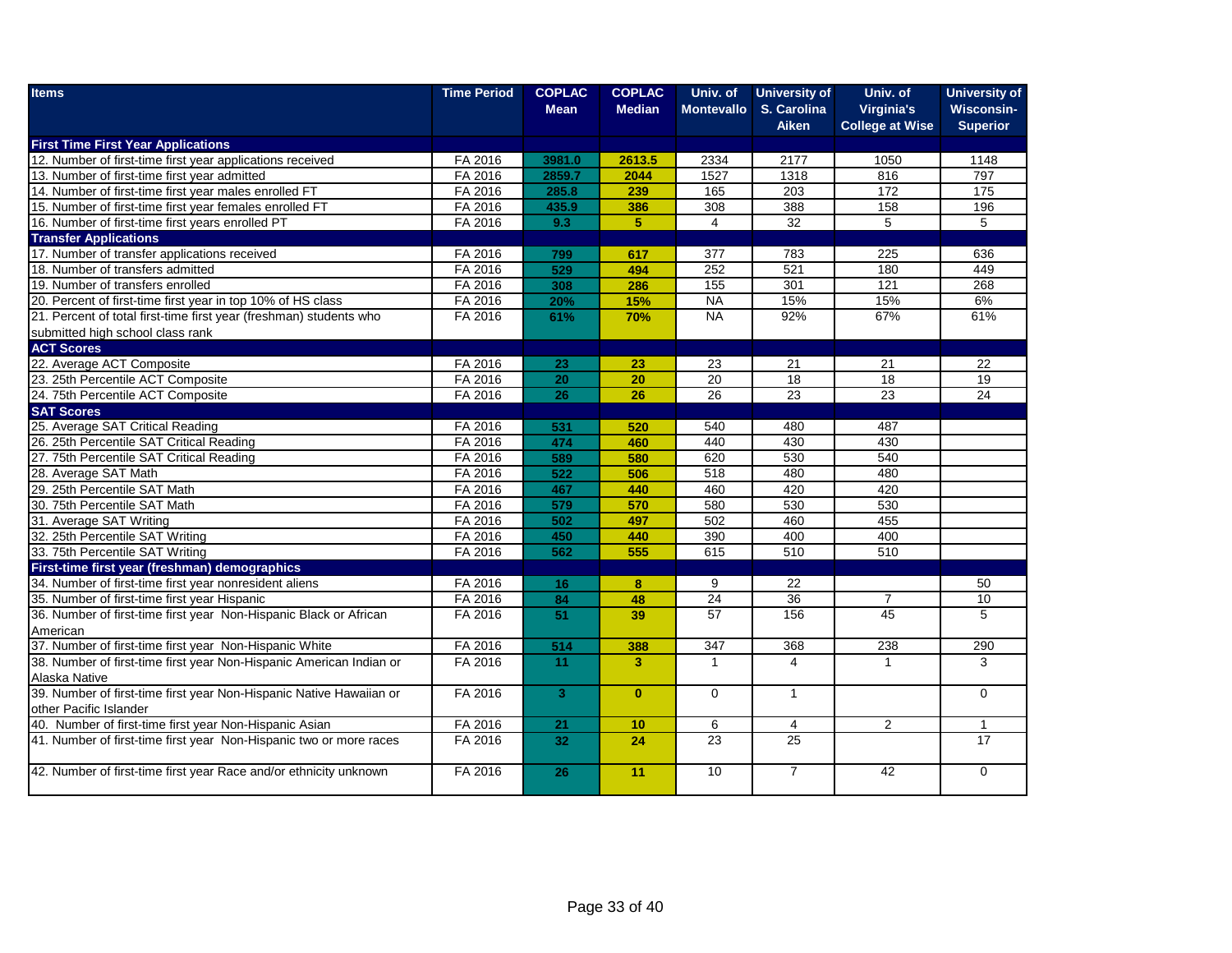| <b>Items</b>                                                                               | <b>Time Period</b> | <b>COPLAC</b><br><b>Mean</b> | <b>COPLAC</b><br><b>Median</b> | Univ. of<br><b>Montevallo</b> | <b>University of</b><br>S. Carolina<br><b>Aiken</b> | Univ. of<br>Virginia's<br><b>College at Wise</b> | <b>University of</b><br><b>Wisconsin-</b><br><b>Superior</b> |
|--------------------------------------------------------------------------------------------|--------------------|------------------------------|--------------------------------|-------------------------------|-----------------------------------------------------|--------------------------------------------------|--------------------------------------------------------------|
| <b>Total Undergraduate Student Body Enrollment</b>                                         |                    |                              |                                |                               |                                                     |                                                  |                                                              |
| 43. Number of FT degree-seeking undergraduate students                                     | FA 2016            | 3061                         | 2804                           | 2177                          | 2818                                                | 1286                                             | 1801                                                         |
| 44. Number of FT non-degree undergraduate students                                         | FA 2016            | 30                           | 11                             | $\mathbf{1}$                  | 13                                                  | 14                                               | 5                                                            |
| 45. Number of PT degree-seeking undergraduate students                                     | FA 2016            | 347                          | 290                            | 222                           | 304                                                 | $\overline{90}$                                  | 456                                                          |
| 46. Number of PT non-degree undergraduate students                                         | FA 2016            | 236                          | 64                             | 9                             | 236                                                 | 831                                              | 103                                                          |
| 47. Number of Undergraduate Females                                                        | FA 2016            | 2206                         | 2069                           | 1636                          | 2147                                                | 1318                                             | 1448                                                         |
| 48. Number of Undergraduate Males                                                          | FA 2016            | 1547                         | 1502                           | 773                           | 1224                                                | 903                                              | 917                                                          |
| 49. Number of Undergraduate nonresident aliens                                             | FA 2016            | 117                          | 49                             | 31                            | 131                                                 |                                                  | 216                                                          |
| 50. Number of Undergraduates Hispanic                                                      | FA 2016            | 361                          | 154                            | 105                           | 145                                                 | 42                                               | 54                                                           |
| 51. Number of Undergraduates Non-Hispanic Black or African American                        | FA 2016            | 253                          | 190                            | 368                           | 873                                                 | 230                                              | $\overline{36}$                                              |
| 52. Number of Undergraduates Non-Hispanic White                                            | FA 2016            | 2652                         | 2514                           | 1701                          | 1984                                                | 1683                                             | 1888                                                         |
| 53. Number of Undergraduates Non-Hispanic American Indian or                               | FA 2016            | 58                           | 16 <sup>°</sup>                | 9                             | 19                                                  | 4                                                | 36                                                           |
| Alaska Native                                                                              |                    |                              |                                |                               |                                                     |                                                  |                                                              |
| 54. Number of Undergraduates Non-Hispanic Native Hawaiian or other                         | FA 2016            | 16                           | 3 <sup>1</sup>                 | $\mathbf 0$                   | 2                                                   |                                                  | $\overline{2}$                                               |
| Pacific Islander<br>55. Number of Undergraduates Non-Hispanic Asian                        |                    | 100                          | 68                             | 21                            | 35                                                  | $\overline{22}$                                  | 34                                                           |
| 56. Number of Undergraduates Non-Hispanic two or more races                                | FA 2016<br>FA 2016 | 146                          | 102                            | $\overline{77}$               | 136                                                 | 11                                               |                                                              |
|                                                                                            |                    |                              |                                |                               |                                                     |                                                  | 89                                                           |
| 57. Number of Undergraduate Race and/or ethnicity unknown                                  | FA 2016            | 221                          | 104                            | $\overline{97}$               | 46                                                  | 229                                              | 10                                                           |
| 58. Percent Undergraduates out of State                                                    | FA 2016            | 17%                          | 12%                            | 9%                            | 11%                                                 | 4%                                               | 41%                                                          |
| 59. Percent Undergraduates in State                                                        | FA 2016            | 83%                          | 88%                            | 91%                           | 89%                                                 | 96%                                              | 59%                                                          |
| 60. Percent of undergraduate students age 25 and older                                     | FA 2016            | 13%                          | 11%                            | 10%                           | 15%                                                 | 8%                                               | 30%                                                          |
| 61. Percent of undergraduates who live in college-owned, operated or<br>affiliated housing | FA 2016            | 43%                          | 43%                            | 48%                           | 27%                                                 | 36%                                              | 33%                                                          |
| <b>Graduate Students</b>                                                                   |                    |                              |                                |                               |                                                     |                                                  |                                                              |
| 62. Number of graduate students                                                            | FA 2016            | 367.3                        | 209                            | 391                           | 177                                                 | $\mathbf 0$                                      | 122                                                          |
| <b>FTE Students and Faculty</b>                                                            |                    |                              |                                |                               |                                                     |                                                  |                                                              |
| 63. FTE Students                                                                           | FA 2016            | 3571                         | 3366                           | 2489                          | 3055                                                | 1520                                             | 2072                                                         |
| 64. FTE Faculty                                                                            | FA 2016            | 215                          | 200                            | 175                           | 200                                                 | 122                                              | 133                                                          |
| <b>Degrees Conferred</b>                                                                   |                    |                              |                                |                               |                                                     |                                                  |                                                              |
| 65. Number of associate or lower degrees conferred                                         | AY 2015-16         | 31.5                         | $\mathbf{0}$                   | $\mathbf 0$                   | $\mathbf 0$                                         |                                                  | 29                                                           |
| 66. Number of baccalaureate degrees conferred                                              | AY 2015-16         | 750.4                        | 726                            | 536                           | 483                                                 | 301                                              | 441                                                          |
| 67. Number of master's and higher degrees conferred                                        | AY 2015-16         | 143.0                        | 63                             | 177                           | 18                                                  |                                                  | 33                                                           |
| 68. Number of baccalaureate degrees to females                                             | AY 2015-16         | 444.8                        | 409.5                          | 376                           | 329                                                 | 155                                              | 172                                                          |
| 69. Number of baccalaureate degrees to males                                               | AY 2015-16         | 306.9                        | 317                            | 160                           | 154                                                 | 146                                              | 269                                                          |
| 70. Number of baccalaureate degrees - nonresident aliens                                   | AY 2015-16         | 17.1                         | 8                              | 11                            | $\overline{7}$                                      | 3                                                | 15                                                           |
| 71. Number of baccalaureate degrees - Hispanic                                             | AY 2015-16         | 57.4                         | 31                             | 13                            | 22                                                  | 5                                                | 3                                                            |
| 72. Number of baccalaureate degrees - Non-Hispanic Black or African<br>American            | AY 2015-16         | 41.4                         | 37                             | 50                            | 125                                                 | 24                                               | 9                                                            |
| 73. Number of baccalaureate degrees - Non-Hispanic White                                   | AY 2015-16         | 554.9                        | 519                            | 252                           | 326                                                 | 244                                              | 385                                                          |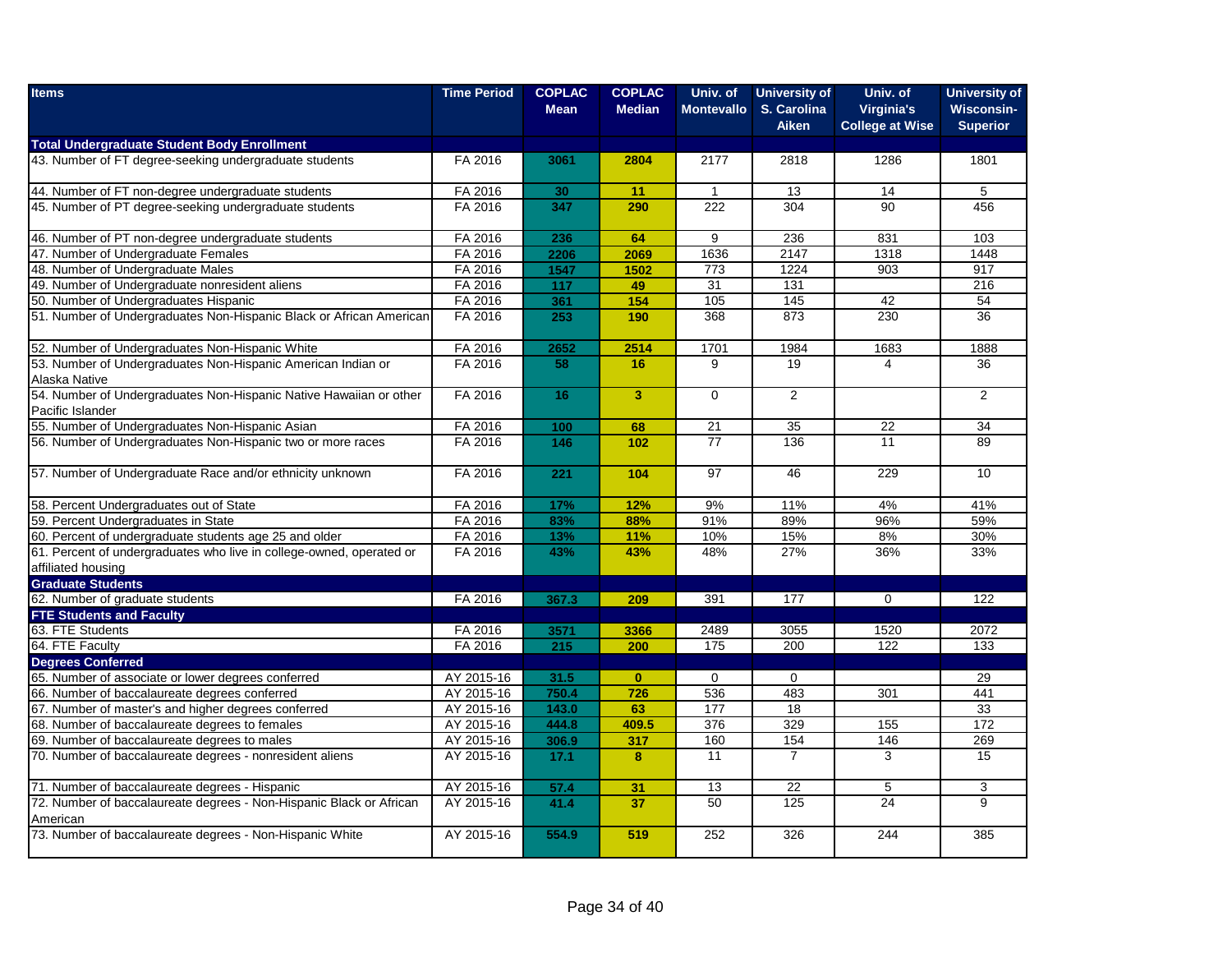| <b>Items</b>                                                                                                                                               | <b>Time Period</b>                                     | <b>COPLAC</b><br><b>Mean</b> | <b>COPLAC</b><br><b>Median</b> | Univ. of<br><b>Montevallo</b> | <b>University of</b><br>S. Carolina<br><b>Aiken</b> | Univ. of<br>Virginia's<br><b>College at Wise</b> | <b>University of</b><br><b>Wisconsin-</b><br><b>Superior</b> |
|------------------------------------------------------------------------------------------------------------------------------------------------------------|--------------------------------------------------------|------------------------------|--------------------------------|-------------------------------|-----------------------------------------------------|--------------------------------------------------|--------------------------------------------------------------|
| 74. Number of baccalaureate degrees- Non-Hispanic American Indian<br>or Alaska Native                                                                      | AY 2015-16                                             | 10.0                         | $\overline{\mathbf{3}}$        | 2                             | $\mathbf 0$                                         |                                                  | 14                                                           |
| 75. Number of baccalaureate degrees - Non-Hispanic Native Hawaiian<br>or other Pacific Islander                                                            | AY 2015-16                                             | 1.4                          | 0.5                            | $\mathbf 0$                   | $\mathbf 0$                                         |                                                  | $\mathbf{1}$                                                 |
| 76. Number of baccalaureate degrees - Non-Hispanic Asian                                                                                                   | AY 2015-16                                             | 19.3                         | 12                             | $\overline{2}$                | 12                                                  | $\mathbf{1}$                                     | 3                                                            |
| 77. Number of baccalaureate degrees - Non-Hispanic two or more<br>races                                                                                    | AY 2015-16                                             | 28.7                         | 17                             | $\Omega$                      | 11                                                  |                                                  | 8                                                            |
| 78. Number of baccalaureate degrees - Non-Hispanic unknown                                                                                                 | AY 2015-16                                             | 49.5                         | 23.5                           | 189                           | 8                                                   | 24                                               | 3                                                            |
| 79. Number of baccalaureate degrees - Humanities, Languages, and<br>Communication                                                                          | AY 2015-16                                             | 105.1                        | 90                             | 102                           | 54                                                  | 39                                               | 68                                                           |
| 80. Number of baccalaureate degrees - Liberal Arts                                                                                                         | AY 2015-16                                             | 59.7                         | 12.5                           | $\mathbf 0$                   | $\Omega$                                            | $\overline{27}$                                  | $\Omega$                                                     |
| 81. Number of baccalaureate degrees - Mathematics, Natural and<br>Physical Sciences, Computer Science                                                      | AY 2015-16                                             | 121.0                        | 104                            | 24                            | 55                                                  | 57                                               | 34                                                           |
| 82. Number of baccalaureate degrees - Multi/Interdisciplinary Studies                                                                                      | AY 2015-16                                             | 15.8                         | 6                              | $\mathbf 0$                   | $\mathbf 0$                                         |                                                  | 59                                                           |
| 83. Number of baccalaureate degrees - Social Sciences                                                                                                      | AY 2015-16                                             | 244.4                        | 199                            | 130                           | 176                                                 | 109                                              | 120                                                          |
| 84. Number of baccalaureate degrees - Visual and Performing Arts                                                                                           | AY 2015-16                                             | 43.2                         | 38                             | 87                            | 23                                                  | 15                                               | 29                                                           |
| <b>Graduation Rates</b>                                                                                                                                    |                                                        |                              |                                |                               |                                                     |                                                  |                                                              |
| 85. GRS Revised Entering Cohort                                                                                                                            | FA 2010 entering<br>cohort                             | 708.9                        | 632.5                          | 425                           | 587                                                 | 407                                              | 369                                                          |
| 86. Number of students in GRS Revised cohort who completed the<br>program in four years or less                                                            | Graduated by<br>Summer 2014                            | 305.7                        | 221                            | 121                           | 134                                                 | 92                                               | 80                                                           |
| 87. Number of students in GRS Revised cohort who completed the<br>program in more than four years but in five years or less                                | Gradauted<br>between Summer<br>2014 and<br>Summer 2015 | 101.6                        | 86                             | 74                            | 87                                                  | 52                                               | 58                                                           |
| 88. Number of students in GRS Revised cohort who completed the<br>program in more than five years but in six years or less                                 | Graduated<br>between Summer<br>2015 and<br>Summer 2016 | 26.1                         | 17.5                           | 17                            | 28                                                  | 20                                               | 19                                                           |
| 89. First time first year revised initial cohort for four year graduation rate                                                                             | Fall 2012 entering<br>cohort                           | 643.7                        | 539                            | 539                           | 488                                                 | 373                                              | 361                                                          |
| 90. Number of students in first time first year revised initial cohort for<br>four year graduation rate who completed the program in four years or<br>less | Graduated by<br>Summer 2016                            | 290.8                        | 216                            | <b>NA</b>                     | 99                                                  | 91                                               | 65                                                           |
| <b>Retention</b>                                                                                                                                           |                                                        |                              |                                |                               |                                                     |                                                  |                                                              |
| 91. First to second year retention rate for first time full time degree<br>seeking first year students (freshman)                                          | <b>Fall 2015</b><br>reenrolled in<br>Fall 2016         | 75%                          | 75%                            | 73%                           | 67%                                                 | 61%                                              | 68%                                                          |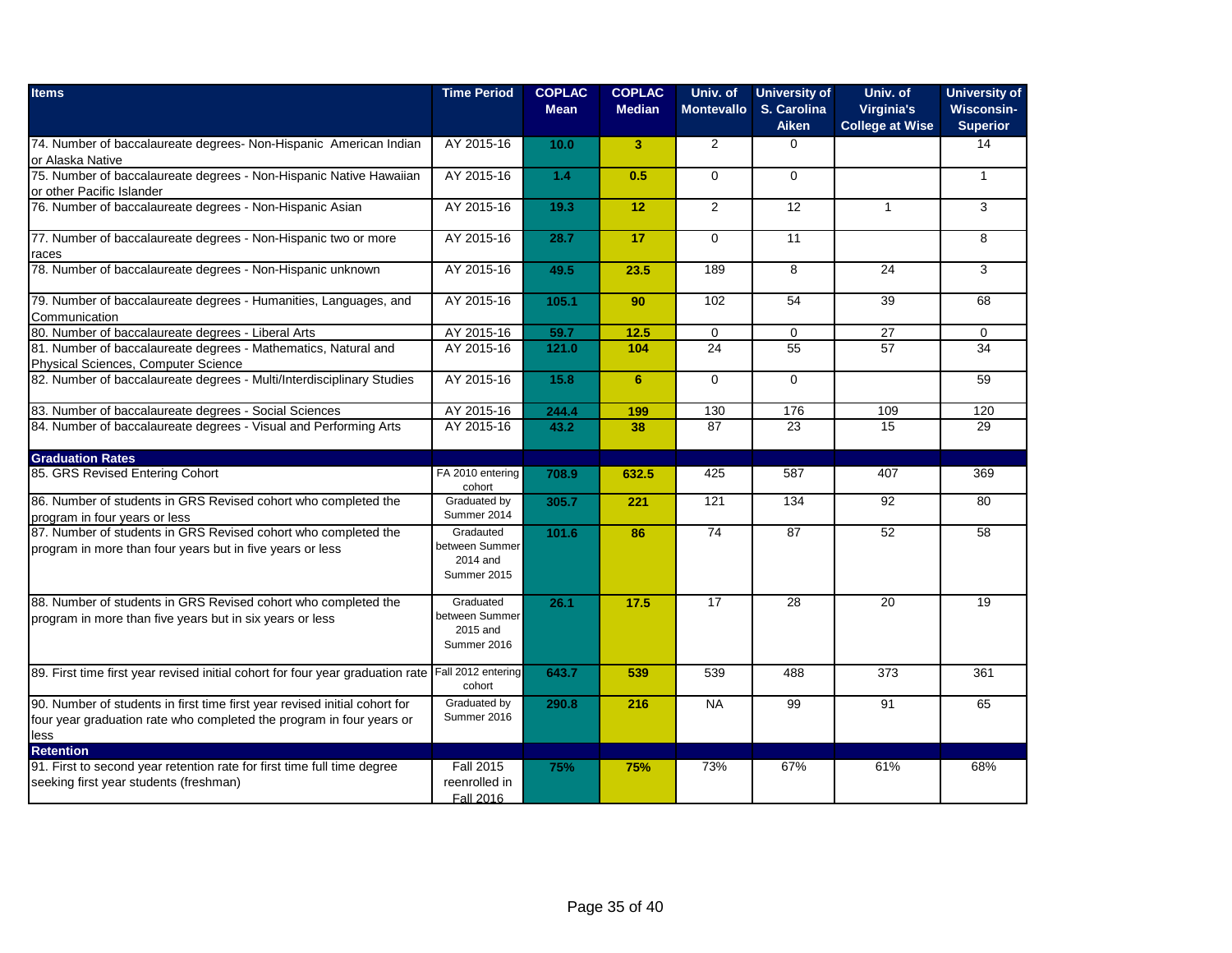| <b>Items</b>                                                                                                                   | <b>Time Period</b> | <b>COPLAC</b>   | <b>COPLAC</b>                | Univ. of          | <b>University of</b> | Univ. of               | <b>University of</b> |
|--------------------------------------------------------------------------------------------------------------------------------|--------------------|-----------------|------------------------------|-------------------|----------------------|------------------------|----------------------|
|                                                                                                                                |                    | <b>Mean</b>     | <b>Median</b>                | <b>Montevallo</b> | S. Carolina          | <b>Virginia's</b>      | <b>Wisconsin-</b>    |
|                                                                                                                                |                    |                 |                              |                   | <b>Aiken</b>         | <b>College at Wise</b> | <b>Superior</b>      |
| <b>Faculty &amp; Staff</b>                                                                                                     |                    |                 | <b>Cnd Salary Cnd Salary</b> |                   |                      |                        |                      |
|                                                                                                                                |                    | <b>Excluded</b> | <b>Excluded</b>              |                   |                      |                        |                      |
| 92. FT Faculty<br>93. PT Faculty<br>94. Faculty average salary - Professor<br>95. Faculty average salary - Associate Professor | FA 2016            | 180.4           | 170.5                        | 152               | 154                  | 102                    | 116                  |
|                                                                                                                                | FA 2016            | 122.5           | 90.5                         | 69                | 139                  | 60                     | 112                  |
|                                                                                                                                | 2016-17            | \$87,561        | \$83,754                     | \$80,436          | \$80,938             | \$80,539               | \$67,752             |
|                                                                                                                                | 2016-17            | \$70,648        | \$70,033                     | \$70,832          | \$65,738             | \$71,822               | \$54,358             |
| 96. Faculty average salary - Assistant Professor                                                                               | 2016-17            | \$60,712        | \$59,593                     | \$58,371          | \$58,621             | \$56,465               | \$59,941             |
| 97. Faculty average salary - Instructor                                                                                        | 2016-17            | \$49,803        | \$49,912                     | \$53,718          | \$47,897             | \$50,743               | \$44,955             |
| 98. Faculty average salary - All Ranks                                                                                         | 2016-17            | \$69,948        | \$67,605                     | \$67,605          | \$63,116             | \$65,084               | \$57,470             |
| 99. Faculty average compensation - Professor                                                                                   | 2016-17            | \$105,895       | \$111,550                    | \$97,873          | \$106,115            | \$29,703               | \$91,906             |
| 100. Faculty average compensation - Associate Professor                                                                        | 2016-17            | \$86,785        | \$92,700                     | \$85,793          | \$87,541             | \$27,107               | \$76,500             |
| 101. Faculty average compensation - Assistant Professor                                                                        | 2016-17            | \$75,754        | \$79,883                     | \$70,724          | \$78,909             | \$22,062               | \$82,916             |
| 102. Faculty average compensation - Instructor                                                                                 | 2016-17            | \$63,069        | \$65,687                     | \$65,421          | \$65,684             | \$19,750               | \$65,690             |
| 103. Faculty average compensation - All Ranks                                                                                  | 2016-17            | \$86,503        | \$88,039                     | \$82,046          | \$84,345             | \$24,726               | \$80,078             |
| 104. FT Non-instructional Staff - Research Staff                                                                               | FA 2016            | 0.1             | $\bf{0}$                     | $\mathbf 0$       | 0                    |                        |                      |
| 105. FT Non-instructional Staff - Public Service Staff                                                                         | FA 2016            | 0.4             | $\bf{0}$                     | $\overline{0}$    | $\overline{0}$       | $\overline{1}$         | $\overline{0}$       |
| 106. FT Non-instructional Staff - Archivists, Curators, & Museum                                                               | FA 2016            | 0.8             | $\mathbf{0}$                 | $\mathbf 0$       | $\mathbf{1}$         |                        | $\mathbf 0$          |
| Technicians                                                                                                                    |                    |                 |                              |                   |                      |                        |                      |
| 107. FT Non-instructional Staff - Librarians                                                                                   | FA 2016            | 5.5             | 5                            | $\mathbf 0$       | 3                    | $\mathbf{3}$           | 5                    |
| 108. FT Non-instructional Staff - Library Technicians                                                                          | FA 2016            | 4.6             | $\overline{4}$               | $\overline{5}$    | $\mathbf 0$          | 2                      | 3                    |
| 109. FT Non-instructional Staff - Student & Academic Affairs & Other                                                           | FA 2016            | 26.7            | 18                           | 18                | 13                   |                        | 13                   |
| <b>Education Services Occupations</b>                                                                                          |                    |                 |                              |                   |                      |                        |                      |
| 110. FT Non-instructional Staff - Management Occupations                                                                       | FA 2016            | 45.6            | 41.5                         | 45                | 40                   | 54                     | 37                   |
| 111. FT Non-instructional Staff - Business & Financial Operations                                                              | FA 2016            | 37.1            | 29                           | 15                | 8                    | 16                     | 21                   |
| Occupations                                                                                                                    |                    |                 |                              |                   |                      |                        |                      |
| 112. FT Non-instructional Staff - Computer, Engineering, & Science                                                             | FA 2016            | 25.6            | 24                           | 10                | 10                   | 10                     | 31                   |
| Occupations                                                                                                                    |                    |                 |                              |                   |                      |                        |                      |
| 113. FT Non-instructional Staff - Community, Social Service, Legal,                                                            | FA 2016            | 43.0            | 40.5                         | 80                | 41                   | 41                     | 40                   |
| Arts, Design, Entertainment, Sports, & Media Occupations                                                                       |                    |                 |                              |                   |                      |                        |                      |
|                                                                                                                                |                    |                 |                              |                   |                      |                        |                      |
| 114. FT Non-instructional Staff - Healthcare Practitioners & Technical                                                         | FA 2016            | 4.6             | $\overline{\mathbf{3}}$      | 6                 | 3                    | $\overline{2}$         | $\mathbf 0$          |
| Occupations                                                                                                                    |                    |                 |                              |                   |                      |                        |                      |
| 115. FT Non-instructional Staff - Service Occupations                                                                          | FA 2016            | 53.6            | 48.5                         | 59                | 16                   | 32                     | $\overline{7}$       |
| 116. FT Non-instructional Staff - Sales & Related Occupations                                                                  | FA 2016            | 0.7             | $\mathbf{0}$                 | $\Omega$          | $\Omega$             | 2                      | $\Omega$             |
|                                                                                                                                |                    |                 |                              |                   |                      |                        |                      |
| 117. FT Non-instructional Staff - Office Administrative Support                                                                | FA 2016            | 69.6            | 57                           | 66                | 45                   | 46                     | 38                   |
|                                                                                                                                |                    |                 |                              |                   |                      |                        |                      |
| Occupations<br>118. FT Non-instructional Staff - National Resources, Construction, &                                           | FA 2016            | 25.0            | 22                           | 28                | 5                    | 18                     | 12                   |
| Maintenance Occupations                                                                                                        |                    |                 |                              |                   |                      |                        |                      |
| 119. FT Non-instructional Staff - Production, Transportation, & Material                                                       | FA 2016            | 2.6             | $\mathbf{0}$                 | $\mathbf 0$       | $\mathbf 0$          | $\mathbf{1}$           | $\overline{7}$       |
| <b>Moving Occupations</b>                                                                                                      |                    |                 |                              |                   |                      |                        |                      |
| 120. PT Non-instructional Staff - Research Staff                                                                               | FA 2016            | 0.1             | $\bf{0}$                     | $\mathbf 0$       | $\Omega$             |                        | 1                    |
| 121. PT Non-instructional Staff - Public Service Staff                                                                         | FA 2016            | 0.0             | $\bf{0}$                     | $\mathbf 0$       | $\mathbf 0$          |                        | 0                    |
| 122. PT Non-instructional Staff - Archivists, Curators, & Museum                                                               | FA 2016            | 2.1             | $\mathbf{0}$                 | $\Omega$          | $\mathbf{1}$         |                        | $\Omega$             |
| Technicians                                                                                                                    |                    |                 |                              |                   |                      |                        |                      |
| 123. PT Non-instructional Staff - Librarians                                                                                   | FA 2016            | 0.3             | $\bf{0}$                     | $\mathbf 0$       | $\mathbf 0$          |                        | 0                    |
|                                                                                                                                |                    |                 |                              |                   |                      |                        |                      |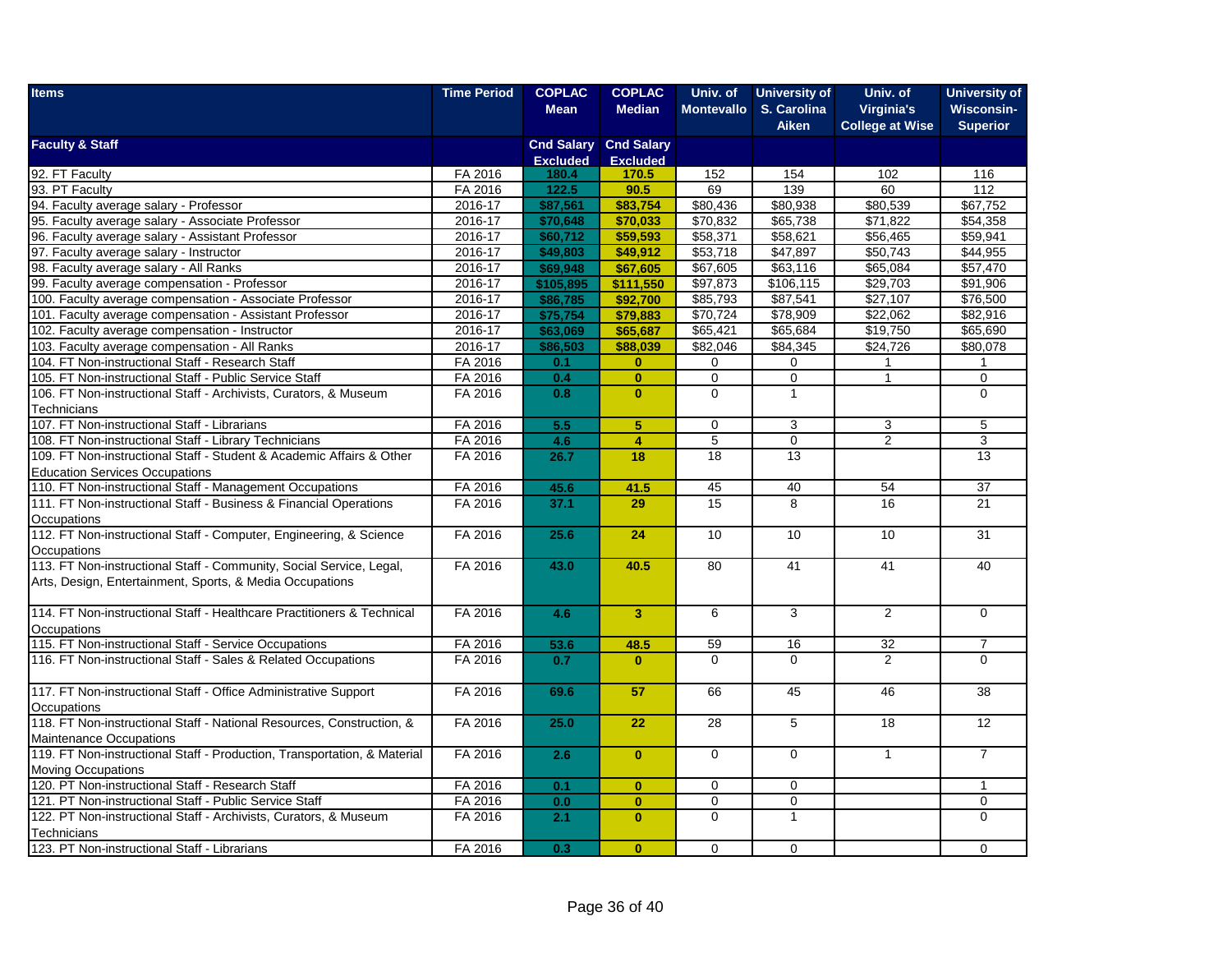| <b>Items</b>                                                             | <b>Time Period</b> | <b>COPLAC</b><br><b>Mean</b> | <b>COPLAC</b><br><b>Median</b> | Univ. of<br><b>Montevallo</b> | <b>University of</b><br>S. Carolina<br><b>Aiken</b> | Univ. of<br><b>Virginia's</b><br><b>College at Wise</b> | <b>University of</b><br><b>Wisconsin-</b><br><b>Superior</b> |
|--------------------------------------------------------------------------|--------------------|------------------------------|--------------------------------|-------------------------------|-----------------------------------------------------|---------------------------------------------------------|--------------------------------------------------------------|
| 124. PT Non-instructional Staff - Library Technicians                    | FA 2016            | 1.3                          | $\bf{0}$                       | 0                             | 0                                                   | 1                                                       | 0                                                            |
| 125. PT Non-instructional Staff - Student & Academic Affairs & Other     | FA 2016            | 8.1                          | $\overline{3}$                 | $\overline{2}$                | $\overline{7}$                                      |                                                         | $\mathbf{1}$                                                 |
| <b>Education Services Occupations</b>                                    |                    |                              |                                |                               |                                                     |                                                         |                                                              |
| 126. PT Non-instructional Staff - Management Occupations                 | FA 2016            | 1.0                          | $\mathbf{0}$                   | $\mathbf 0$                   | 3                                                   |                                                         | $\mathbf 0$                                                  |
| 127. PT Non-instructional Staff - Business & Financial Operations        | FA 2016            | 5.2                          | $\blacktriangleleft$           | $\mathbf 0$                   | $\mathbf{1}$                                        |                                                         | $\mathbf{1}$                                                 |
| Occupations                                                              |                    |                              |                                |                               |                                                     |                                                         |                                                              |
| 128. PT Non-instructional Staff - Computer, Engineering, & Science       | FA 2016            | 2.9                          | $\blacktriangleleft$           | $\mathbf 0$                   | $\overline{4}$                                      |                                                         | $\mathbf{1}$                                                 |
| Occupations                                                              |                    |                              |                                |                               |                                                     |                                                         |                                                              |
| 129. PT Non-instructional Staff - Community, Social Service, Legal,      | FA 2016            | 17.7                         | 16                             | $\overline{2}$                | 28                                                  |                                                         | 24                                                           |
| Arts, Design, Entertainment, Sports, & Media Occupations                 |                    |                              |                                |                               |                                                     |                                                         |                                                              |
|                                                                          |                    |                              |                                |                               |                                                     |                                                         |                                                              |
| 130. PT Non-instructional Staff - Healthcare Practitioners & Technical   | FA 2016            | 2.7                          | $\blacktriangleleft$           | $\overline{1}$                | $\overline{14}$                                     |                                                         | $\overline{0}$                                               |
| Occupations                                                              |                    |                              |                                |                               |                                                     |                                                         |                                                              |
| 131. PT Non-instructional Staff - Service Occupations                    | FA 2016            | 5.1                          | $\overline{2}$                 | $\overline{2}$                | 23                                                  |                                                         | $\mathbf 0$                                                  |
| 132. PT Non-instructional Staff - Sales & Related Occupations            | FA 2016            | 0.2                          | $\mathbf{0}$                   | $\Omega$                      | $\mathbf{1}$                                        |                                                         | $\Omega$                                                     |
|                                                                          |                    |                              |                                |                               |                                                     |                                                         |                                                              |
| 133. PT Non-instructional Staff - Office Administrative Support          | FA 2016            | $12.9$                       | 7.5                            | 6                             | 12                                                  |                                                         | $\overline{7}$                                               |
| Occupations                                                              |                    |                              |                                |                               |                                                     |                                                         |                                                              |
| 134. PT Non-instructional Staff - National Resources, Construction, &    | FA 2016            | 1.0                          | $\mathbf{0}$                   | $\mathbf 0$                   | $\mathbf 0$                                         |                                                         | $\mathbf 0$                                                  |
| Maintenance Occupations                                                  |                    |                              |                                |                               |                                                     |                                                         |                                                              |
| 135. PT Non-instructional Staff - Production, Transportation, & Material | FA 2016            | 0.4                          | $\mathbf{0}$                   | $\mathbf{1}$                  | $\overline{1}$                                      |                                                         | $\overline{0}$                                               |
| <b>Moving Occupations</b>                                                |                    |                              |                                |                               |                                                     |                                                         |                                                              |
| <b>Financial</b>                                                         |                    |                              |                                |                               |                                                     |                                                         |                                                              |
| 136. Total market value of funds functioning as an endowment             | FY2016             |                              |                                |                               | \$25,446,389 \$22,539,305 \$19,855,174 \$22,539,305 | \$77,565,044                                            | \$15,253,932                                                 |
|                                                                          |                    |                              |                                |                               |                                                     |                                                         |                                                              |
| 137. In-state FT student undergraduate tuition                           | 2016-17            | \$7,288                      | \$6,813                        | \$11,370                      | \$9,882                                             | \$5,210                                                 | \$6,535                                                      |
| 138. Out-of state FT undergraduate tuition                               | 2016-17            | \$18,106                     | \$17,998                       | \$23,640                      | \$19,788                                            | \$21,278                                                | \$14,108                                                     |
| 139. In-state FT student undergraduate required fees                     | 2016-17            | \$2,684                      | \$1,974                        | \$670                         | \$314                                               | \$4,329                                                 | \$1,553                                                      |
| 140. Out-of state FT student undergraduate required fees                 | 2016-17            | \$2,800                      | \$2,015                        | \$670                         | \$314                                               | \$4,961                                                 | \$1,553                                                      |
| 141. Room charge (Double Occupancy)                                      | 2016-17            | \$6,087                      | \$6,215                        | \$6,280                       | \$4,880                                             | \$6,234                                                 | \$3,695                                                      |
| 142. Board Charge (Maximum plan)                                         | 2016-17            | \$3,925                      | \$3,900                        | \$2,700                       | \$2,586                                             | \$4,112                                                 | \$2,570                                                      |
| <b>Financial Aid</b>                                                     |                    |                              |                                |                               |                                                     |                                                         |                                                              |
| 143. Need Based: Scholarships/Grants- Federal                            | 2015-2016          | \$5,628,736                  | \$5,306,230                    | \$4,697,372                   | \$6,172,213                                         | \$3,858,398                                             | \$3,569,725                                                  |
| 144. Need Based: Scholarships/ Grants- State                             | Final<br>2015-2016 |                              | \$2,041,125                    |                               | \$4,222,771                                         | \$2,922,229                                             | \$1,418,849                                                  |
|                                                                          | Final              | \$2,960,598                  |                                | \$984,834                     |                                                     |                                                         |                                                              |
| 145. Need Based: Scholarships/ Grants- Institutional                     | 2015-2016          | \$2,506,076                  | $\overline{1,611,184}$         | \$4,294,762                   | \$631,796                                           | \$490,567                                               | \$759,131                                                    |
|                                                                          | Final              |                              |                                |                               |                                                     |                                                         |                                                              |
| 146. Need Based: Scholarships/ Grants- Scholarships/grants from          | 2015-2016          | \$375,500                    | \$214,644                      | \$417,731                     | \$237,392                                           | \$543,278                                               | \$101,536                                                    |
| <b>External Sources</b>                                                  | Final              |                              |                                |                               |                                                     |                                                         |                                                              |
| 147. Need Based: Self-Help: Student loans from all sources (excluding    | 2015-2016          | \$8,814,358                  | \$8,472,413                    | \$6,465,800                   | \$11,891,032                                        | \$2,552,890                                             | \$4,628,505                                                  |
| parent loans)                                                            | Final              |                              |                                |                               |                                                     |                                                         |                                                              |
| 148. Need Based: Self-Help: Federal Work Study                           | 2015-2016          | \$448,635                    | \$269,314                      | \$331,200                     | \$109,915                                           | \$318,624                                               | \$377,600                                                    |
|                                                                          | Final              |                              |                                |                               |                                                     |                                                         |                                                              |
| 149. Need Based: Self-Help: State and other (e.g. institutional) work-   | 2015-2016          | \$115,290                    | \$0                            | $\overline{50}$               | \$184,938                                           |                                                         | \$102,324                                                    |
| study/employment                                                         | Final              |                              |                                |                               |                                                     |                                                         |                                                              |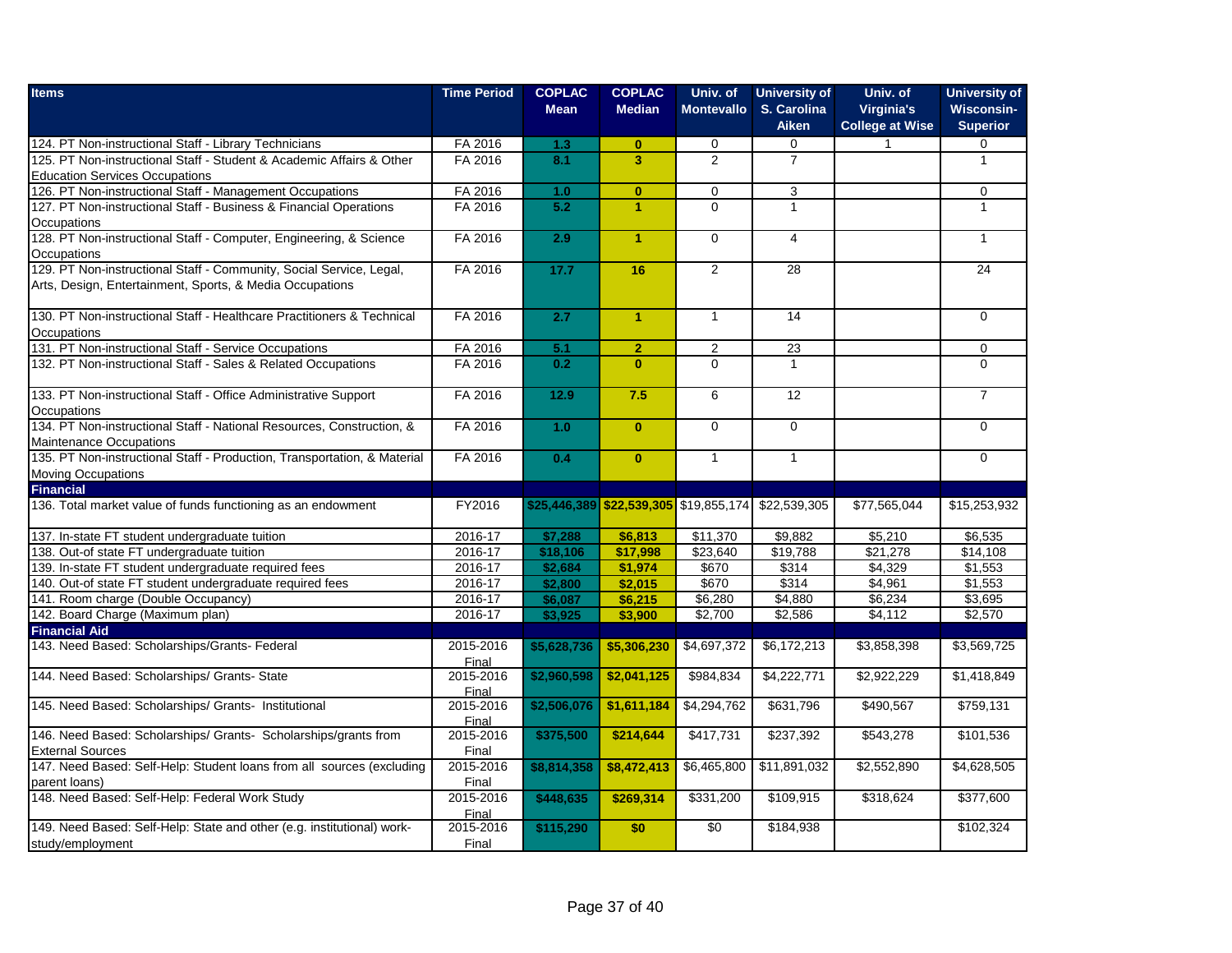| <b>Items</b>                                                                                                                          | <b>Time Period</b>          | <b>COPLAC</b><br><b>Mean</b> | <b>COPLAC</b><br><b>Median</b> | Univ. of<br><b>Montevallo</b> | <b>University of</b><br>S. Carolina<br><b>Aiken</b> | Univ. of<br><b>Virginia's</b><br><b>College at Wise</b> | <b>University of</b><br>Wisconsin-<br><b>Superior</b> |
|---------------------------------------------------------------------------------------------------------------------------------------|-----------------------------|------------------------------|--------------------------------|-------------------------------|-----------------------------------------------------|---------------------------------------------------------|-------------------------------------------------------|
| 150. Need Based: Other: Parent loans                                                                                                  | 2015-2016                   | \$1,171,020                  | \$572,106                      | \$2,966,148                   | \$1,331,956                                         | \$664,032                                               |                                                       |
| 151. Need Based: Other: Tuition Waivers                                                                                               | Final<br>2015-2016<br>Final | \$1,225,985                  | \$464,497                      | \$240,666                     | \$2,283,973                                         | \$13,517,880                                            | \$478,066                                             |
| 152. Need Based: Other: Athletic Awards                                                                                               | 2015-2016<br>Final          | \$261,709                    | \$0                            | \$887,260                     | \$300,516                                           | \$721,766                                               |                                                       |
| 153. Non-Need Based Aid: Scholarships/ Grants- Federal                                                                                | 2015-2016<br>Final          | \$76,423                     | \$1,854                        | $\sqrt{6}$                    | \$823,220                                           | \$48,000                                                |                                                       |
| 154. Non-Need Based Aid: Scholarships/ Grants- State                                                                                  | 2015-2016<br>Final          | \$1,778,282                  | \$156,441                      | \$462,840                     | \$1,958,690                                         | \$352,432                                               | \$87,238                                              |
| 155. Non-Need Based Aid: Scholarships/ Grants- Institutional                                                                          | 2015-2016<br>Final          | \$2,992,118                  | \$1,337,851                    | \$3,104,671                   | \$295,607                                           | \$228,446                                               | \$112,768                                             |
| 156. Non-Need Based Aid: Scholarships/ Grants- Scholarships/grants<br>from external sources not awarded by the college                | 2015-2016<br>Final          | \$541,281                    | \$441,755                      | \$94,659                      | \$1,290,192                                         | \$65,779                                                | \$466,137                                             |
| 157. Non-Need Based Aid: Self-Help- Student loans from all sources                                                                    | 2015-2016<br>Final          | \$8,086,992                  | \$6,655,513                    | \$7,851,038                   | \$4,119,313                                         |                                                         | \$6,526,455                                           |
| 158. Non-Need Based Aid: Self-Help- Federal Work Study                                                                                | 2015-2016<br>Final          | \$0                          | \$0                            | $\sqrt{6}$                    | $\overline{50}$                                     |                                                         | $\sqrt{50}$                                           |
| 159. Non-Need Based Aid: Self-Help- State and other work-<br>study/employment                                                         | 2015-2016<br>Final          | \$394,290                    | \$24,327                       | $\sqrt{6}$                    | \$429,827                                           |                                                         | \$1,220,584                                           |
| 160. Non-Need Based Aid: Other- Parent Loans                                                                                          | 2015-2016<br>Final          | \$3,339,655                  | \$1,414,266                    | \$263,128                     | \$1,414,266                                         | \$302,165                                               | $\overline{$}509,671$                                 |
| 161. Non-Need Based Aid: Other-Tuition Waivers                                                                                        | 2015-2016<br>Final          | \$1,540,725                  | \$914,868                      | \$250,191                     | \$1,960,538                                         |                                                         | \$1,553,541                                           |
| 162. Non-Need Based Aid: Other-Athletic Awards                                                                                        | 2015-2016<br>Final          | \$594,892                    | \$474,764                      | \$1,167,956                   | \$504,866                                           | \$420,202                                               | \$0                                                   |
| 163. FT Number of degree-seeking undergraduate students                                                                               | 2015-2016<br>Final          | 3134                         | 3069                           | 2302                          | 2591                                                | 1187                                                    | 1801                                                  |
| 164. FT Number of degree-seeking undergraduate students awarded<br>any financial aid                                                  | 2015-2016<br>Final          | 1853                         | 1854                           | 1493                          | 1842                                                | 941                                                     | 1114                                                  |
| 165. FT Number of degree-seeking undergraduate students awarded<br>any need-based scholarship or grant aid                            | 2015-2016<br>Final          | 1422                         | 1297                           | 1271                          | 1534                                                | 901                                                     | 759                                                   |
| 166. FT Number of degree-seeking undergraduate students awarded<br>any need-based self-help aid                                       | 2015-2016<br>Final          | 1494                         | 1437                           | 1473                          | 1434                                                | 590                                                     | 948                                                   |
| 167. FT Number of degree-seeking undergraduate students awarded<br>any non-need based scholarship or grant aid                        | 2015-2016<br>Final          | 625                          | 414                            | 132                           | 157                                                 | 603                                                     | 321                                                   |
| 168. FT Number of degree-seeking undergraduate students awarded<br>any financial aid whose need was fully met                         | 2015-2016<br>Final          | 364                          | 293                            | 242                           | 316                                                 | 368                                                     | 184                                                   |
| 169. The percentage of FT degree-seeking undergraduate students<br>need that was met of students who were awarded any need-based aid. | 2015-2016<br>Final          | 68%                          | 65%                            | 56%                           | 61%                                                 | 82%                                                     | 85%                                                   |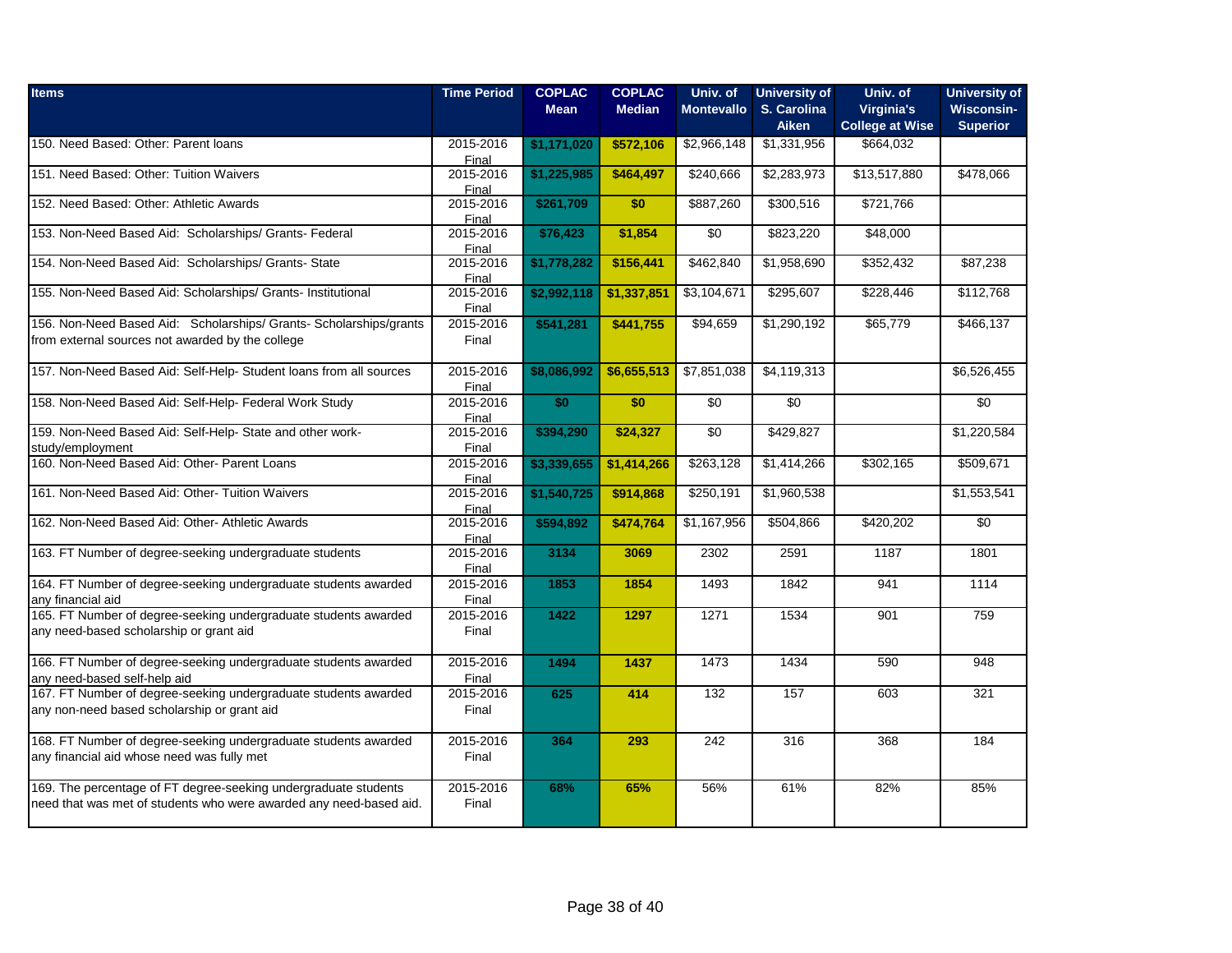| <b>Items</b>                                                                                                                                              | <b>Time Period</b> | <b>COPLAC</b><br><b>Mean</b> | <b>COPLAC</b><br><b>Median</b> | Univ. of<br><b>Montevallo</b> | <b>University of</b><br>S. Carolina<br><b>Aiken</b> | Univ. of<br>Virginia's<br><b>College at Wise</b> | <b>University of</b><br>Wisconsin-<br><b>Superior</b> |
|-----------------------------------------------------------------------------------------------------------------------------------------------------------|--------------------|------------------------------|--------------------------------|-------------------------------|-----------------------------------------------------|--------------------------------------------------|-------------------------------------------------------|
| 170. The average financial aid package of FT degree-seeking<br>undergraduate students awarded any financial need.                                         | 2015-2016<br>Final | \$11,704                     | \$11,713                       | \$10,962                      | \$10,964                                            | \$17,477                                         | \$11,428                                              |
| 171. The average need-based scholarship and grant award of FT<br>degree-seeking undergraduate students awarded any need-based<br>scholarship or grant aid | 2015-2016<br>Final | \$6,779                      | \$6,788                        | \$8,175                       | \$6,751                                             | \$7,907                                          | \$5,623                                               |
| 172. The average need-based self-help award of FT degree-seeking<br>undergraduate students awarded any need-based self-help aid.                          | 2015-2016<br>Final | \$4,725                      | \$4,457                        | \$7,974                       | \$4,277                                             | \$3,976                                          | \$4,965                                               |
| 173. The average need-based loan of FT Number of degree-seeking<br>undergraduate students awarded any need-based self-help aid                            | 2015-2016<br>Final | \$4,343                      | \$4,164                        | \$4,212                       | \$4,164                                             | \$3,832                                          | \$4,308                                               |
| 174. PT Number of degree-seeking undergraduate students                                                                                                   | 2015-2016<br>Final | 406.2                        | 314                            | 264                           | 491                                                 | 203                                              | 456                                                   |
| 175. PT Number of degree-seeking undergraduate students awarded<br>any financial aid                                                                      | 2015-2016<br>Final | 177.7                        | 142                            | 142                           | 324                                                 | 102                                              | 265                                                   |
| 176. PT Number of degree-seeking undergraduate students awarded<br>any need-based scholarship or grant aid                                                | 2015-2016<br>Final | 125.6                        | 99                             | 103                           | 230                                                 | 94                                               | 200                                                   |
| 177. PT Number of degree-seeking undergraduate students awarded<br>any need-based self-help aid                                                           | 2015-2016<br>Final | 137.5                        | $122$                          | 138                           | 280                                                 | 61                                               | 217                                                   |
| 178. PT Number of degree-seeking undergraduate students awarded<br>any non-need based scholarship or grant aid                                            | 2015-2016<br>Final | 21.6                         | 14                             | $\mathbf{1}$                  | $\overline{7}$                                      | 21                                               | 32                                                    |
| 179. PT Number of degree-seeking undergraduate students awarded<br>any financial aid whose need was fully met                                             | 2015-2016<br>Final | 32.5                         | 10                             | 3                             | 17                                                  | 6                                                | 20                                                    |
| 180. The percentage of PT degree-seeking undergraduate students<br>need that was met of students who were awarded any need-based aid.                     | 2015-2016<br>Final | 51%                          | 50%                            | 34%                           | 39%                                                 | 59%                                              | 76%                                                   |
| 181. The average financial aid package of PT degree-seeking<br>undergraduate students awarded any financial need.                                         | 2015-2016<br>Final | \$7,302                      | \$7,104                        | \$7,025                       | \$7,421                                             | \$7,560                                          | \$9,289                                               |
| 182. The average need-based scholarship and grant award of PT<br>degree-seeking undergraduate students awarded any need-based<br>scholarship or grant aid | 2015-2016<br>Final | \$3,830                      | \$3,647                        | \$3,663                       | \$3,947                                             | \$5,223                                          | \$4,308                                               |
| 183. The average need-based self-help award of PT degree-seeking<br>undergraduate students awarded any need-based self-help aid.                          | 2015-2016<br>Final | \$4,404                      | \$4,056                        | \$9,883                       | \$4,100                                             | \$3,567                                          | \$4,181                                               |
| 184. The average need-based loan of PT Number of degree-seeking<br>undergraduate students awarded any need-based self-help aid                            | 2015-2016<br>Final | \$4,158                      | \$3,881                        | \$4,591                       | \$3,995                                             | \$3,304                                          | \$4,019                                               |
| 185. Number of FT degree-seeking students who had no financial need<br>and who were awarded institutional non-need-based scholarship or<br>grant aid      | 2015-2016<br>Final | 408.3                        | 295                            | 918                           | 138                                                 | 112                                              | 54                                                    |